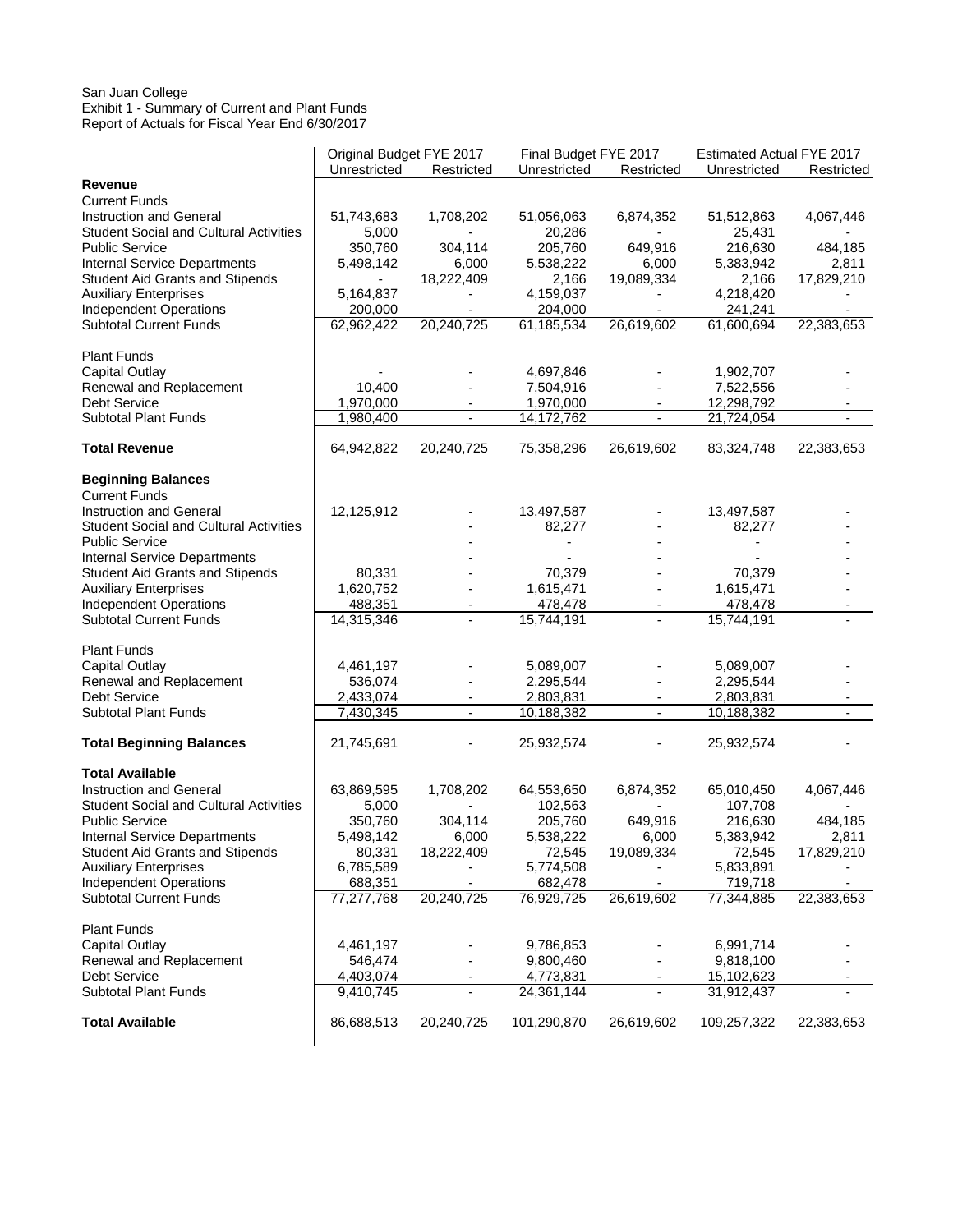|                                               | Original Budget FYE 2017 |                          | Final Budget FYE 2017 |            | Estimated Actual FYE 2017 |            |
|-----------------------------------------------|--------------------------|--------------------------|-----------------------|------------|---------------------------|------------|
|                                               | Unrestricted             | Restricted               | Unrestricted          | Restricted | Unrestricted              | Restricted |
| <b>Expenditures</b>                           |                          |                          |                       |            |                           |            |
| <b>Current Funds</b>                          |                          |                          |                       |            |                           |            |
| Instruction and General                       | 49,802,528               | 1,708,202                | 48,432,894            | 6,874,352  | 46,370,416                | 4,054,154  |
| <b>Student Social and Cultural Activities</b> | 28,294                   |                          | 126,242               |            | 43,249                    |            |
|                                               |                          | 304,114                  | 1,192,048             |            | 1,056,181                 |            |
| <b>Public Service</b>                         | 1,275,390                |                          |                       | 649,916    |                           | 484,185    |
| Internal Service Departments                  | 5,498,142                | 6,000                    | 5,538,222             | 6,000      | 5,383,942                 | 2,811      |
| <b>Student Aid Grants and Stipends</b>        | 154,000                  | 18,222,409               | 152,294               | 19,089,334 | 141,936                   | 17,829,210 |
| <b>Auxiliary Enterprises</b>                  | 5,485,233                |                          | 4,475,036             |            | 4,410,314                 |            |
| <b>Independent Operations</b>                 | 127,180                  |                          | 127,098               |            | 140,566                   |            |
| <b>Subtotal Current Funds</b>                 | 62,370,767               | 20,240,725               | 60,043,834            | 26,619,602 | 57,546,604                | 22,370,361 |
| <b>Plant Funds</b>                            |                          |                          |                       |            |                           |            |
| Capital Outlay                                | 4,149,381                |                          | 9,611,114             |            | 2,617,317                 |            |
| Renewal and Replacement                       | 607,059                  | $\overline{\phantom{a}}$ | 8,704,403             |            | 6,338,376                 |            |
|                                               |                          |                          |                       |            |                           |            |
| <b>Debt Service</b>                           | 3,863,663                |                          | 4,019,644             |            | 13,958,160                |            |
| <b>Subtotal Plant Funds</b>                   | 8,620,103                |                          | 22,335,161            |            | 22,913,853                |            |
| <b>Total Expenditures</b>                     | 70,990,870               | 20,240,725               | 82,378,995            | 26,619,602 | 80,460,457                | 22,370,361 |
| Transfers in/(Out)                            |                          |                          |                       |            |                           |            |
| <b>Current Funds</b>                          |                          |                          |                       |            |                           |            |
| Instruction and General                       | (1,878,466)              |                          | (2,463,473)           |            | (3,217,658)               |            |
| <b>Student Social and Cultural Activities</b> | 23,294                   |                          | 23,694                |            | 21,201                    |            |
|                                               |                          | ÷,                       |                       |            |                           |            |
| <b>Public Service</b>                         | 924,630                  |                          | 986,288               |            | 839,551                   |            |
| <b>Student Aid Grants and Stipends</b>        | 75,907                   |                          | 79,749                |            | 70,236                    |            |
| <b>Auxilliary Enterprises</b>                 | 320,396                  | $\overline{\phantom{0}}$ | 320,396               |            | 156,381                   |            |
| <b>Independent Operations</b>                 | (72, 820)                |                          | (76,902)              |            | (47, 323)                 |            |
| <b>Subtotal Current Funds</b>                 | (607, 059)               |                          | (1, 130, 248)         |            | (2, 177, 612)             |            |
| <b>Plant Funds</b>                            |                          |                          |                       |            |                           |            |
| <b>Capital Outlay</b>                         |                          |                          |                       |            |                           |            |
| Renewal and Replacement                       | 607,059                  | ٠                        | 607,059               |            | 1,296,143                 |            |
| <b>Debt Service</b>                           |                          |                          | 523,189               |            | 881,469                   |            |
| <b>Subtotal Plant Funds</b>                   | 607,059                  | L.                       | 1,130,248             |            | 2,177,612                 |            |
|                                               |                          |                          |                       |            |                           |            |
| <b>Total Transfers In/(Out)</b>               |                          |                          |                       |            |                           |            |
| <b>Ending Balances</b>                        |                          |                          |                       |            |                           |            |
| <b>Current Funds</b>                          |                          |                          |                       |            |                           |            |
| Instruction and General                       | 12,188,600               |                          | 13,657,283            |            | 15,422,377                | 13,292     |
|                                               |                          |                          |                       |            |                           |            |
| <b>Student Social and Cultural Activities</b> |                          |                          | 15                    |            | 85,661                    |            |
| <b>Public Service</b>                         |                          |                          |                       |            |                           |            |
| Internal Service Departments                  |                          |                          |                       |            |                           |            |
| <b>Student Aid Grants and Stipends</b>        | 2,238                    |                          |                       |            | 845                       |            |
| <b>Auxiliary Enterprises</b>                  | 1,620,752                |                          | 1,619,868             |            | 1,579,957                 |            |
| <b>Independent Operations</b>                 | 488,351                  |                          | 478,478               |            | 531,829                   |            |
| <b>Subtotal Current Funds</b>                 | 14,299,941               |                          | 15,755,644            |            | 17,620,669                | 13,292     |
| <b>Plant Funds</b>                            |                          |                          |                       |            |                           |            |
|                                               |                          |                          |                       |            |                           |            |
| Capital Outlay                                | 311,816                  |                          | 175,739               |            | 4,374,398                 |            |
| Renewal and Replacement                       | 546,474                  |                          | 1,703,116             |            | 4,775,867                 |            |
| <b>Debt Service</b>                           | 539,411                  |                          | 1,277,376             |            | 2,025,932                 |            |
| <b>Subtotal Plant Funds</b>                   | 1,397,701                | $\overline{\phantom{a}}$ | 3,156,231             | ۰          | 11,176,196                |            |
| <b>Total Ending Balance</b>                   | 15,697,642               | $\overline{\phantom{0}}$ | 18,911,875            |            | 28,796,865                | 13,292     |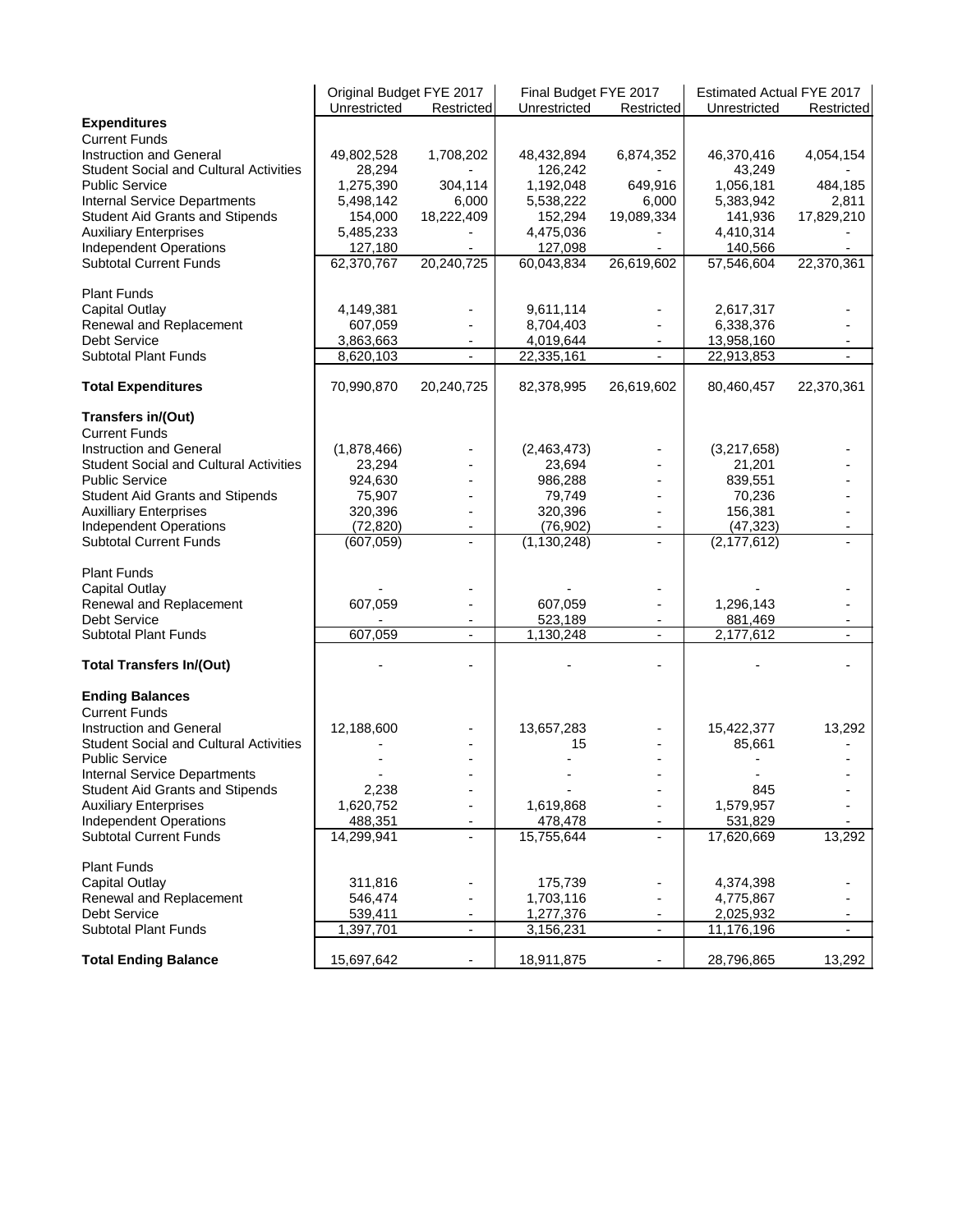### San Juan College Exhibit 1A - Detail of Transfers Report of Actuals for Fiscal Year End 06/30/2017

|                                                                | Original Budget FYE 2017 |                          | Final Budget FYE 2017   |                          | Estimated Actual FYE 2017 |                              |
|----------------------------------------------------------------|--------------------------|--------------------------|-------------------------|--------------------------|---------------------------|------------------------------|
|                                                                | Unrestricted Restricted  |                          | Unrestricted Restricted |                          | Unrestricted              | Restricted                   |
| Description                                                    |                          |                          |                         |                          |                           |                              |
| <b>Instruction General</b>                                     |                          |                          |                         |                          |                           |                              |
| Capital Outlay                                                 |                          |                          |                         |                          |                           |                              |
| <b>Building Renewal &amp; Replacement</b>                      | (232, 059)               |                          | (232, 059)              |                          | (702, 681)                |                              |
| Equipment Renewal & Replacement                                | (375,000)                | $\overline{\phantom{a}}$ | (375,000)               | $\frac{1}{2}$            | (593, 462)                |                              |
| <b>Debt Service</b>                                            |                          | $\overline{\phantom{a}}$ | (523, 189)              | $\overline{\phantom{a}}$ | (881, 469)                |                              |
| Independent Operations                                         | 72,820                   | $\overline{a}$           | 76,902                  |                          | 47,323                    |                              |
| <b>Auxilliary Enterprises</b>                                  | (320, 396)               | $\overline{a}$           | (320, 396)              | ä,                       | (156, 381)                |                              |
| <b>Student Social and Cultural Activities</b>                  | (23, 294)                | ÷                        | (23, 694)               | ٠                        | (21, 201)                 |                              |
| <b>Public Service</b>                                          | (924, 630)               |                          | (986, 288)              |                          | (839, 551)                |                              |
| <b>Student Aid &amp; Grants</b>                                | (75, 907)                | $\overline{\phantom{a}}$ | (79, 749)               | $\overline{\phantom{a}}$ | (70, 236)                 |                              |
| Total                                                          | (1,878,466)              | $\overline{\phantom{a}}$ | (2,463,473)             | $\blacksquare$           | (3,217,658)               | ÷,                           |
|                                                                |                          |                          |                         |                          |                           |                              |
| <b>Student Social and Cultural Activities</b>                  |                          |                          |                         |                          |                           |                              |
| <b>Associated Students</b>                                     | 6,762                    |                          | 6,762                   |                          | 5,904                     |                              |
| Intramurals                                                    | 4,032                    |                          | 4,032                   |                          | 2,397                     |                              |
| <b>Student Clubs and Organizations</b>                         | 12,500                   | $\overline{\phantom{a}}$ | 12,900                  | $\overline{\phantom{a}}$ | 12,900                    |                              |
| Total                                                          | 23,294                   | $\overline{\phantom{a}}$ | 23,694                  | $\overline{\phantom{a}}$ | 21,201                    | $\qquad \qquad \blacksquare$ |
| <b>Public Service</b>                                          |                          |                          |                         |                          |                           |                              |
| <b>Art Gallery</b>                                             | 46,004                   |                          | 46,004                  |                          | 41,978                    |                              |
| <b>Enterprise Center Administration</b>                        | 53,508                   | ÷,                       | 53,508                  |                          | 38,276                    |                              |
| <b>Community Facilities Sched</b>                              | 84,437                   | $\overline{\phantom{a}}$ | 84,437                  | $\overline{\phantom{a}}$ | 98,450                    |                              |
| <b>Dental Clinic Account</b>                                   | 18,913                   |                          | 18,913                  |                          | 10,643                    |                              |
| <b>Economic Development</b>                                    | 25,000                   | ÷,                       | 25,000                  |                          | 25,000                    |                              |
| <b>Employee Recruiting Pool</b>                                |                          | $\overline{\phantom{0}}$ |                         | $\overline{a}$           |                           |                              |
| Mineral Museum                                                 | 36,698                   |                          | 36,698                  |                          | 27,032                    |                              |
| <b>Marketing Pool</b>                                          |                          | $\overline{a}$           |                         | $\overline{a}$           |                           |                              |
| One Book One Community                                         | 5,906                    | ÷,                       | 5,906                   |                          | 6,390                     |                              |
| Pow Wow                                                        | 10,000                   |                          |                         |                          |                           |                              |
| <b>Adult Basic Education</b>                                   | 128,154                  | $\overline{a}$           | 133,130                 |                          | 124,049                   |                              |
| Public Events - Fine Arts Cent                                 | 238,971                  | $\overline{a}$           | 252,735                 | $\overline{\phantom{a}}$ | 189,611                   |                              |
| <b>Public Service Pooled Charges</b>                           | 222,664                  |                          | 185,747                 |                          | 174,091                   |                              |
| Student Activities Comm. Event                                 | 16,493                   | $\overline{a}$           | 16,493                  |                          | 11,402                    |                              |
| Telecommunications (KSJE)                                      | 32,202                   | $\overline{\phantom{a}}$ | 116,972                 | $\overline{\phantom{a}}$ | 83,694                    |                              |
| <b>Volunteer Center</b>                                        | 5,680                    | $\overline{\phantom{a}}$ | 10,745                  | $\blacksquare$           | 8,936                     |                              |
| Total                                                          | 924,630                  |                          | 986,288                 |                          | 839,551                   |                              |
|                                                                |                          |                          |                         |                          |                           |                              |
|                                                                |                          |                          |                         |                          |                           |                              |
| <b>Student Aid</b>                                             |                          |                          |                         |                          |                           |                              |
| 3% Scholarships                                                | 21,907                   |                          | 25,749                  |                          | 28,339                    |                              |
| <b>Student Activities Fees Scholarships</b>                    | 30,000                   |                          | 30,000                  |                          | 27,091                    |                              |
| Institutional Scholarships                                     | 15,000                   | $\blacksquare$           | 15,000                  | $\overline{\phantom{a}}$ | 13,079                    |                              |
| Possible Dream                                                 | 9,000                    | ۰                        | 9,000                   |                          | 1,727                     |                              |
| Total                                                          | 75,907                   |                          | 79,749                  |                          | 70,236                    |                              |
|                                                                |                          |                          |                         |                          |                           |                              |
|                                                                |                          |                          |                         |                          |                           |                              |
| Auxiliary                                                      |                          |                          |                         |                          |                           |                              |
| <b>Bookstore</b>                                               | (352, 594)               |                          | (478, 511)              |                          | (497, 489)                |                              |
| Human Health and Performance Center                            | 541,990                  |                          | 546,387                 |                          | 440,495                   |                              |
| <b>Food Service Outsource</b>                                  | 131,000                  | ۰                        | 252,520                 |                          | 213,374                   |                              |
| Total                                                          | 320,396                  | $\blacksquare$           | 320,396                 | $\blacksquare$           | 156,381                   | $\frac{1}{2}$                |
|                                                                |                          |                          |                         |                          |                           |                              |
|                                                                |                          |                          |                         |                          |                           |                              |
| <b>Independent Operations</b>                                  |                          |                          |                         |                          |                           |                              |
| Independent Operations Pooled<br><b>Current Funds Subtotal</b> | (72, 820)                | $\overline{\phantom{a}}$ | (76, 902)               | $\overline{\phantom{a}}$ | (47, 323)                 | $\qquad \qquad \blacksquare$ |
|                                                                | (607, 059)               | $\overline{\phantom{a}}$ | (1, 130, 248)           |                          | (2, 177, 612)             |                              |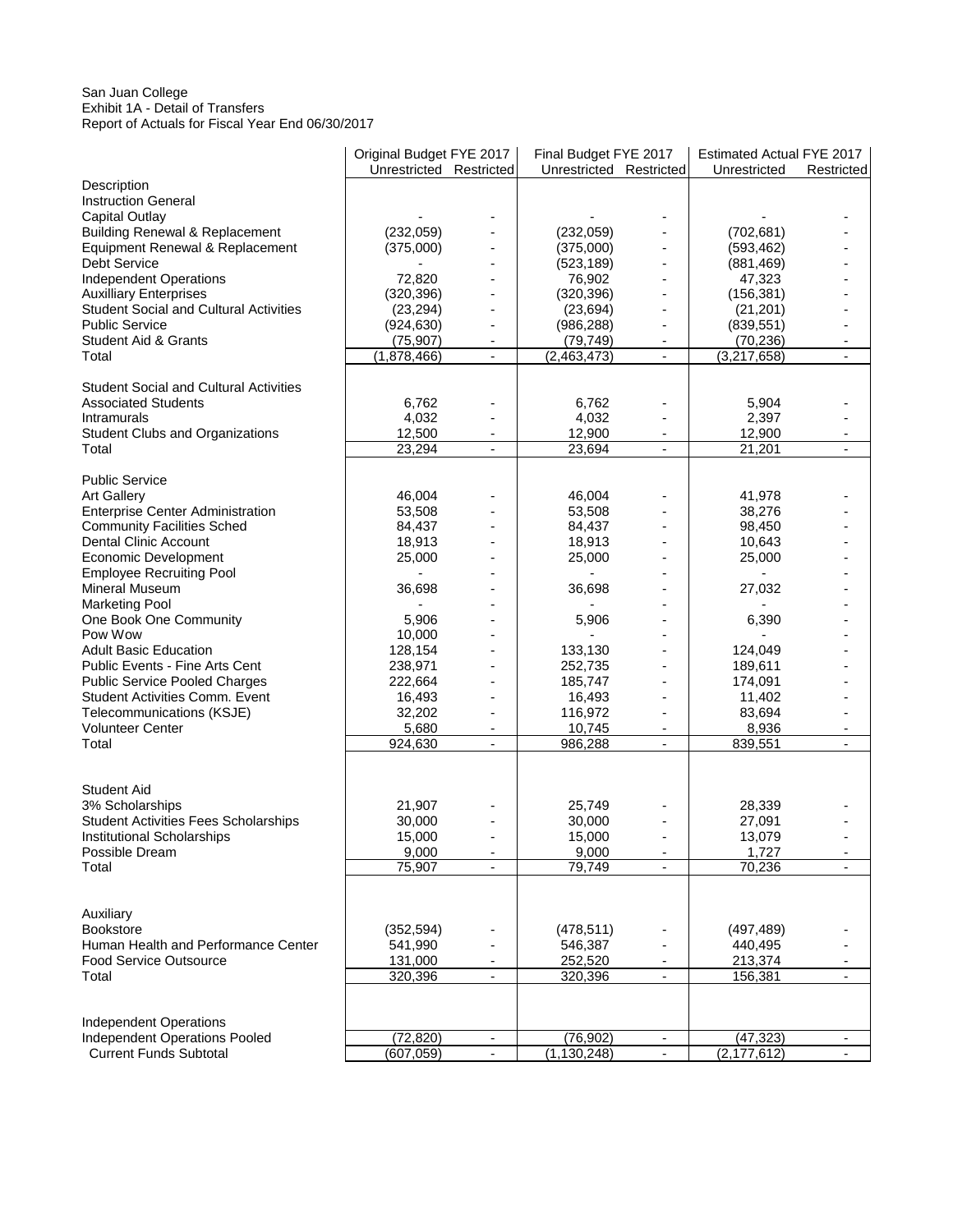|                                          | Original Budget FYE 2017 |                | Final Budget FYE 2017   |                          | Estimated Actual FYE 2017 |                          |
|------------------------------------------|--------------------------|----------------|-------------------------|--------------------------|---------------------------|--------------------------|
|                                          | Unrestricted Restricted  |                | Unrestricted Restricted |                          | Unrestricted              | Restricted               |
| <b>Debt Service</b>                      |                          |                | 523,189                 |                          | 881,469                   |                          |
| Capital Outlay                           |                          |                |                         | $\overline{\phantom{0}}$ |                           |                          |
| Minor Capital Outlay                     |                          |                |                         |                          |                           |                          |
| Renewals and Replacements                |                          |                |                         |                          |                           |                          |
| <b>Business Services</b>                 |                          |                |                         |                          | 15,000                    |                          |
| <b>Student Services</b>                  |                          |                |                         |                          | 15,000                    |                          |
| Unexpended Capital                       |                          |                | 41,950                  |                          | 41,950                    |                          |
| Carpet, Tile & Painting                  | 10,000                   |                | 25,000                  |                          | 35,000                    |                          |
| Heating & Cooling Systems                | 10,000                   |                | 10,000                  |                          | 20,000                    |                          |
| Learning                                 | 150,000                  |                | 150,000                 |                          | 185,000                   |                          |
| Miscellaneous Bldg Renewals              | 10,000                   |                | (31, 950)               |                          | 58,050                    |                          |
| Plumbing, Electrical & Light             | 182,059                  |                | 167,059                 |                          | 242,059                   |                          |
| Roofing                                  | 10,000                   |                | 10,000                  |                          | 215,622                   |                          |
| <b>Special Projects</b>                  | 10,000                   |                | 10,000                  |                          | 60,000                    |                          |
| <b>Technology Services</b>               | 225,000                  | ٠              | 225,000                 | ۰.                       | 408,462                   | ۰                        |
| Total Debt Service, Capital Outlay & R&R | 607,059                  | ٠              | 1,130,248               | ۰.                       | 2,177,612                 | $\overline{\phantom{a}}$ |
| Total Transfers In/(Out)                 | $\overline{\phantom{0}}$ | $\blacksquare$ |                         | $\overline{\phantom{0}}$ |                           |                          |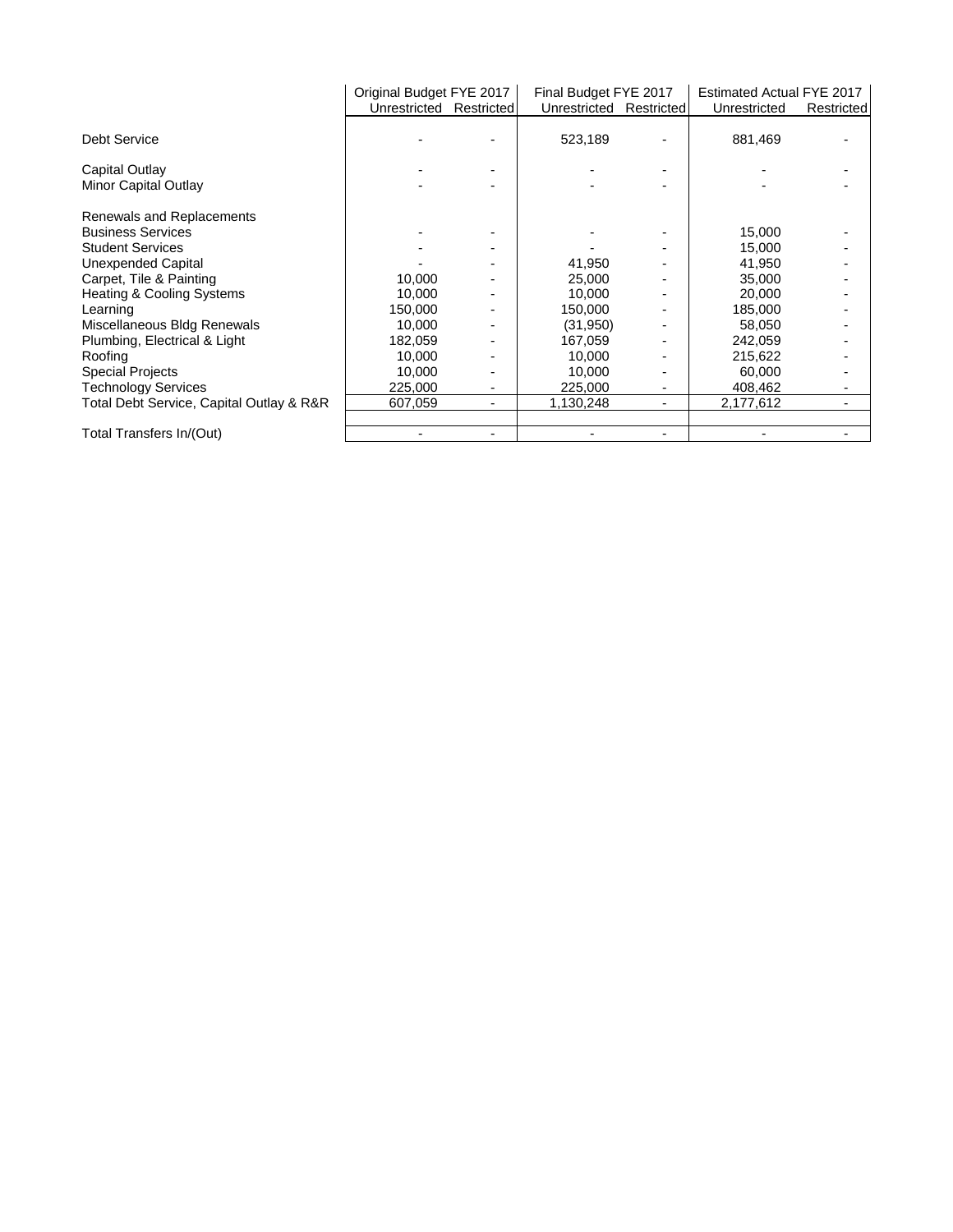#### San Juan College Exhibit 2 - Summary of Instruction and General Report of Actuals for Fiscal Year End 6/30/2017

Description FTE Unrestricted FTE Restricted FTE Unrestricted FTE Restricted FTE Unrestricted FTE Restricted **Beginning Balance** 12,125,911 - 12,125,911 - 13,497,587 - 13,497,587 **Revenues**<br>Tuition and Fees Tuition and Fees 11,873,638 - 11,615,595 - 11,820,514 -Federal Government Appropriations<br>
State Government Appropriations
24,613,200
<br>
24,613,200

23,390,000

23,390,000

23,390,000

23,390,000

23,390,000

23,390,000

23,390,000

23,390,000

23,390,000

23,390,000

23,390,000 State Government Appropriations 24,613,200 - 23,390,000 40,000 23,390,000 23,390,000 23,390,000 23,390,000 23,<br>
Local Government Appropriations 200 13,827,396 - 44,461,963 - 44,461,963 21,559,580 Local Government Appropriations | 13,827,396 10.73.326 14,461,963 14,694,98 14,559,580 14,559,580 2.535.819 Federal Government Grants and Contracts<br>
240,000 - 1,073,326 - 266,603 - 24,880 - 245,792 - 2,535,819<br>
2479,145 - 245,792 - 2,535,819 - 2,535,819 - 2,535,819 - 2,535,819 - 2,535,819 - 2,549,145 **State Government Grants and Contracts** Local Government Grants and Contracts<br>
Private Gifts, Grants, and Contracts<br>
1,012,483 Private Gifts, Grants, and Contracts **1,709,974** - 350,320 - 1,709,974 - 1,709,974 - 1,709,974 - 1,709,974 - 1,709,974 - 1,709,974 - 1,709,974 - 1,709,974 - 1,709,974 - 1,709,974 - 1,709,974 - 1,709,974 - 1,709,974 - 1,861 Sales and Services 341,988 464,962 561,823 -Other Sources 847,461 856,940 935,154 -Total Revenues 51,743,683 1,708,202 | 51,056,063 6,874,352 | 51,512,863 4,067,446 **Expenses** Instruction 266.74 27,585,168 4.60 414,683 256.85 26,746,513 18.74 3,758,209 248.86 25,610,033 8.27 1,949,618 Academic Support 50.73 4,536,120 0.00 51,500 48.99 4,463,912 0.20 239,508 47.02 4,147,810 0.28 141,193 Student Support 68.46 4,970,424 20.14 1,238,519 66.69 4,855,870 27.12 2,866,265 67.30 4,847,759 20.17 1,956,784 Institutional Support **66.51** 7,178,333 0.00 3,500 68.88 6,997,177 0.00 10,370 63.51 6,584,354 0.00 6,558<br>
Physical Plant 56.56 5,532,483 0.00 - 56.40 5,369,422 0.00 - 54.78 5,180,459 0.00 -Physical Plant 56.56 5,532,483 0.00 - 56.40 5,369,422 0.00 - 54.78 5,180,459 0.00 - Total Expenses 509.00 49,802,528 24.74 1,708,202 497.81 48,432,894 46.06 6,874,352 481.47 46,370,416 28.72 4,054,154 Transfers (In)/Out 1,878,466 - 2,463,473 - 2,463,473 - 3,217,658 - 3,217,658 - 3,217,658 - 3,217,658 - 3,217,658 - 3,217,658 - 3,217,658 - 3,217,658 - 3,217,658 - 3,217,658 - 3,217,658 - 3,217,658 - 3,217,658 - 3,217,658 -**Ending Balance** 12,188,600 - 13,657,283 - 15,422,377 13,292 Original Budget FYE 2017 Final Budget FYE 2017 Estimated Actual FYE 2017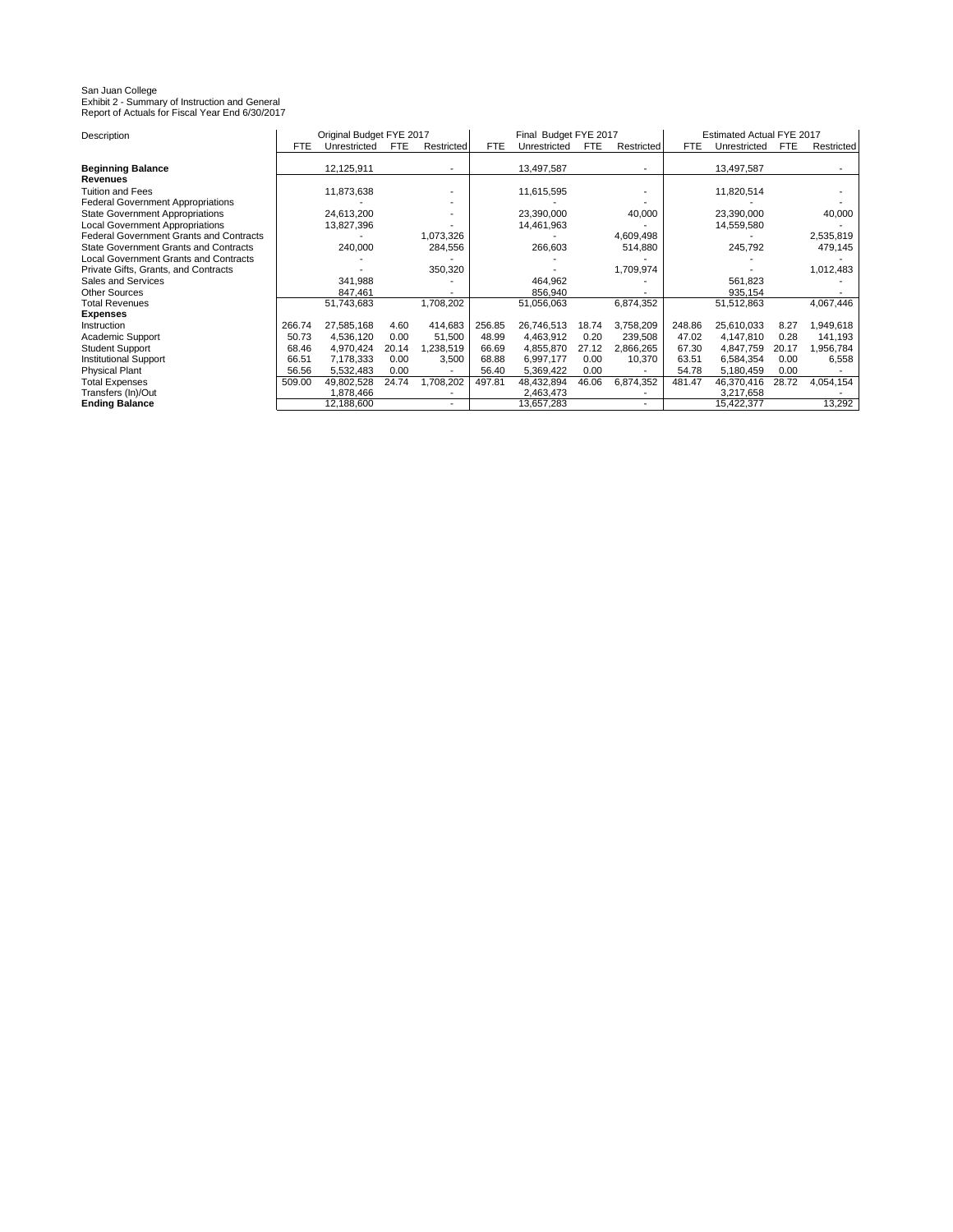## San Juan College Exhibit 3- Student Tuition and Miscellaneous Fees for Instruction and General Report of Actuals for Fiscal Year End 6/30/2017

|                           | Original Budget FYE 2017 |            | Final Budget FYE 2017 |            | Estimated Actual FYE 2017 |            |
|---------------------------|--------------------------|------------|-----------------------|------------|---------------------------|------------|
|                           | Unrestricted             | Restricted | Unrestricted          | Restricted | Unrestricted              | Restricted |
| Tuition                   |                          |            |                       |            |                           |            |
| Fall                      | 3,716,662                |            | 3,652,262             |            | 3,800,641                 |            |
| Spring                    | 3,203,130                |            | 3,240,630             |            | 3,254,099                 |            |
| Summer                    | 1.099.340                |            | 1,199,340             |            | 1,209,193                 |            |
| <b>Subtotal Tuition</b>   | 8,019,132                |            | 8,092,232             |            | 8,263,934                 |            |
| Fees                      |                          |            |                       |            |                           |            |
| General                   | 2,658,884                |            | 2,558,884             |            | 2,600,898                 |            |
| Program                   | 953,209                  |            | 723.731               |            | 698,886                   |            |
| <b>Student Activities</b> | 73,493                   |            | 73,493                |            | 67,719                    |            |
| Other                     | 168,920                  |            | 167,255               |            | 189.076                   |            |
| <b>Subtotal Fees</b>      | 3,854,506                |            | 3,523,363             |            | 3,556,580                 |            |
| <b>Total</b>              | 11.873.638               |            | 11.615.595            |            | 11.820.514                |            |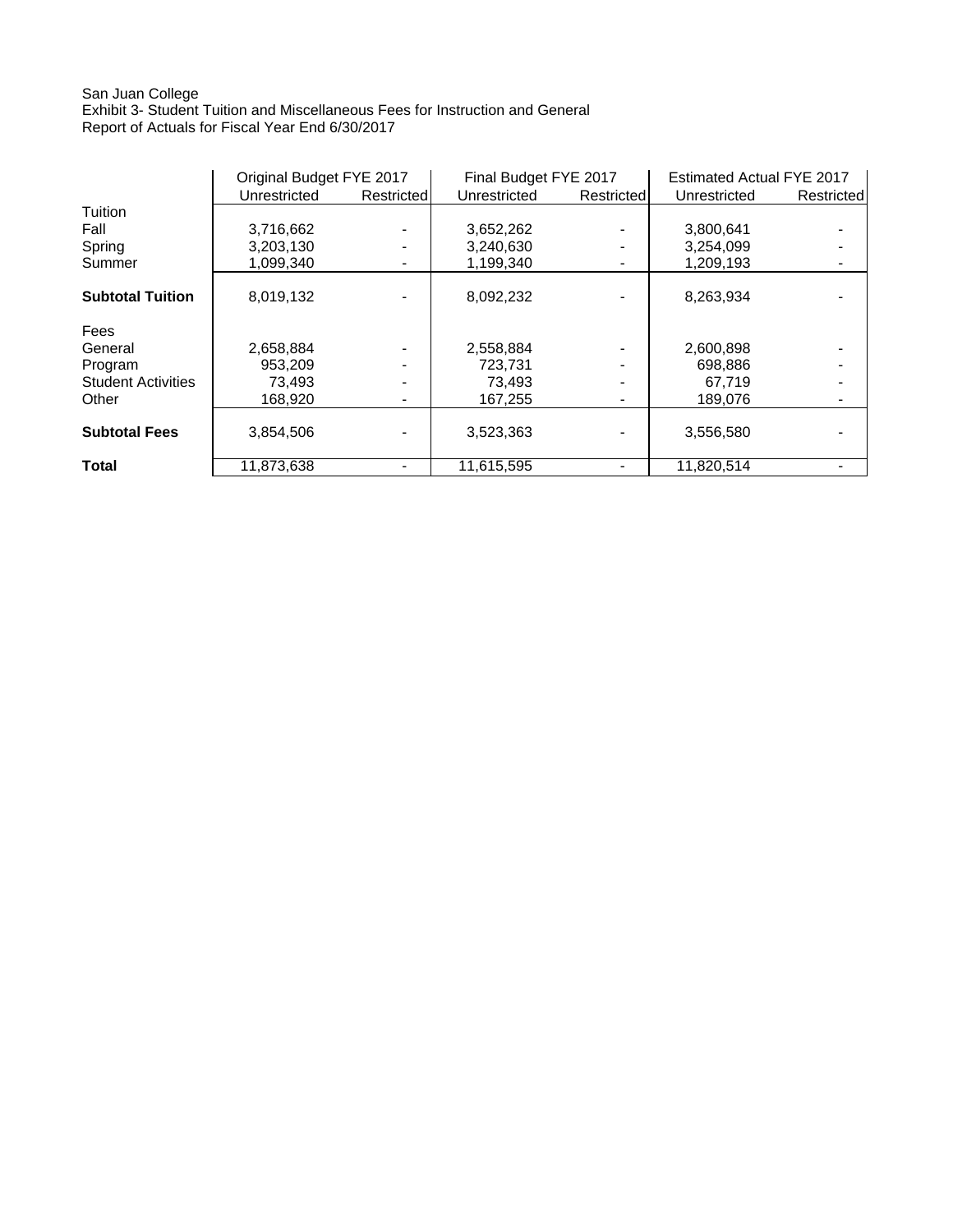### San Juan College Exhibit 4- Governmental Appropriations for Instruction and General Report of Actuals for Fiscal Year End 6/30/2017

|                                   | Original Budget FYE 2017 |                          | Final Budget FYE 2017 |                | Estimated Actual FYE 2017 |            |
|-----------------------------------|--------------------------|--------------------------|-----------------------|----------------|---------------------------|------------|
|                                   | Unrestricted             | Restricted               | Unrestricted          | Restricted     | Unrestricted              | Restricted |
| State Appropriations              |                          |                          |                       |                |                           |            |
| Instructional, General, and Other | 24,238,900               |                          | 23,015,700            | $\blacksquare$ | 23,015,700                |            |
| Dental Hygiene                    | 163.400                  |                          | 163.400               | -              | 163.400                   |            |
| Nursing                           | 210.900                  |                          | 210.900               | $\blacksquare$ | 210.900                   |            |
| Displaced Workers - NMHED         |                          |                          |                       | 40.000         |                           | 40.000     |
| <b>Subtotal State</b>             | 24.613.200               |                          | 23.390.000            | 40.000         | 23.390.000                | 40.000     |
| <b>Local Appropriations</b>       |                          |                          |                       |                |                           |            |
| <b>Operational Levy</b>           | 13,827,396               | $\overline{\phantom{a}}$ | 14,461,963            | $\blacksquare$ | 14.559.580                |            |
| Total                             | 38,440,596               |                          | 37,851,963            | 40.000         | 37,949,580                | 40.000     |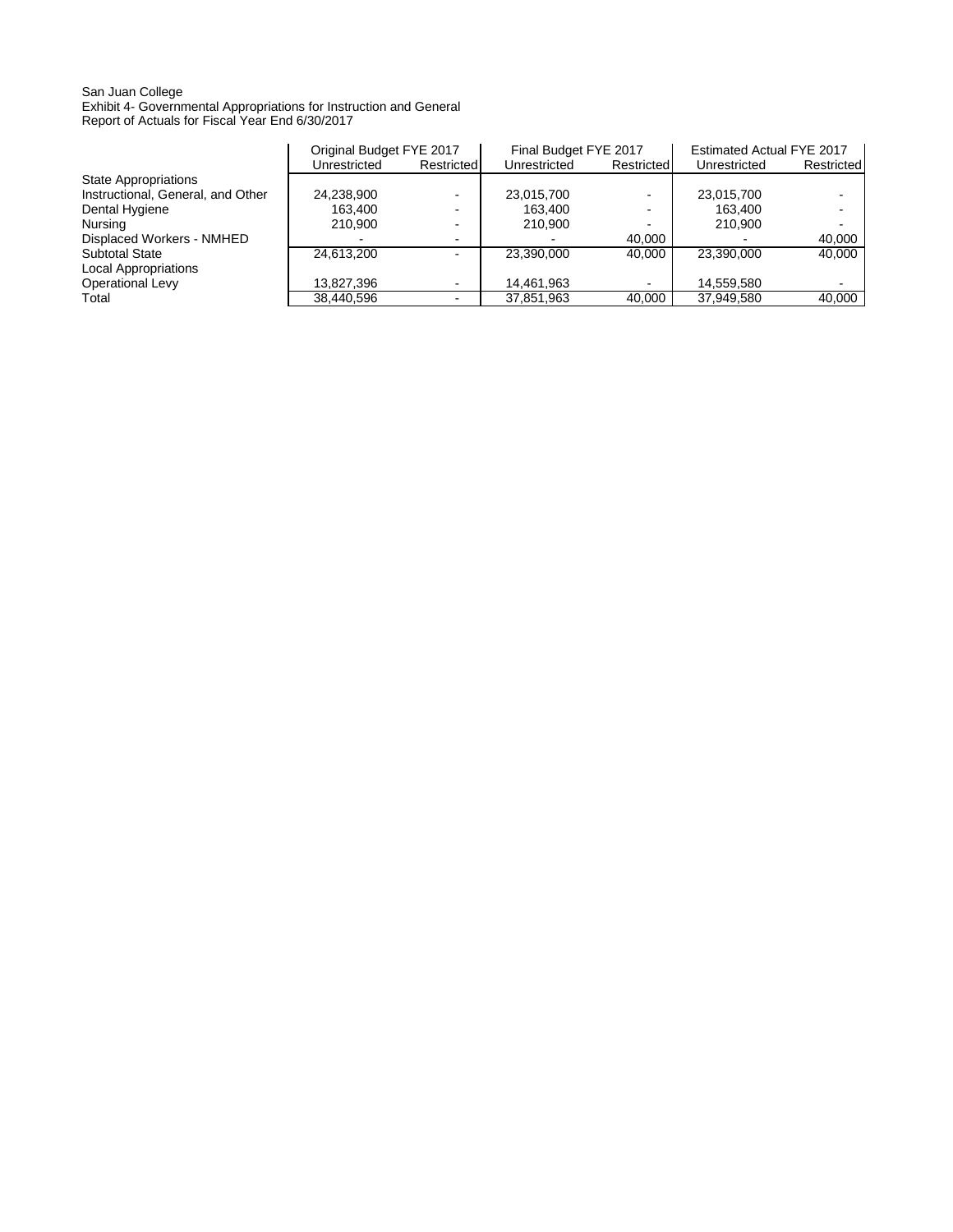## San Juan College

Exhibit 5- Government Grants and Contracts for Instruction and General Report of Actuals for Fiscal Year End 6/30/2017

|                                     |              | Original Budget FYE 2017 |              | Final Budget FYE 2017 | Estimated Actual FYE 2017 |            |
|-------------------------------------|--------------|--------------------------|--------------|-----------------------|---------------------------|------------|
|                                     | Unrestricted | Restricted               | Unrestricted | Restricted            | Unrestricted              | Restricted |
| Local                               |              |                          |              |                       |                           |            |
| <b>Local Contracts and Grants</b>   |              |                          |              |                       |                           |            |
| <b>State</b>                        |              |                          |              |                       |                           |            |
| <b>Adult Basic Education</b>        |              | 171,649                  |              | 285,180               |                           | 268,555    |
| Child and Family Devleopment Center | 240,000      |                          | 240,000      |                       | 217,162                   |            |
| <b>ENLACE</b>                       |              | 112,907                  |              | 176,000               |                           | 174,166    |
| Library                             |              |                          |              | 51,302                |                           | 33,632     |
| <b>Workforce Training</b>           |              |                          | 26,603       |                       | 28,630                    |            |
| Other                               |              |                          |              | 2,398                 |                           | 2,791      |
| <b>Subtotal State</b>               | 240,000      | 284,556                  | 266,603      | 514,880               | 245,792                   | 479,145    |
| Federal                             |              |                          |              |                       |                           |            |
| <b>Adult Basic Education</b>        |              | 98,795                   |              | 156,846               |                           | 156,688    |
| GenCyber Camp                       |              |                          |              | 70,725                |                           | 33,582     |
| Farmington Daycare Assistance       |              |                          |              | 9,340                 |                           | 9,339      |
| <b>INBRE</b>                        |              |                          |              | 114,892               |                           | 73,953     |
| <b>EDA Power Initiative</b>         |              | 29,456                   |              | 1,103,169             |                           | 499,430    |
| National Science Foundation         |              |                          |              | 8,437                 |                           | 8,437      |
| Pathways                            |              |                          |              | 346,210               |                           | 129,647    |
| Perkins                             |              | 78,303                   |              | 357,347               |                           | 344,929    |
| Success in Nursing                  |              |                          |              | 77,414                |                           | 35,033     |
| Sun Path                            |              | 216,224                  |              | 976,242               |                           | 372,999    |
| <b>Title III Fast Forward</b>       |              | 304,101                  |              | 261,023               |                           | 233,883    |
| <b>TRIO</b>                         |              | 346,447                  |              | 701.328               |                           | 444,378    |
| <b>RVCP</b>                         |              |                          |              | 292,915               |                           | 106,693    |
| <b>UNM - PFS OSAP</b>               |              |                          |              | 98,610                |                           | 65,869     |
| <b>Bisti Writing Project</b>        |              |                          |              | 35,000                |                           | 20,960     |
| <b>Subtotal Federal</b>             |              | 1,073,326                |              | 4,609,498             |                           | 2,535,819  |
| Total                               | 240.000      | 1,357,882                | 266,603      | 5,124,378             | 245,792                   | 3,014,964  |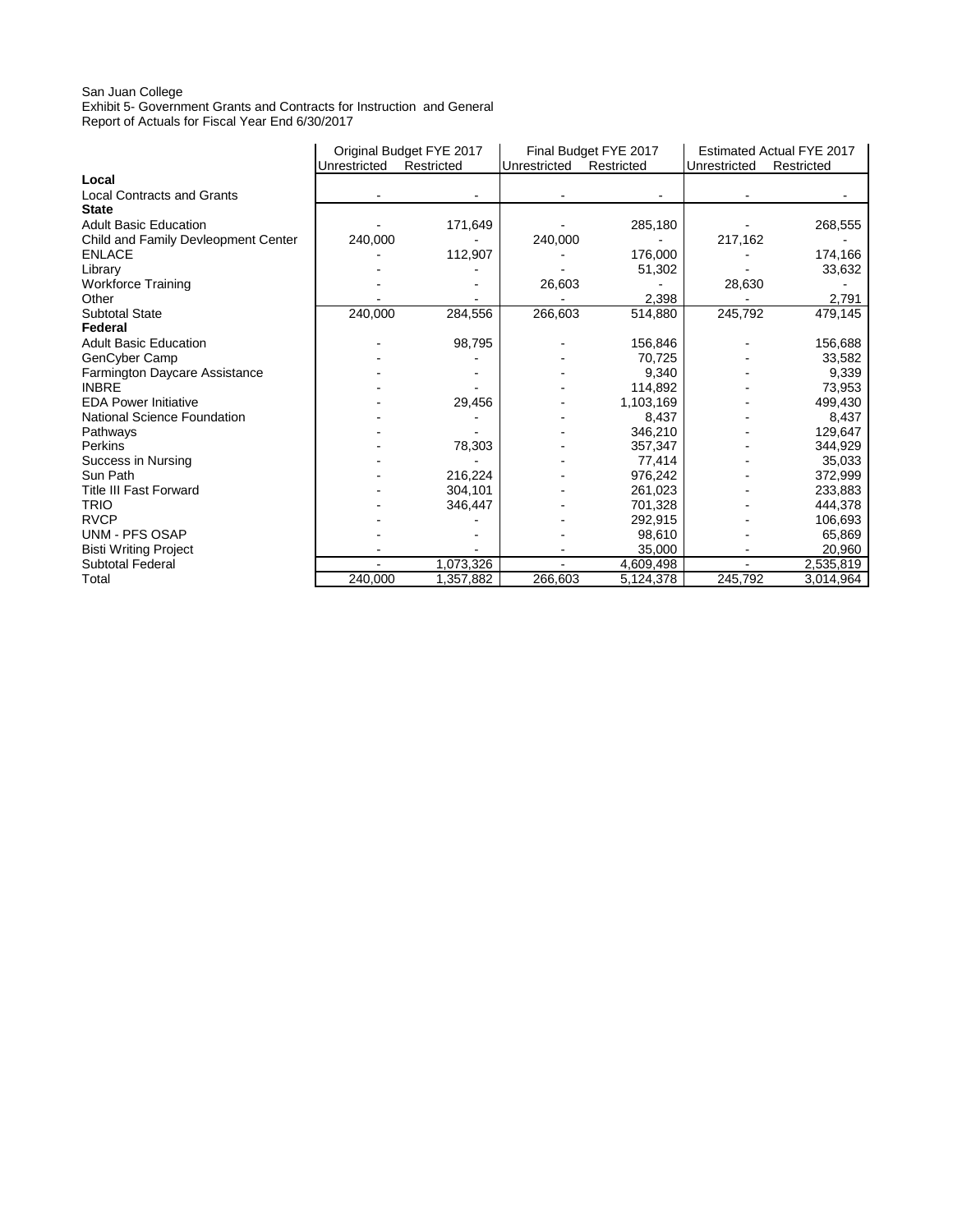## San Juan College Exhibit 6- Private Gifts, Grants and Contracts for Instruction and General Report of Actuals for Fiscal Year End 6/30/2017

|                             | Original Budget FYE 2017 |            | Final Budget FYE 2017 |            | Estimated Actual FYE 2017 |            |
|-----------------------------|--------------------------|------------|-----------------------|------------|---------------------------|------------|
|                             | Unrestricted             | Restricted | Unrestricted          | Restricted | Unrestricted              | Restricted |
| Private                     |                          |            |                       |            |                           |            |
| Gifts, Grants and Contracts |                          | 350.320    |                       | 1.709.974  | $\sim$                    | 1,012,483  |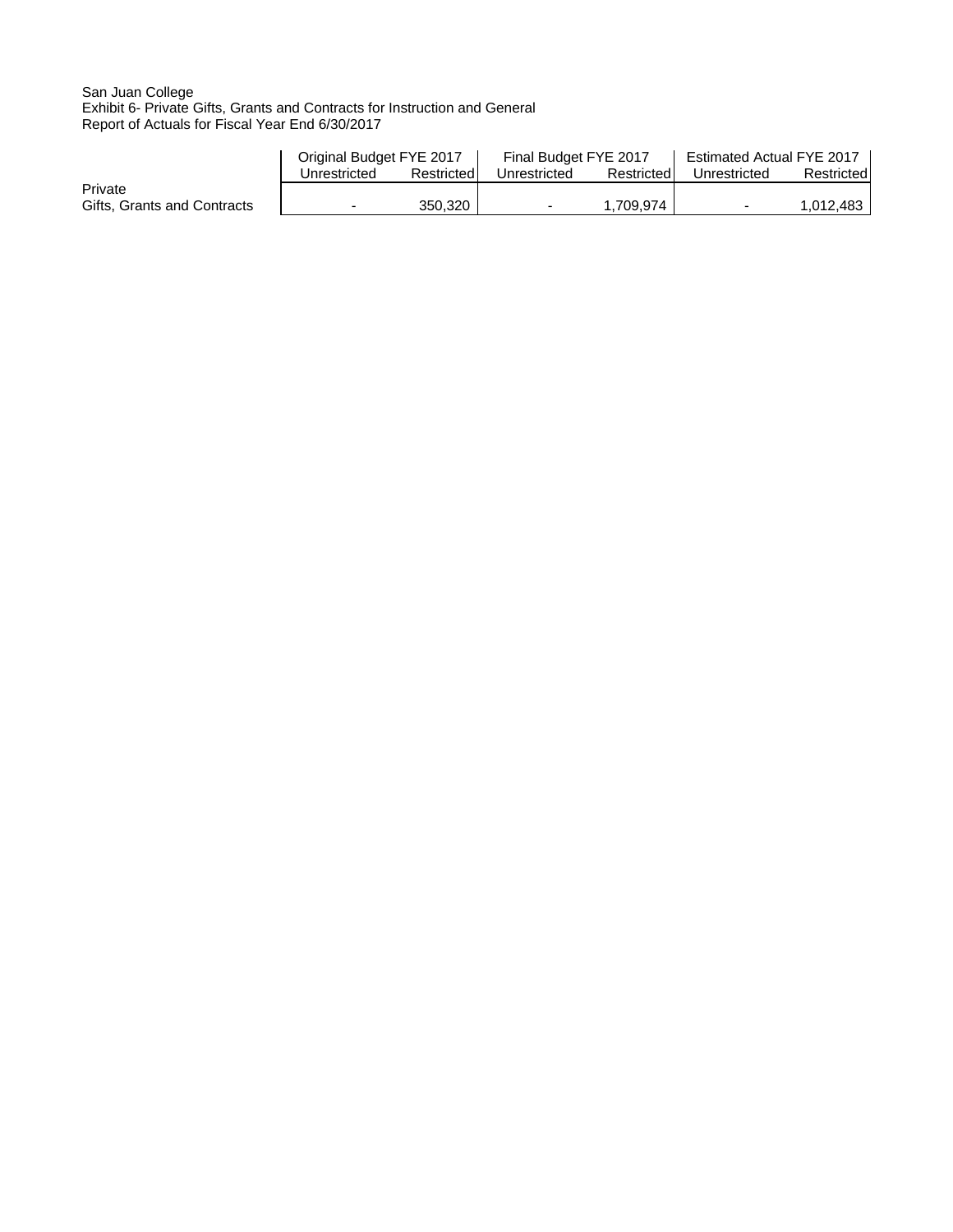# San Juan College

Exhibit 7- Endowment Income, Land Income, & Permanent Fund Income for Instruction and General Report of Actuals for Fiscal Year End 6/30/2017

|       | Original Budget FYE 2017 |            | Final Budget FYE 2017 |            | <b>Estimated Actual FYE 2017</b> |            |  |
|-------|--------------------------|------------|-----------------------|------------|----------------------------------|------------|--|
|       | Unrestricted             | Restricted | Unrestricted          | Restricted | Unrestricted                     | Restricted |  |
|       |                          |            |                       |            |                                  |            |  |
| Total |                          |            |                       |            |                                  |            |  |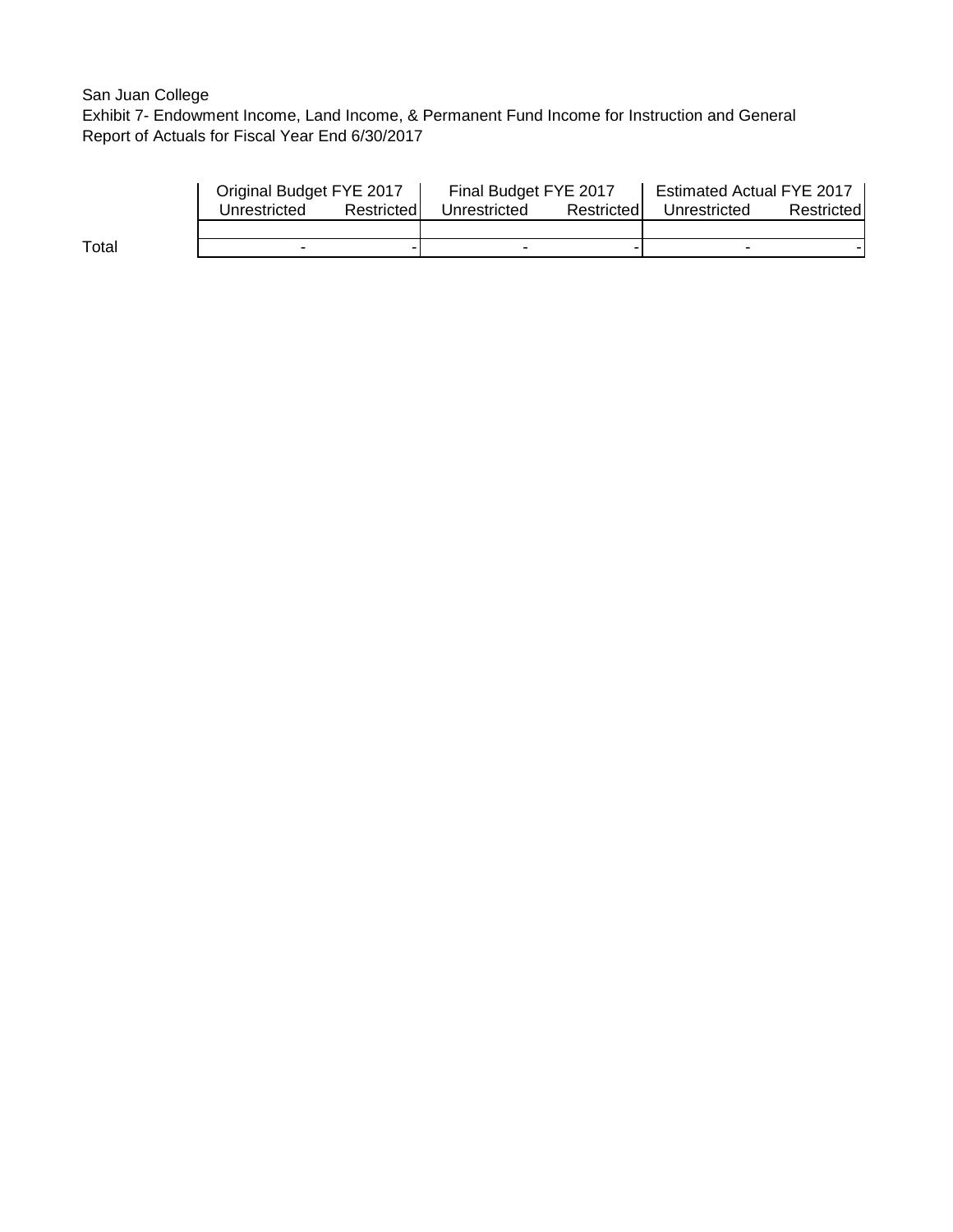## San Juan College Exhibit 8- Sales and Services of Educational Activities Report of Actuals for Fiscal Year End 6/30/2017

|                                     |              | Original Budget FYE 2017 |              | Final Budget FYE 2017    |              | Estimated Actual FYE 2017 |  |
|-------------------------------------|--------------|--------------------------|--------------|--------------------------|--------------|---------------------------|--|
|                                     | Unrestricted | Restricted               | Unrestricted | Restricted               | Unrestricted | Restricted                |  |
|                                     |              |                          |              |                          |              |                           |  |
| Center for Work Force Training      | 10.000       |                          | 10.000       | $\sim$                   | 4.521        |                           |  |
| Child and Family Development Center | 295,000      |                          | 295.000      | $\overline{\phantom{a}}$ | 443.910      | -                         |  |
| Cosmetology                         | 30.491       |                          | 30.491       |                          | 30,663       |                           |  |
| <b>Instructional Enterprises</b>    |              |                          | 122.974      |                          | 68.813       |                           |  |
| <b>Student Services</b>             | 6.497        |                          | 6.497        | -                        | 8.515        |                           |  |
| Sun Online                          |              |                          |              | $\overline{\phantom{0}}$ | 5.400        |                           |  |
| Total                               | 341.988      |                          | 464.962      |                          | 561.823      |                           |  |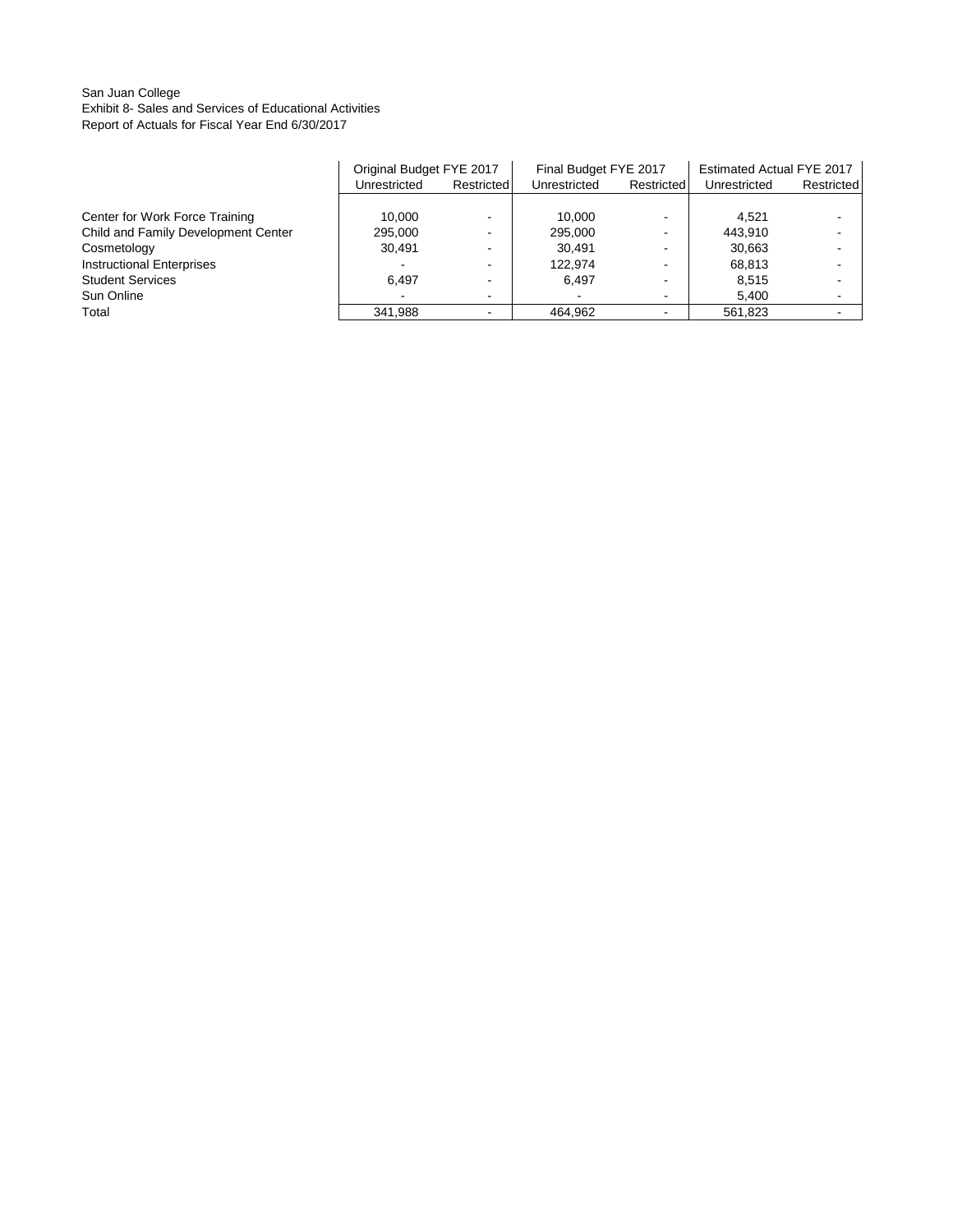# San Juan College Exhibit 9- Other Sources of Revenue for Instruction and General Report of Actuals for Fiscal Year End 6/30/2017

|                               | Original Budget FYE 2017 |            | Final Budget FYE 2017 |            | <b>Estimated Actual FYE 2017</b> |            |
|-------------------------------|--------------------------|------------|-----------------------|------------|----------------------------------|------------|
|                               | Unrestricted             | Restricted | Unrestricted          | Restricted | Unrestricted                     | Restricted |
| Disposal of Assets            |                          |            |                       |            | 11.530                           |            |
| <b>Indirect Cost Recovery</b> | 98,600                   |            | 98,600                |            | 149.296                          |            |
| Interest Income               | 22,000                   |            | 22,000                |            | 40.596                           |            |
| Rents                         |                          |            |                       |            | 1.577                            |            |
| Vending                       | 44.000                   |            | 44.000                |            | 39.988                           |            |
| Other                         | 682,861                  |            | 692,340               |            | 692,166                          |            |
| Total                         | 847,461                  |            | 856,940               |            | 935,154                          |            |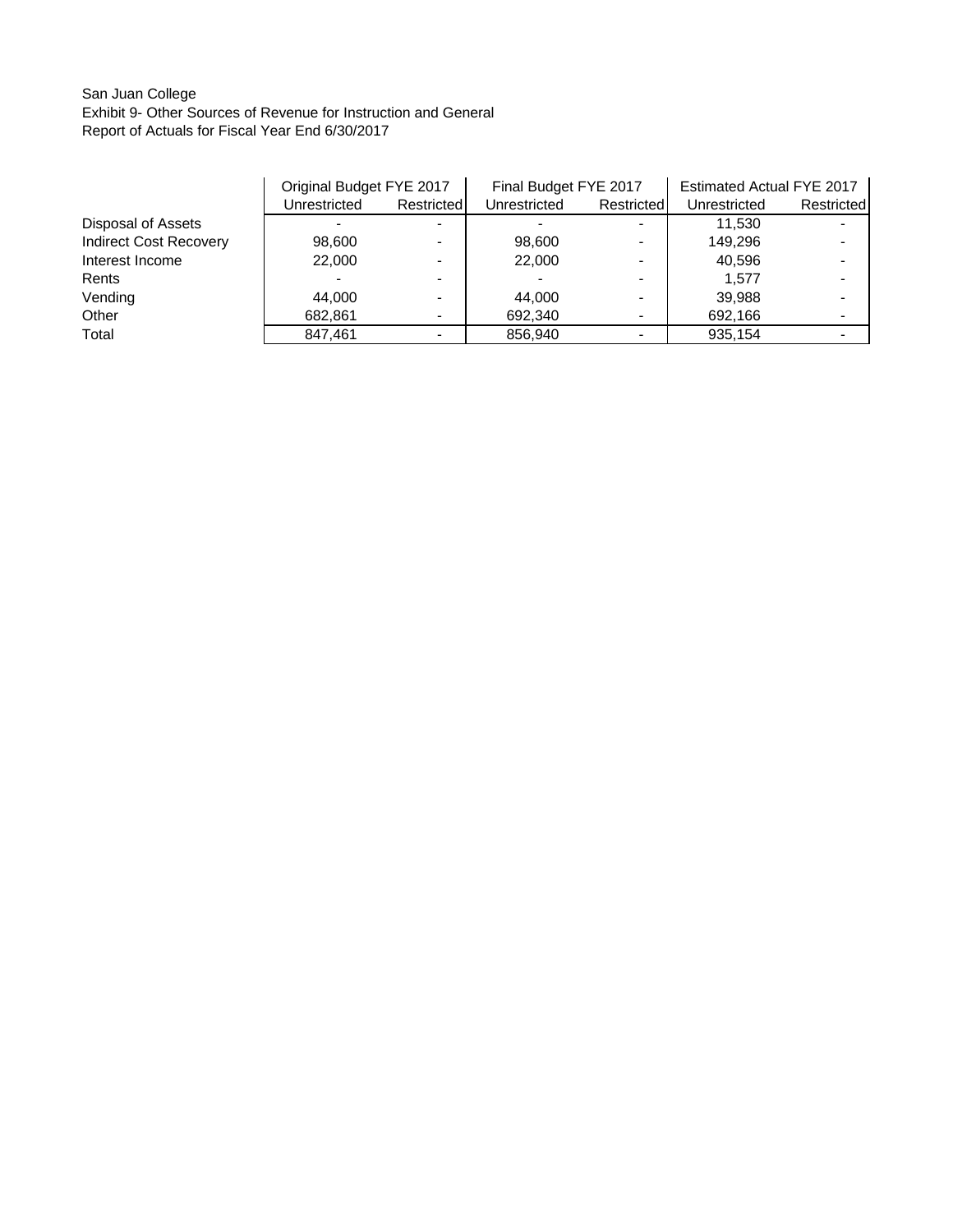## San Juan College Exhibit 10 - Instruction - Unrestricted

Report of Actuals for Fiscal Year End 6/30/2017

|                                         | Original Budget FYE 2017 | Final Budget FYE 2017      | Estimated Actual FYE 2017 |
|-----------------------------------------|--------------------------|----------------------------|---------------------------|
|                                         | FTE<br>Unrestricted      | <b>FTE</b><br>Unrestricted | FTE<br>Unrestricted       |
| Accounting                              |                          |                            |                           |
| <b>Faculty Salaries</b>                 | 49,604                   | 70,037                     | 70,037                    |
| Other Salaries and Wages                |                          |                            |                           |
| <b>Benefits</b>                         | 20,256                   | 24,664                     | 23,912                    |
| <b>General Operations</b>               | 4,183                    | 4,183                      | 2,159                     |
| Travel                                  |                          |                            |                           |
| Equipment & Furniture                   |                          |                            |                           |
| Subtotal                                | 74,043                   | 98,884                     | 96,109                    |
| Anthropology                            |                          | 56,877                     |                           |
| <b>Faculty Salaries</b><br>Professional | 56,877                   |                            | 56,877                    |
| Support                                 |                          |                            |                           |
| Federal Student Worker Wages            |                          |                            |                           |
| State Student Worker Wages              |                          |                            |                           |
| Institutional Student Worker Wages      |                          |                            |                           |
| <b>Benefits</b>                         | 29,126                   | 29,126                     | 28,821                    |
| <b>General Operations</b>               |                          |                            | 524                       |
| Travel                                  | ÷,                       | $\blacksquare$             |                           |
| Equipment & Furniture                   |                          |                            |                           |
| Subtotal                                | 86,003                   | 86,003                     | 86,222                    |
| Auto Body                               |                          |                            |                           |
| <b>Faculty Salaries</b>                 | 94,509                   | 143,239                    | 105,455                   |
| Professional                            |                          |                            |                           |
| Federal Student Worker Wages            |                          |                            |                           |
| State Student Worker Wages              |                          |                            |                           |
| Other Salaries and Wages                |                          |                            | 45,769                    |
| <b>Benefits</b>                         | 52,749                   | 63,249                     | 56,618                    |
| <b>General Operations</b>               | 34,897                   | 42,879                     | 37,001                    |
| Travel                                  |                          |                            |                           |
| Equipment & Furniture                   | 4,410                    |                            |                           |
| Subtotal                                | 186,565                  | 249,367                    | 244,843                   |
| Auto Technology                         |                          |                            |                           |
| <b>Faculty Salaries</b>                 | 384,848                  | 455,814                    | 395,909                   |
| Professional                            | 65,237                   | 68,724                     | 91,724                    |
| Support                                 | 38,972                   | 38,972                     | 27,698                    |
| Federal Student Worker Wages            |                          |                            |                           |
| State Student Worker Wages              |                          |                            |                           |
| Institutional Student Worker Wages      |                          |                            |                           |
| Other Salaries and Wages                |                          |                            |                           |
| <b>Benefits</b>                         | 165,468                  | 181,505                    | 196,043                   |
| <b>General Operations</b>               | 55,951                   | 40,951                     | 42,313                    |
| Travel                                  | 45,120                   | 60,120                     | 55,355                    |
| Equipment & Furniture                   |                          |                            | 2,000                     |
| Subtotal                                | 755,596                  | 846,086                    | 811,041                   |
| Biology                                 |                          |                            |                           |
| <b>Faculty Salaries</b>                 | 558,607                  | 735,998                    | 689,978                   |
| Professional                            | 38,624                   | 38,624                     | 41,842                    |
| Federal Student Worker Wages            |                          |                            |                           |
| <b>State Student Worker Wages</b>       |                          |                            |                           |
| Institutional Student Worker Wages      |                          | 346                        | 346                       |
| Other Salaries and Wages                |                          |                            | 53,440                    |
| <b>Benefits</b>                         | 250,262                  | 288,484                    | 274,244                   |
| <b>General Operations</b>               | 29,429                   | 29,429                     | 26,567                    |
| Travel                                  |                          |                            |                           |
| Equipment & Furniture                   |                          |                            |                           |
| Subtotal                                | 876,922                  | 1,092,881                  | 1,086,416                 |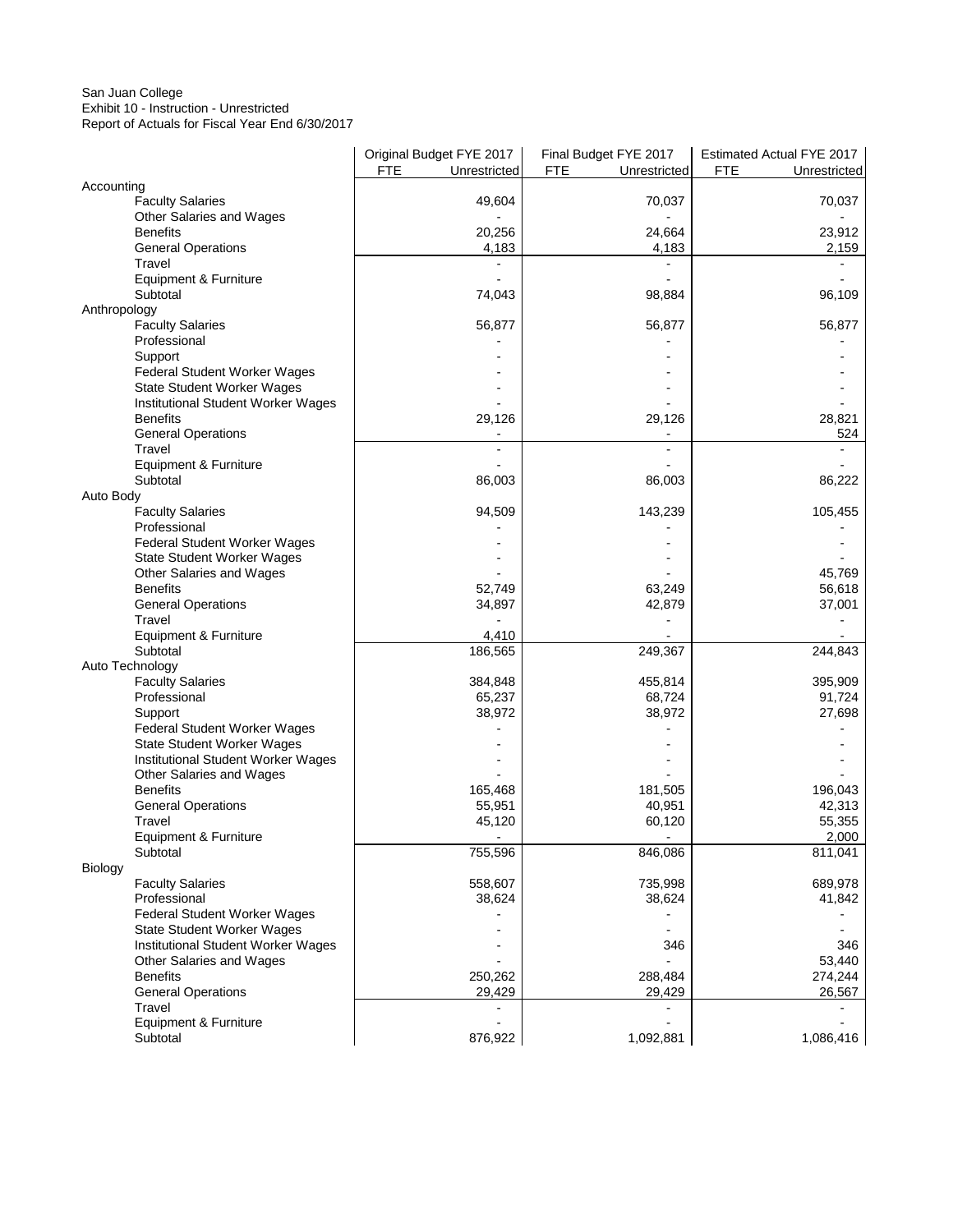|                                             | Original Budget FYE 2017   | Final Budget FYE 2017      | Estimated Actual FYE 2017  |
|---------------------------------------------|----------------------------|----------------------------|----------------------------|
|                                             | <b>FTE</b><br>Unrestricted | <b>FTE</b><br>Unrestricted | <b>FTE</b><br>Unrestricted |
| <b>Building Trades</b>                      |                            |                            |                            |
| <b>Faculty Salaries</b>                     | 115,574                    | 120,221                    | 120,221                    |
| Other Salaries and Wages                    |                            |                            |                            |
| <b>Benefits</b>                             | 50,597                     | 51,599                     | 46,574                     |
| <b>General Operations</b>                   | 7,239                      | 7,231                      | 6,974                      |
| Travel                                      |                            | 8                          | 33                         |
| Equipment & Furniture                       |                            |                            | $\blacksquare$             |
| Subtotal                                    | 173,410                    | 179,059                    | 173,802                    |
| <b>Business</b><br><b>Faculty Salaries</b>  | 182,604                    | 239,319                    | 239,319                    |
| Support                                     |                            |                            |                            |
| Federal Student Worker Wages                |                            |                            |                            |
| State Student Worker Wages                  |                            |                            |                            |
| Institutional Student Worker Wages          |                            |                            |                            |
| Other Salaries and Wages                    |                            |                            |                            |
| <b>Benefits</b>                             | 55,308                     | 67,543                     | 62,456                     |
| <b>General Operations</b>                   | 4,448                      | 4,448                      | 3,246                      |
| Travel                                      |                            |                            |                            |
| Equipment & Furniture                       |                            |                            |                            |
| Subtotal                                    | 242,360                    | 311,310                    | 305,021                    |
| <b>CCE Special Projects</b>                 |                            |                            |                            |
| <b>Faculty Salaries</b>                     |                            |                            |                            |
| Professional                                |                            |                            |                            |
| Support                                     |                            |                            |                            |
| Other Salaries and Wages                    |                            |                            |                            |
| <b>Benefits</b>                             |                            |                            |                            |
| <b>General Operations</b>                   | 10,931                     | 7,931                      | 6,207                      |
| Travel                                      |                            | $\blacksquare$             | (150)                      |
| Equipment & Furniture                       |                            | $\overline{a}$             |                            |
| Subtotal                                    | 10,931                     | 7,931                      | 6,057                      |
| <b>CDL</b>                                  |                            |                            |                            |
| <b>Faculty Salaries</b>                     | 328,169                    | 303,305                    | 293,803                    |
| Professional                                | 79,390                     | 52,390                     | 41,832                     |
| Support                                     |                            | 29,074                     | 29,074                     |
| Other Salaries and Wages<br><b>Benefits</b> | 130,984                    | 119,209                    | 141,528                    |
| <b>General Operations</b>                   | 190,647                    | 140,647                    | 111,552                    |
| Travel                                      | $\blacksquare$             | $\blacksquare$             | $\blacksquare$             |
| Equipment & Furniture                       |                            |                            |                            |
| Subtotal                                    | 729,190                    | 644,625                    | 617,790                    |
| Center For Workforce Devel                  |                            |                            |                            |
| <b>Faculty Salaries</b>                     | 39,500                     | 59,165                     | 69,105                     |
| Professional                                | 97,540                     | 97,540                     | 100,040                    |
| Support                                     | 16,520                     | 16,520                     | 18,827                     |
| Federal Student Worker Wages                |                            |                            |                            |
| State Student Worker Wages                  |                            | 390                        | 830                        |
| Institutional Student Worker Wages          |                            | 2,202                      |                            |
| Other Salaries and Wages                    |                            |                            | 42,138                     |
| <b>Benefits</b>                             | 47,559                     | 51,794                     | 65,824                     |
| <b>General Operations</b>                   | 65,500                     | 88,500                     | 100,332                    |
| Travel                                      | 3,094                      | 5,094                      | 3,167                      |
| Equipment & Furniture                       |                            |                            |                            |
| Subtotal                                    | 269,713                    | 321,205                    | 400,263                    |
| <b>Certified Nurse Assistant</b>            |                            |                            |                            |
| <b>Faculty Salaries</b>                     | 106,559                    | 146,598                    | 143,659                    |
| Professional                                |                            |                            |                            |
| <b>Benefits</b>                             | 35,382                     | 57,193                     | 56,849                     |
| <b>General Operations</b>                   | 8,121                      | 6,621                      | 6,393                      |
| Travel                                      | $\overline{\phantom{a}}$   | 1,500                      | 1,181                      |
| Equipment & Furniture                       |                            |                            |                            |
| Subtotal                                    | 150,062                    | 211,912                    | 208,082                    |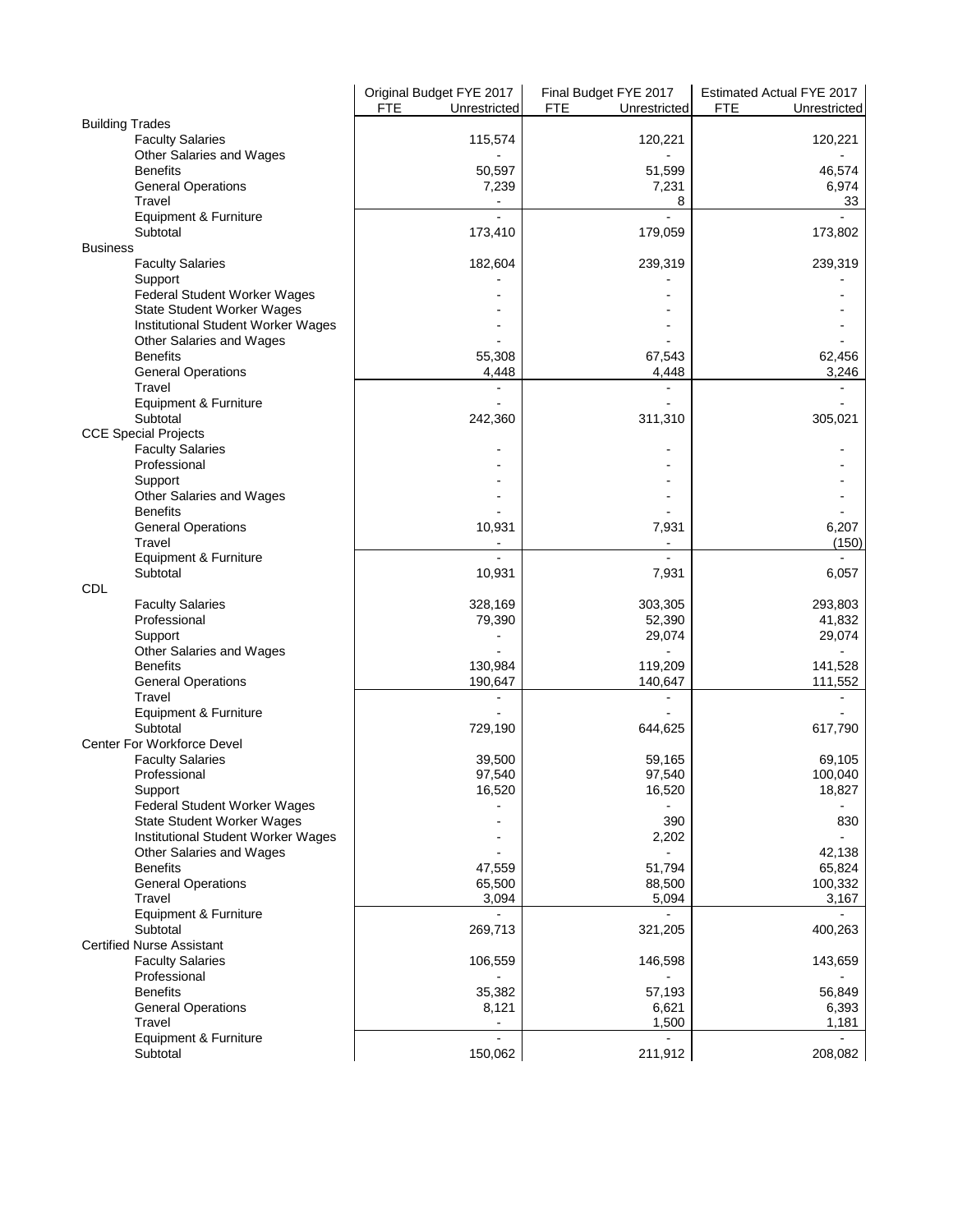|                                                    | Original Budget FYE 2017   | Final Budget FYE 2017      | Estimated Actual FYE 2017  |
|----------------------------------------------------|----------------------------|----------------------------|----------------------------|
|                                                    | <b>FTE</b><br>Unrestricted | <b>FTE</b><br>Unrestricted | <b>FTE</b><br>Unrestricted |
| Chemistry<br><b>Faculty Salaries</b>               | 120,378                    | 159,565                    | 159,565                    |
| Professional                                       |                            |                            |                            |
| Federal Student Worker Wages                       |                            |                            |                            |
| State Student Worker Wages                         |                            | 170                        | 170                        |
| Institutional Student Worker Wages                 |                            | 24                         | 24                         |
| Other Salaries and Wages<br><b>Benefits</b>        | 44,795<br>53,188           | 44,795<br>61,622           | 44,795<br>67,484           |
| <b>General Operations</b>                          | 9,474                      | 9,474                      | 6,467                      |
| Travel                                             |                            |                            |                            |
| Equipment & Furniture                              |                            |                            |                            |
| Subtotal                                           | 227,835                    | 275,650                    | 278,506                    |
| Child & Family Develop Center                      |                            |                            |                            |
| <b>Faculty Salaries</b>                            | 49,881                     | 49,881                     | 60,097                     |
| Professional<br>Support                            | 100,253<br>265,181         | 131,522<br>265,181         | 136,412<br>272,483         |
| Federal Student Worker Wages                       |                            |                            |                            |
| State Student Worker Wages                         |                            | 1,654                      | 3,117                      |
| Institutional Student Worker Wages                 |                            | 12,082                     | 4,769                      |
| Other Salaries and Wages                           | 31,269                     | 29,300                     | 43,503                     |
| <b>Benefits</b>                                    | 253,074                    | 253,074                    | 257,328                    |
| <b>General Operations</b>                          | 30,975                     | 29,295                     | 20,667                     |
| Travel<br>Equipment & Furniture                    |                            | 1,680                      | 1,320                      |
| Subtotal                                           | 730,633                    | 773,669                    | 799,695                    |
| <b>CLC Programming</b>                             |                            |                            |                            |
| <b>Faculty Salaries</b>                            | 63,125                     | 57,200                     | 62,310                     |
| Support                                            |                            |                            |                            |
| Federal Student Worker Wages                       |                            |                            |                            |
| Institutional Student Worker Wages                 |                            |                            | 23,101                     |
| Other Salaries and Wages<br><b>Benefits</b>        | 13,721                     | 13,737                     | 12,137                     |
| <b>General Operations</b>                          | 40,123                     | 40,123                     | 35,826                     |
| Travel                                             | 13,000                     | 4,200                      | 1,939                      |
| Equipment & Furniture                              |                            |                            |                            |
| Subtotal                                           | 129,969                    | 115,260                    | 135,313                    |
| Communications                                     | 101,397                    |                            | 104,401                    |
| <b>Faculty Salaries</b><br>Professional            |                            | 104,401                    |                            |
| <b>Benefits</b>                                    | 36,578                     | 37,226                     | 35,536                     |
| <b>General Operations</b>                          |                            | 20                         | 6                          |
| Travel                                             | $\blacksquare$             |                            |                            |
| Equipment & Furniture                              |                            |                            |                            |
| Subtotal                                           | 137,975                    | 141,647                    | 139,942                    |
| <b>Computer Science</b><br><b>Faculty Salaries</b> | 115,590                    | 181,269                    | 183,156                    |
| Institutional Student Worker Wages                 |                            |                            |                            |
| Other Salaries and Wages                           |                            |                            |                            |
| <b>Benefits</b>                                    | 38,473                     | 52,631                     | 48,805                     |
| <b>General Operations</b>                          | 8,594                      | 8,594                      | 2,330                      |
| Travel                                             |                            |                            |                            |
| Equipment & Furniture<br>Subtotal                  | 162,657                    | 242,494                    | 234,291                    |
| Cosmetology                                        |                            |                            |                            |
| <b>Faculty Salaries</b>                            | 188,931                    | 228,295                    | 230,021                    |
| Professional                                       |                            |                            |                            |
| Federal Student Worker Wages                       |                            |                            |                            |
| Other Salaries and Wages                           |                            |                            | 13,605                     |
| <b>Benefits</b>                                    | 82,490                     | 88,355                     | 91,775                     |
| <b>General Operations</b><br>Travel                | 35,695                     | 35,695                     | 35,885                     |
| Equipment & Furniture                              |                            |                            |                            |
| Subtotal                                           | 307,116                    | 352,345                    | 371,286                    |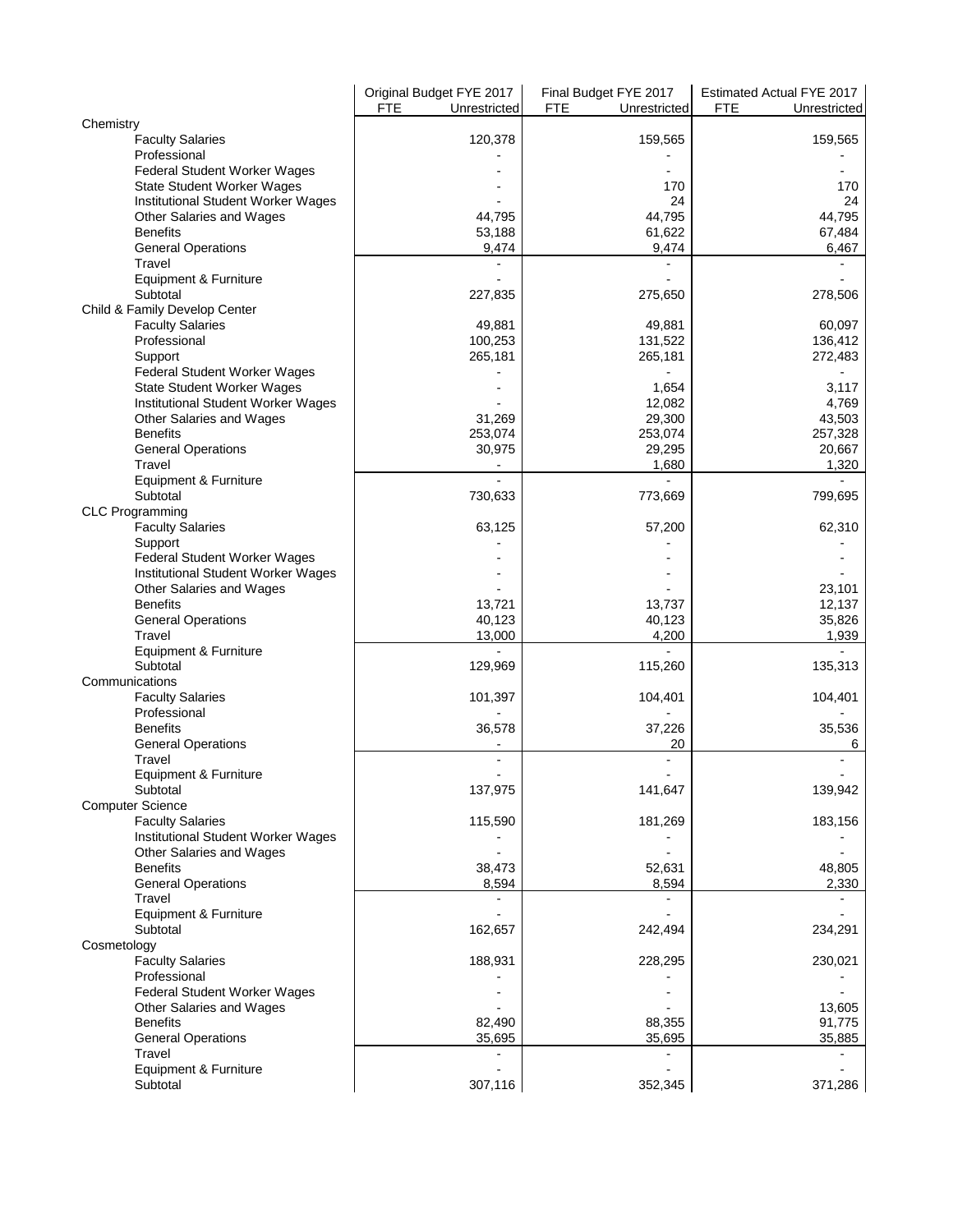|                                                                    | Original Budget FYE 2017   | Final Budget FYE 2017      | Estimated Actual FYE 2017  |
|--------------------------------------------------------------------|----------------------------|----------------------------|----------------------------|
|                                                                    | <b>FTE</b><br>Unrestricted | <b>FTE</b><br>Unrestricted | <b>FTE</b><br>Unrestricted |
| Dental Hygiene                                                     |                            |                            |                            |
| <b>Faculty Salaries</b>                                            | 271,257                    | 393,796                    | 393,796                    |
| Professional                                                       |                            |                            |                            |
| Support                                                            | 82,271                     | 82,271                     | 86,105                     |
| Federal Student Worker Wages                                       |                            |                            |                            |
| <b>State Student Worker Wages</b>                                  |                            |                            |                            |
| Institutional Student Worker Wages                                 |                            |                            |                            |
| Other Salaries and Wages                                           |                            |                            |                            |
| <b>Benefits</b>                                                    | 118,550                    | 144,957                    | 151,212                    |
| <b>General Operations</b>                                          | 10,416                     | 20,370                     | 19,277                     |
| Travel                                                             | 5,470                      | 2,716                      | 2,716                      |
| Equipment & Furniture<br>Subtotal                                  | 487,964                    | 644,110                    | 653,107                    |
| Developmental Education                                            |                            |                            |                            |
| <b>Faculty Salaries</b>                                            |                            |                            |                            |
| <b>Benefits</b>                                                    |                            |                            |                            |
| <b>General Operations</b>                                          |                            |                            |                            |
| Travel                                                             |                            | 2,190                      | 1,800                      |
| Equipment & Furniture                                              |                            |                            |                            |
| Subtotal                                                           |                            | 2,190                      | 1,800                      |
| Diesel Technology                                                  |                            |                            |                            |
| <b>Faculty Salaries</b>                                            | 152,355                    | 196,984                    | 198,908                    |
| Professional                                                       |                            |                            |                            |
| Support                                                            |                            |                            |                            |
| Federal Student Worker Wages                                       |                            |                            |                            |
| <b>State Student Worker Wages</b>                                  |                            | 185                        | 185                        |
| Institutional Student Worker Wages                                 |                            |                            |                            |
| Other Salaries and Wages                                           |                            |                            |                            |
| <b>Benefits</b>                                                    | 46,112                     | 55,728                     | 56,108                     |
| <b>General Operations</b>                                          | 39,092                     | 32,992                     | 32,122                     |
| Travel                                                             | 3,647                      | 9,747                      | 9,332                      |
| Equipment & Furniture                                              |                            |                            |                            |
| Subtotal                                                           | 241,206                    | 295,636                    | 296,654                    |
| Digital Media Arts and Design                                      |                            |                            |                            |
| <b>Faculty Salaries</b>                                            | 59,842                     | 77,287                     | 77,288                     |
| <b>Benefits</b>                                                    | 16,482                     | 20,242                     | 19,560                     |
| <b>General Operations</b>                                          | 10,896                     | 10,896                     | 9,770                      |
| Travel                                                             | $\overline{a}$             | $\overline{a}$             |                            |
| Equipment & Furniture                                              |                            |                            |                            |
| Subtotal                                                           | 87,220                     | 108,425                    | 106,617                    |
| Drafting                                                           |                            |                            |                            |
| <b>Faculty Salaries</b>                                            | 89,164                     | 105,669                    | 105,669                    |
| Federal Student Worker Wages<br>Institutional Student Worker Wages |                            | $\blacksquare$             | $\blacksquare$             |
| <b>Benefits</b>                                                    | 38,725                     | 42,283                     | 42,142                     |
| <b>General Operations</b>                                          | 14,375                     | 2,025                      | 2,888                      |
| Travel                                                             |                            | 2,350                      | 2,276                      |
| Equipment & Furniture                                              | $\overline{a}$             | 10,000                     |                            |
| Subtotal                                                           | 142,264                    | 162,327                    | 152,975                    |
| <b>Dual Credit</b>                                                 |                            |                            |                            |
| <b>General Operations</b>                                          | 8,927                      | 8,427                      | 7,453                      |
| Travel                                                             | 2,279                      | 2,779                      | 2,245                      |
| Equipment & Furniture                                              |                            |                            |                            |
| Subtotal                                                           | 11,206                     | 11,206                     | 9,698                      |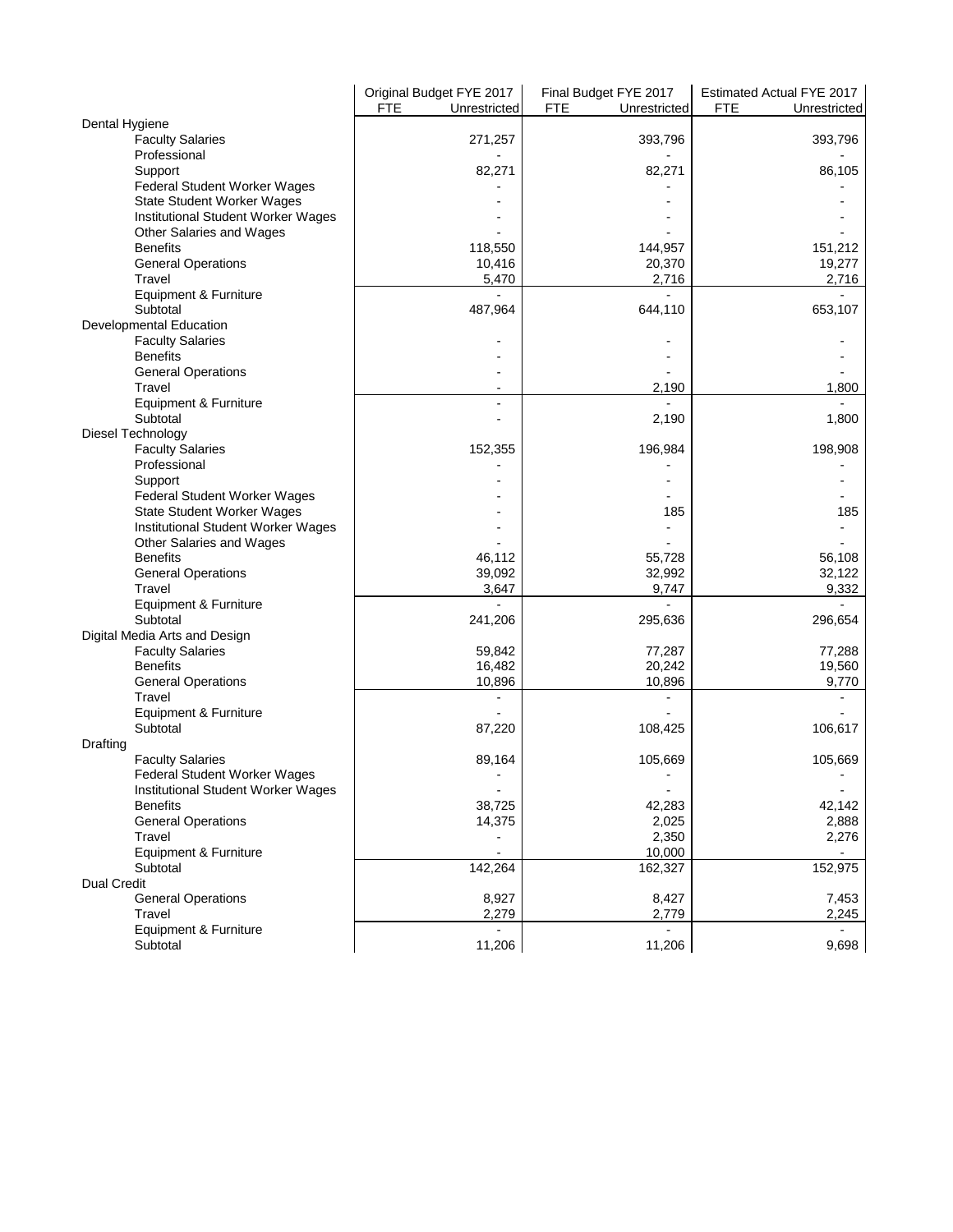|                                     | Original Budget FYE 2017 | Final Budget FYE 2017      | Estimated Actual FYE 2017  |
|-------------------------------------|--------------------------|----------------------------|----------------------------|
|                                     | FTE<br>Unrestricted      | <b>FTE</b><br>Unrestricted | <b>FTE</b><br>Unrestricted |
| Early Childhood Education           |                          |                            |                            |
| <b>Faculty Salaries</b>             | 76,152                   | 72,846                     | 72,846                     |
| Professional                        |                          |                            | 241                        |
| Support                             |                          |                            | 186                        |
| Federal Student Worker Wages        |                          |                            |                            |
| <b>State Student Worker Wages</b>   |                          |                            |                            |
| Institutional Student Worker Wages  |                          |                            |                            |
| Other Salaries and Wages            |                          |                            | 240                        |
| <b>Benefits</b>                     | 23,921                   | 25,410                     | 23,273                     |
| <b>General Operations</b>           |                          | 100                        | 157                        |
| Travel                              |                          |                            |                            |
| Equipment & Furniture<br>Subtotal   |                          |                            |                            |
| <b>EMT &amp; Paramedics</b>         | 100,073                  | 98,356                     | 96,943                     |
|                                     |                          |                            |                            |
| <b>Faculty Salaries</b>             | 182,500                  | 375,027                    | 293,777                    |
| Professional                        | 78,629                   | 78,629                     | 78,629                     |
| Support<br>Other Salaries and Wages | 32,190                   | 32,190                     | 26,664<br>8,369            |
| <b>Benefits</b>                     | 85,665                   | 127,155                    | 95,788                     |
| <b>General Operations</b>           | 63,448                   | 66,648                     | 52,225                     |
| Travel                              | 16,802                   | 16,802                     | 12,528                     |
| Equipment & Furniture               |                          |                            |                            |
| Subtotal                            | 459,234                  | 696,451                    | 567,980                    |
| <b>Encore Administration</b>        |                          |                            |                            |
| <b>Faculty Salaries</b>             |                          | 117,108                    | 117,108                    |
| Professional                        |                          |                            |                            |
| Support                             |                          |                            |                            |
| Federal Student Worker Wages        |                          |                            |                            |
| <b>State Student Worker Wages</b>   |                          |                            |                            |
| Institutional Student Worker Wages  |                          |                            |                            |
| Other Salaries and Wages            |                          |                            |                            |
| <b>Benefits</b>                     |                          | 25,239                     | 15,732                     |
| <b>General Operations</b>           | 12,123                   | 12,623                     | 11,977                     |
| Travel                              | 1,823                    | 3,623                      | 3,364                      |
| Equipment & Furniture               |                          |                            |                            |
| Subtotal                            | 13,946                   | 158,593                    | 148,181                    |
| English                             |                          |                            |                            |
| <b>Faculty Salaries</b>             | 727,558                  | 937,908                    | 947,688                    |
| Federal Student Worker Wages        |                          |                            |                            |
| Institutional Student Worker Wages  |                          |                            |                            |
| Other Salaries and Wages            |                          |                            |                            |
| <b>Benefits</b>                     | 284,427                  | 329,755                    | 320,900                    |
| <b>General Operations</b>           | 21,350                   | 21,350                     | 11,013                     |
| Travel                              |                          |                            |                            |
| Equipment & Furniture               |                          |                            |                            |
| Subtotal                            | 1,033,335                | 1,289,013                  | 1,279,600                  |
| Enterprise - Auto Body              |                          |                            |                            |
| <b>General Operations</b>           |                          | 5,059                      | 2,916                      |
| Travel<br>Equipment & Furniture     |                          | 2,833                      |                            |
| Subtotal                            |                          | 7,892                      | 2,916                      |
| Enterprise - Auto Technology        |                          |                            |                            |
| <b>General Operations</b>           | ۰                        | 7,653                      | $\blacksquare$             |
| Travel                              | ٠                        |                            |                            |
| Equipment & Furniture               |                          |                            |                            |
| Subtotal                            |                          | 7,653                      |                            |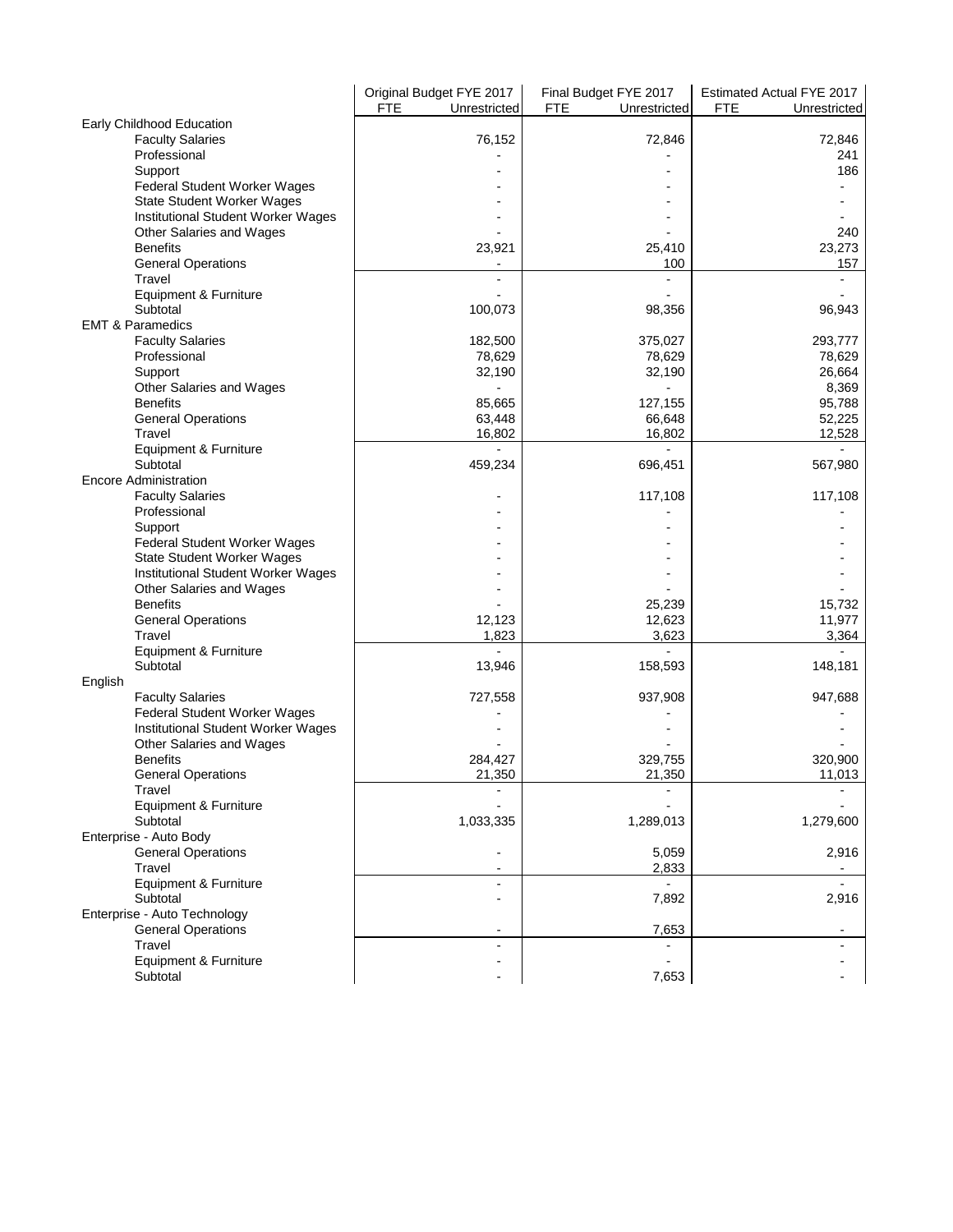|                                                          | Original Budget FYE 2017<br><b>FTE</b><br>Unrestricted | Final Budget FYE 2017<br><b>FTE</b><br>Unrestricted | Estimated Actual FYE 2017<br><b>FTE</b><br>Unrestricted |
|----------------------------------------------------------|--------------------------------------------------------|-----------------------------------------------------|---------------------------------------------------------|
| Enterprise - Bisti Writing                               |                                                        |                                                     |                                                         |
| <b>Faculty Salaries</b>                                  |                                                        | 1,460                                               | 3,682                                                   |
| <b>Benefits</b>                                          |                                                        | 314                                                 | 307                                                     |
| <b>General Operations</b>                                |                                                        | 6,039                                               | 1,809                                                   |
| Travel                                                   | $\overline{a}$                                         | $\overline{\phantom{a}}$                            |                                                         |
| Equipment & Furniture<br>Subtotal                        |                                                        |                                                     |                                                         |
| Enterprise - Building Trades A                           |                                                        | 7,813                                               | 5,798                                                   |
| <b>General Operations</b>                                |                                                        | 63,823                                              |                                                         |
| Travel                                                   | $\blacksquare$                                         |                                                     |                                                         |
| Equipment & Furniture                                    |                                                        |                                                     |                                                         |
| Subtotal                                                 |                                                        | 63,823                                              |                                                         |
| Enterprise - Building Trades B                           |                                                        |                                                     |                                                         |
| <b>General Operations</b><br>Travel                      | $\overline{\phantom{a}}$<br>$\overline{\phantom{a}}$   | 13,458                                              | 22,972                                                  |
| Equipment & Furniture                                    |                                                        |                                                     |                                                         |
| Subtotal                                                 |                                                        | 13,458                                              | 22,972                                                  |
| Enterprise - Building Trades C                           |                                                        |                                                     |                                                         |
| <b>General Operations</b>                                |                                                        | 33,000                                              | 386                                                     |
| Travel<br>Equipment & Furniture                          | $\blacksquare$                                         |                                                     |                                                         |
| Subtotal                                                 |                                                        | 33,000                                              | 386                                                     |
| Enterprise - Diesel                                      |                                                        |                                                     |                                                         |
| <b>General Operations</b>                                | $\overline{\phantom{a}}$                               | 7,985                                               | 1,191                                                   |
| Travel                                                   | ÷,                                                     | $\blacksquare$                                      |                                                         |
| Equipment & Furniture                                    |                                                        |                                                     |                                                         |
| Subtotal<br>Enterprise - Drafting                        |                                                        | 7,985                                               | 1,191                                                   |
| <b>General Operations</b>                                | -                                                      | 2,687                                               |                                                         |
| Travel                                                   | $\qquad \qquad \blacksquare$                           | $\overline{\phantom{a}}$                            |                                                         |
| Equipment & Furniture                                    |                                                        |                                                     |                                                         |
| Subtotal                                                 |                                                        | 2,687                                               |                                                         |
| Enterprise - EMT & Paramedics<br><b>Faculty Salaries</b> |                                                        | 6,200                                               |                                                         |
| <b>General Operations</b>                                | $\overline{a}$                                         | 7,769                                               | 2,674                                                   |
| Travel                                                   | $\blacksquare$                                         | $\blacksquare$                                      |                                                         |
| Equipment & Furniture                                    |                                                        | $\blacksquare$                                      |                                                         |
| Subtotal                                                 |                                                        | 13,969                                              | 2,674                                                   |
| Enterprise - Fire                                        |                                                        |                                                     |                                                         |
| <b>General Operations</b><br>Travel                      |                                                        |                                                     |                                                         |
| Equipment & Furniture                                    |                                                        |                                                     |                                                         |
| Subtotal                                                 |                                                        |                                                     |                                                         |
| Enterprise - Pottery Studio                              |                                                        |                                                     |                                                         |
| <b>General Operations</b>                                | $\overline{\phantom{0}}$                               | 3,307                                               | 3,343                                                   |
| Travel                                                   | ÷                                                      |                                                     |                                                         |
| Equipment & Furniture<br>Subtotal                        |                                                        | $\blacksquare$<br>3,307                             | 3,343                                                   |
| Enterprise - Horticulture                                |                                                        |                                                     |                                                         |
| <b>General Operations</b>                                | ۰                                                      | 7,351                                               | 2,937                                                   |
| Travel                                                   | $\qquad \qquad \blacksquare$                           | 5,000                                               | 270                                                     |
| Equipment & Furniture                                    | $\overline{a}$                                         |                                                     |                                                         |
| Subtotal<br>Enterprise - Welding                         | ٠                                                      | 12,351                                              | 3,206                                                   |
| <b>General Operations</b>                                | $\overline{\phantom{a}}$                               | 9,295                                               | 6,322                                                   |
| Travel                                                   | $\overline{\phantom{a}}$                               |                                                     |                                                         |
| Equipment & Furniture                                    | $\blacksquare$                                         |                                                     |                                                         |
| Subtotal                                                 | $\blacksquare$                                         | 9,295                                               | 6,322                                                   |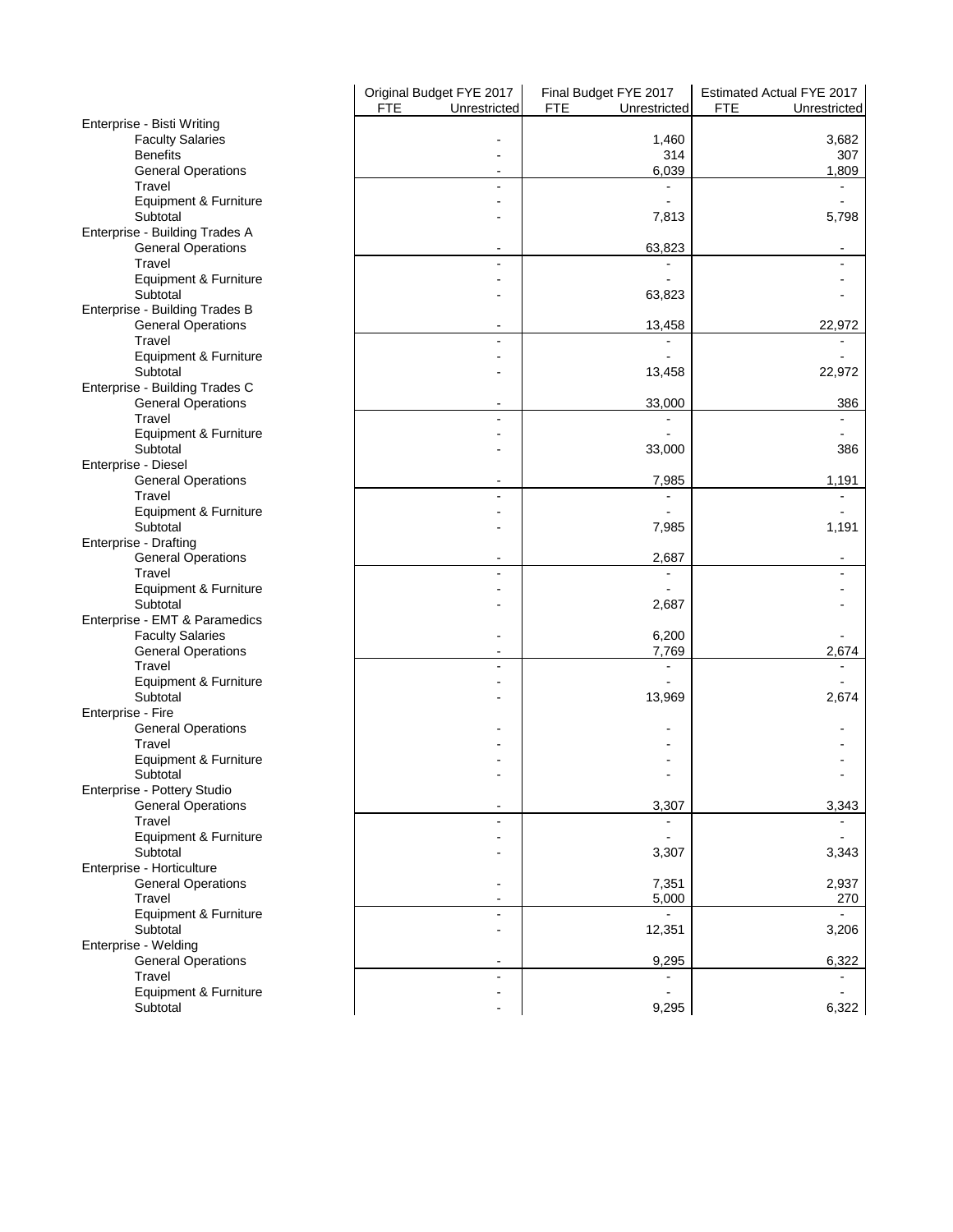|                                                                  | Original Budget FYE 2017   | Final Budget FYE 2017      | Estimated Actual FYE 2017  |
|------------------------------------------------------------------|----------------------------|----------------------------|----------------------------|
|                                                                  | <b>FTE</b><br>Unrestricted | <b>FTE</b><br>Unrestricted | <b>FTE</b><br>Unrestricted |
| Enterprise HS Theatre Art Fest<br><b>General Operations</b>      |                            | 9,645                      |                            |
| Travel                                                           |                            |                            |                            |
| Equipment & Furniture                                            |                            |                            |                            |
| Subtotal<br><b>Fine Arts</b>                                     |                            | 9,645                      |                            |
| <b>Faculty Salaries</b>                                          | 174,704                    | 392,460                    | 350,016                    |
| Professional                                                     |                            |                            |                            |
| Support                                                          |                            |                            |                            |
| Federal Student Worker Wages                                     |                            |                            |                            |
| State Student Worker Wages<br>Institutional Student Worker Wages |                            | 1,077<br>4,620             | 1,077<br>4,620             |
| Other Salaries and Wages                                         |                            |                            | 5,886                      |
| <b>Benefits</b>                                                  | 44,909                     | 91,836                     | 77,502                     |
| <b>General Operations</b>                                        | 43,687                     | 43,687                     | 46,956                     |
| Travel                                                           |                            |                            | 86                         |
| Equipment & Furniture<br>Subtotal                                | 3,121<br>266,421           | 3,121<br>536,801           | 486,143                    |
| <b>Fire Science</b>                                              |                            |                            |                            |
| <b>Faculty Salaries</b>                                          | 96,969                     | 215,473                    | 215,472                    |
| <b>Benefits</b>                                                  | 30,105                     | 55,644                     | 47,144                     |
| <b>General Operations</b>                                        | 33,778                     | 33,278                     | 32,687                     |
| Travel                                                           |                            | 500                        | 490                        |
| Equipment & Furniture<br>Subtotal                                | 160,852                    |                            | $\overline{a}$<br>295,794  |
| <b>Gas Compression</b>                                           |                            | 304,895                    |                            |
| <b>Faculty Salaries</b>                                          | 6,693                      |                            |                            |
| Professional                                                     |                            |                            |                            |
| Federal Student Worker Wages                                     |                            |                            |                            |
| State Student Worker Wages                                       |                            |                            |                            |
| Institutional Student Worker Wages                               |                            |                            |                            |
| <b>Benefits</b><br><b>General Operations</b>                     |                            | 295                        | 294<br>0                   |
| Travel                                                           |                            |                            | $\blacksquare$             |
| Equipment & Furniture                                            |                            |                            |                            |
| Subtotal                                                         | 6,693                      | 295                        | 294                        |
| Geology                                                          |                            |                            |                            |
| <b>Faculty Salaries</b>                                          | 71,447                     | 105,903                    | 105,903                    |
| Professional<br>Federal Student Worker Wages                     |                            |                            |                            |
| State Student Worker Wages                                       |                            |                            |                            |
| Institutional Student Worker Wages                               |                            | 4,968                      | 4.968                      |
| Other Salaries and Wages                                         |                            |                            |                            |
| <b>Benefits</b>                                                  | 36,194                     | 43,620                     | 42,279                     |
| <b>General Operations</b><br>Travel                              | 13,392<br>3,457            | 13,392<br>3,457            | 3,923<br>2,028             |
| Equipment & Furniture                                            |                            |                            |                            |
| Subtotal                                                         | 124,490                    | 171,340                    | 159,102                    |
| <b>GIST</b>                                                      |                            |                            |                            |
| <b>Faculty Salaries</b>                                          |                            | 11,089                     | 11,089                     |
| Professional                                                     |                            |                            |                            |
| <b>Benefits</b><br><b>General Operations</b>                     | 5,640                      | 2,391<br>5,640             | 2,390<br>5,000             |
| Travel                                                           |                            |                            |                            |
| Equipment & Furniture                                            |                            |                            |                            |
| Subtotal                                                         | 5,640                      | 19,120                     | 18,479                     |
| Health Info Tech                                                 |                            |                            |                            |
| <b>Faculty Salaries</b>                                          | 265,347                    | 313,097                    | 267,078                    |
| Professional<br>Support                                          | 40,603<br>15,170           | 40,603<br>15,170           | 35,528<br>15,170           |
| Other Salaries and Wages                                         |                            |                            |                            |
| <b>Benefits</b>                                                  | 102,482                    | 112,774                    | 98,456                     |
| <b>General Operations</b>                                        | 27,440                     | 27,440                     | 14,682                     |
| Travel                                                           | 12,690                     | 12,690                     | 7,416                      |
| Equipment & Furniture                                            |                            |                            |                            |
| Subtotal                                                         | 463,732                    | 521,774                    | 438,329                    |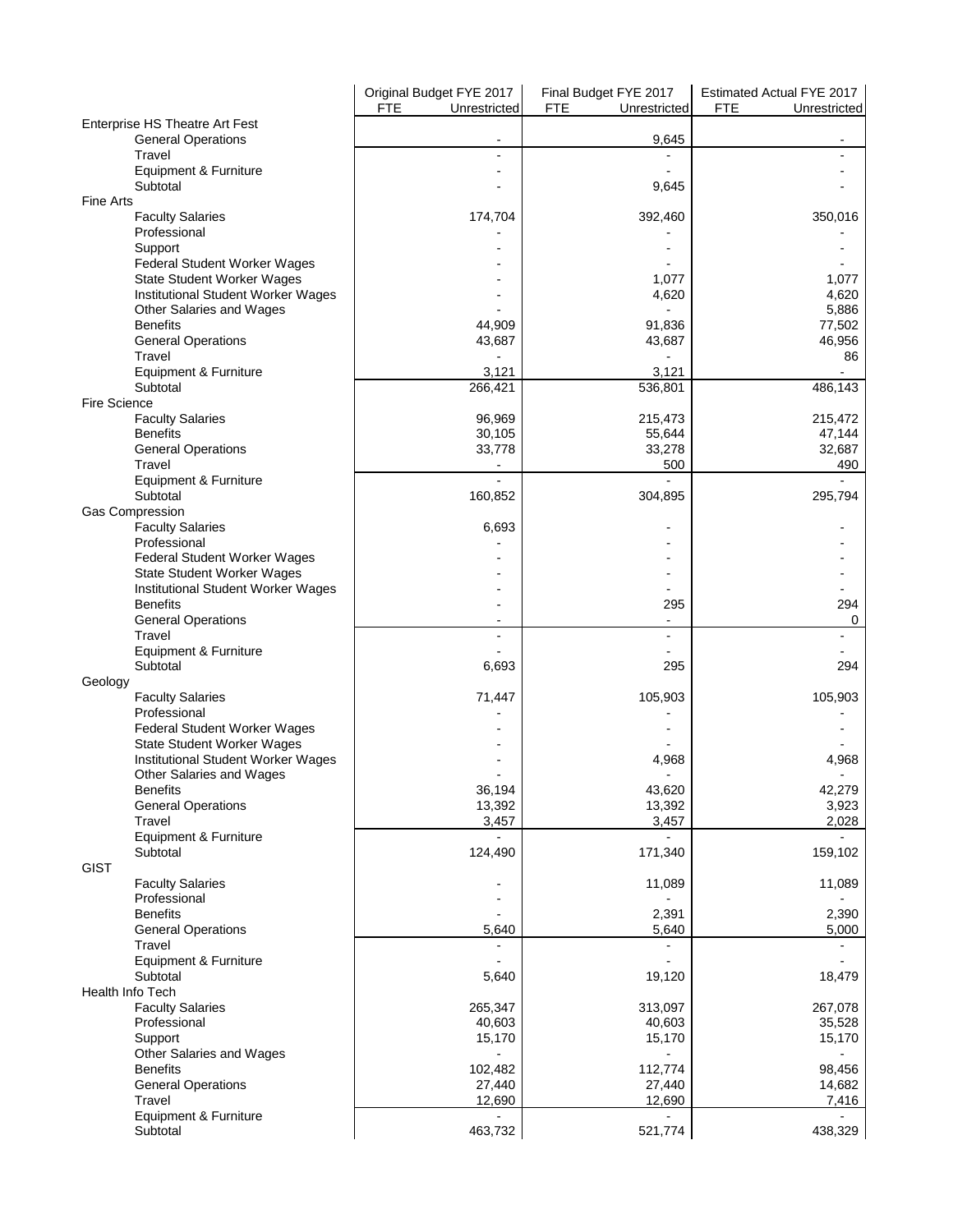|                                              | Original Budget FYE 2017<br><b>FTE</b><br>Unrestricted | Final Budget FYE 2017<br><b>FTE</b><br>Unrestricted | Estimated Actual FYE 2017<br><b>FTE</b><br>Unrestricted |
|----------------------------------------------|--------------------------------------------------------|-----------------------------------------------------|---------------------------------------------------------|
| History                                      |                                                        |                                                     |                                                         |
| <b>Faculty Salaries</b>                      | 122,738                                                | 122,738                                             | 122,738                                                 |
| Professional                                 |                                                        |                                                     |                                                         |
| <b>Benefits</b>                              | 41,120                                                 | 41,120                                              | 40,794                                                  |
| <b>General Operations</b>                    |                                                        | 600                                                 | 660                                                     |
| Travel                                       |                                                        | $\overline{a}$                                      |                                                         |
| Equipment & Furniture                        |                                                        |                                                     |                                                         |
| Subtotal                                     | 163,858                                                | 164,458                                             | 164,192                                                 |
| Honors Program                               |                                                        |                                                     |                                                         |
| <b>General Operations</b>                    | 3,817                                                  | 3,817                                               | 4,001                                                   |
| Travel                                       | 1,040                                                  | 1,040                                               |                                                         |
| Equipment & Furniture                        |                                                        |                                                     |                                                         |
| Subtotal                                     | 4,857                                                  | 4,857                                               | 4,001                                                   |
| Horticulture                                 |                                                        |                                                     |                                                         |
| <b>Faculty Salaries</b>                      |                                                        | 3,586                                               | 3,586                                                   |
| Professional                                 |                                                        |                                                     |                                                         |
| Federal Student Worker Wages                 |                                                        |                                                     |                                                         |
| State Student Worker Wages                   |                                                        | 956                                                 | 1,406                                                   |
| Institutional Student Worker Wages           |                                                        | 2,250                                               |                                                         |
| Other Salaries and Wages                     |                                                        |                                                     |                                                         |
| <b>Benefits</b>                              |                                                        | 773                                                 | 663                                                     |
| <b>General Operations</b>                    | 12,475                                                 | 12,475                                              | 14,198                                                  |
| Travel                                       |                                                        |                                                     |                                                         |
|                                              |                                                        |                                                     |                                                         |
| <b>Equipment &amp; Furniture</b><br>Subtotal |                                                        |                                                     |                                                         |
|                                              | 12,475                                                 | 20,040                                              | 19,853                                                  |
| <b>Industrial Plant</b>                      |                                                        |                                                     |                                                         |
| <b>Faculty Salaries</b>                      | 243,700                                                | 330,982                                             | 331,622                                                 |
| Other Salaries and Wages                     |                                                        | 63,000                                              | 63,000                                                  |
| Federal Student Worker Wages                 |                                                        |                                                     |                                                         |
| State Student Worker Wages                   |                                                        |                                                     |                                                         |
| Institutional Student Worker Wages           |                                                        |                                                     |                                                         |
| <b>Benefits</b>                              | 74,107                                                 | 110,861                                             | 107,758                                                 |
| <b>General Operations</b>                    | 17,488                                                 | 23,996                                              | 24,195                                                  |
| Travel                                       |                                                        | 80                                                  | 80                                                      |
| Equipment & Furniture                        | $\overline{a}$                                         | $\overline{a}$                                      | $\overline{a}$                                          |
| Subtotal                                     | 335,295                                                | 528,919                                             | 526,656                                                 |
| <b>Instructional Computing</b>               |                                                        |                                                     |                                                         |
| Professional                                 | 39,266                                                 |                                                     |                                                         |
| Support                                      | 118,109                                                | 118,109                                             | 113,883                                                 |
| Federal Student Worker Wages                 |                                                        |                                                     |                                                         |
| <b>State Student Worker Wages</b>            |                                                        | 10,875                                              | 12,439                                                  |
| <b>Institutional Student Worker Wages</b>    |                                                        | 46,351                                              | 38,534                                                  |
| Other Salaries and Wages                     |                                                        |                                                     | 10,212                                                  |
| <b>Benefits</b>                              | 61,892                                                 | 53,431                                              | 65,921                                                  |
| <b>General Operations</b>                    | 12,000                                                 | 12,000                                              | 9,627                                                   |
| Travel                                       |                                                        |                                                     |                                                         |
| Equipment & Furniture                        |                                                        |                                                     |                                                         |
| Subtotal                                     | 231,267                                                | 240,766                                             | 250,616                                                 |
| <b>Instructional Pool</b>                    |                                                        |                                                     |                                                         |
| <b>Faculty Salaries</b>                      | 4,498,387                                              | 109,139                                             |                                                         |
| Professional                                 |                                                        |                                                     |                                                         |
| Federal Student Worker Wages                 |                                                        |                                                     |                                                         |
| <b>State Student Worker Wages</b>            | 18,528                                                 | 4,447                                               |                                                         |
| Institutional Student Worker Wages           | 101,595                                                | 25,268                                              |                                                         |
|                                              |                                                        |                                                     |                                                         |
| Other Salaries and Wages                     | 51,500                                                 |                                                     |                                                         |
| <b>Benefits</b>                              | 1,547,181                                              | 481,180                                             | 525,237                                                 |
| <b>General Operations</b>                    | 2,946,226                                              | 2,960,831                                           | 2,854,949                                               |
| Travel                                       |                                                        |                                                     |                                                         |
| Equipment & Furniture                        |                                                        |                                                     |                                                         |
| Subtotal                                     | 9,163,417                                              | 3,580,865                                           | 3,380,186                                               |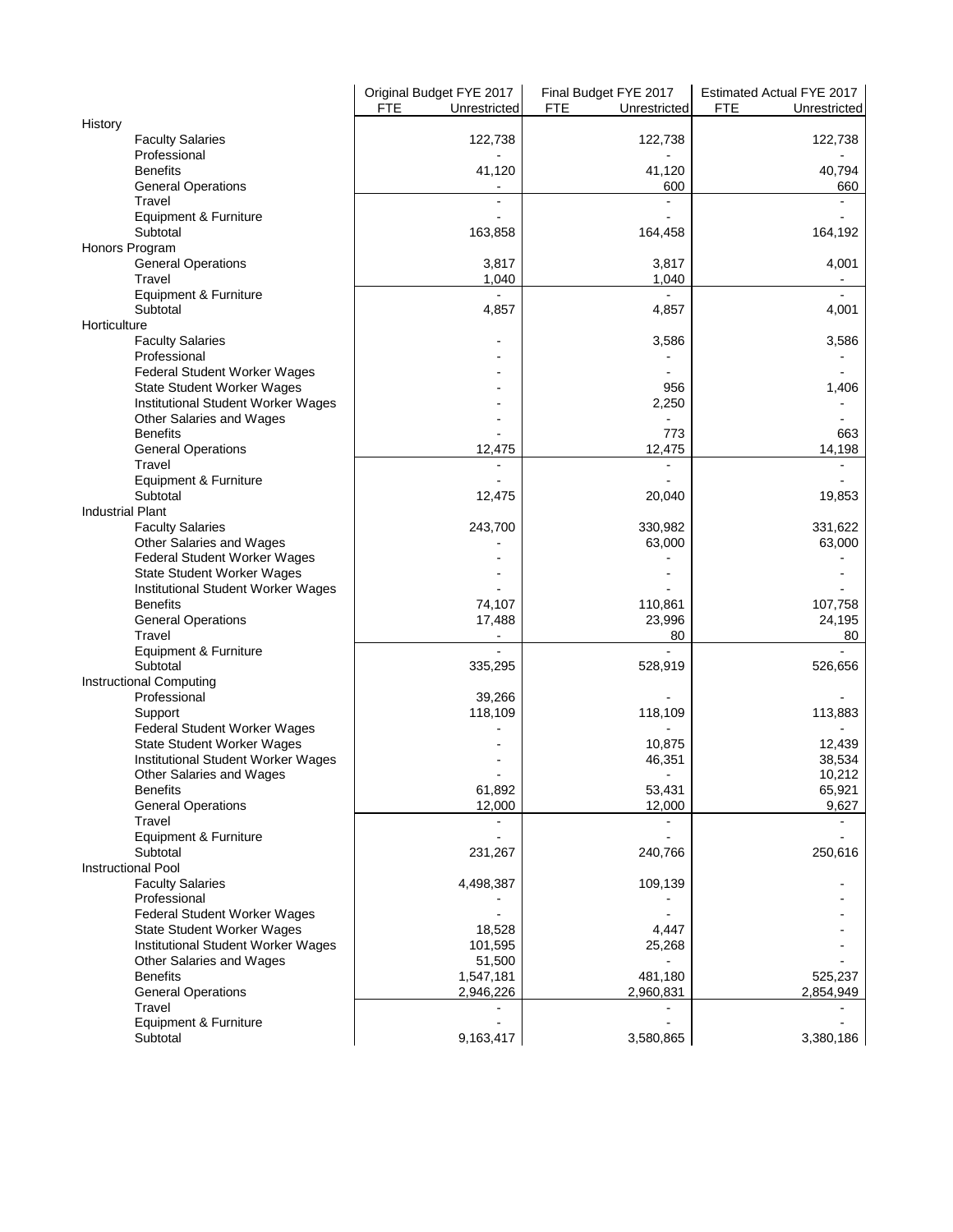|                                           | Original Budget FYE 2017   | Final Budget FYE 2017      | Estimated Actual FYE 2017  |
|-------------------------------------------|----------------------------|----------------------------|----------------------------|
|                                           | <b>FTE</b><br>Unrestricted | <b>FTE</b><br>Unrestricted | <b>FTE</b><br>Unrestricted |
| Instrumentation                           |                            |                            |                            |
| <b>Faculty Salaries</b>                   | 189,421                    | 293,725                    | 254,591                    |
| Professional                              |                            |                            | 26,597                     |
| Federal Student Worker Wages              |                            |                            |                            |
| <b>State Student Worker Wages</b>         |                            |                            |                            |
| Institutional Student Worker Wages        |                            |                            |                            |
| Other Salaries and Wages                  |                            |                            | (1,862)                    |
| <b>Benefits</b>                           | 56,371                     | 74,600                     | 75,663                     |
| <b>General Operations</b>                 | 6,726                      | 6,726                      | 4,847                      |
| Travel                                    |                            |                            |                            |
| Equipment & Furniture                     |                            |                            |                            |
| Subtotal                                  | 252,518                    | 375,051                    | 359,835                    |
| <b>International Travel</b>               |                            |                            |                            |
| <b>General Operations</b>                 |                            |                            | 9                          |
| Travel                                    | 53,000                     | 53,000                     |                            |
| Equipment & Furniture                     |                            |                            |                            |
| Subtotal                                  | 53,000                     | 53,000                     | 9                          |
| Language & Education                      |                            |                            |                            |
| <b>Faculty Salaries</b>                   |                            | 257,399                    | 257,398                    |
| Federal Student Worker Wages              |                            |                            |                            |
| State Student Worker Wages                |                            |                            |                            |
| <b>Institutional Student Worker Wages</b> |                            |                            |                            |
| Other Salaries and Wages                  |                            |                            |                            |
| <b>Benefits</b>                           |                            | 55,472                     | 49,832                     |
| <b>General Operations</b>                 | 13,907                     | 13,907                     | 6,235                      |
| Travel                                    | $\overline{a}$             | $\overline{a}$             |                            |
| Equipment & Furniture                     |                            |                            |                            |
| Subtotal                                  | 13,907                     |                            | 313,465                    |
| Legal Assistant                           |                            | 326,778                    |                            |
| <b>Faculty Salaries</b>                   | 70,610                     | 90,036                     | 89,981                     |
| <b>Benefits</b>                           | 20,238                     | 24,425                     | 21,088                     |
| <b>General Operations</b>                 | 2,094                      | 2,094                      | 1,655                      |
| Travel                                    |                            |                            |                            |
| Equipment & Furniture                     |                            |                            |                            |
| Subtotal                                  | 92,942                     | 116,555                    | 112,724                    |
| <b>LRNS</b>                               |                            |                            |                            |
| <b>Faculty Salaries</b>                   | 103,556                    | 211,395                    | 212,756                    |
| <b>Benefits</b>                           |                            | 63,164                     | 64,792                     |
| <b>General Operations</b>                 | 39,920                     |                            |                            |
| Travel                                    |                            | 1,600                      | 2,013                      |
| Equipment & Furniture                     |                            |                            |                            |
| Subtotal                                  |                            |                            |                            |
|                                           | 143,476                    | 276,159                    | 279,561                    |
| <b>Mathematics</b>                        |                            |                            |                            |
| <b>Faculty Salaries</b>                   | 707,393                    | 1,052,472                  | 1,024,429                  |
| Professional                              |                            |                            |                            |
| Support                                   |                            |                            |                            |
| Federal Student Worker Wages              |                            |                            |                            |
| State Student Worker Wages                |                            |                            |                            |
| Institutional Student Worker Wages        |                            |                            |                            |
| Other Salaries and Wages                  | 46,150                     | 46,150                     |                            |
| <b>Benefits</b>                           | 285,954                    | 360,316                    | 337,184                    |
| <b>General Operations</b>                 | 17,752                     | 17,752                     | 13,721                     |
| Travel                                    |                            |                            |                            |
| Equipment & Furniture                     |                            |                            |                            |
| Subtotal                                  | 1,057,249                  | 1,476,690                  | 1,375,334                  |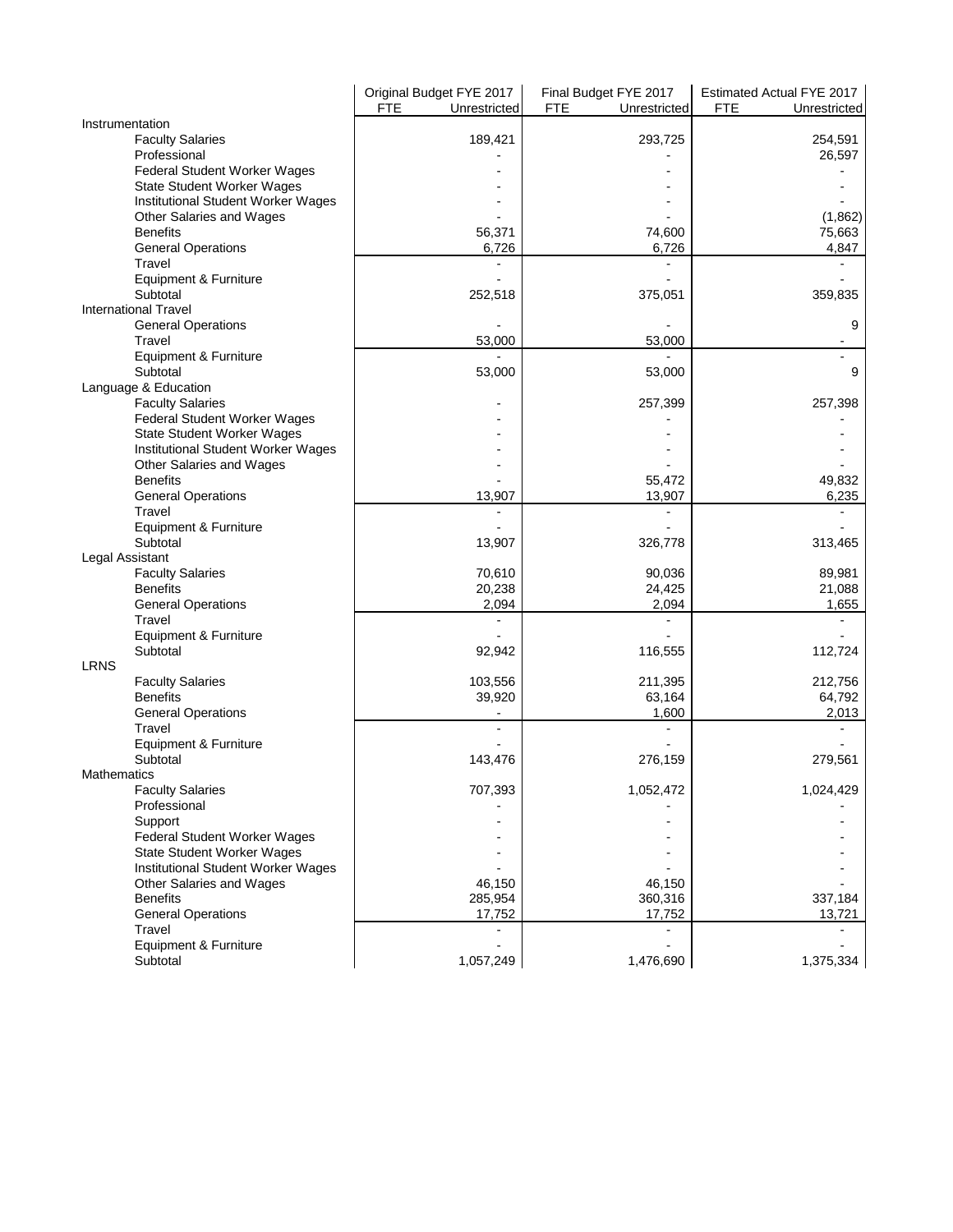|                                                       | Original Budget FYE 2017   | Final Budget FYE 2017      | Estimated Actual FYE 2017  |
|-------------------------------------------------------|----------------------------|----------------------------|----------------------------|
|                                                       | <b>FTE</b><br>Unrestricted | <b>FTE</b><br>Unrestricted | <b>FTE</b><br>Unrestricted |
| Med Lab Tech                                          |                            |                            |                            |
| <b>Faculty Salaries</b>                               |                            | 56,390                     | 56,389                     |
| Professional                                          | 16,017                     | 16,017                     |                            |
| Support<br>Federal Student Worker Wages               |                            |                            | 16,017                     |
| <b>State Student Worker Wages</b>                     |                            |                            |                            |
| Institutional Student Worker Wages                    |                            |                            |                            |
| Other Salaries and Wages                              |                            |                            |                            |
| <b>Benefits</b>                                       | 13,346                     | 29,310                     | 32,749                     |
| <b>General Operations</b>                             | 22,459                     | 21,659                     | 16,920                     |
| Travel                                                | 5,522                      | 2,594                      | 2,093                      |
| Equipment & Furniture                                 |                            |                            |                            |
| Subtotal                                              | 57,344                     | 125,970                    | 124,169                    |
| Modern Languages                                      |                            |                            |                            |
| <b>Faculty Salaries</b>                               | 103,474                    | 103,474                    | 104,474                    |
| Other Salaries and Wages                              |                            |                            |                            |
| <b>Benefits</b>                                       | 23,990                     | 23,990                     | 24,217                     |
| <b>General Operations</b>                             |                            | 2,100                      | 2,864                      |
| Travel                                                |                            |                            |                            |
| Equipment & Furniture                                 |                            |                            |                            |
| Subtotal                                              | 127,464                    | 129,564                    | 131,555                    |
| Music                                                 |                            |                            |                            |
| <b>Faculty Salaries</b>                               | 124,522                    | 124,522                    | 124,522                    |
| State Student Worker Wages                            |                            |                            |                            |
| Institutional Student Worker Wages<br><b>Benefits</b> | 48,048                     |                            |                            |
| <b>General Operations</b>                             | 2,264                      | 48,048<br>2,264            | 42,972<br>812              |
| Travel                                                |                            |                            |                            |
| Equipment & Furniture                                 |                            |                            |                            |
| Subtotal                                              | 174,834                    | 174,834                    | 168,306                    |
| Nursing                                               |                            |                            |                            |
| <b>Faculty Salaries</b>                               | 685,940                    | 811,510                    | 735,631                    |
| Professional                                          | 243,800                    | 243,800                    | 243,800                    |
| Support                                               | 77,166                     | 77,166                     | 78,104                     |
| Federal Student Worker Wages                          |                            |                            |                            |
| State Student Worker Wages                            |                            | 237                        | 537                        |
| Institutional Student Worker Wages                    |                            | 3,116                      | 1,618                      |
| Other Salaries and Wages                              |                            |                            | 803                        |
| <b>Benefits</b>                                       | 348,129                    | 375,191                    | 366,378                    |
| <b>General Operations</b>                             | 77,202                     | 77,202                     | 66,969                     |
| Travel                                                | 7,500                      | 7,500                      | 6,558                      |
| Equipment & Furniture                                 |                            |                            |                            |
| Subtotal<br>Occupational Therapy Assistant            | 1,439,737                  | 1,595,722                  | 1,500,398                  |
| <b>Faculty Salaries</b>                               | 181,255                    | 207,740                    | 208,740                    |
| Professional                                          |                            |                            |                            |
| Support                                               | 15,170                     | 15,170                     | 15,170                     |
| <b>Benefits</b>                                       | 71,141                     | 76,852                     | 68,573                     |
| <b>General Operations</b>                             | 20,519                     | 21,869                     | 20,608                     |
| Travel                                                | 5,640                      | 6,290                      | 6,241                      |
| Equipment & Furniture                                 |                            |                            | $\blacksquare$             |
| Subtotal                                              | 293,725                    | 327,921                    | 319,332                    |
| <b>Office Careers</b>                                 |                            |                            |                            |
| <b>Faculty Salaries</b>                               | 51,574                     | 61,793                     | 61,793                     |
| <b>Benefits</b>                                       | 16,671                     | 18,876                     | 18,003                     |
| <b>General Operations</b>                             | 2,620                      | 2,620                      | 797                        |
| Travel                                                |                            |                            |                            |
| Equipment & Furniture                                 |                            |                            |                            |
| Subtotal                                              | 70,865                     | 83,289                     | 80,594                     |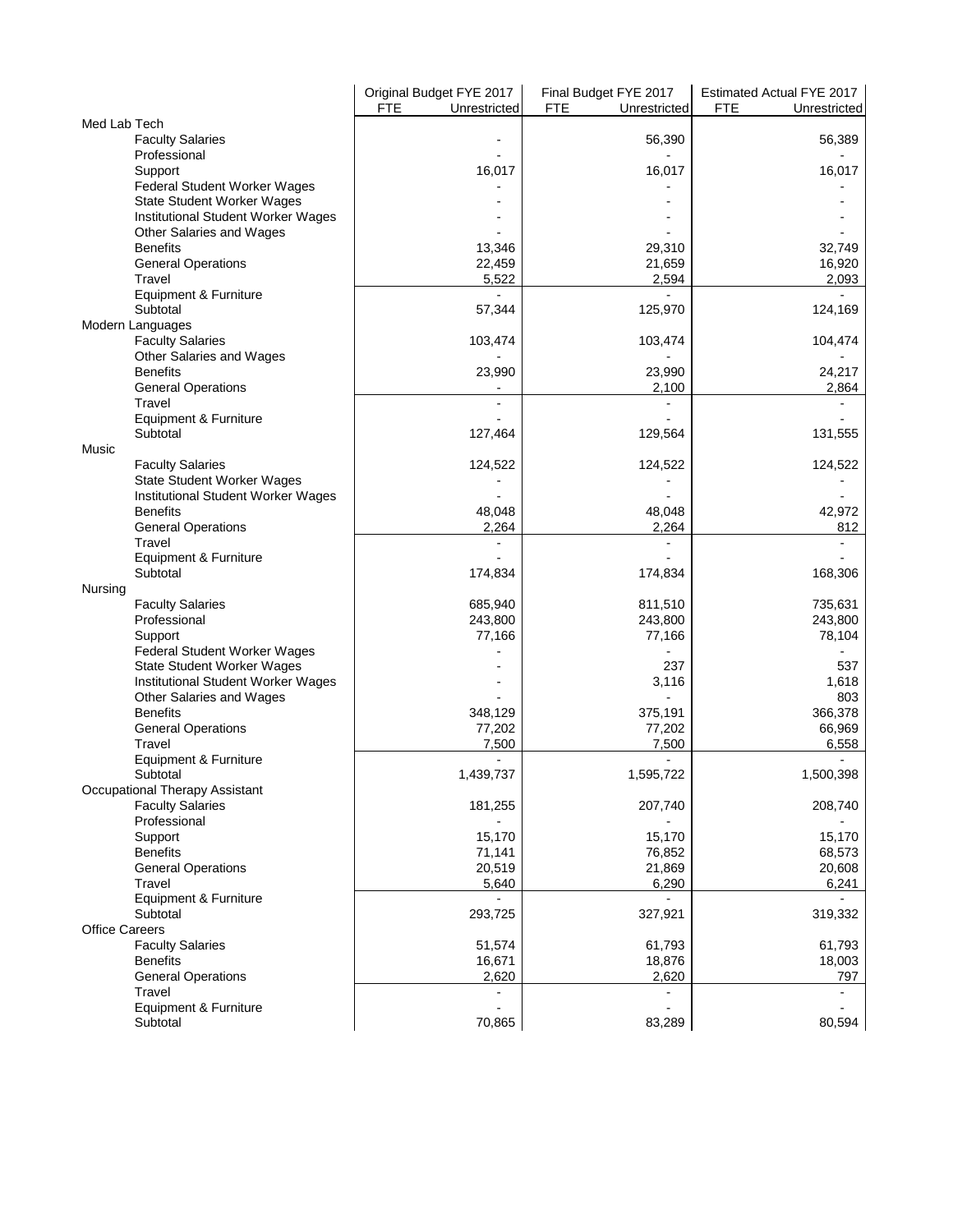|                                                            | Original Budget FYE 2017   | Final Budget FYE 2017      | Estimated Actual FYE 2017  |
|------------------------------------------------------------|----------------------------|----------------------------|----------------------------|
| <b>Online Services</b>                                     | <b>FTE</b><br>Unrestricted | <b>FTE</b><br>Unrestricted | <b>FTE</b><br>Unrestricted |
| Professional                                               |                            | 92,266                     | 107,772                    |
| Support                                                    |                            |                            |                            |
| Federal Student Worker Wages                               |                            |                            |                            |
| State Student Worker Wages                                 |                            |                            |                            |
| Institutional Student Worker Wages                         |                            |                            |                            |
| Other Salaries and Wages                                   |                            |                            |                            |
| <b>Benefits</b><br><b>General Operations</b>               | 17,071                     | 22,469<br>15,960           | 32,869<br>13,570           |
| Travel                                                     | 2,003                      | 3,114                      | 2,854                      |
| Equipment & Furniture                                      |                            |                            |                            |
| Subtotal                                                   | 19,074                     | 133,809                    | 157,065                    |
| Outdoor Leadership                                         |                            |                            |                            |
| <b>Faculty Salaries</b>                                    |                            | 3,026                      | 3,026                      |
| Professional                                               |                            |                            |                            |
| Support                                                    |                            |                            |                            |
| Federal Student Worker Wages<br>State Student Worker Wages |                            |                            |                            |
| Institutional Student Worker Wages                         |                            |                            |                            |
| Other Salaries and Wages                                   |                            |                            | 1,737                      |
| <b>Benefits</b>                                            |                            | 653                        | 1,350                      |
| <b>General Operations</b>                                  |                            | 870                        | 292                        |
| Travel                                                     | $\overline{\phantom{a}}$   | $\blacksquare$             | 247                        |
| Equipment & Furniture<br>Subtotal                          | $\overline{\phantom{a}}$   | $\blacksquare$             |                            |
| Pharmacy Tech                                              |                            | 4,549                      | 6,652                      |
| <b>Faculty Salaries</b>                                    |                            | 8,400                      | 8,400                      |
| Support                                                    | 11,181                     | 11,181                     | 9,085                      |
| <b>Benefits</b>                                            | 5,931                      | 7,738                      | 6,593                      |
| <b>General Operations</b>                                  | 4,161                      | 4,160                      | 1,341                      |
| Travel                                                     |                            | 1                          | $\blacksquare$             |
| Equipment & Furniture                                      | $\overline{a}$             | $\overline{a}$             | $\overline{a}$             |
| Subtotal<br>Photography                                    | 21,273                     | 31,480                     | 25,418                     |
| <b>Faculty Salaries</b>                                    | 48,992                     | 48,992                     | 48,992                     |
| Support                                                    | 12,052                     | 12,052                     | 11,703                     |
| Other Salaries and Wages                                   |                            |                            |                            |
| <b>Benefits</b>                                            | 19,578                     | 19,578                     | 19,511                     |
| <b>General Operations</b>                                  |                            | 160                        | 203                        |
| Travel                                                     |                            |                            |                            |
| Equipment & Furniture<br>Subtotal                          | 80,622                     | 80,782                     | 80,409                     |
| <b>Physical Education</b>                                  |                            |                            |                            |
| <b>Faculty Salaries</b>                                    | $\blacksquare$             | 71,485                     | 71,485                     |
| Professional                                               | 27,507                     |                            |                            |
| Federal Student Worker Wages                               |                            |                            |                            |
| <b>State Student Worker Wages</b>                          |                            |                            |                            |
| Institutional Student Worker Wages                         |                            |                            |                            |
| Other Salaries and Wages<br><b>Benefits</b>                | 19,110                     | 21,335                     | 11,910                     |
| <b>General Operations</b>                                  | 4,500                      | 4,500                      | 1,907                      |
| Travel                                                     | 2,300                      | 2,300                      |                            |
| Equipment & Furniture                                      |                            |                            |                            |
| Subtotal                                                   | 53,417                     | 99,620                     | 85,302                     |
| Physics and Engineering                                    |                            |                            |                            |
| <b>Faculty Salaries</b><br>Professional                    | 134,397                    | 161,856                    | 161,856                    |
| Federal Student Worker Wages                               |                            |                            |                            |
| State Student Worker Wages                                 |                            | 256                        | 330                        |
| Institutional Student Worker Wages                         |                            | 368                        |                            |
| <b>Benefits</b>                                            | 43,369                     | 49,285                     | 49,227                     |
| <b>General Operations</b>                                  | 1,911                      | 1,911                      | 1,141                      |
| Travel                                                     |                            |                            |                            |
| Equipment & Furniture                                      |                            |                            |                            |
| Subtotal                                                   | 179,677                    | 213,676                    | 212,554                    |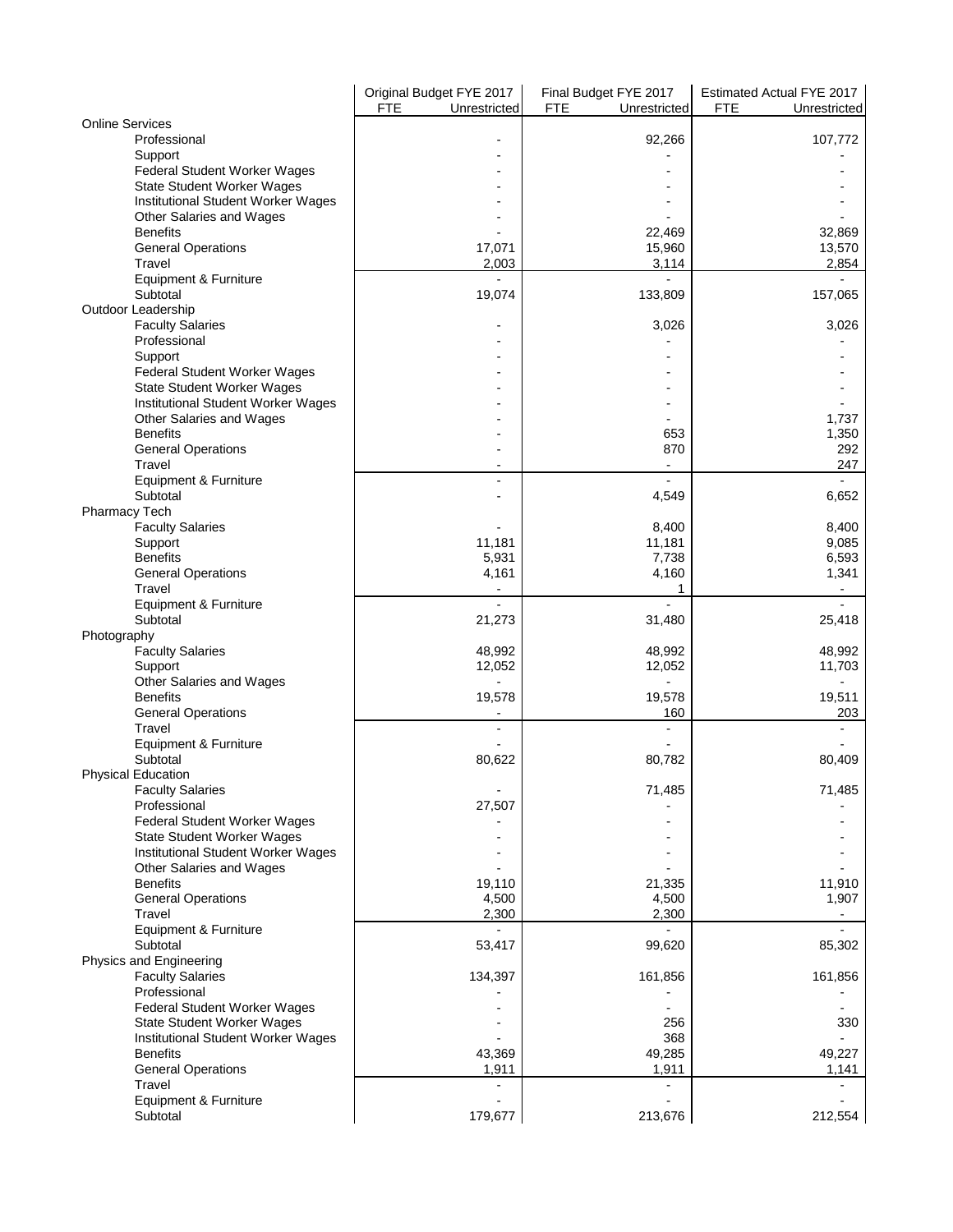|                                                                         | Original Budget FYE 2017   | Final Budget FYE 2017      | Estimated Actual FYE 2017  |
|-------------------------------------------------------------------------|----------------------------|----------------------------|----------------------------|
| Planetarium                                                             | <b>FTE</b><br>Unrestricted | <b>FTE</b><br>Unrestricted | <b>FTE</b><br>Unrestricted |
| <b>Faculty Salaries</b>                                                 |                            | 45,579                     | 45,579                     |
| Professional                                                            | 45,579                     |                            |                            |
| <b>Benefits</b>                                                         | 11,339                     | 11,339                     | 11,341                     |
| <b>General Operations</b>                                               | 1,844                      | 1,844                      | 856                        |
| Travel                                                                  |                            |                            |                            |
| Equipment & Furniture                                                   |                            |                            |                            |
| Subtotal                                                                | 58,762                     | 58,762                     | 57,776                     |
| <b>Police Science</b>                                                   |                            |                            |                            |
| <b>General Operations</b>                                               | 65,000                     | 65,000                     | 48,799                     |
| Travel                                                                  |                            |                            |                            |
| Equipment & Furniture<br>Subtotal                                       |                            |                            |                            |
| <b>Political Science</b>                                                | 65,000                     | 65,000                     | 48,799                     |
| <b>Faculty Salaries</b>                                                 | 58,403                     |                            |                            |
| Professional                                                            |                            |                            |                            |
| Support                                                                 |                            |                            |                            |
| Federal Student Worker Wages                                            |                            |                            |                            |
| State Student Worker Wages                                              |                            |                            |                            |
| Institutional Student Worker Wages                                      |                            |                            |                            |
| Other Salaries and Wages                                                |                            |                            |                            |
| <b>Benefits</b>                                                         | 17,607                     |                            |                            |
| <b>General Operations</b>                                               |                            |                            | 1                          |
| Travel                                                                  |                            | $\blacksquare$             |                            |
| Equipment & Furniture                                                   |                            |                            |                            |
| Subtotal                                                                | 76,010                     |                            | 1                          |
| Psychology                                                              |                            |                            |                            |
| <b>Faculty Salaries</b>                                                 | 163,575                    | 163,575                    | 163,575                    |
| State Student Worker Wages                                              |                            |                            |                            |
| <b>Benefits</b>                                                         | 49,464                     | 49,464                     | 48,134                     |
| <b>General Operations</b>                                               |                            | 300                        | 290                        |
| Travel                                                                  |                            | $\blacksquare$             | $\overline{a}$             |
| Equipment & Furniture                                                   |                            |                            |                            |
| Subtotal                                                                | 213,039                    | 213,339                    | 211,999                    |
| <b>PTA</b>                                                              |                            |                            |                            |
| <b>Faculty Salaries</b>                                                 | 49,905                     | 73,242                     | 73,828                     |
| Professional                                                            |                            |                            |                            |
| Support                                                                 | 51,430                     | 51,430                     | 51,430                     |
| Federal Student Worker Wages                                            |                            |                            |                            |
| State Student Worker Wages<br><b>Institutional Student Worker Wages</b> |                            |                            |                            |
| Other Salaries and Wages                                                |                            |                            |                            |
| <b>Benefits</b>                                                         | 30,877                     | 35,909                     | 35,281                     |
| <b>General Operations</b>                                               | 24,536                     | 24,336                     | 23,701                     |
| Travel                                                                  | 4,924                      | 5,124                      | 5,053                      |
| Equipment & Furniture                                                   |                            |                            |                            |
| Subtotal                                                                | 161,672                    | 190,041                    | 189,292                    |
| PTA Distance Learning                                                   |                            |                            |                            |
| <b>Faculty Salaries</b>                                                 | 307,280                    | 346,913                    | 299,654                    |
| Professional                                                            | 41,148                     |                            |                            |
| Support                                                                 | 15,412                     | 15,412                     | 15,412                     |
| Other Salaries and Wages                                                |                            | 41,148                     | 25,718                     |
| <b>Benefits</b>                                                         | 113,962                    | 122,500                    | 92,507                     |
| <b>General Operations</b>                                               | 18,639                     | 18,139                     | 18,209                     |
| Travel                                                                  | 26,095                     | 26,595                     | 25,743                     |
| Equipment & Furniture                                                   |                            |                            |                            |
| Subtotal                                                                | 522,536                    | 570,707                    | 477,242                    |
| Reading                                                                 |                            |                            |                            |
| <b>Faculty Salaries</b>                                                 | 102,231                    | 102,231                    | 103,731                    |
| Other Salaries and Wages                                                |                            |                            |                            |
| <b>Benefits</b>                                                         | 43,786                     | 43,786                     | 44,254                     |
| <b>General Operations</b>                                               |                            | 1,500                      | 1,506                      |
| Travel                                                                  | $\overline{a}$             | $\overline{a}$             | $\blacksquare$             |
| Equipment & Furniture                                                   |                            |                            |                            |
| Subtotal                                                                | 146,017                    | 147,517                    | 149,492                    |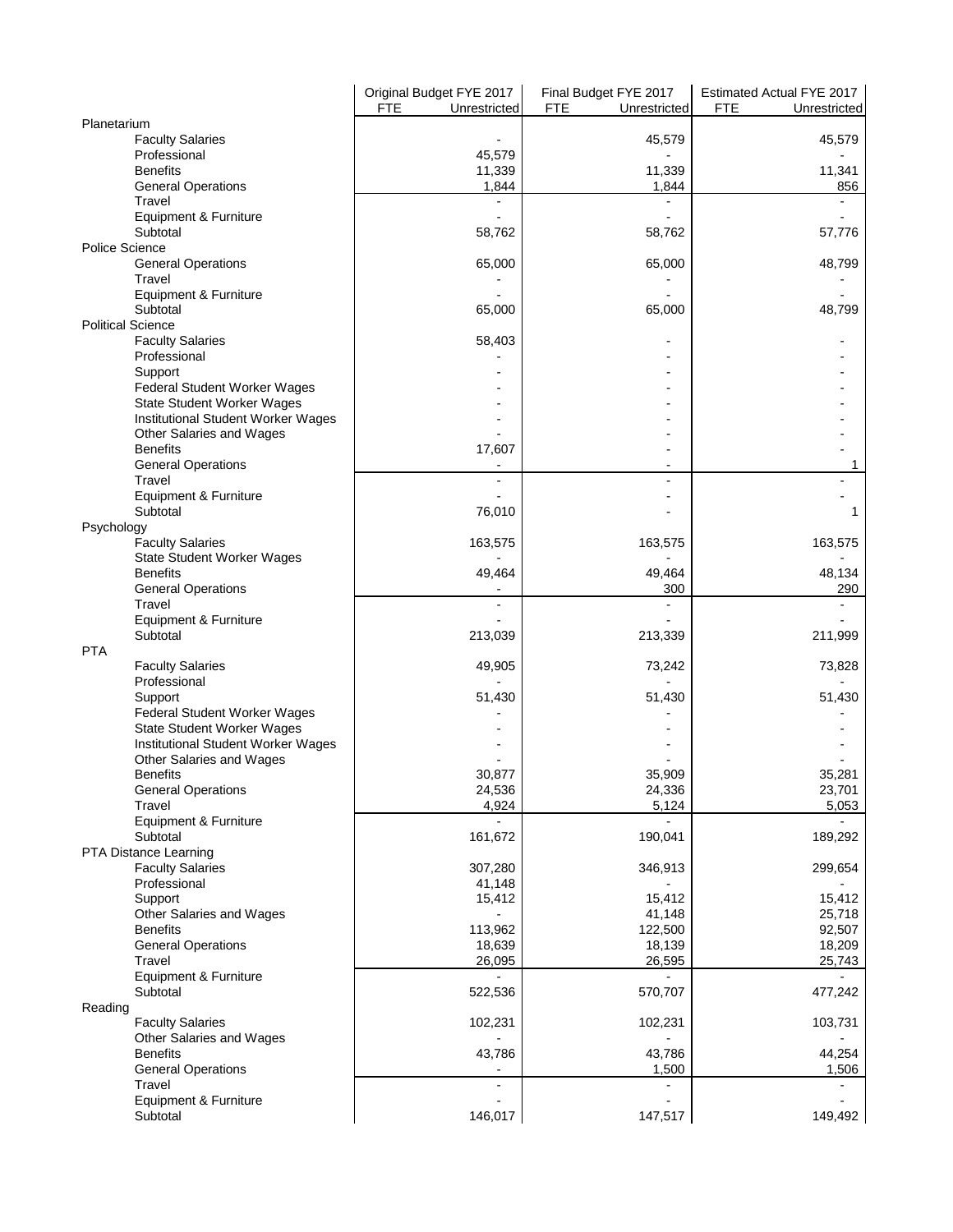|                                         | Original Budget FYE 2017<br><b>FTE</b><br>Unrestricted | Final Budget FYE 2017<br><b>FTE</b><br>Unrestricted | Estimated Actual FYE 2017<br><b>FTE</b><br>Unrestricted |
|-----------------------------------------|--------------------------------------------------------|-----------------------------------------------------|---------------------------------------------------------|
| <b>Respiratory Therapy</b>              |                                                        |                                                     |                                                         |
| <b>Faculty Salaries</b><br>Professional | 132,911                                                | 147,416                                             | 94,870                                                  |
| Support                                 | 15,973                                                 | 15,973                                              | 12,978                                                  |
| Other Salaries and Wages                |                                                        |                                                     | 54,900                                                  |
| <b>Benefits</b>                         | 47,879                                                 | 51,004                                              | 52,321                                                  |
| <b>General Operations</b>               | 10,775                                                 | 11,975                                              | 12,989                                                  |
| Travel                                  | 6,613                                                  | 5,413                                               | 4,167                                                   |
| Equipment & Furniture                   |                                                        |                                                     |                                                         |
| Subtotal                                | 214,151                                                | 231,781                                             | 232,225                                                 |
| Safety                                  |                                                        |                                                     |                                                         |
| <b>Faculty Salaries</b>                 | 66,976                                                 | 245,296                                             | 288,614                                                 |
| Professional                            | 165,063                                                | 165,063                                             | 90,957                                                  |
| Support                                 | 29,074                                                 |                                                     |                                                         |
| Other Salaries and Wages                | 184,788                                                | 89,822                                              | 97,950                                                  |
| <b>Benefits</b>                         | 155,936                                                | 143,391                                             | 153,438                                                 |
| <b>General Operations</b>               | 86,280                                                 | 69,960                                              | 70,360                                                  |
| Travel                                  |                                                        |                                                     |                                                         |
| Equipment & Furniture                   |                                                        |                                                     |                                                         |
| Subtotal                                | 688,117                                                | 713,532                                             | 701,319                                                 |
| School of Energy                        |                                                        |                                                     |                                                         |
| <b>Faculty Salaries</b>                 | 223,392                                                | 92,840                                              | 92,840                                                  |
| <b>Benefits</b>                         | 64,081                                                 | 26,343                                              | 26,339                                                  |
| <b>General Operations</b>               |                                                        | 22,258                                              | 22,258                                                  |
| Travel                                  |                                                        |                                                     |                                                         |
| Equipment & Furniture                   |                                                        |                                                     |                                                         |
| Subtotal                                | 287,473                                                | 141,441                                             | 141,437                                                 |
| Social Science & History                |                                                        |                                                     |                                                         |
| <b>Faculty Salaries</b>                 | 49,432                                                 | 370,878                                             | 371,786                                                 |
| Federal Student Worker Wages            |                                                        |                                                     |                                                         |
| State Student Worker Wages              |                                                        |                                                     |                                                         |
| Institutional Student Worker Wages      |                                                        |                                                     |                                                         |
| Other Salaries and Wages                |                                                        |                                                     |                                                         |
| <b>Benefits</b>                         | 28,920                                                 | 98,195                                              | 85,932                                                  |
| <b>General Operations</b>               | 11,118                                                 | 11,118                                              | 5,226                                                   |
| Travel                                  |                                                        |                                                     |                                                         |
| Equipment & Furniture                   |                                                        |                                                     |                                                         |
| Subtotal                                | 89,470                                                 | 480,191                                             | 462,944                                                 |
| Sociology                               |                                                        |                                                     |                                                         |
| <b>Faculty Salaries</b>                 | 56,944                                                 | 56,944                                              | 56,944                                                  |
| <b>Benefits</b>                         | 18,100                                                 | 18,100                                              | 17,971                                                  |
| <b>General Operations</b>               | ٠                                                      | 95                                                  | 49                                                      |
| Travel                                  | $\blacksquare$                                         |                                                     |                                                         |
| Equipment & Furniture                   |                                                        |                                                     |                                                         |
| Subtotal                                | 75,044                                                 | 75,139                                              | 74,964                                                  |
| Surgical Tech                           |                                                        |                                                     |                                                         |
| <b>Faculty Salaries</b>                 | 146,912                                                | 101,219                                             | 101,219                                                 |
| Professional                            |                                                        |                                                     |                                                         |
| Support                                 | 16,017                                                 | 16,017                                              | 16,017                                                  |
| State Student Worker Wages              |                                                        |                                                     |                                                         |
| Institutional Student Worker Wages      |                                                        |                                                     |                                                         |
| Other Salaries and Wages                |                                                        |                                                     |                                                         |
| <b>Benefits</b>                         | 50,588                                                 | 55,637                                              | 34,482                                                  |
| <b>General Operations</b>               | 13,943                                                 | 13,943                                              | 12,152                                                  |
| Travel                                  | 5,036                                                  | 17,114                                              | 6,570                                                   |
| Equipment & Furniture                   |                                                        | $\blacksquare$                                      |                                                         |
| Subtotal                                | 232,496                                                | 203,930                                             | 170,439                                                 |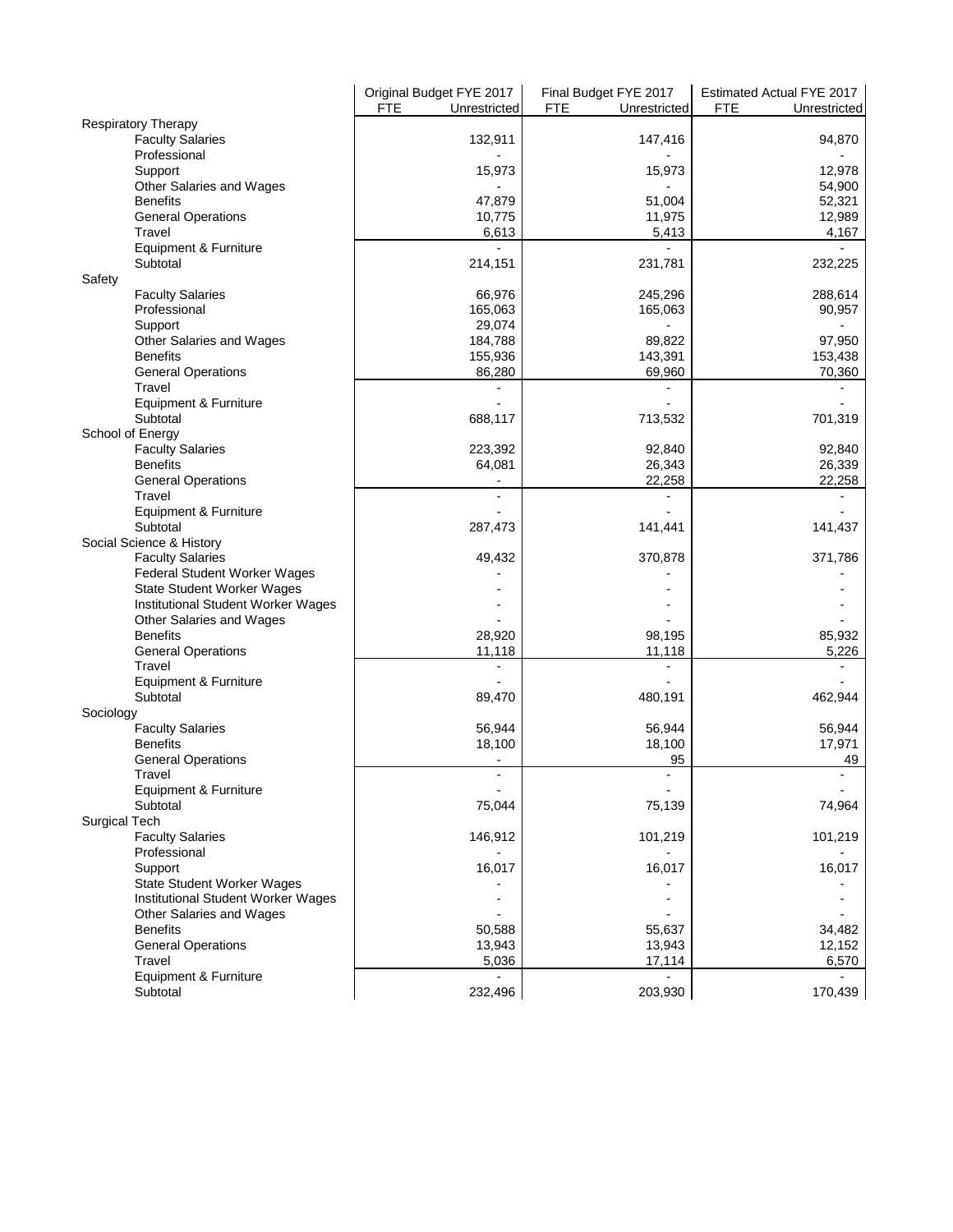|                                    | <b>FTE</b> | Original Budget FYE 2017<br>Unrestricted | Final Budget FYE 2017<br><b>FTE</b><br>Unrestricted | Estimated Actual FYE 2017<br><b>FTE</b><br>Unrestricted |
|------------------------------------|------------|------------------------------------------|-----------------------------------------------------|---------------------------------------------------------|
| <b>Teacher Education</b>           |            |                                          |                                                     |                                                         |
| <b>Faculty Salaries</b>            |            | 49,242                                   | 135,865                                             | 137,781                                                 |
| Professional                       |            |                                          |                                                     |                                                         |
| Support                            |            | 30,340                                   | 30,340                                              | 24,897                                                  |
| Federal Student Worker Wages       |            |                                          |                                                     |                                                         |
| <b>State Student Worker Wages</b>  |            |                                          |                                                     |                                                         |
| Institutional Student Worker Wages |            |                                          |                                                     |                                                         |
| Other Salaries and Wages           |            | 58,803                                   |                                                     |                                                         |
| <b>Benefits</b>                    |            | 55,722                                   | 61,716                                              | 63,361                                                  |
| <b>General Operations</b>          |            | 9,211                                    | 9,211                                               | 6,685                                                   |
| Travel                             |            |                                          |                                                     |                                                         |
| Equipment & Furniture              |            |                                          |                                                     |                                                         |
| Subtotal                           |            | 203,318                                  | 237,132                                             | 232,725                                                 |
| Vet Tech                           |            |                                          |                                                     |                                                         |
| <b>Faculty Salaries</b>            |            | 373,024                                  | 671,188                                             | 671,188                                                 |
| Professional                       |            | 66,908                                   | 118,998                                             | 117,999                                                 |
| Support                            |            | 64,638                                   | 64,638                                              | 65,484                                                  |
| Federal Student Worker Wages       |            |                                          |                                                     |                                                         |
| <b>State Student Worker Wages</b>  |            |                                          |                                                     |                                                         |
| Institutional Student Worker Wages |            |                                          |                                                     |                                                         |
| Other Salaries and Wages           |            | 55,589                                   | 55,589                                              | 55,589                                                  |
| <b>Benefits</b>                    |            | 175,495                                  | 267,223                                             | 262,070                                                 |
| <b>General Operations</b>          |            | 14,160                                   | 14,660                                              | 15,053                                                  |
| Travel                             |            | 19,234                                   | 18,734                                              | 16,810                                                  |
| Equipment & Furniture              |            |                                          |                                                     |                                                         |
| Subtotal                           |            | 769,048                                  | 1,211,030                                           | 1,204,193                                               |
| VP for Learning Contingency        |            |                                          |                                                     |                                                         |
| <b>General Operations</b>          |            | 150,000                                  | 6,000                                               |                                                         |
| Travel                             |            |                                          |                                                     |                                                         |
| Equipment & Furniture              |            |                                          |                                                     |                                                         |
| Subtotal                           |            | 150,000                                  | 6,000                                               |                                                         |
| Welding                            |            |                                          |                                                     |                                                         |
| <b>Faculty Salaries</b>            |            | 151,103                                  | 207,109                                             | 208,109                                                 |
| Professional                       |            |                                          |                                                     |                                                         |
| Support                            |            |                                          |                                                     |                                                         |
| <b>Benefits</b>                    |            | 66,085                                   | 78,153                                              | 83,522                                                  |
| <b>General Operations</b>          |            | 56,807                                   | 56,807                                              | 56,668                                                  |
| Travel                             |            |                                          |                                                     |                                                         |
| Equipment & Furniture              |            |                                          |                                                     | 2,700                                                   |
| Subtotal                           |            | 273,995                                  | 342,069                                             | 351,000                                                 |
| Petroleum Production Ops           |            |                                          |                                                     |                                                         |
| <b>Faculty Salaries</b>            |            | 140,297                                  | 317,165                                             | 317,165                                                 |
| Professional                       |            | 52,090                                   |                                                     | 4,341                                                   |
| Other Salaries and Wages           |            | 63,000                                   |                                                     |                                                         |
| <b>Benefits</b>                    |            | 96,534                                   | 93,363                                              | 93,191                                                  |
| <b>General Operations</b>          |            | 109,550                                  | 118,761                                             | 55,601                                                  |
| Travel                             |            | $\overline{\phantom{a}}$                 | 521                                                 | 520                                                     |
| Equipment & Furniture              |            |                                          |                                                     |                                                         |
| Subtotal                           |            | 461,471                                  | 529,810                                             | 470,818                                                 |
|                                    |            |                                          |                                                     |                                                         |
|                                    | 266.74     | 27,585,168                               | 256.85<br>26,746,513 248.86                         | 25,610,033                                              |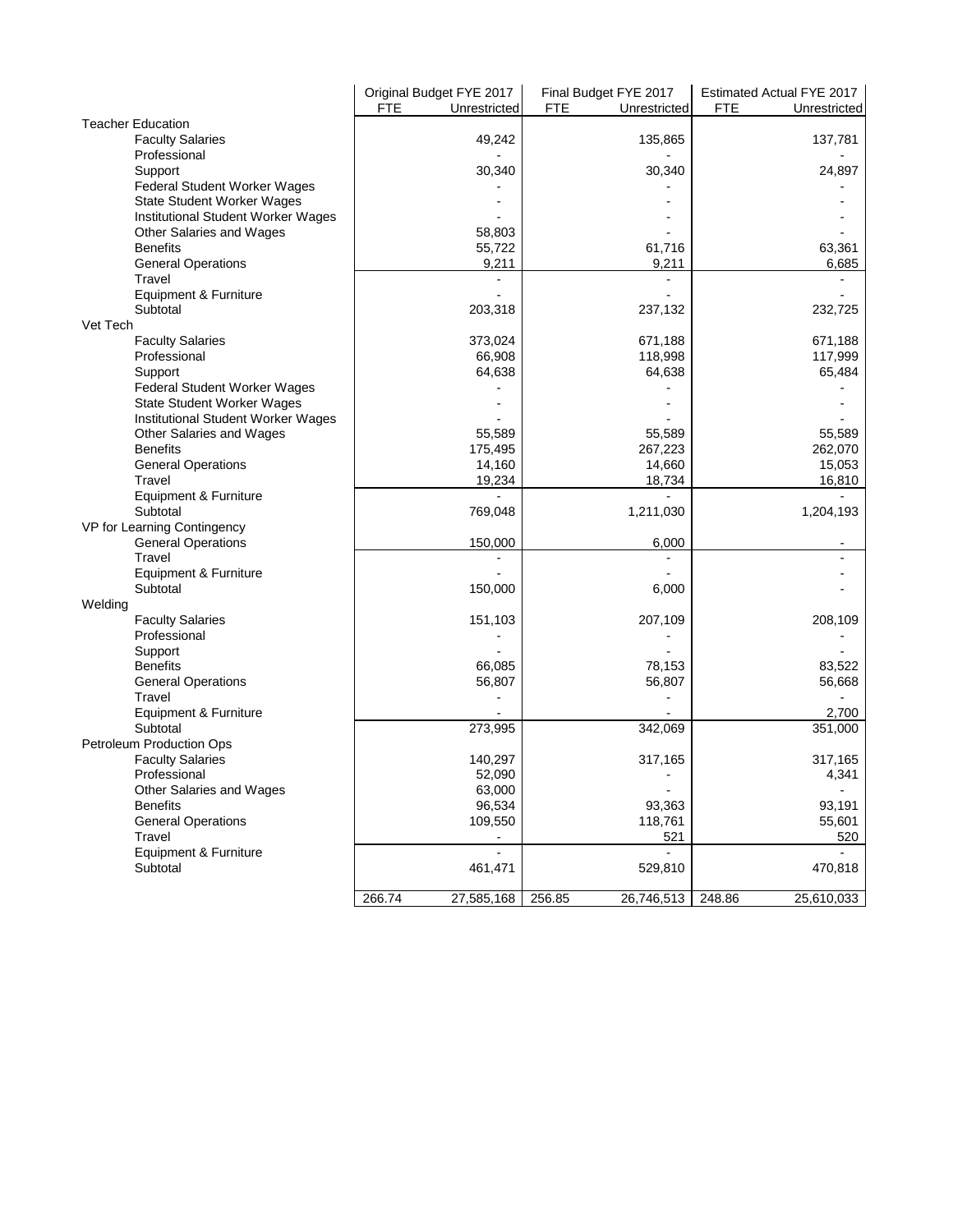## San Juan College Exhibit 10 - Instruction - Restricted

Report of Actuals for Fiscal Year End 6/30/2017

|                                  | Original Budget FYE 2017   | Final Budget FYE 2017      | <b>Estimated Actual FYE 2017</b> |
|----------------------------------|----------------------------|----------------------------|----------------------------------|
|                                  | <b>FTE</b><br>Unrestricted | <b>FTE</b><br>Unrestricted | <b>FTE</b><br>Unrestricted       |
| Alternative Licensure Sm Gifts   |                            |                            |                                  |
| <b>General Operations Budget</b> |                            | 11                         |                                  |
| Subtotal                         |                            | 11                         |                                  |
| Dental Program                   |                            |                            |                                  |
| <b>General Operations Budget</b> | $\overline{a}$             | 300                        | 299                              |
| Subtotal                         | $\overline{a}$             | 300                        | 299                              |
| <b>APS/PNM Plant Operations</b>  |                            |                            |                                  |
| <b>Faculty Salaries</b>          |                            | 12,411                     | 12,411                           |
| <b>Benefits</b>                  |                            | 8,731                      | 8,731                            |
| <b>General Operations Budget</b> |                            | 2,553                      | 2,553                            |
| Subtotal                         | $\overline{a}$             | 23,695                     | 23,695                           |
|                                  |                            |                            |                                  |
| BP KK Summer Energy Camp         |                            |                            |                                  |
| <b>Faculty Salaries</b>          |                            | 89                         | 89                               |
| <b>Benefits</b>                  |                            | 248                        | 248                              |
| <b>General Operations Budget</b> |                            | 4,263                      | 64                               |
| <b>Travel Budget</b>             |                            | 400                        |                                  |
| Subtotal                         |                            | 5,000                      | 401                              |
| BP00139611 Course Develop        |                            |                            |                                  |
| <b>Faculty Salaries</b>          |                            | 19,056                     | 15,625                           |
| Other Salaries and Wages         |                            | 80,094                     | 81,783                           |
| <b>Benefits</b>                  |                            | 26,971                     | 21,360                           |
| <b>General Operations Budget</b> |                            | 1,000                      | 64,593                           |
| <b>Travel Budget</b>             |                            | 40,000                     | 19,841                           |
| Subtotal                         |                            | 167,121                    | 203,202                          |
| <b>Brindle - CFDC Foundation</b> |                            |                            |                                  |
| Other Salaries and Wages         |                            | 1,410                      | 1,069                            |
| <b>Benefits</b>                  |                            | 110                        | 82                               |
| <b>General Operations Budget</b> |                            | 11,710                     | 12,588                           |
| <b>Travel Budget</b>             |                            | 10,365                     | 4,402                            |
| Subtotal                         | $\overline{a}$             | 23,595                     | 18,141                           |
| <b>Instrumentation Controls</b>  |                            |                            |                                  |
| <b>General Operations Budget</b> | $\overline{\phantom{a}}$   | 11,606                     | 4,446                            |
| Subtotal                         |                            | 11,606                     | 4,446                            |
| Chrysler                         |                            |                            |                                  |
| <b>General Operations Budget</b> |                            | 4,303                      | 834                              |
| <b>Travel Budget</b>             |                            | 4,000                      |                                  |
| Subtotal                         |                            | 8,303                      | 834                              |
| Conoco Phillips SOE              |                            |                            |                                  |
| <b>General Operations Budget</b> |                            | 2,770                      | 416                              |
| <b>Travel Budget</b>             |                            | 6,000                      | 1,362                            |
| Subtotal                         |                            | 8,770                      | 1,778                            |
| <b>EDA Power Initiative</b>      |                            |                            |                                  |
| Professional                     | 24,138                     | 67,034                     | 24,138                           |
| <b>Benefits</b>                  | 5,318                      | 40,306                     | 13,905                           |
| <b>General Operations Budget</b> |                            | 315,810                    | 236,527                          |
| <b>Travel Budget</b>             |                            | 7,491                      | 1,477                            |
| Equipment & Furniture Budget     |                            | 672,528                    | 223,383                          |
| Subtotal                         | 29,456                     | 1,103,169                  | 499,430                          |
| Endowment/Title III              |                            |                            |                                  |
| <b>General Operations Budget</b> | 45,700                     | 52,700                     | 35,713                           |
| <b>Travel Budget</b>             |                            |                            | 8,989                            |
| Subtotal                         | 45,700                     | 52,700                     | 44,702                           |
| Foundation - Buildg & Geol       |                            |                            |                                  |
| <b>General Operations Budget</b> |                            | 59                         |                                  |
| Subtotal                         |                            | 59                         |                                  |
| <b>DMAD Foundation</b>           |                            |                            |                                  |
| <b>General Operations Budget</b> |                            | 2,541                      | 2,541                            |
| Equipment & Furniture Budget     |                            | 16,601                     | 16,600                           |
| Subtotal                         |                            | 19,142                     | 19,141                           |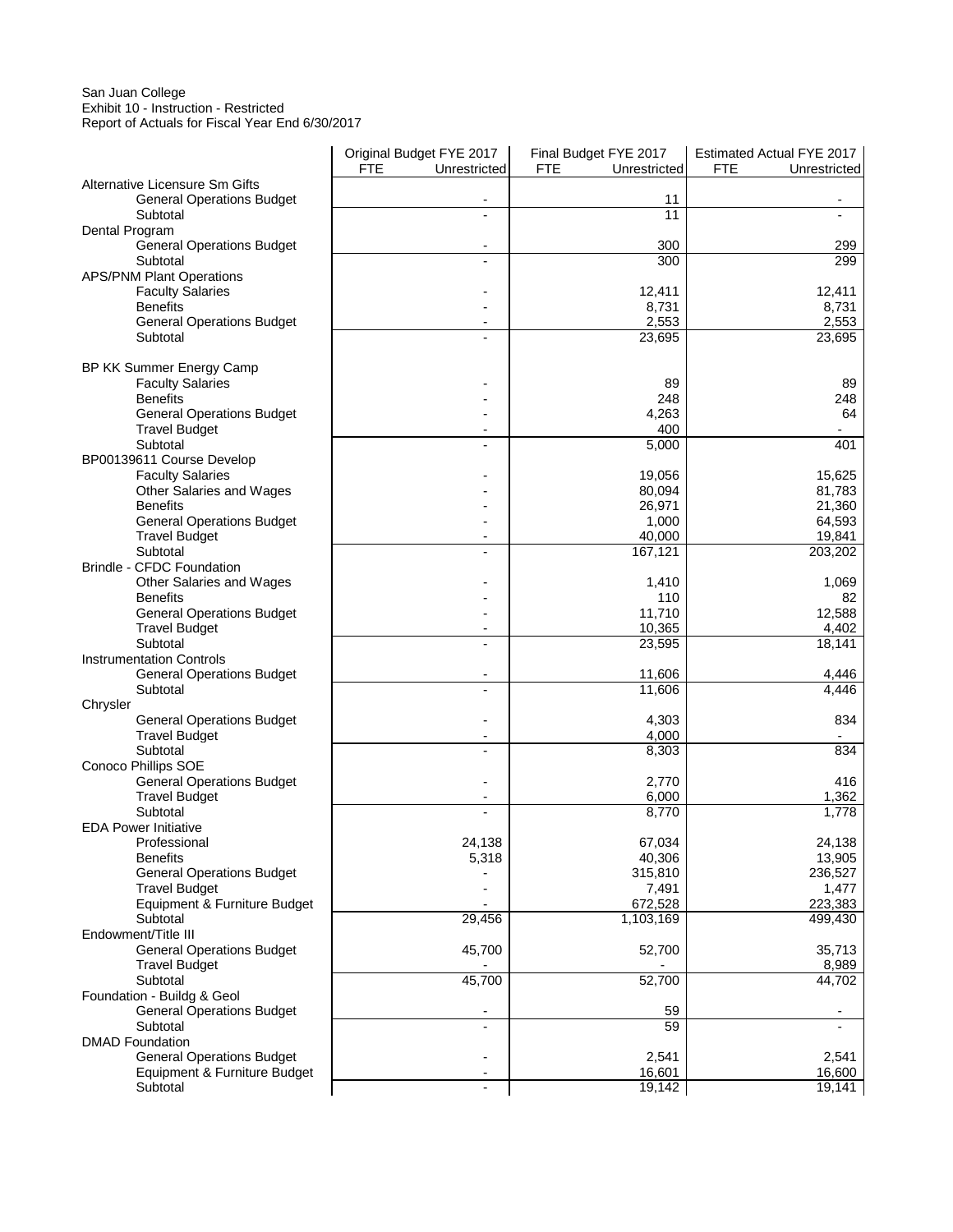|                                    | Original Budget FYE 2017   | Final Budget FYE 2017      | Estimated Actual FYE 2017  |
|------------------------------------|----------------------------|----------------------------|----------------------------|
|                                    | <b>FTE</b><br>Unrestricted | <b>FTE</b><br>Unrestricted | <b>FTE</b><br>Unrestricted |
| GenCyber Camp                      |                            |                            |                            |
| <b>Faculty Salaries</b>            |                            | 7,500                      | 11,250                     |
| Other Salaries and Wages           |                            | 13,615                     | 1,718                      |
| <b>Benefits</b>                    |                            | 9,050                      | 2,414                      |
| <b>General Operations Budget</b>   |                            | 35,110                     | 15,715                     |
| <b>Travel Budget</b>               |                            | 5,450                      | 2,485                      |
| Subtotal                           |                            | 70,725                     | 33,582                     |
| <b>Health Sciences Small Gifts</b> |                            |                            |                            |
| <b>General Operations Budget</b>   |                            | 4,747                      | 3.669                      |
| <b>Travel Budget</b>               |                            | 1,353                      | 1,318                      |
| Subtotal                           |                            | 6,100                      | 4,987                      |
| <b>Instructional Small Gifts</b>   |                            |                            |                            |
| <b>Faculty Salaries</b>            |                            |                            | 468                        |
| <b>General Operations Budget</b>   |                            | 8,266                      | 7,378                      |
| <b>Travel Budget</b>               |                            | 2,300                      | 2,152                      |
| Subtotal                           |                            | 10,566                     | 9,997                      |
| <b>IPOP</b>                        |                            |                            |                            |
| <b>Faculty Salaries</b>            |                            | 95,000                     | 18,736                     |
| <b>Benefits</b>                    |                            | 39,000                     | 5,529                      |
| <b>General Operations Budget</b>   |                            | 36,003                     | 30,938                     |
| <b>Travel Budget</b>               |                            | 10,000                     |                            |
| Subtotal                           |                            | 180,003                    | 55,204                     |
| Kids College STEM Summer Progr     |                            |                            |                            |
| <b>Faculty Salaries</b>            |                            |                            | 1,919                      |
| Other Salaries and Wages           |                            |                            | 926                        |
| <b>Benefits</b>                    |                            |                            | 439                        |
| <b>General Operations Budget</b>   | $\overline{\phantom{0}}$   | 14,464                     | 11,180                     |
| Subtotal<br>Occupational Therapy   |                            | 14,464                     | 14,464                     |
| <b>General Operations Budget</b>   |                            | 500                        | 500                        |
| Subtotal                           |                            | 500                        | 500                        |
| Merrion Honors Program             |                            |                            |                            |
| <b>General Operations Budget</b>   |                            | 14,140                     | 2,590                      |
|                                    |                            | 14,140                     | 2,590                      |
| NM INBRE                           |                            |                            |                            |
| <b>Faculty Salaries</b>            |                            | 37,141                     | 27,130                     |
| Other Salaries and Wages           |                            | 11,939                     | 8,464                      |
| <b>Benefits</b>                    |                            | 16,643                     | 7,754                      |
| <b>General Operations Budget</b>   |                            | 42,157                     | 27,949                     |
| <b>Travel Budget</b>               |                            | 7,012                      | 2,655                      |
| Subtotal                           |                            | 114,892                    | 73,953                     |
| NTEC-ASSET                         |                            |                            |                            |
| <b>General Operations Budget</b>   |                            | 8,633                      | 8,628                      |
| Subtotal                           |                            | 8,633                      | 8,628                      |
| Perkins Cosmetology                |                            |                            |                            |
| <b>General Operations Budget</b>   |                            | 11,456                     | 11,425                     |
| <b>Travel Budget</b>               |                            | 5,645                      | 5,119                      |
| Equipment & Furniture Budget       |                            | 2,461                      | 2,461                      |
| Subtotal                           |                            | 19,562                     | 19,005                     |
| <b>Perkins Career Education</b>    |                            |                            |                            |
| Professional                       | 53,317                     | 27,625                     | 27,625                     |
| <b>Benefits</b>                    | 24,986                     | 9,560                      | 9,646<br>5,394             |
| <b>General Operations Budget</b>   |                            | 5,514                      |                            |
| <b>Travel Budget</b><br>Subtotal   | 78,303                     | 10,570<br>53,269           | 9,423<br>52,088            |
| Perkins Computer/Network Suprt     |                            |                            |                            |
| <b>General Operations Budget</b>   |                            | 12,474                     | 12,567                     |
| <b>Travel Budget</b>               |                            | 7,641                      | 7,641                      |
| Equipment & Furniture Budget       |                            | 23,625                     | 23,531                     |
| Subtotal                           |                            | 43,740                     | 43,739                     |
| Perkins Early Childhood Ed         |                            |                            |                            |
| Other Salaries and Wages           |                            | 5,288                      | 5,822                      |
| <b>Benefits</b>                    |                            | 1,137                      | 445                        |
| <b>General Operations Budget</b>   |                            | 8,619                      | 8,618                      |
| <b>Travel Budget</b>               |                            | 5,047                      | 4,470                      |
| Equipment & Furniture Budget       |                            | 4,415                      | 4,415                      |
| Subtotal                           |                            | 24,506                     | 23,771                     |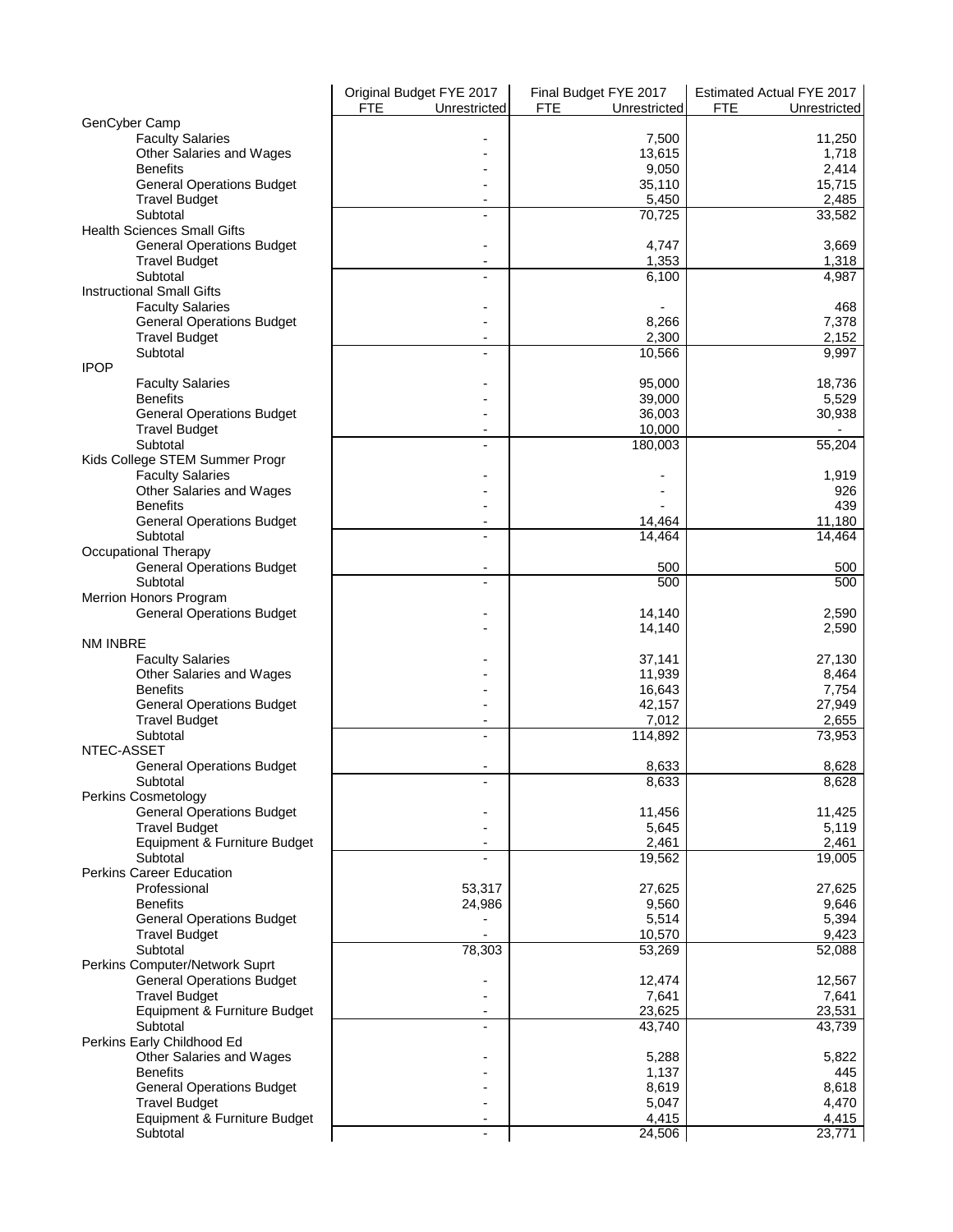|                                  | Original Budget FYE 2017   | Final Budget FYE 2017      | Estimated Actual FYE 2017  |
|----------------------------------|----------------------------|----------------------------|----------------------------|
|                                  | <b>FTE</b><br>Unrestricted | <b>FTE</b><br>Unrestricted | <b>FTE</b><br>Unrestricted |
| <b>Perkins Fire Science</b>      |                            |                            |                            |
| <b>General Operations Budget</b> |                            | 9,396                      | 9,307                      |
| <b>Travel Budget</b>             |                            | 6,612                      | 6,165                      |
| Equipment & Furniture Budget     |                            | 23,696                     | 23.760                     |
| Subtotal                         |                            | 39,704                     | 39,232                     |
| <b>Perkins Redistribution</b>    |                            |                            |                            |
| <b>Faculty Salaries</b>          |                            | 9,143                      | 9,600                      |
| <b>Benefits</b>                  |                            | 2,450                      | 1,261                      |
| <b>General Operations Budget</b> |                            | 21,409                     | 22,825                     |
| <b>Travel Budget</b>             |                            | 9,696                      | 3,048                      |
| Equipment & Furniture Budget     |                            | 20,812                     | 20,812                     |
| Subtotal                         |                            | 63,510                     |                            |
|                                  |                            |                            | 57,545                     |
| Perkins Welding                  |                            |                            |                            |
| <b>General Operations Budget</b> |                            | 8,805                      | 4,132                      |
| Equipment & Furniture Budget     |                            | 104,251                    | 107,528                    |
| Subtotal                         |                            | 113,056                    | 111,660                    |
| PNM Apprenticeship Training      |                            |                            |                            |
| <b>Faculty Salaries</b>          |                            | 150,000                    | 40,455                     |
| <b>Benefits</b>                  |                            | 67,500                     | 11,795                     |
| <b>General Operations Budget</b> |                            | 82,500                     | 45,188                     |
| Subtotal                         |                            | 300,000                    | $\overline{97,438}$        |
| Renewable Energy Program PNM     |                            |                            |                            |
| <b>General Operations Budget</b> |                            | 7,919                      |                            |
| <b>Travel Budget</b>             |                            | 2,000                      |                            |
| Subtotal                         |                            | 9,919                      |                            |
| <b>Production Operations</b>     |                            |                            |                            |
| <b>General Operations Budget</b> |                            | 2,150                      |                            |
| Equipment & Furniture Budget     |                            | 8,000                      | 8,000                      |
| Subtotal                         |                            | 10,150                     |                            |
|                                  |                            |                            | 8,000                      |
| San Juan College Foundation      |                            |                            |                            |
| <b>General Operations Budget</b> | 35,000                     | 35,000                     | 18,741                     |
| Subtotal                         | 35,000                     | 35,000                     | 18,741                     |
| SJRMC - Non-Nursing              |                            |                            |                            |
| <b>General Operations Budget</b> | 10,000                     | 82,011                     | 20,978                     |
| <b>Travel Budget</b>             |                            | 9,343                      | 4,754                      |
| Equipment & Furniture Budget     |                            | 14,782                     |                            |
| Subtotal                         | 10,000                     | 106,136                    | 25,732                     |
| SJRMC - Nursing                  |                            |                            |                            |
| <b>General Operations Budget</b> |                            | 54,758                     | 24,015                     |
| <b>Travel Budget</b>             |                            | 39,759                     | 27,253                     |
| Equipment & Furniture Budget     | -                          | 7,000                      | 6,200                      |
| Subtotal                         |                            | 101,517                    | 57,468                     |
| <b>SOE Small Gifts</b>           |                            |                            |                            |
| <b>General Operations Budget</b> |                            | 5,000                      |                            |
|                                  |                            |                            |                            |
| Subtotal<br>Sun Path             |                            | 5,000                      |                            |
|                                  |                            |                            |                            |
| <b>Faculty Salaries</b>          |                            | 99,589                     | 24,659                     |
| Professional                     | 121,298                    | 394,145                    | 144,256                    |
| <b>Support Staff</b>             |                            | 14,251                     | 16,086                     |
| Other Salaries and Wages         | 56,016                     | 77,480                     | 6,912                      |
| <b>Benefits</b>                  | 38,910                     | 189,487                    | 53,736                     |
| <b>General Operations Budget</b> |                            | 139.857                    | 80,830                     |
| <b>Travel Budget</b>             |                            | 22,362                     | 7,449                      |
| Equipment & Furniture Budget     |                            | 39,071                     | 39,071                     |
| Subtotal                         | 216,224                    | 976,242                    | 372,999                    |
| Totah Archaeological Proj        |                            |                            |                            |
| <b>General Operations Budget</b> |                            | 1,742                      |                            |
| Subtotal                         |                            | 1,742                      |                            |
| Toyota T-Ten                     |                            |                            |                            |
| <b>General Operations Budget</b> |                            | 8,162                      | 2,227                      |
|                                  |                            |                            |                            |
| <b>Travel Budget</b>             |                            | 3,500                      |                            |
| Subtotal                         |                            | 11,662                     | 2,227                      |
| <b>Grand Total</b>               | 4.60<br>414,683            | 3,758,209<br>18.74         | 8.27<br>1,949,618          |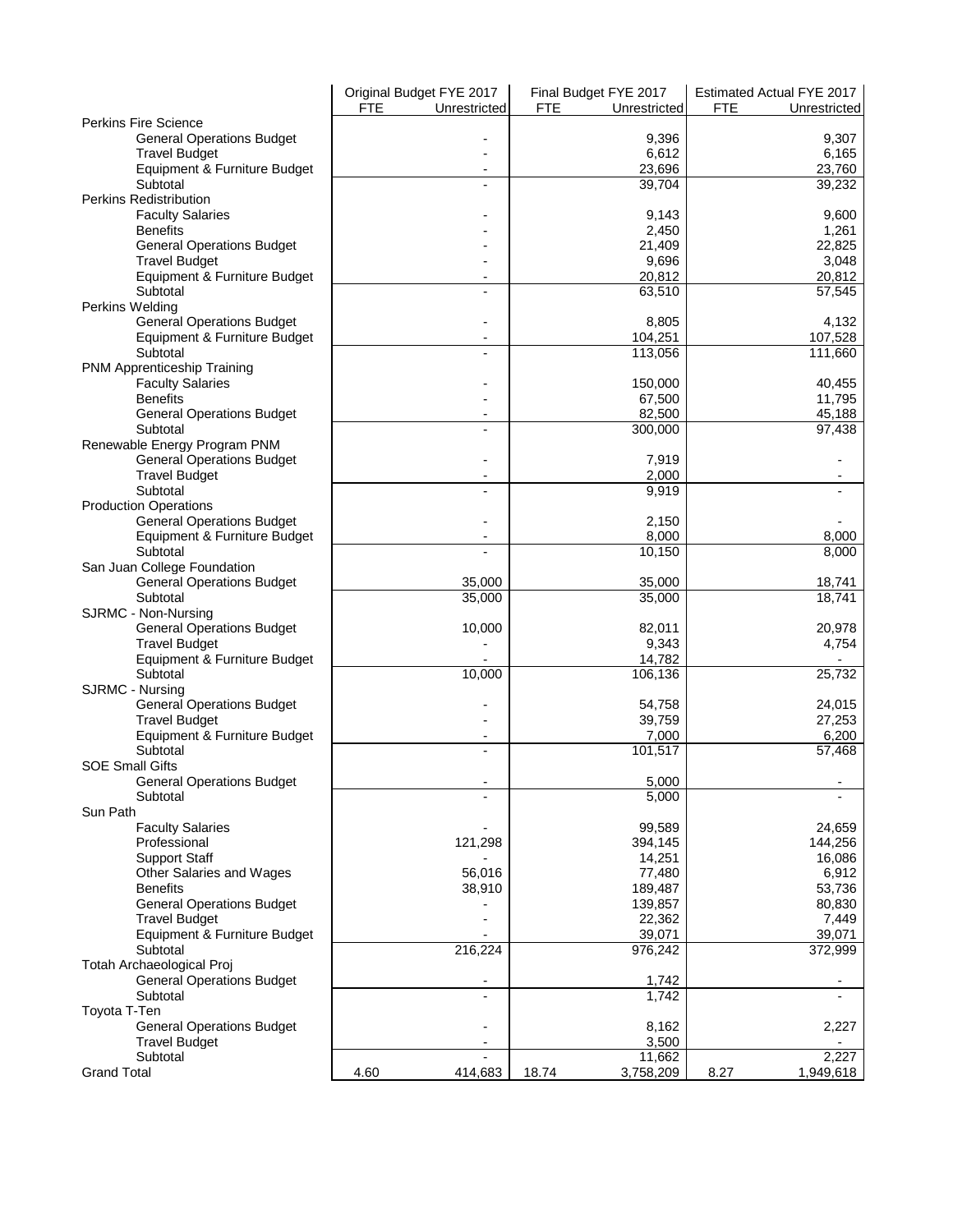#### San Juan College Exhibit 10A - Recap Report of Actuals for Fiscal Year End 6/30/2017

|                                |        | Original Budget FYE 2017 |                          |            |            | Final Budget FYE 2017 |       |            |            | Estimated Actual FYE 2017 |      |            |
|--------------------------------|--------|--------------------------|--------------------------|------------|------------|-----------------------|-------|------------|------------|---------------------------|------|------------|
| Description                    | FTE    | Unrestricted             | FTE.                     | Restricted | <b>FTE</b> | Unrestricted          | FTE   | Restricted | <b>FTE</b> | Unrestricted              | FTE. | Restricted |
| <b>Faculty Salaries</b>        | 197.39 | 14.067.727               |                          |            | 191.42     | 13.641.611            | 6.03  | 429.929    | 183.16     | 13.053.520                | 2.28 | 162.342    |
| <b>Professional Salaries</b>   | 21.38  | 1.181.637                | 3.60                     | 198.753    | 20.41      | 1.128.159             | 8.84  | 488.804    | 20.22      | 1.117.712                 | 3.55 | 196,019    |
| <b>Support Staff Salaries</b>  | 30.69  | 922.883                  | $\overline{\phantom{a}}$ | ۰          | 30.69      | 922.883               | 0.47  | 14.251     | 30.14      | 906.388                   | 0.53 | 16,086     |
| <b>Work Study Salaries</b>     | 7.70   | 120.123                  | $\overline{\phantom{a}}$ |            | 7.81       | 121.842               |       |            | 4.81       | 74,970                    |      |            |
| <b>Temporary Wages</b>         | 9.58   | 535.894                  | 1.00                     | 56.016     | 6.61       | 369.804               | 3.39  | 189.826    | 10.53      | 588,893                   | 1.91 | 106.695    |
| Salary and Benefit Contingency |        |                          |                          |            |            |                       |       |            |            |                           |      |            |
| <b>Benefits</b>                |        | 5.843.191                |                          | 69,214     |            | 5.571.377             |       | 411.193    |            | 5.491.856                 |      | 137,345    |
| Waiver of Tuition              |        | 62.067                   |                          |            |            | 62.067                |       |            |            | 34,597                    |      |            |
| Supplies and Expense           |        | 4.597.826                |                          | 90.700     |            | 4.628.940             |       | 1,070,418  |            | 4.153.065                 |      | 735,369    |
| Travel                         |        | 246.289                  |                          |            |            | 286.709               |       | 216,546    |            | 184.333                   |      | 120,002    |
| Equipment                      |        | 7.531                    |                          |            |            | 13.121                |       | 937.242    |            | 4.700                     |      | 475.761    |
| Transfers (In)/Out             |        |                          |                          |            |            |                       |       |            |            |                           |      |            |
| <b>Total Expense</b>           | 266.74 | 27,585,168               | 4.60                     | 414,683    | 256.94     | 26,746,513            | 18.74 | 3,758,209  | 248.86     | 25,610,033                | 8.27 | 1,949,618  |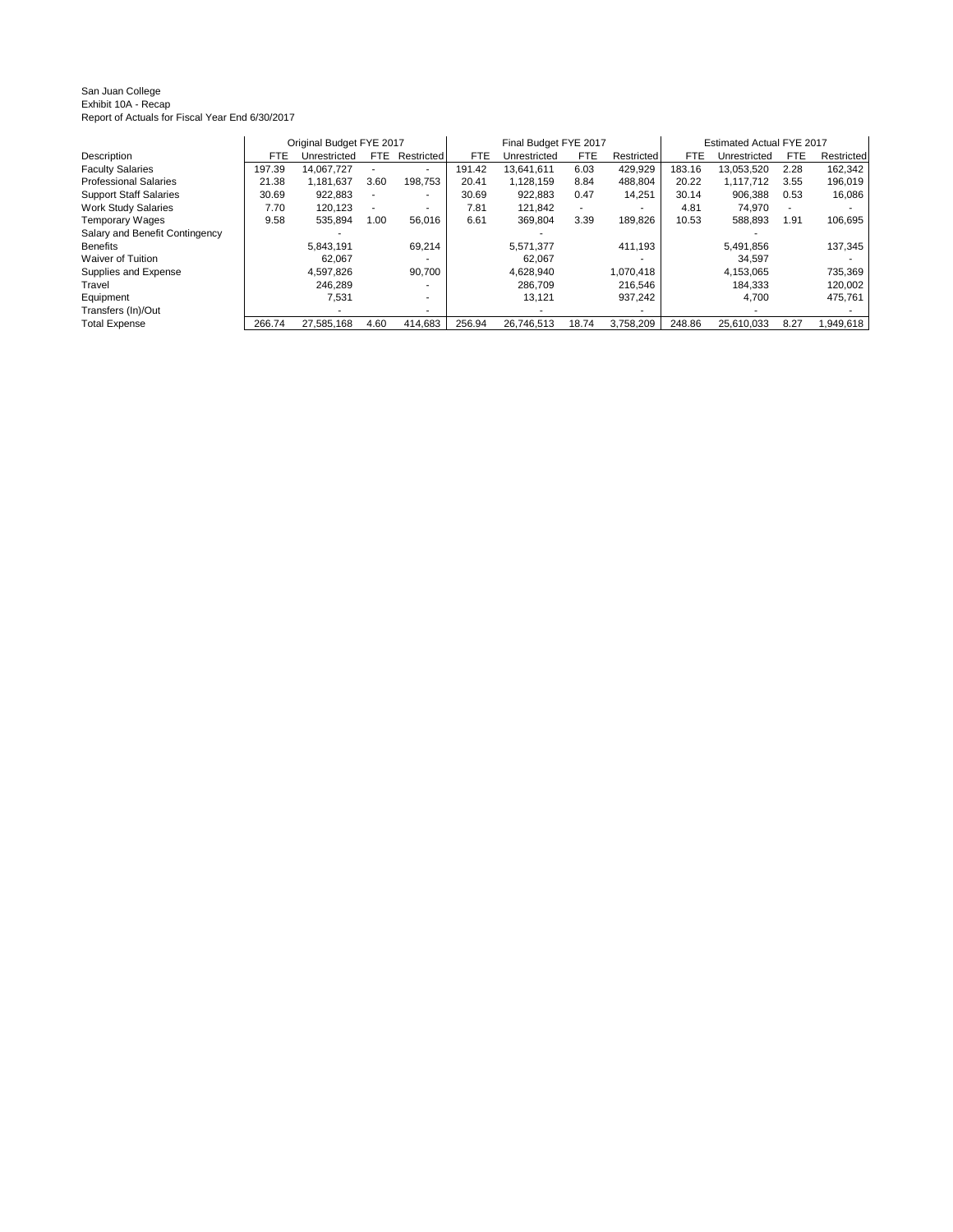### San Juan College Exhibit 11 - Academic Support - Unrestricted Report of Actuals for Fiscal Year End 6/30/2017

i.

|                                       | Original Budget FYE 2017 | Final Budget FYE 2017      | Estimated Actual FYE 2017  |
|---------------------------------------|--------------------------|----------------------------|----------------------------|
|                                       | FTE<br>Unrestricted      | <b>FTE</b><br>Unrestricted | <b>FTE</b><br>Unrestricted |
| <b>Academic Pooled Charges</b>        |                          |                            |                            |
| Professional                          |                          |                            |                            |
| <b>State Student Worker Wages</b>     | 7,455                    | 631                        |                            |
| Institutional Student Worker Wages    | 40,880                   |                            |                            |
| Other Salaries & Wages                | 700                      |                            |                            |
| <b>Benefits</b>                       | 159,477                  | 96,327                     | 72,512                     |
| <b>General Operations</b>             | 382,758                  | 384,607                    | 376,439                    |
| Travel                                |                          |                            |                            |
| Equipment & Furniture                 |                          |                            |                            |
| Subtotal                              | 591,270                  |                            |                            |
|                                       |                          | 481,565                    | 448,952                    |
| Assessment                            |                          |                            |                            |
| <b>General Operations</b>             | 13,455                   | 13,455                     | 2,133                      |
| Travel                                | 3,635                    | 3,635                      | 901                        |
| Equipment & Furniture                 |                          |                            |                            |
| Subtotal                              | 17,090                   | 17,090                     | 3,035                      |
| Associate VP for Learning             |                          |                            |                            |
| <b>Faculty Salaries</b>               |                          | 2,843                      | 3,068                      |
| Professional                          | 97,500                   | 97,500                     | 97,500                     |
| Support                               | 35,094                   | 35,094                     | 35,094                     |
| <b>Benefits</b>                       | 35,191                   | 35,803                     | 35,724                     |
| <b>General Operations</b>             | 2,995                    | 2,995                      | 1,713                      |
| Travel                                | 2,099                    | 2,099                      | 1,628                      |
| Equipment & Furniture                 |                          |                            |                            |
| Subtotal                              | 172,879                  | 176,334                    | 174,727                    |
| <b>Business Administration</b>        |                          |                            |                            |
|                                       |                          |                            |                            |
| <b>Faculty Salaries</b>               |                          |                            |                            |
| Professional                          | 90,000                   | 90,000                     | 90,000                     |
| Support                               | 38,071                   | 38,071                     | 38,071                     |
| Federal Student Worker Wages          |                          |                            |                            |
| <b>State Student Worker Wages</b>     |                          | 22                         | 22                         |
| Institutional Student Worker Wages    |                          | 2,044                      | 3,822                      |
| Other Salaries & Wages                |                          |                            |                            |
| <b>Benefits</b>                       | 51,880                   | 51,880                     | 51,351                     |
| <b>General Operations</b>             | 6,094                    | 14,594                     | 9,969                      |
| Travel                                | 4,785                    | 4,785                      | 3,029                      |
| Equipment & Furniture                 |                          |                            |                            |
| Subtotal                              | 190,830                  | 201,396                    | 196,264                    |
| <b>CCE Administration</b>             |                          |                            |                            |
| Professional                          | 110,631                  | 55,631                     | 58,294                     |
| Support                               | 36,570                   | 36,570                     | 27,428                     |
| Other Salaries & Wages                |                          |                            |                            |
| <b>Benefits</b>                       | 51,051                   | 36,051                     | 34,800                     |
| <b>General Operations</b>             | 8,578                    | 8,578                      | 5,822                      |
| Travel                                | 1,975                    | 1,975                      |                            |
| Equipment & Furniture                 |                          |                            |                            |
|                                       | 208,805                  | 138,805                    | 126,344                    |
| Subtotal                              |                          |                            |                            |
| <b>Center for Teaching Excellence</b> |                          |                            |                            |
| <b>Faculty Salaries</b>               | 22,375                   | 22,844                     | 18,909                     |
| Professional                          | 54,392                   | 54,392                     | 27,609                     |
| Support                               | 19,862                   | 19,862                     | 11,773                     |
| Other Salaries & Wages                |                          |                            |                            |
| <b>Benefits</b>                       | 27,394                   | 27,495                     | 23,328                     |
| <b>General Operations</b>             | 7,062                    | 5,562                      | 4,827                      |
| Travel                                | 1,889                    | 3,389                      | 3,784                      |
| Equipment & Furniture                 |                          |                            |                            |
| Subtotal                              | 132,974                  | 133,544                    | 90,230                     |

J.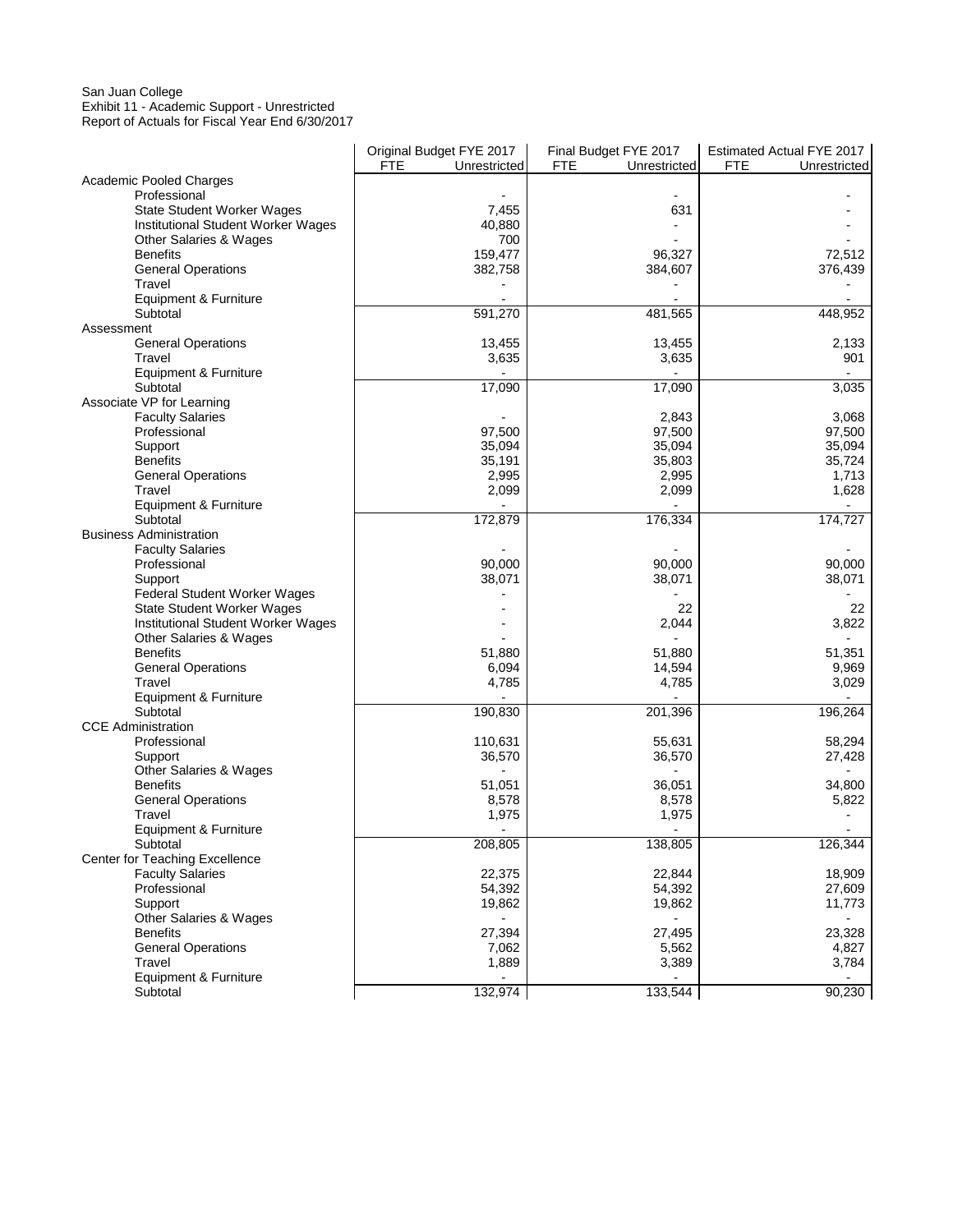|                                                              | Original Budget FYE 2017   | Final Budget FYE 2017 | Estimated Actual FYE 2017  |
|--------------------------------------------------------------|----------------------------|-----------------------|----------------------------|
|                                                              | <b>FTE</b><br>Unrestricted | FTE<br>Unrestricted   | <b>FTE</b><br>Unrestricted |
| <b>CLC</b> Administration<br><b>Faculty Salaries</b>         |                            |                       |                            |
| Professional                                                 | 105,303                    | 105,303               | 105,303                    |
| Support                                                      | 87,211                     | 87,211                | 78,105                     |
| Federal Student Worker Wages                                 |                            |                       |                            |
| <b>State Student Worker Wages</b>                            |                            | 1,064                 | 1,064                      |
| Institutional Student Worker Wages                           |                            | 8,005                 | 10,955                     |
| Other Salaries & Wages                                       |                            |                       |                            |
| <b>Benefits</b>                                              | 81,557                     | 81,557                | 83,452                     |
| <b>General Operations</b>                                    | 5,683                      | 5,683                 | 5,523                      |
| Travel                                                       |                            |                       |                            |
| Equipment & Furniture                                        |                            |                       |                            |
| Subtotal<br><b>East Center</b>                               | 279,754                    | 288,823               | 284,402                    |
| <b>Faculty Salaries</b>                                      |                            |                       |                            |
| Professional                                                 |                            |                       | 5,303                      |
| Support                                                      | 32,930                     | 32,930                | 29,576                     |
| Federal Student Worker Wages                                 |                            |                       |                            |
| <b>State Student Worker Wages</b>                            |                            | 1,018                 | 1,018                      |
| Institutional Student Worker Wages                           |                            |                       |                            |
| Other Salaries & Wages                                       |                            |                       |                            |
| <b>Benefits</b>                                              | 54,942                     | 54,942                | 38,566                     |
| <b>General Operations</b>                                    | 4,288                      | 34,288                | 31,455                     |
| Travel<br>Equipment & Furniture                              | 729                        | 729                   |                            |
| Subtotal                                                     | 92,889                     | 123,907               | 105,918                    |
| Core Advisors                                                |                            |                       |                            |
| <b>Faculty Salaries</b>                                      |                            | 27,500                | 25,940                     |
| <b>General Operations</b>                                    |                            |                       |                            |
| Equipment & Furniture                                        | $\overline{\phantom{a}}$   |                       |                            |
| Subtotal                                                     |                            | 27,500                | 25,940                     |
| <b>Energy Administration</b>                                 |                            |                       |                            |
| Professional<br>Support                                      | 92,500<br>70,785           | 46,250<br>38,071      | 42,736<br>37,917           |
| Federal Student Worker Wages                                 |                            |                       |                            |
| <b>State Student Worker Wages</b>                            |                            | 1,167                 | 2,412                      |
| Institutional Student Worker Wages                           |                            | 11,802                | 6,138                      |
| Other Salaries & Wages                                       | 85,000                     | 85,000                | 85,000                     |
| <b>Benefits</b>                                              | 68,411                     | 50,762                | 53,313                     |
| <b>General Operations</b>                                    | 28,188                     | 48.688                | 4,605                      |
| Travel<br>Equipment & Furniture                              | 35,010                     | 35,010                | 14,592                     |
| Subtotal                                                     | 379,894                    | 316,750               | 246,712                    |
| <b>Health Sciences Admin</b>                                 |                            |                       |                            |
| <b>Faculty Salaries</b>                                      |                            | 1,625                 | 2,000                      |
| Professional                                                 | 92,500                     | 92,500                | 97,931                     |
| Support                                                      | 42,285                     | 42,285                | 41,386                     |
| Federal Student Worker Wages                                 |                            |                       |                            |
| <b>State Student Worker Wages</b>                            |                            | 824                   | 824                        |
| Institutional Student Worker Wages                           |                            | 1,135                 | 1,135                      |
| <b>Other Salaries &amp; Wages</b><br><b>Benefits</b>         | 41,975                     | 42,328                | 621<br>52,622              |
| <b>General Operations</b>                                    | 14,969                     | 30,924                | 20,489                     |
| Travel                                                       | 1,823                      | 6,818                 | 444                        |
| Equipment & Furniture                                        | 9,118                      | 9,118                 | 6,200                      |
| Subtotal                                                     | 202,670                    | 227,557               | 223,652                    |
| Herbarium                                                    |                            |                       |                            |
| <b>Faculty Salaries</b>                                      | ۰                          | 2,500                 | 2,500                      |
| Federal Student Worker Wages                                 |                            |                       |                            |
| <b>State Student Worker Wages</b>                            |                            | 184                   | 184                        |
| Institutional Student Worker Wages<br>Other Salaries & Wages |                            |                       |                            |
| <b>Benefits</b>                                              | 58                         | 597                   | 191                        |
| <b>General Operations</b>                                    | 1,494                      | 1,494                 | 1,357                      |
| Travel                                                       |                            |                       |                            |
| Equipment & Furniture                                        |                            |                       |                            |
| Subtotal                                                     | 1,552                      | 4,775                 | 4,233                      |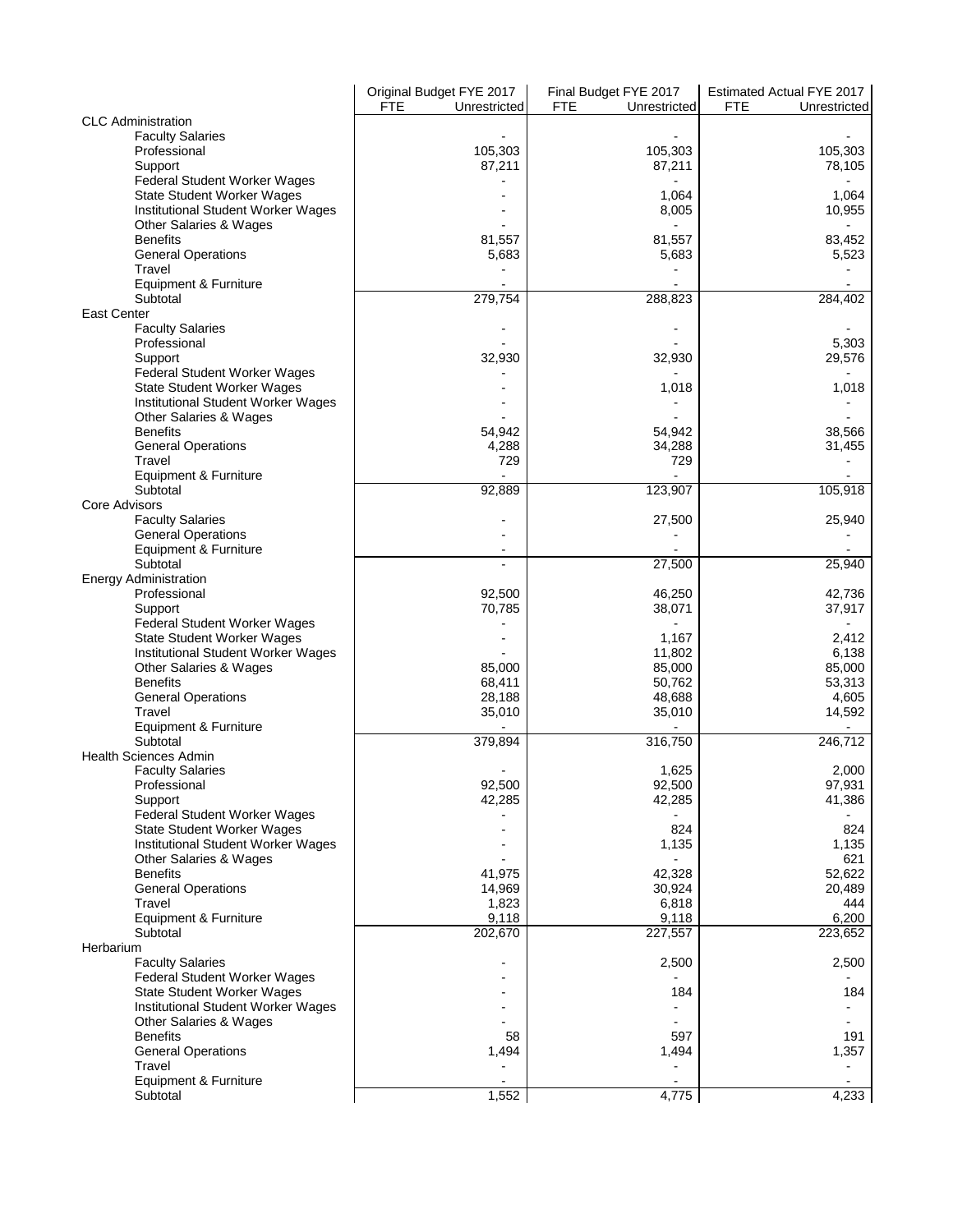|                                    | Original Budget FYE 2017   | Final Budget FYE 2017      | Estimated Actual FYE 2017 |
|------------------------------------|----------------------------|----------------------------|---------------------------|
|                                    | <b>FTE</b><br>Unrestricted | <b>FTE</b><br>Unrestricted | FTE<br>Unrestricted       |
| Humanities Administration          |                            |                            |                           |
| <b>Faculty Salaries</b>            |                            | 2,298                      | 2,835                     |
| Professional                       | 91,872                     | 91,872                     | 91,872                    |
|                                    |                            |                            |                           |
| Support                            | 67,708                     | 67,708                     | 63,027                    |
| Federal Student Worker Wages       |                            |                            |                           |
| <b>State Student Worker Wages</b>  |                            |                            |                           |
| Institutional Student Worker Wages |                            | 2,042                      | 2,834                     |
| Other Salaries & Wages             |                            |                            | 18,480                    |
| <b>Benefits</b>                    | 41,172                     | 41,669                     | 44,334                    |
| <b>General Operations</b>          | 20,090                     | 31,115                     | 16,642                    |
| Travel                             | 26,061                     | 26,561                     | 14,428                    |
| Equipment & Furniture              | 2,959                      | 2,959                      |                           |
| Subtotal                           | 249,862                    | 266,224                    | 254,451                   |
| Inst. Accreditation                |                            |                            |                           |
|                                    |                            |                            |                           |
| <b>Faculty Salaries</b>            |                            |                            |                           |
| <b>Benefits</b>                    |                            |                            |                           |
| <b>General Operations</b>          | 26,233                     | 25,633                     | 18,781                    |
| Travel                             | 16,271                     | 16,871                     | 14,450                    |
| Equipment & Furniture              |                            |                            |                           |
| Subtotal                           | 42,504                     | 42,504                     | 33,231                    |
| Library - Main                     |                            |                            |                           |
| <b>Faculty Salaries</b>            |                            |                            |                           |
| Professional                       | 217,275                    | 217,275                    | 194,423                   |
| Support                            | 162,710                    | 162,710                    | 154,402                   |
|                                    |                            |                            |                           |
| Federal Student Worker Wages       |                            |                            |                           |
| <b>State Student Worker Wages</b>  |                            | 2,363                      | 2,891                     |
| Institutional Student Worker Wages |                            | 11,749                     | 10,342                    |
| Other Salaries & Wages             |                            |                            |                           |
| <b>Benefits</b>                    | 134,694                    | 134,694                    | 131,968                   |
| <b>General Operations</b>          | 41,300                     | 40,700                     | 38,858                    |
| Travel                             | 2,735                      | 3,335                      | 3,205                     |
| Equipment & Furniture              | 204,099                    | 204,099                    | 203,473                   |
| Subtotal                           | 762,813                    | 776,925                    | 739,563                   |
|                                    |                            |                            |                           |
| Library - SJCW                     |                            |                            |                           |
| Professional                       | 69,469                     | 69,469                     | 67,204                    |
| Support                            |                            |                            |                           |
| Federal Student Worker Wages       |                            |                            |                           |
| <b>State Student Worker Wages</b>  |                            |                            |                           |
| Institutional Student Worker Wages |                            |                            |                           |
| <b>Benefits</b>                    | 20,049                     | 20,049                     | 19,207                    |
| <b>General Operations</b>          | 10,454                     | 11,168                     | 6,194                     |
| Travel                             | 714                        |                            |                           |
|                                    |                            |                            |                           |
| Equipment & Furniture              | 10,920                     | 10,920                     | 10,838                    |
| Subtotal                           | 111,606                    | 111,606                    | 103,443                   |
| <b>Media Services</b>              |                            |                            |                           |
| Professional                       | 49,427                     | 49,427                     | 49,427                    |
| Support                            | 67,222                     | 67,222                     | 69,263                    |
| Federal Student Worker Wages       |                            |                            |                           |
| <b>State Student Worker Wages</b>  |                            |                            |                           |
| Institutional Student Worker Wages |                            |                            |                           |
|                                    |                            |                            |                           |
| Other Salaries & Wages             |                            |                            |                           |
| <b>Benefits</b>                    | 44,219                     | 44,219                     | 44,893                    |
| <b>General Operations</b>          | 40,233                     | 20,783                     | 20,368                    |
| Travel                             | 2,052                      | 2,702                      | 2,635                     |
| Equipment & Furniture              | 1,200                      |                            |                           |
| Subtotal                           | 204,353                    | 184,353                    | 186,586                   |
| Science, Math & Engineer Admin     |                            |                            |                           |
| <b>Faculty Salaries</b>            |                            | 3,776                      | 5,171                     |
| Professional                       | 92.000                     | 92,000                     | 92,000                    |
|                                    | 53,346                     | 53,346                     | 46,156                    |
| Support                            |                            |                            |                           |
| Federal Student Worker Wages       |                            |                            |                           |
| <b>State Student Worker Wages</b>  |                            | 1,676                      | 1,676                     |
| Institutional Student Worker Wages |                            | 1,613                      | 1,613                     |
| Other Salaries & Wages             |                            |                            |                           |
| <b>Benefits</b>                    | 55,030                     | 55,844                     | 61,572                    |
| <b>General Operations</b>          | 11,656                     | 22,156                     | 10,818                    |
| Travel                             | 8,274                      | 13,274                     | 11,020                    |
|                                    |                            |                            |                           |
| Equipment & Furniture              |                            |                            |                           |
| Subtotal                           | 220,306                    | 243,685                    | 230,025                   |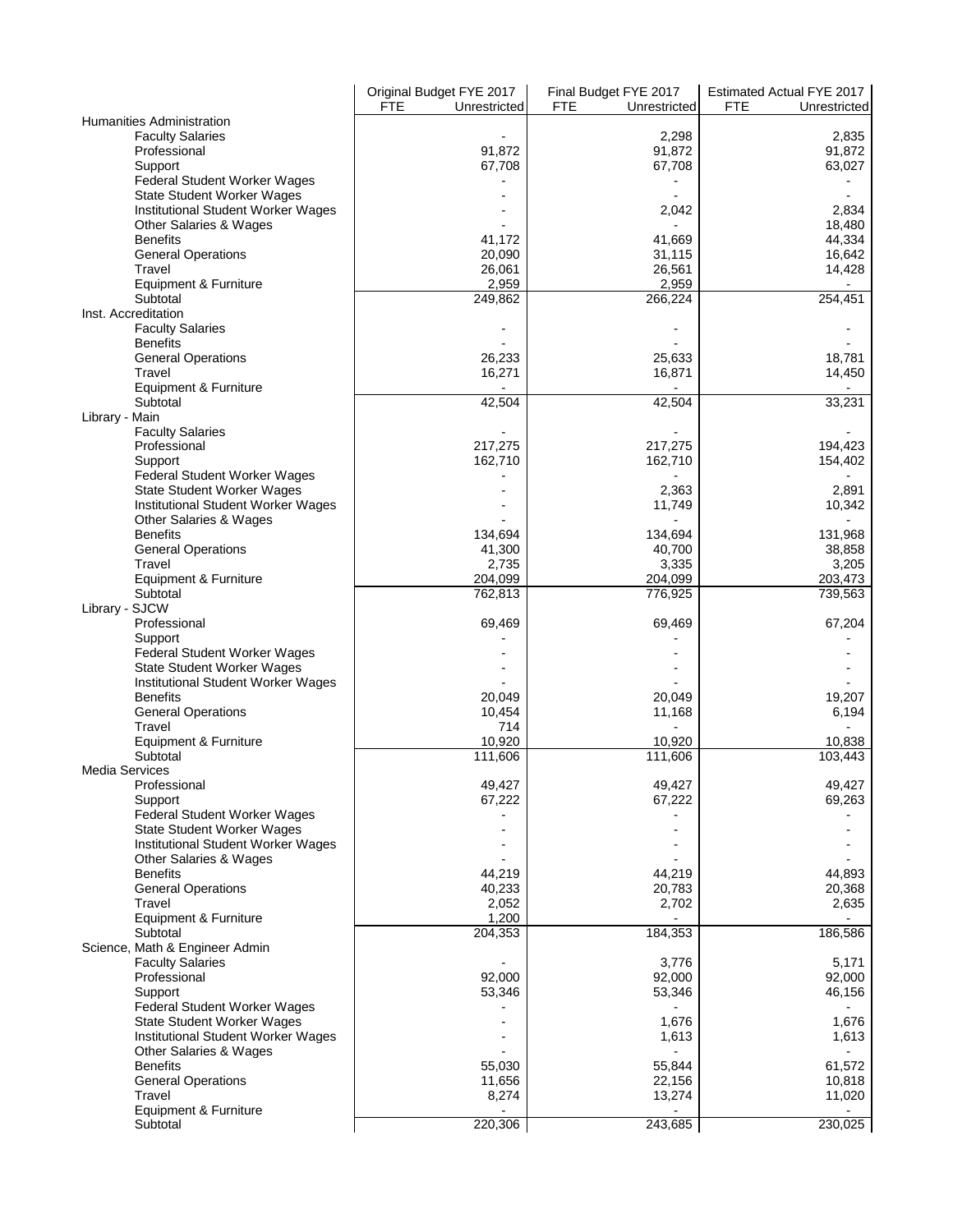|                                                                   | Original Budget FYE 2017 | Final Budget FYE 2017      | Estimated Actual FYE 2017 |
|-------------------------------------------------------------------|--------------------------|----------------------------|---------------------------|
|                                                                   | FTE<br>Unrestricted      | <b>FTE</b><br>Unrestricted | FTE<br>Unrestricted       |
| <b>Simulation Center</b>                                          |                          |                            |                           |
| <b>Faculty Salaries</b>                                           |                          |                            |                           |
| Professional                                                      |                          |                            |                           |
| Support                                                           |                          |                            |                           |
| <b>State Student Worker Wages</b>                                 |                          |                            |                           |
| Institutional Student Worker Wages                                |                          |                            |                           |
| Other Salaries & Wages                                            |                          |                            |                           |
| <b>Benefits</b>                                                   |                          |                            |                           |
| <b>General Operations</b>                                         | 23,860                   | 16,860                     | 12,541                    |
| Travel                                                            | 2,286                    | 4,286                      | 2,131                     |
| Equipment & Furniture                                             |                          | 5,000                      | 4,475                     |
| Subtotal                                                          | 26,146                   | 26,146                     | 19,147                    |
| <b>Student Achievement Center</b>                                 |                          |                            |                           |
| <b>Faculty Salaries</b>                                           |                          | 137,750                    | 137,750                   |
| Professional                                                      | 137,750                  |                            |                           |
| Support                                                           | 32,629                   | 32,629                     | 32,629                    |
| Federal Student Worker Wages<br><b>State Student Worker Wages</b> |                          |                            |                           |
| <b>Institutional Student Worker Wages</b>                         |                          | 560                        | 3,094                     |
| Other Salaries & Wages                                            |                          |                            |                           |
| <b>Benefits</b>                                                   | 64,295                   | 64,295                     | 64,357                    |
| <b>General Operations</b>                                         | 9,292                    | 9,292                      | 10,736                    |
| Travel                                                            |                          |                            |                           |
| Equipment & Furniture                                             |                          |                            |                           |
| Subtotal                                                          | 243,966                  | 244,526                    | 248,567                   |
| <b>Trades and Tech Administration</b>                             |                          |                            |                           |
| <b>Faculty Salaries</b>                                           |                          |                            |                           |
| Professional                                                      | 96,098                   | 96,098                     | 96,098                    |
| Support                                                           | 37,635                   | 37,635                     | 37,635                    |
| <b>Federal Student Worker Wages</b>                               |                          |                            |                           |
| <b>State Student Worker Wages</b>                                 |                          |                            |                           |
| <b>Institutional Student Worker Wages</b>                         |                          | 1,702                      | 2,972                     |
| Other Salaries & Wages                                            |                          |                            |                           |
| <b>Benefits</b>                                                   | 57,298                   | 57,298                     | 56,225                    |
| <b>General Operations</b>                                         | 21,950                   | 34,906                     | 34,393                    |
| Travel                                                            | 22,081                   | 18,131                     | 16,017                    |
| Equipment & Furniture                                             |                          | 14,922                     | 14,922                    |
| Subtotal                                                          | 235,062                  | 260,692                    | 258,261                   |
| <b>West Center</b>                                                |                          |                            |                           |
| <b>Faculty Salaries</b>                                           |                          |                            |                           |
| Professional                                                      | 65.991                   | 65.991                     | 65.991                    |
| Support                                                           | 46,684                   | 46,684                     | 23,943                    |
| Federal Student Worker Wages                                      |                          |                            |                           |
| <b>State Student Worker Wages</b>                                 |                          | 582                        | 582<br>228                |
| <b>Institutional Student Worker Wages</b>                         |                          | 228                        |                           |
| Other Salaries & Wages<br><b>Benefits</b>                         |                          |                            | 11,581                    |
|                                                                   | 42,285                   | 42,285                     | 32,516                    |
| <b>General Operations</b><br>Travel                               | 11,095<br>2,840          | 11,095<br>2,340            | 8,402<br>884              |
| Equipment & Furniture                                             |                          |                            |                           |
| Subtotal                                                          | 168,895                  | 169,205                    | 144,128                   |
|                                                                   |                          |                            |                           |
| <b>Grand Total</b>                                                | 50.73<br>4,536,120       | 48.99<br>4,463,912         | 47.02<br>4,147,810        |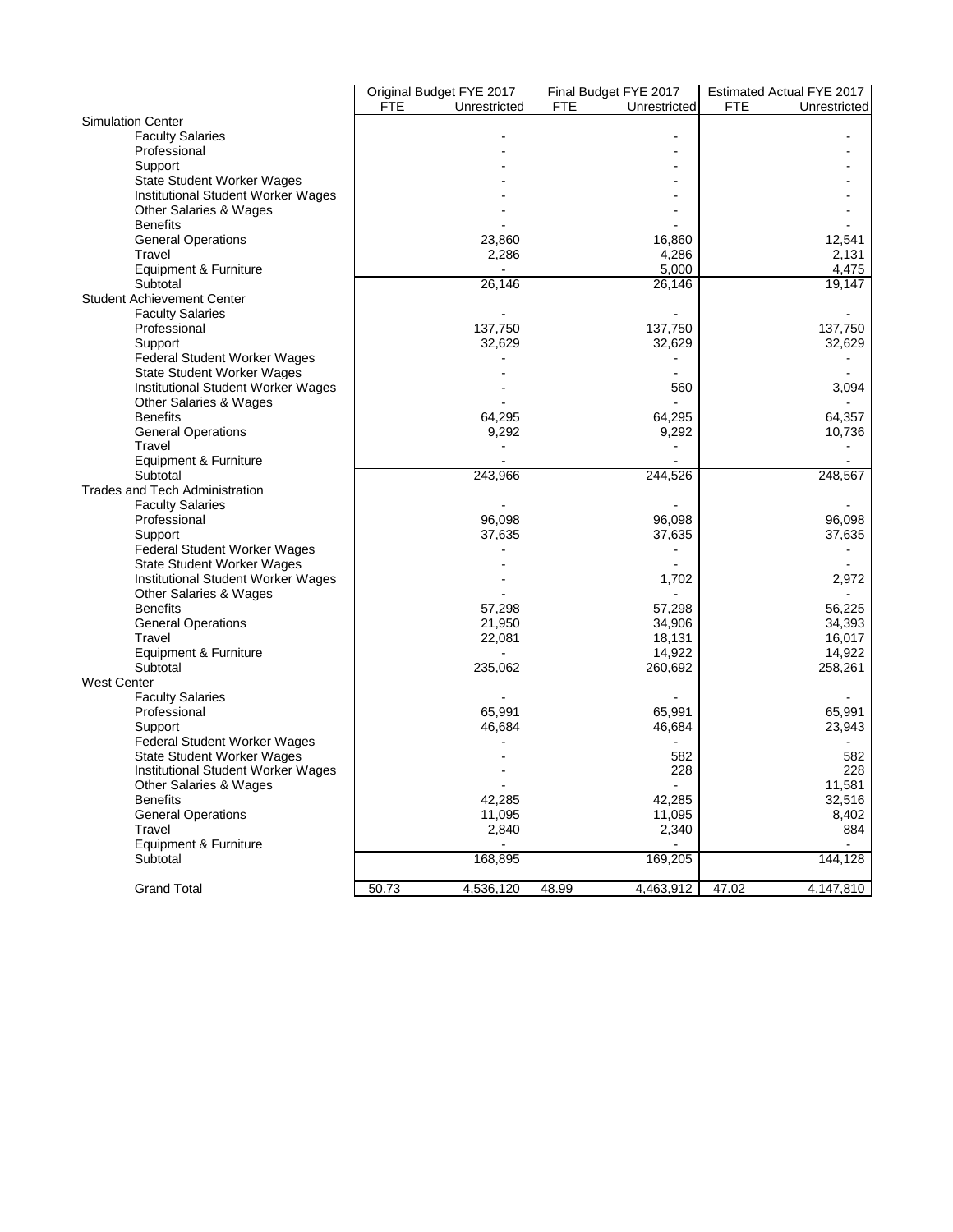### San Juan College Exhibit 11 - Academic Support - Restricted Report of Actuals for Fiscal Year End 6/30/2017

|                                  | Original Budget FYE 2017 | Final Budget FYE 2017    | Estimated Actual FYE 2017 |
|----------------------------------|--------------------------|--------------------------|---------------------------|
|                                  | <b>FTE</b><br>Restricted | <b>FTE</b><br>Restricted | <b>FTE</b><br>Restricted  |
| <b>BHP SJC Kids Kamp</b>         |                          |                          |                           |
| <b>Other Salaries and Wages</b>  |                          | 7,000                    | 13,039                    |
| <b>Benefits</b>                  |                          | 2,075                    | 1,750                     |
| <b>General Operations Budget</b> |                          | 17,925                   | 5,033                     |
| <b>Travel Budget</b>             |                          | 600                      | 227                       |
| Equipment & Furniture Budget     |                          |                          |                           |
| Subtotal                         | ÷.                       | 27,600                   | 20,049                    |
| Bisti SEED -2017 - CRWPAI        |                          |                          |                           |
| <b>Faculty Salaries</b>          |                          | 2,400                    |                           |
| <b>Benefits</b>                  |                          | 1,200                    |                           |
| <b>General Operations Budget</b> |                          | 12,400                   | 5,452                     |
| <b>Travel Budget</b>             |                          | 4,000                    | 2,240                     |
| Equipment & Furniture Budget     |                          |                          |                           |
| Subtotal                         | $\overline{a}$           | 20,000                   | 7,692                     |
| Bisti Private - Pathways 2.0     |                          |                          |                           |
| <b>Faculty Salaries</b>          |                          | 2,000                    | 946                       |
| <b>Benefits</b>                  |                          | 1,000                    |                           |
| <b>General Operations Budget</b> |                          | 21,000                   | 1,926                     |
| <b>Travel Budget</b>             |                          | 6,000                    |                           |
| Equipment & Furniture Budget     |                          |                          |                           |
| Subtotal                         |                          | 30,000                   | 2,872                     |
| <b>CTX Foundation Food</b>       |                          |                          |                           |
| <b>General Operations Budget</b> | 10,000                   | 9,500                    | 8,541                     |
| <b>Travel Budget</b>             |                          |                          |                           |
| Equipment & Furniture Budget     |                          |                          |                           |
| Subtotal                         | 10,000                   | 9,500                    | 8,541                     |
| Library GO Bond                  |                          |                          |                           |
| <b>Library Acquisitions</b>      |                          | 51,302                   | 33,632                    |
| Subtotal                         | ÷.                       | 51,302                   | 33,632                    |
| <b>Library Materials</b>         |                          |                          |                           |
| <b>General Operations Budget</b> | 41,500                   | 27,480                   | 25,378                    |
| <b>Travel Budget</b>             |                          | 6,500                    | 6,504                     |
| Equipment & Furniture Budget     |                          | 7,520                    | 9,167                     |
| Subtotal                         | 41,500                   | 41,500                   | 41,049                    |
| SJCHS - Foundation               |                          |                          |                           |
| <b>General Operations Budget</b> |                          | 33,400                   | 20,007                    |
| <b>Travel Budget</b>             |                          | 2,600                    | 1,400                     |
| Equipment & Furniture Budget     |                          |                          |                           |
| Subtotal                         |                          | 36,000                   | 21,407                    |
| Small Gifts/Academic (Outdoor)   |                          |                          |                           |
| <b>General Operations Budget</b> |                          | 125                      |                           |
| <b>Travel Budget</b>             |                          |                          |                           |
| Equipment & Furniture Budget     |                          |                          |                           |
| Subtotal                         |                          | 125                      |                           |
| Tribal Enery & Management Inst   |                          |                          |                           |
| <b>General Operations Budget</b> |                          | 23,481                   | 5,599                     |
| <b>Travel Budget</b>             |                          |                          | 353                       |
| Equipment & Furniture Budget     |                          |                          |                           |
| Subtotal                         |                          | 23,481                   | 5,951                     |
| <b>Grand Total</b>               | 51,500<br>$\sim$         | 0.20<br>239,508          | 0.28<br>141,193           |
|                                  |                          |                          |                           |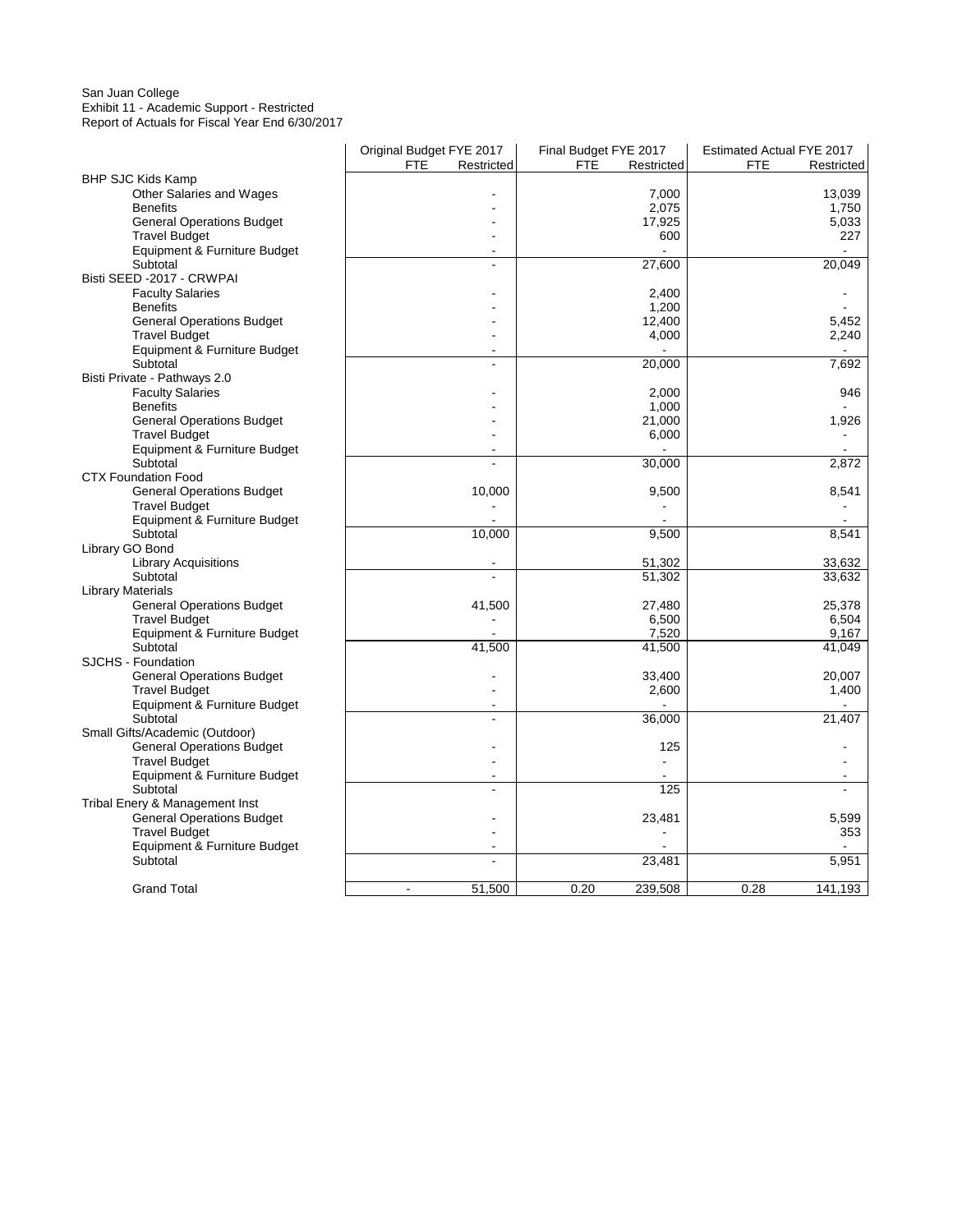#### San Juan College Exhibit 11A - Recap Report of Actuals for Fiscal Year End 6/30/2017

|                                 |       | Original Budget FYE 2017 |            |                          |       | Final Budget FYE 2017 |      |                |       | Estimated Actual FYE 2017 |      |            |
|---------------------------------|-------|--------------------------|------------|--------------------------|-------|-----------------------|------|----------------|-------|---------------------------|------|------------|
| Description                     | FTE.  | Unrestricted             | <b>FTE</b> | Restricted               | FTE   | Unrestricted          | FTE. | Restricted     | FTE.  | Unrestricted              | FTE. | Restricted |
| <b>Faculty Salaries</b>         | 0.31  | 22,375                   |            | $\overline{\phantom{a}}$ | 0.89  | 63.386                | 0.06 | 4.400          | 0.78  | 55,900                    | 0.01 | 946        |
| <b>Professional Salaries</b>    | 21.33 |                          |            |                          | 19.85 | 1.361.458             |      | ۰.             | 19.24 | 1.319.441                 |      |            |
|                                 |       | ,462,708                 |            | $\overline{\phantom{a}}$ |       |                       |      |                |       |                           |      |            |
| <b>Support Staff Salaries</b>   | 24.26 | 830,742                  |            | $\sim$                   | 23.30 | 798,028               | ۰.   | $\blacksquare$ | 21.21 | 726.405                   | ۰.   | ۰          |
| <b>Work Study Salaries</b>      | 3.10  | 48,335                   |            | $\overline{\phantom{a}}$ | 3.23  | 50.411                |      | ۰.             | 3.45  | 53,806                    |      | ۰          |
| <b>Temporary Wages</b>          | 1.73  | 85,700                   |            | $\overline{\phantom{a}}$ | 1.72  | 85,000                | 0.14 | 7,000          | 2.34  | 115,682                   | 0.26 | 13,039     |
| Salary and Benefits Contingency |       |                          |            |                          |       |                       |      |                |       |                           |      |            |
| <b>Benefits</b>                 |       | .006.256                 |            |                          |       | 913.373               |      | 4,275          |       | 894.403                   |      | 1,750      |
| <b>Waiver of Tuition</b>        |       | 24.722                   |            |                          |       | 24.722                |      |                |       | 11.054                    |      |            |
| Supplies and Expense            |       | 691.727                  |            | 51,500                   |       | 774.576               |      | 145,311        |       | 642.064                   |      | 71,936     |
| Travel                          |       | 135,259                  |            |                          |       | 145.940               |      | 19.700         |       | 89.148                    |      | 10,724     |
| Equipment                       |       | 228,296                  |            |                          |       | 31.999                |      | 7,520          |       | 25,597                    |      | ۰          |
| <b>Library Acquisition</b>      |       |                          |            |                          |       | 215.019               |      | 51.302         |       | 214.311                   |      | 42,799     |
| Transfers (In)/Out              |       |                          |            |                          |       |                       |      |                |       |                           |      |            |
| <b>Total Expense</b>            | 50.73 | 4.536.120                |            | 51,500                   | 48.99 | 4.463.912             | 0.20 | 239.508        | 47.02 | 4.147.810                 | 0.28 | 141,193    |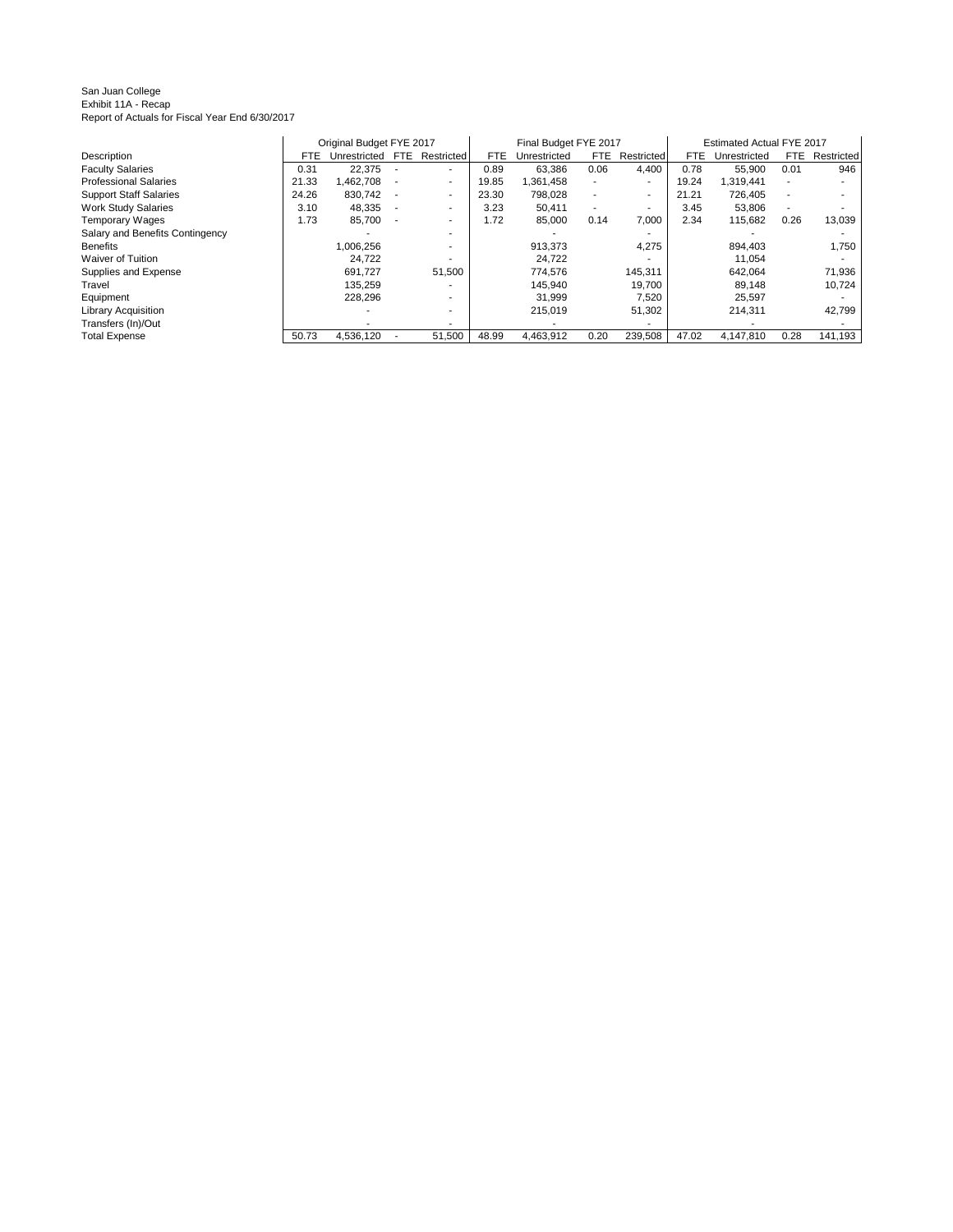#### San Juan College Exhibit 12 - Student Support - Unrestricted Report of Actuals for Fiscal Year End 6/30/2017

|                                                | Original Budget FYE 2017   | Final Budget FYE 2017      | <b>Estimated Actual FYE2017</b> |
|------------------------------------------------|----------------------------|----------------------------|---------------------------------|
|                                                | <b>FTE</b><br>Unrestricted | <b>FTE</b><br>Unrestricted | <b>FTE</b><br>Unrestricted      |
| <b>Advising Center</b>                         |                            |                            |                                 |
| Professional                                   | 370,934                    | 376,116                    | 365,178                         |
| Support                                        | 62,110                     | 62,110                     | 56,142                          |
| Federal Student Worker Wages                   |                            |                            |                                 |
| <b>State Student Worker Wages</b>              |                            | 162                        | 1,550                           |
| Institutional Student Worker Wages             |                            | 10,814                     | 3,874                           |
| Other Salaries and Wages                       |                            | 15,000                     | 15,867                          |
| <b>Benefits</b>                                | 165,726                    | 166,842                    | 185,299                         |
| <b>General Operations</b>                      | 51,437                     | 26,437                     | 22,459                          |
| Travel                                         | 8,671                      | 3,971                      | 3,905                           |
| <b>Equipment &amp; Furniture</b>               | 2,279                      | 279                        |                                 |
| Subtotal                                       | 661,157                    | 661,731                    | 654,275                         |
| <b>Associated Students</b>                     |                            |                            |                                 |
| <b>General Operations</b>                      |                            |                            |                                 |
| Travel                                         |                            |                            |                                 |
| Equipment & Furniture<br>Subtotal              | $\overline{\phantom{a}}$   | $\overline{\phantom{a}}$   | $\overline{\phantom{a}}$        |
|                                                |                            |                            |                                 |
| <b>Disabled Student Services</b>               |                            |                            |                                 |
| Professional                                   | 53,840                     | 53,840                     | 53,840                          |
| Support                                        | 27,460                     | 27,460                     | 30,438                          |
| Federal Student Worker Wages                   |                            |                            |                                 |
| <b>State Student Worker Wages</b>              |                            | 985                        | 1,160                           |
| Institutional Student Worker Wages             |                            | 2,030                      | 1,157                           |
| Other Salaries and Wages                       |                            | 20,000                     | 17,101                          |
| <b>Benefits</b>                                | 38,837                     | 38,837                     | 45,440                          |
| <b>General Operations</b>                      | 23,244                     | 56,786                     | 54,211                          |
| Travel                                         | 4,823                      | 4,823                      | 4,614                           |
| Equipment & Furniture                          |                            | 15,658                     | 15,655                          |
| Subtotal                                       | 148,204                    | 220,419                    | 223,614                         |
| <b>Employee Recruiting Pool</b>                |                            |                            |                                 |
| <b>General Operations</b>                      |                            |                            |                                 |
| Travel                                         |                            |                            |                                 |
| Equipment & Furniture                          |                            |                            |                                 |
| Subtotal                                       |                            |                            |                                 |
| <b>Enrollment Services</b>                     |                            |                            |                                 |
| Professional                                   | 286,693                    | 289,312                    | 286,105                         |
| Support                                        | 274,265                    | 276,473                    | 267,520                         |
| Federal Student Worker Wages                   |                            |                            |                                 |
| <b>State Student Worker Wages</b>              |                            | 1,035                      | 1,389                           |
| Institutional Student Worker Wages             |                            | 3,936                      | 2,165                           |
| Other Salaries and Wages                       | 20,000                     | 20,000                     | 10,673                          |
| <b>Benefits</b>                                | 261,924                    | 262,964                    | 251,415                         |
| <b>General Operations</b>                      | 69,249                     | 70,949                     | 74,698                          |
| Travel                                         | 11,884                     | 13,884                     | 13,192                          |
| Equipment & Furniture<br>Subtotal              | 11,943                     | 8,243                      | 1,676                           |
|                                                | 935,958                    | 946,796                    | 908,833                         |
| <b>Financial Aid Office</b>                    | 279,146                    | 279,146                    |                                 |
| Professional                                   | 87,906                     | 87,906                     | 268,489<br>77,882               |
| Support<br><b>Federal Student Worker Wages</b> |                            |                            |                                 |
| <b>State Student Worker Wages</b>              |                            |                            |                                 |
|                                                |                            | 1,246                      | 1,481                           |
| Institutional Student Worker Wages             |                            | 1,362                      | 188<br>2,773                    |
| Other Salaries and Wages<br><b>Benefits</b>    |                            | 125,981                    |                                 |
| <b>General Operations</b>                      | 125,981                    |                            | 120,956                         |
| Travel                                         | 30,478                     | 30,478                     | 24,329                          |
| Equipment & Furniture                          | 8,436                      | 8,436                      | 7,328                           |
| Subtotal                                       | 531,947                    | 534,555                    | 503,425                         |
| <b>Global Studies Program</b>                  |                            |                            |                                 |
|                                                |                            |                            |                                 |
| <b>General Operations</b>                      | 8,000                      | 4,158                      | 27                              |
| Travel<br>Equipment & Furniture                |                            |                            |                                 |
| Subtotal                                       | 8,000                      | 4,158                      | $\overline{27}$                 |
|                                                |                            |                            |                                 |
| Graduation<br><b>General Operations</b>        |                            |                            |                                 |
| Travel                                         | 29,000                     | 29,000                     | 25,885                          |
| Equipment & Furniture                          |                            |                            |                                 |
| Subtotal                                       | 29,000                     | 29,000                     | 25,885                          |
|                                                |                            |                            |                                 |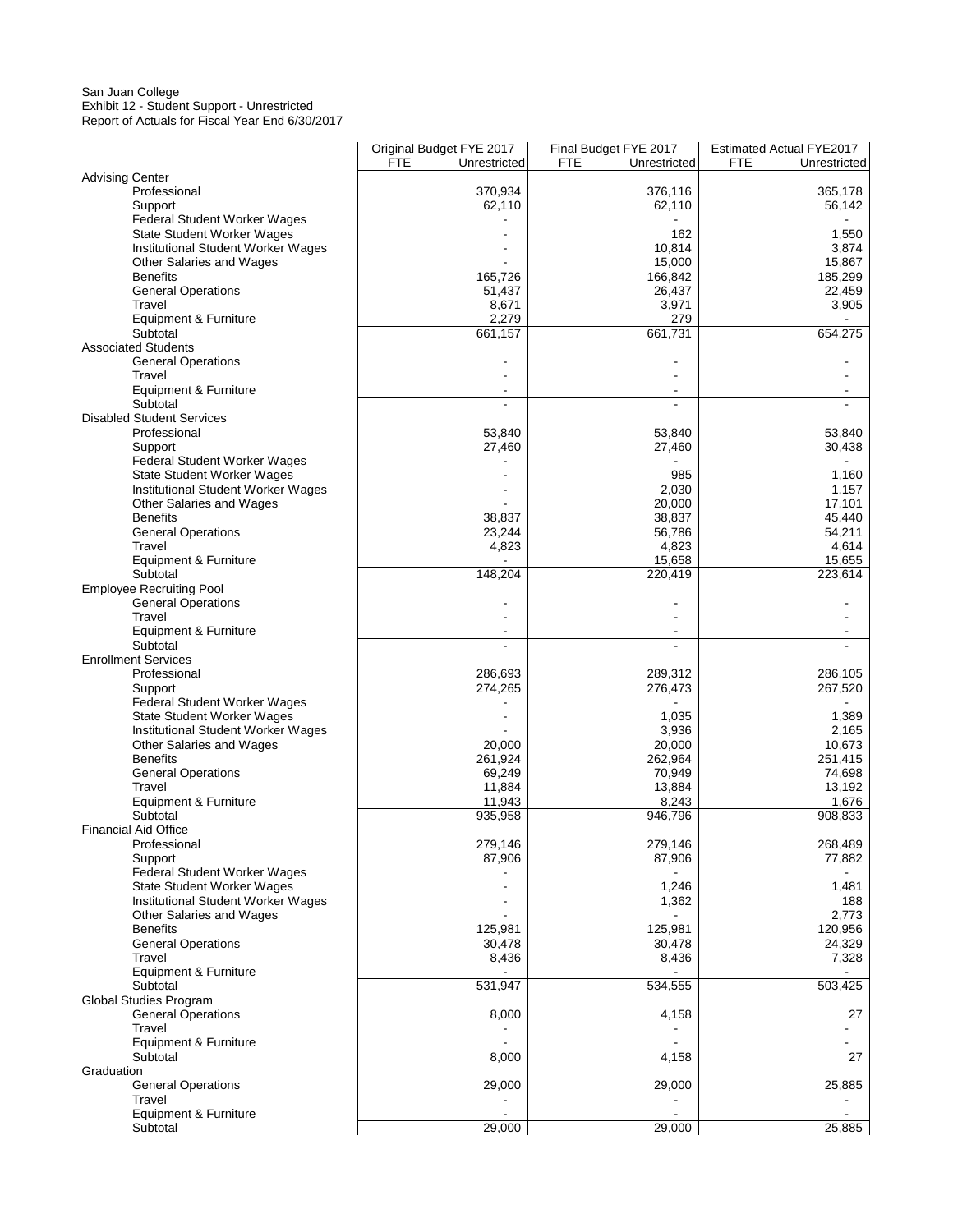|                                                                  | Original Budget FYE 2017 | Final Budget FYE 2017      | <b>Estimated Actual FYE2017</b> |
|------------------------------------------------------------------|--------------------------|----------------------------|---------------------------------|
| <b>Hispanic Center</b>                                           | FTE<br>Unrestricted      | <b>FTE</b><br>Unrestricted | FTE<br>Unrestricted             |
| Professional                                                     | 28,000                   | 28,000                     | 28,000                          |
| <b>Federal Student Worker Wages</b>                              |                          |                            |                                 |
| State Student Worker Wages                                       |                          | 989                        | 1,129                           |
| Institutional Student Worker Wages                               |                          | 3,506                      | 2,808                           |
| Other Salaries and Wages                                         |                          |                            |                                 |
| <b>Benefits</b>                                                  | 6,150                    | 6,150                      | 13,889                          |
| <b>General Operations</b><br>Travel                              | 7,309<br>273             | 9,129<br>453               | 9,065<br>429                    |
| Equipment & Furniture                                            |                          |                            |                                 |
| Subtotal                                                         | 41,732                   | 48,227                     | 55,320                          |
| <b>Intramurals</b>                                               |                          |                            |                                 |
| <b>General Operations</b>                                        |                          |                            |                                 |
| Travel                                                           |                          |                            |                                 |
| Equipment & Furniture<br>Subtotal                                | ä,                       | $\blacksquare$             |                                 |
| <b>Marketing Pool</b>                                            |                          |                            |                                 |
| <b>General Operations</b>                                        |                          |                            |                                 |
| Travel                                                           |                          |                            |                                 |
| Equipment & Furniture                                            |                          |                            |                                 |
| Subtotal                                                         |                          |                            |                                 |
| <b>Native American Center</b>                                    |                          |                            |                                 |
| Professional                                                     | 54,280<br>30,824         | 54,280                     | 48,180                          |
| Support<br><b>Federal Student Worker Wages</b>                   |                          | 30,824                     | 30,824                          |
| State Student Worker Wages                                       |                          | 269                        | 548                             |
| Institutional Student Worker Wages                               |                          | 5,639                      | 4,245                           |
| Other Salaries and Wages                                         |                          |                            | 1,070                           |
| <b>Benefits</b>                                                  | 24,955                   | 24,955                     | 29,008                          |
| <b>General Operations</b>                                        | 32,721                   | 31,721                     | 17,144                          |
| Travel<br>Equipment & Furniture                                  | 3,778<br>1,647           | 4,778<br>1,647             | 4,519                           |
| Subtotal                                                         | 148,205                  | 154,113                    | 135,538                         |
| Quality Improvmt & Career Ctr.                                   |                          |                            |                                 |
| Professional                                                     | 111,107                  | 80,944                     | 71,202                          |
| Support                                                          | 33,611                   | 19,606                     | 17,710                          |
| <b>Federal Student Worker Wages</b>                              |                          |                            |                                 |
| State Student Worker Wages<br>Institutional Student Worker Wages |                          | 106<br>816                 | 202<br>336                      |
| Other Salaries and Wages                                         |                          |                            |                                 |
| <b>Benefits</b>                                                  | 53,589                   | 40,283                     | 28.173                          |
| <b>General Operations</b>                                        | 15,534                   | 15,534                     | 12,851                          |
| Travel                                                           | 3,367                    | 3,367                      | 1,574                           |
| Equipment & Furniture                                            |                          |                            |                                 |
| Subtotal<br><b>Student Activities - Director</b>                 | 217,208                  | 160,656                    | 132,048                         |
| Professional                                                     | 92,868                   | 76,892                     | 74,729                          |
| Support                                                          | 30,340                   |                            | $\overline{\phantom{a}}$        |
| <b>Federal Student Worker Wages</b>                              |                          |                            |                                 |
| <b>State Student Worker Wages</b>                                |                          | 1,074                      | 1,842                           |
| Institutional Student Worker Wages                               |                          | 4,855                      | 1,014                           |
| <b>Other Salaries and Wages</b><br><b>Benefits</b>               | 50,533                   |                            | 39,637                          |
| <b>General Operations</b>                                        | 32,196                   | 38,483<br>32,196           | 30,698                          |
| Travel                                                           | 4,700                    | 4,700                      | 4,332                           |
| Equipment & Furniture                                            |                          |                            |                                 |
| Subtotal                                                         | 210,637                  | 158,200                    | 152,251                         |
| <b>Student Activities - Student</b>                              |                          |                            |                                 |
| <b>General Operations</b>                                        | 19,105                   | 23,563                     | 13,512                          |
| Travel<br>Equipment & Furniture                                  |                          |                            |                                 |
| Subtotal                                                         | 19,105                   | 23,563                     | 13,512                          |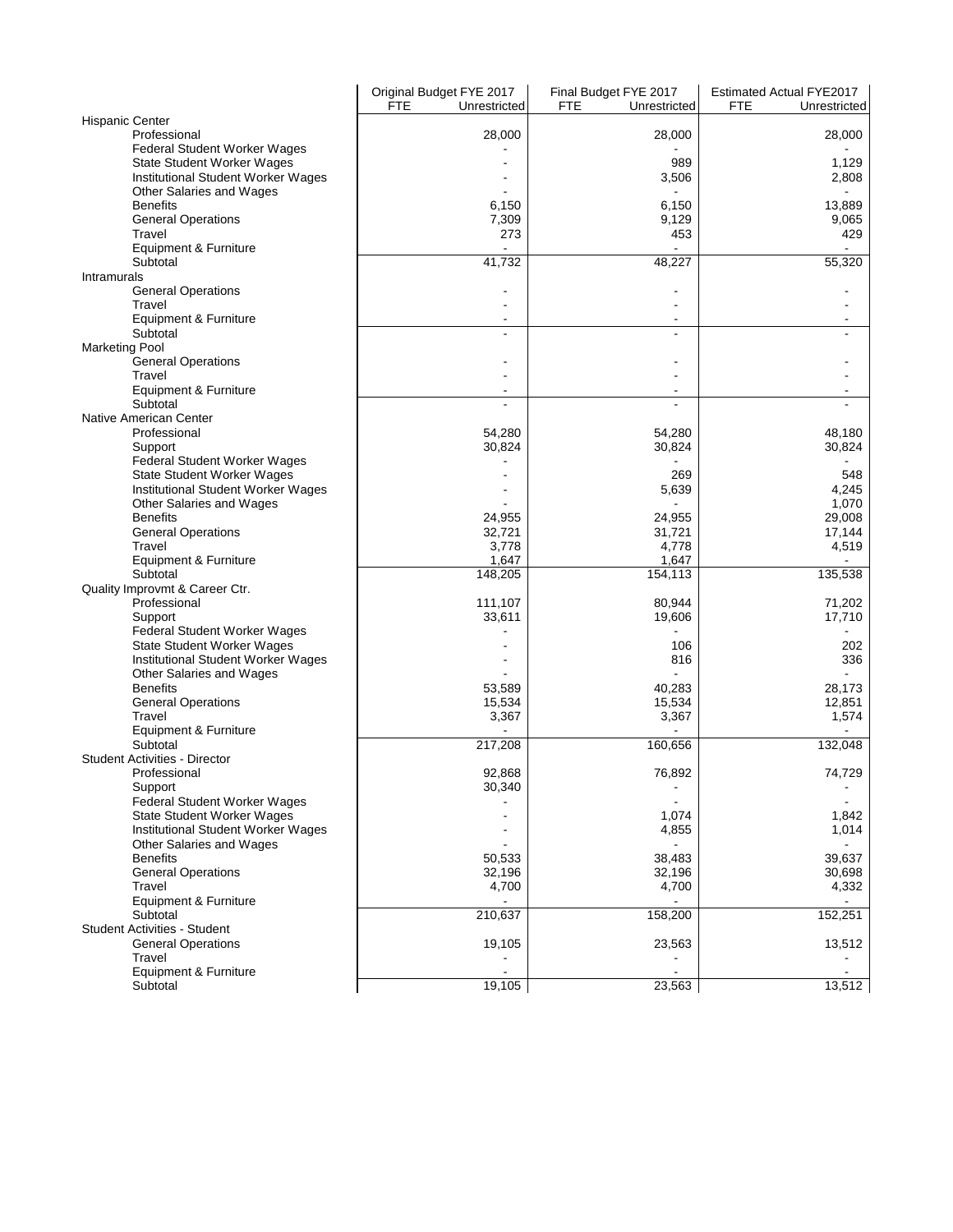|                                                | FTE   | Original Budget FYE 2017<br>Unrestricted | Final Budget FYE 2017<br><b>FTE</b> | Unrestricted       | <b>FTE</b> | <b>Estimated Actual FYE2017</b><br>Unrestricted |
|------------------------------------------------|-------|------------------------------------------|-------------------------------------|--------------------|------------|-------------------------------------------------|
| <b>Student Services Pooled Charge</b>          |       |                                          |                                     |                    |            |                                                 |
| Personnel Budget                               |       |                                          |                                     |                    |            |                                                 |
| <b>Faculty Salaries</b>                        |       |                                          |                                     |                    |            |                                                 |
| Professional                                   |       |                                          |                                     |                    |            |                                                 |
| Support                                        |       |                                          |                                     |                    |            |                                                 |
| <b>Federal Student Worker Wages</b>            |       |                                          |                                     |                    |            |                                                 |
| <b>State Student Worker Wages</b>              |       | 11,514                                   |                                     | 4,461              |            |                                                 |
| Institutional Student Worker Wages             |       | 63,133                                   |                                     | 2,025              |            |                                                 |
| Other Salaries and Wages                       |       | 35,500                                   |                                     |                    |            |                                                 |
| <b>Benefits</b>                                |       | 138,421                                  |                                     | 81,402             |            | 78,425                                          |
| <b>General Operations</b>                      |       | 650,349                                  |                                     | 653,605            |            | 639,614                                         |
| Travel<br>Equipment & Furniture                |       |                                          |                                     |                    |            |                                                 |
| Subtotal                                       |       | 898,917                                  |                                     | 741,493            |            | 718,039                                         |
| <b>Student Success Center</b>                  |       |                                          |                                     |                    |            |                                                 |
| Professional                                   |       | 120,467                                  |                                     | 120,467            |            | 111,457                                         |
| Support                                        |       | 43,331                                   |                                     | 43,331             |            | 43,331                                          |
| <b>Federal Student Worker Wages</b>            |       |                                          |                                     |                    |            |                                                 |
| <b>State Student Worker Wages</b>              |       |                                          |                                     | 80                 |            | 80                                              |
| Institutional Student Worker Wages             |       |                                          |                                     |                    |            |                                                 |
| Other Salaries and Wages                       |       |                                          |                                     |                    |            |                                                 |
| <b>Benefits</b>                                |       | 58,593                                   |                                     | 58,593             |            | 49,905                                          |
| <b>General Operations</b>                      |       | 13,664                                   |                                     | 13,664             |            | 11,001                                          |
| Travel                                         |       |                                          |                                     |                    |            |                                                 |
| Equipment & Furniture                          |       |                                          |                                     |                    |            |                                                 |
| Subtotal                                       |       | 236,055                                  |                                     | 236,135            |            | 215,774                                         |
| Testing                                        |       |                                          |                                     |                    |            |                                                 |
| Professional                                   |       | 56,462                                   |                                     | 56.462             |            | 56.462<br>50,586                                |
| Support<br><b>Federal Student Worker Wages</b> |       | 67,322                                   |                                     | 52,582             |            |                                                 |
| <b>State Student Worker Wages</b>              |       | $\overline{a}$                           |                                     |                    |            |                                                 |
| Institutional Student Worker Wages             |       |                                          |                                     |                    |            |                                                 |
| Pooled Temporary Funds                         |       | 53,000                                   |                                     | 63,000             |            | 78,657                                          |
| <b>Benefits</b>                                |       | 59,216                                   |                                     | 53,455             |            | 62,453                                          |
| <b>General Operations</b>                      |       | 37,984                                   |                                     | 57,252             |            | 57,506                                          |
| Travel                                         |       | 615                                      |                                     | 3,115              |            | 2,631                                           |
| Equipment & Furniture                          |       | 3,102                                    |                                     | 6,334              |            | 5,518                                           |
| Subtotal                                       |       | 277,701                                  |                                     | 292,200            |            | 313,813                                         |
| Tutorial                                       |       |                                          |                                     |                    |            |                                                 |
| <b>Faculty Salaries</b>                        |       |                                          |                                     |                    |            |                                                 |
| Professional                                   |       | 112,605                                  |                                     | 112,605            |            | 115,549                                         |
| Support                                        |       |                                          |                                     |                    |            |                                                 |
| <b>Federal Student Worker Wages</b>            |       |                                          |                                     |                    |            |                                                 |
| <b>State Student Worker Wages</b>              |       |                                          |                                     | 6,449              |            | 8,709                                           |
| Institutional Student Worker Wages             |       |                                          |                                     | 28,150             |            | 16,850                                          |
| Other Salaries and Wages<br><b>Benefits</b>    |       | 285,000<br>127,390                       |                                     | 285,000<br>127,390 |            | 427,377<br>142,783                              |
| General Operations                             |       | 784                                      |                                     | 784                |            | 125                                             |
| Travel                                         |       |                                          |                                     |                    |            |                                                 |
| Equipment & Furniture                          |       |                                          |                                     |                    |            |                                                 |
| Subtotal                                       |       | 525,779                                  |                                     | 560,378            |            | 711,393                                         |
| <b>Veterans Center</b>                         |       |                                          |                                     |                    |            |                                                 |
| Professional                                   |       | 42,643                                   |                                     | 45,462             |            | 45,517                                          |
| Support                                        |       |                                          |                                     |                    |            |                                                 |
| Other Salaries and Wages                       |       |                                          |                                     |                    |            |                                                 |
| <b>Benefits</b>                                |       | 27,727                                   |                                     | 28,335             |            | 28,685                                          |
| <b>General Operations</b>                      |       | 9,424                                    |                                     | 8,524              |            | 8,307                                           |
| Travel                                         |       | 1,025                                    |                                     | 1,925              |            | 1,503                                           |
| Equipment & Furniture                          |       |                                          |                                     |                    |            |                                                 |
| Subtotal                                       |       | 80,819                                   |                                     | 84,246             |            | 84,013                                          |
| <b>Grand Total</b>                             | 68.46 | 4,970,424                                | 66.69                               | 4,855,870          | 67.30      | 4,847,759                                       |
|                                                |       |                                          |                                     |                    |            |                                                 |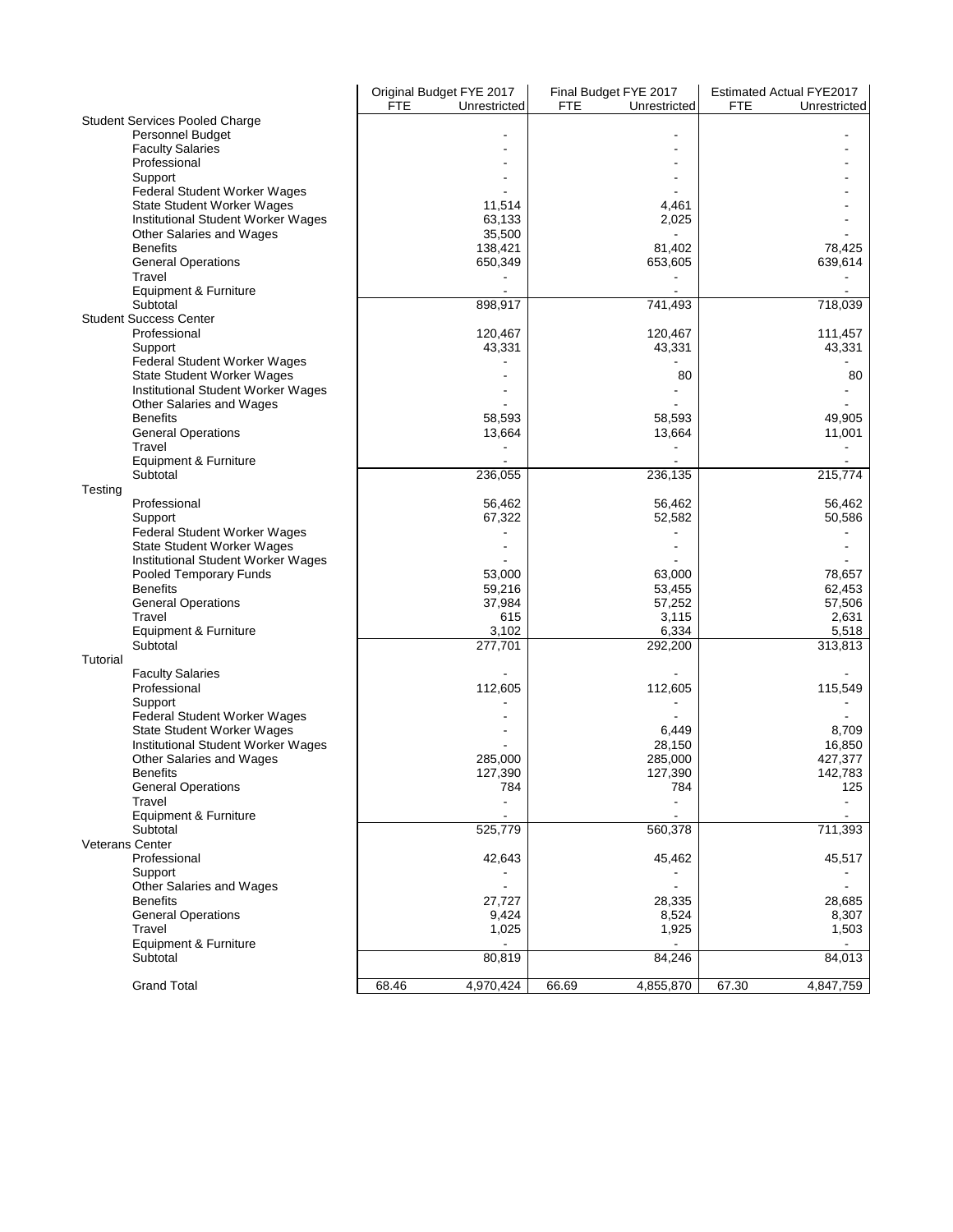## San Juan College Exhibit 12 - Student Support - Restricted

Report of Actuals for Fiscal Year End 6/30/2017

|                                             | Original Budget FYE 2017   | Final Budget FYE 2017      | Estimated Actual FYE 2017  |
|---------------------------------------------|----------------------------|----------------------------|----------------------------|
|                                             | <b>FTE</b><br>Unrestricted | <b>FTE</b><br>Unrestricted | <b>FTE</b><br>Unrestricted |
| ABE - Federal                               |                            |                            |                            |
| <b>Faculty Salaries</b>                     | 80,875                     | 57,875                     | 57,875                     |
| Professional                                |                            |                            |                            |
| Other Salaries and Wages<br><b>Benefits</b> |                            | 12.473                     |                            |
| <b>General Operations</b>                   | 17,920                     | 78,699                     | 12,472<br>82,447           |
| Travel                                      |                            | 7,800                      | 3,894                      |
| Equipment & Furniture                       |                            |                            |                            |
| Subtotal                                    | 98,795                     | 156,846                    | 156,688                    |
| ABE - State                                 |                            |                            |                            |
| <b>Faculty Salaries</b>                     |                            |                            |                            |
| Professional                                | 97,397                     | 107,000                    | 100,687                    |
| Support                                     | 31,573                     | 32,000                     | 31,573                     |
| Other Salaries and Wages                    |                            |                            | 50                         |
| <b>Benefits</b>                             | 34,179                     | 90,675                     | 83,734                     |
| <b>General Operations</b>                   |                            | 22,035                     | 23,772                     |
| Travel                                      |                            | 23,600                     | 20,005                     |
| Equipment & Furniture<br>Subtotal           | 163,149                    |                            |                            |
| <b>ABE Instructional Materials</b>          |                            | 275,310                    | 259,820                    |
| <b>General Operations</b>                   | 8,500                      | 9,870                      | 8,735                      |
| Travel                                      |                            |                            |                            |
| Equipment & Furniture                       |                            |                            |                            |
| Subtotal                                    | 8,500                      | 9,870                      | 8,735                      |
| BHP - Nat Amer Col Achievement              |                            |                            |                            |
| <b>General Operations</b>                   |                            | 391                        |                            |
| Travel                                      |                            |                            |                            |
| Equipment & Furniture                       |                            |                            | $\overline{\phantom{a}}$   |
| Subtotal                                    |                            | 391                        |                            |
| <b>Bisti Private Grant</b>                  |                            |                            |                            |
| <b>Faculty Salaries</b>                     |                            | 2,009                      | 2,009                      |
| <b>Benefits</b>                             |                            | 372                        | 371                        |
| <b>General Operations</b><br>Travel         |                            | 5,625<br>1,605             | 5,614<br>975               |
| Equipment & Furniture                       |                            |                            |                            |
| Subtotal                                    |                            | 9,611                      | 8,969                      |
| <b>Bisti Writing Project-Federal</b>        |                            |                            |                            |
| <b>Faculty Salaries</b>                     |                            | 1,494                      | 1,493                      |
| <b>Benefits</b>                             |                            | 320                        | 320                        |
| <b>General Operations</b>                   |                            | 7,736                      | 6,610                      |
| Travel                                      |                            | 5,450                      | 4,845                      |
| Equipment & Furniture                       |                            |                            |                            |
| Subtotal                                    |                            | 15,000                     | 13,268                     |
| Displaced Workers NMHED                     |                            |                            |                            |
| <b>General Operations</b>                   |                            | 40,000                     | 26,707                     |
| Travel<br>Equipment & Furniture             |                            |                            |                            |
| Subtotal                                    |                            | 40,000                     | 26,707                     |
| <b>BP</b> College Readiness Program         |                            |                            |                            |
| Other Salaries and Wages                    |                            |                            | 8,910                      |
| <b>Benefits</b>                             |                            |                            | 1,629                      |
| <b>General Operations</b>                   |                            | 15,000                     | 18                         |
| Travel                                      |                            | 10,000                     | 2,240                      |
| Equipment & Furniture                       |                            |                            |                            |
| Subtotal                                    |                            | 25,000                     | 12,796                     |
| <b>Career Services Support</b>              |                            |                            |                            |
| <b>General Operations</b>                   |                            | 7,468                      |                            |
| Travel                                      |                            |                            |                            |
| Equipment & Furniture                       |                            |                            |                            |
| Subtotal                                    |                            | 7,468                      |                            |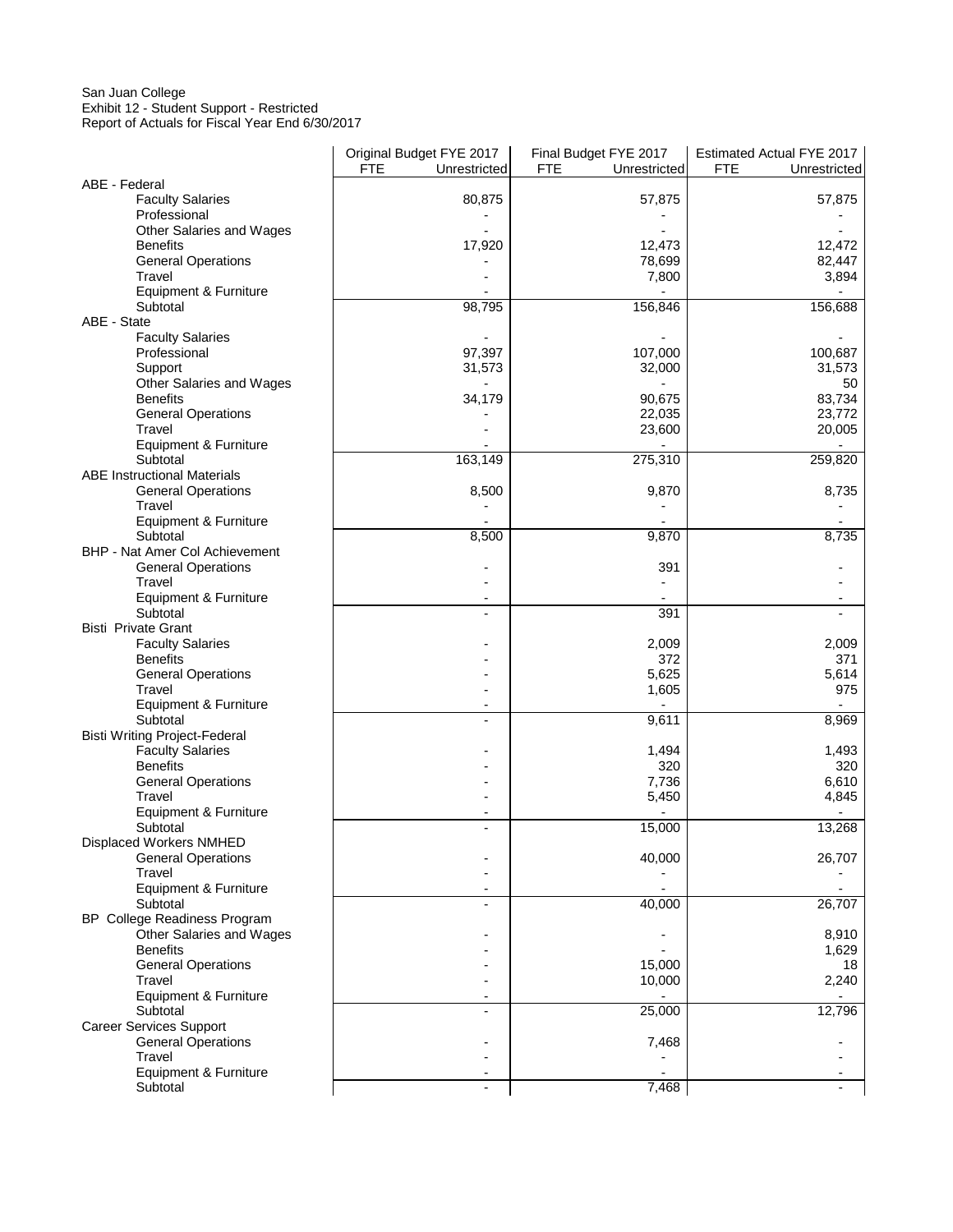|                                  | Original Budget FYE 2017   | Final Budget FYE 2017      | Estimated Actual FYE 2017  |
|----------------------------------|----------------------------|----------------------------|----------------------------|
|                                  | <b>FTE</b><br>Unrestricted | <b>FTE</b><br>Unrestricted | <b>FTE</b><br>Unrestricted |
| <b>Ctr for Working Families</b>  |                            |                            |                            |
| <b>General Operations</b>        |                            | 463                        | 463                        |
| Travel                           |                            |                            |                            |
| Equipment & Furniture            |                            |                            |                            |
| Subtotal                         |                            | 463                        | 463                        |
|                                  |                            |                            |                            |
| <b>EDGE Trio Student Support</b> |                            |                            |                            |
| Professional                     | 131,200                    | 110,832                    | 77,692                     |
| Support                          | 30,340                     | 17,698                     | 15,170                     |
| Other Salaries and Wages         |                            | 16,399                     | 4,459                      |
| <b>Benefits</b>                  | 35,743                     | 38,025                     | 36,052                     |
| <b>General Operations</b>        |                            | 86,754                     | 42,962                     |
| Travel                           |                            | 41,397                     | 7,087                      |
| Equipment & Furniture Budget     |                            |                            |                            |
| Subtotal                         | 197,283                    | 311,105                    | 183,422                    |
| <b>ENLACE</b>                    |                            |                            |                            |
|                                  |                            |                            |                            |
| Professional                     | 28,000                     | 26,000                     | 28,000                     |
| Support                          | 64,473                     | 67,097                     | 64,648                     |
| Other Salaries and Wages         |                            |                            |                            |
| <b>Benefits</b>                  | 20,434                     | 55,843                     | 55,843                     |
| <b>General Operations</b>        |                            | 21,428                     | 22,355                     |
| Travel                           |                            | 4,632                      | 2,320                      |
| Equipment & Furniture Budget     |                            |                            |                            |
| Subtotal                         | 112,907                    | 175,000                    | 173,166                    |
| <b>ENLACE NMHU</b>               |                            |                            |                            |
|                                  |                            |                            |                            |
| <b>General Operations</b>        |                            | 1,000                      | 1,000                      |
| Subtotal                         |                            | 1,000                      | 1,000                      |
| Farmington Daycare Assistance    |                            |                            |                            |
| <b>General Operations</b>        |                            | 9,340                      | 9,339                      |
| Subtotal                         |                            | 9,340                      | 9,339                      |
| Fast Forward 2                   |                            |                            |                            |
| <b>Faculty Salaries</b>          |                            | 2,500                      | 1,698                      |
| Professional                     | 218,696                    | 81,783                     | 71,319                     |
| Support                          | 30,340                     | 16,434                     | 15,170                     |
|                                  |                            |                            |                            |
| Other Salaries and Wages         |                            |                            |                            |
| <b>Benefits Budget</b>           | 55,065                     | 45,942                     | 35,237                     |
| <b>General Operations</b>        |                            | 73,553                     | 81,942                     |
| Travel                           |                            | 39,736                     | 27,442                     |
| Equipment & Furniture Budget     |                            | 1,075                      | 1,075                      |
| Subtotal                         | 304,101                    | 261,023                    | 233,883                    |
| Fast Forward/Launch Endowment    |                            |                            |                            |
| <b>General Operations</b>        |                            | 186                        | 173                        |
| Subtotal                         |                            | 186                        | 173                        |
| Fin. Aid & College Entranc Pgm   |                            |                            |                            |
| <b>General Operations</b>        | 100,000                    | 40,000                     | 39,636                     |
| Travel                           |                            |                            |                            |
|                                  |                            |                            |                            |
| Equipment & Furniture Budget     |                            |                            |                            |
| Subtotal                         | 100,000                    | 40,000                     | 39,636                     |
| Kellogg - Working Families       |                            |                            |                            |
| Professional                     | 57,935                     | 129,595                    | 93,430                     |
| Support                          | 27,753                     | 28,309                     | 27,753                     |
| <b>Benefits</b>                  | 18,932                     | 65,670                     | 64,431                     |
| <b>General Operations</b>        |                            | 57,508                     | 16,896                     |
| Travel                           |                            | 10,020                     | 157                        |
| Equipment & Furniture Budget     |                            |                            |                            |
| Subtotal                         | 104,620                    | 291,102                    | 202,668                    |
|                                  |                            |                            |                            |
| Pathways                         |                            |                            |                            |
| <b>Faculty Salaries</b>          |                            |                            |                            |
| Professional                     |                            | 138,500                    | 67,113                     |
| Support                          |                            | 32,569                     | 15,170                     |
| Other Salaries and Wages         |                            | 25,000                     |                            |
| <b>Benefits Budget</b>           |                            | 88,231                     | 29,485                     |
| <b>General Operations</b>        |                            | 35,300                     | 11,418                     |
| Travel                           |                            | 20,610                     | 6,462                      |
| Equipment & Furniture Budget     |                            | 6,000                      |                            |
|                                  |                            | 346,210                    |                            |
| Subtotal                         |                            |                            | 129,647                    |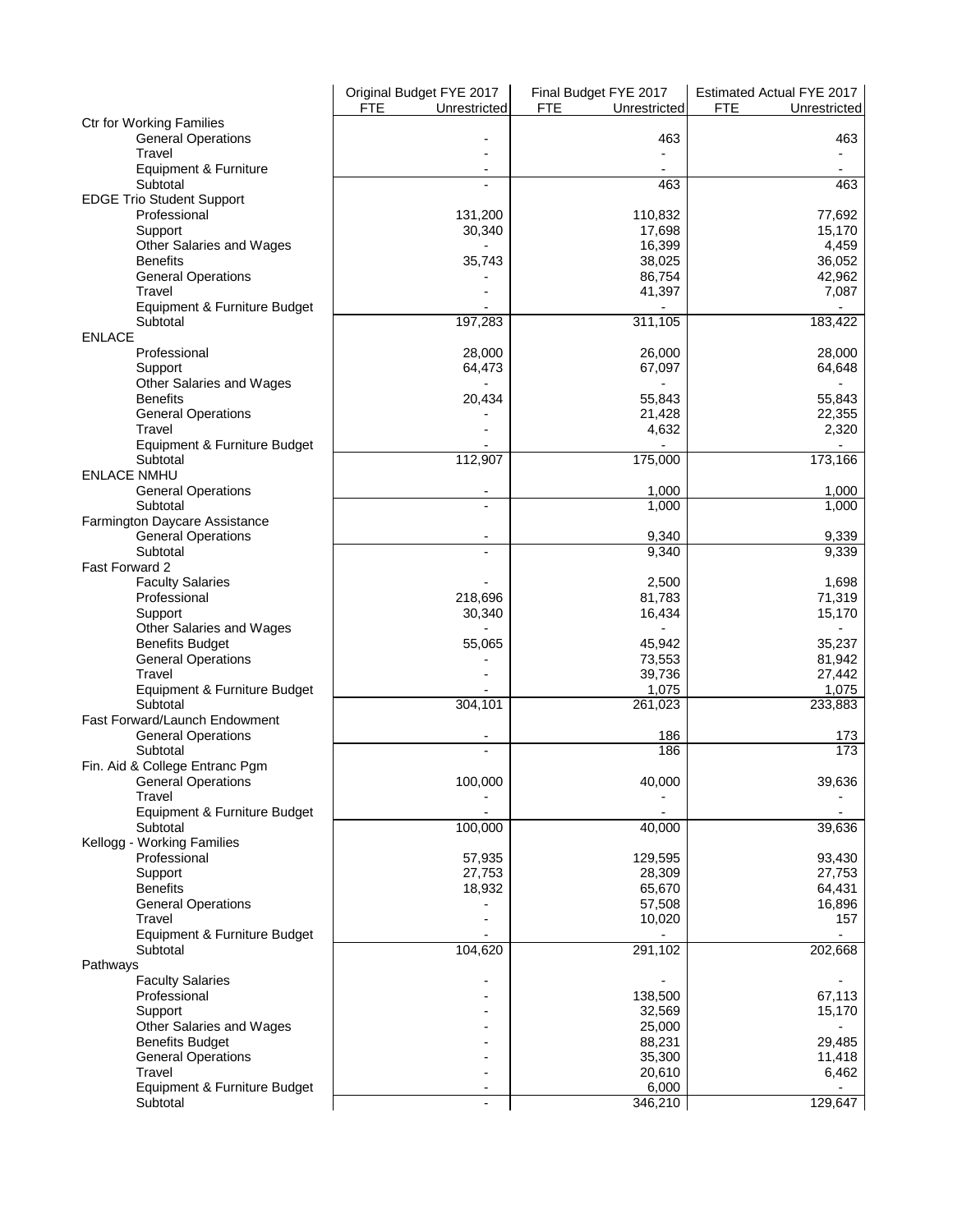|                                 | Original Budget FYE 2017   | Final Budget FYE 2017      | Estimated Actual FYE 2017  |
|---------------------------------|----------------------------|----------------------------|----------------------------|
|                                 | <b>FTE</b><br>Unrestricted | <b>FTE</b><br>Unrestricted | <b>FTE</b><br>Unrestricted |
| NSF - STEP                      |                            |                            |                            |
| <b>Faculty Salaries</b>         |                            | 810                        | 810                        |
| Other Salaries and Wages        |                            | 4,175                      | 4,174                      |
| <b>Benefits</b>                 |                            | 2,028                      | 2,028                      |
| <b>General Operations</b>       |                            | 1,256                      | 1,256                      |
| Travel                          |                            | 168                        | 169                        |
| Equipment & Furniture Budget    |                            |                            |                            |
| Subtotal                        |                            | 8,437                      | 8,437                      |
| Raytheon AISES Program          |                            |                            |                            |
| <b>General Operations</b>       |                            | 5,043                      |                            |
| Travel                          |                            |                            | 3,125                      |
| Subtotal                        |                            | 5,043                      | 3,125                      |
| <b>RVCP</b>                     |                            |                            |                            |
| Professional                    |                            | 74,738                     | 45,296                     |
| <b>Benefits</b>                 |                            | 32,466                     | 23,990                     |
| <b>General Operations</b>       |                            | 171,211                    | 27,633                     |
| Travel                          |                            | 12,500                     | 8,770                      |
| Equipment & Furniture Budget    |                            | 2,000                      | 1,004                      |
| Subtotal                        |                            | 292,915                    | 106,693                    |
| SPF-SIG                         |                            |                            |                            |
|                                 |                            |                            |                            |
| Other Salaries and Wages        |                            |                            |                            |
| <b>Benefits</b>                 |                            | 135                        | 134                        |
| <b>General Operations</b>       |                            | 2,263                      | 546                        |
| Travel                          |                            |                            |                            |
| Equipment & Furniture Budget    |                            |                            |                            |
| Subtotal                        |                            | 2,398                      | 679                        |
| <b>SSS STEM</b>                 |                            |                            |                            |
| Professional                    |                            | 114,751                    | 83,460                     |
| Support                         |                            | 17,698                     | 15,170                     |
| Other Salaries and Wages        |                            | 11,745                     | 6,255                      |
| <b>Benefits</b>                 |                            | 50,664                     | 31,437                     |
| <b>General Operations</b>       |                            | 104,058                    | 80,136                     |
| Travel                          |                            | 58,947                     | 12,137                     |
| Equipment & Furniture Budget    |                            |                            |                            |
| Subtotal                        |                            | 357,863                    | 228,596                    |
| <b>Student Success Support</b>  |                            |                            |                            |
| <b>General Operations</b>       |                            | 292                        | 292                        |
| Subtotal                        |                            | 292                        | 292                        |
| Success in Nursing SNACC        |                            |                            |                            |
| <b>Faculty Salaries</b>         |                            | 20,280                     | 442                        |
| <b>Benefits</b>                 |                            | 4,360                      | 34                         |
| <b>General Operations</b>       |                            | 52,774                     | 34,557                     |
| Travel                          |                            |                            |                            |
| Equipment & Furniture Budget    |                            |                            |                            |
| Subtotal                        |                            | 77,414                     | 35,033                     |
| <b>TRIO Talent Search 1</b>     |                            |                            |                            |
| Professional                    | 122,174                    | 11,713                     | 11,715                     |
|                                 |                            |                            |                            |
| Support                         |                            |                            |                            |
| Other Salaries and Wages        |                            | 5,198                      | 5,198                      |
| <b>Benefits</b>                 | 26,990                     | 12,668                     | 12,667                     |
| <b>General Operations</b>       |                            | 2,584                      | 2,584                      |
| Travel                          |                            | 197                        | 197                        |
| Equipment & Furniture Budget    |                            |                            |                            |
| Subtotal                        | 149,164                    | 32,360                     | 32,362                     |
| <b>UNM PFS OSAP - Community</b> |                            |                            |                            |
| Professional                    |                            | 42,095                     | 36,995                     |
| Other Salaries and Wages        |                            | 20,105                     | 9,248                      |
| <b>Benefits</b>                 |                            | 21,770                     | 12,946                     |
| <b>General Operations</b>       |                            | 11,540                     | 4,453                      |
| Travel                          |                            | 3,100                      | 2,227                      |
| Subtotal                        |                            | 98,610                     | 65,869                     |
| <b>Veterans Center</b>          |                            |                            |                            |
| <b>General Operations</b>       |                            | 1,000                      | 640                        |
| Subtotal                        |                            | 1,000                      | 640                        |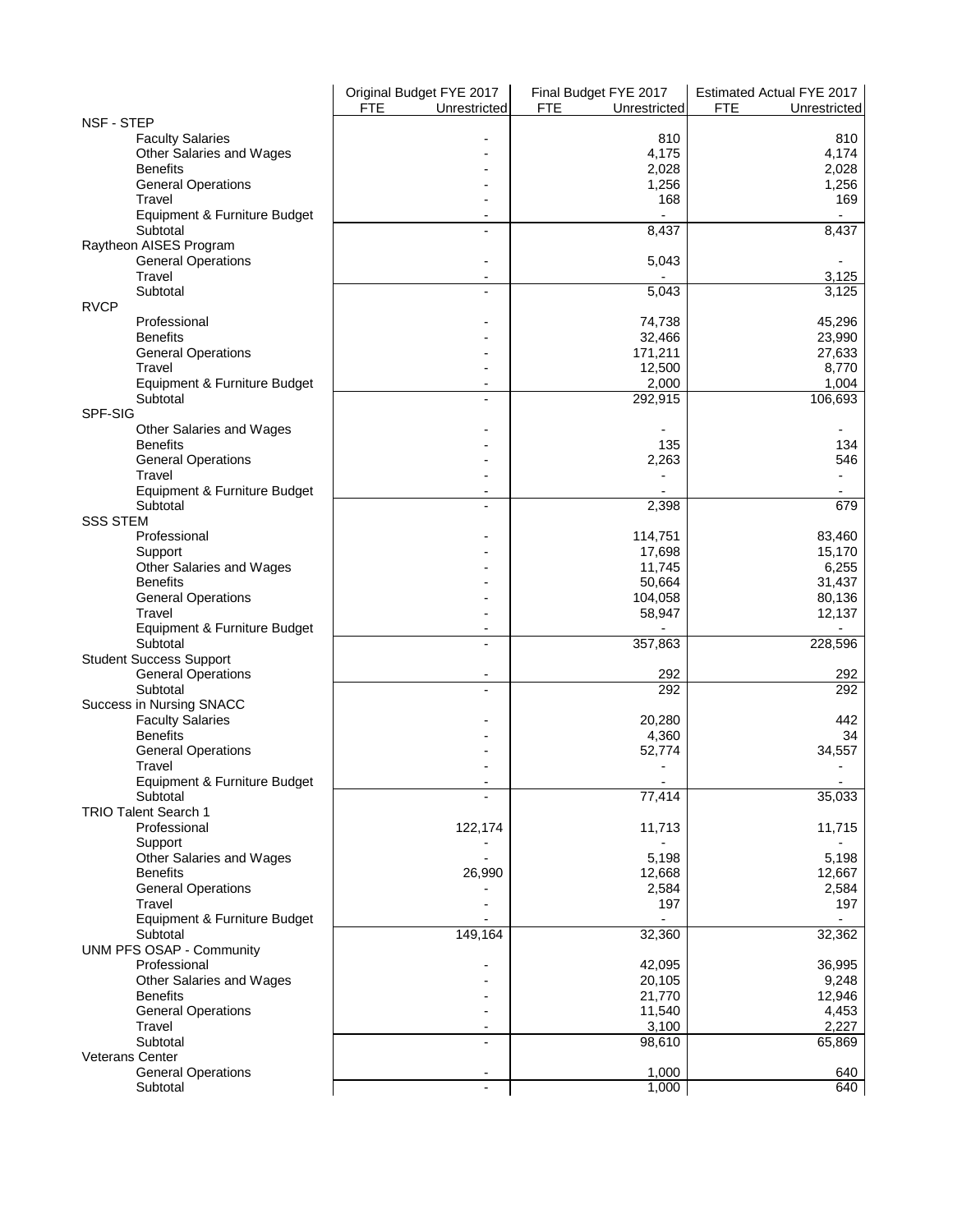|                                    |       | Original Budget FYE 2017 |            | Final Budget FYE 2017    |            | Estimated Actual FYE 2017 |
|------------------------------------|-------|--------------------------|------------|--------------------------|------------|---------------------------|
|                                    | FTE   | Unrestricted             | <b>FTE</b> | Unrestricted             | <b>FTE</b> | Unrestricted              |
|                                    |       |                          |            |                          |            |                           |
| <b>Working Fam Success Network</b> |       |                          |            |                          |            |                           |
| <b>General Operations</b>          |       | $\overline{\phantom{0}}$ |            | 561                      |            | 4.254                     |
| Travel                             |       | $\overline{\phantom{0}}$ |            | 14.447                   |            | 10.424                    |
| Equipment & Furniture Budget       |       | $\overline{\phantom{a}}$ |            | $\overline{\phantom{0}}$ |            |                           |
| Subtotal                           |       | -                        |            | 15.008                   |            | 14.678                    |
|                                    |       |                          |            |                          |            |                           |
| Grand Total                        | 20.14 | 1.238.519                | 27.12      | 2,866,265                | 20.17      | 1,956,784                 |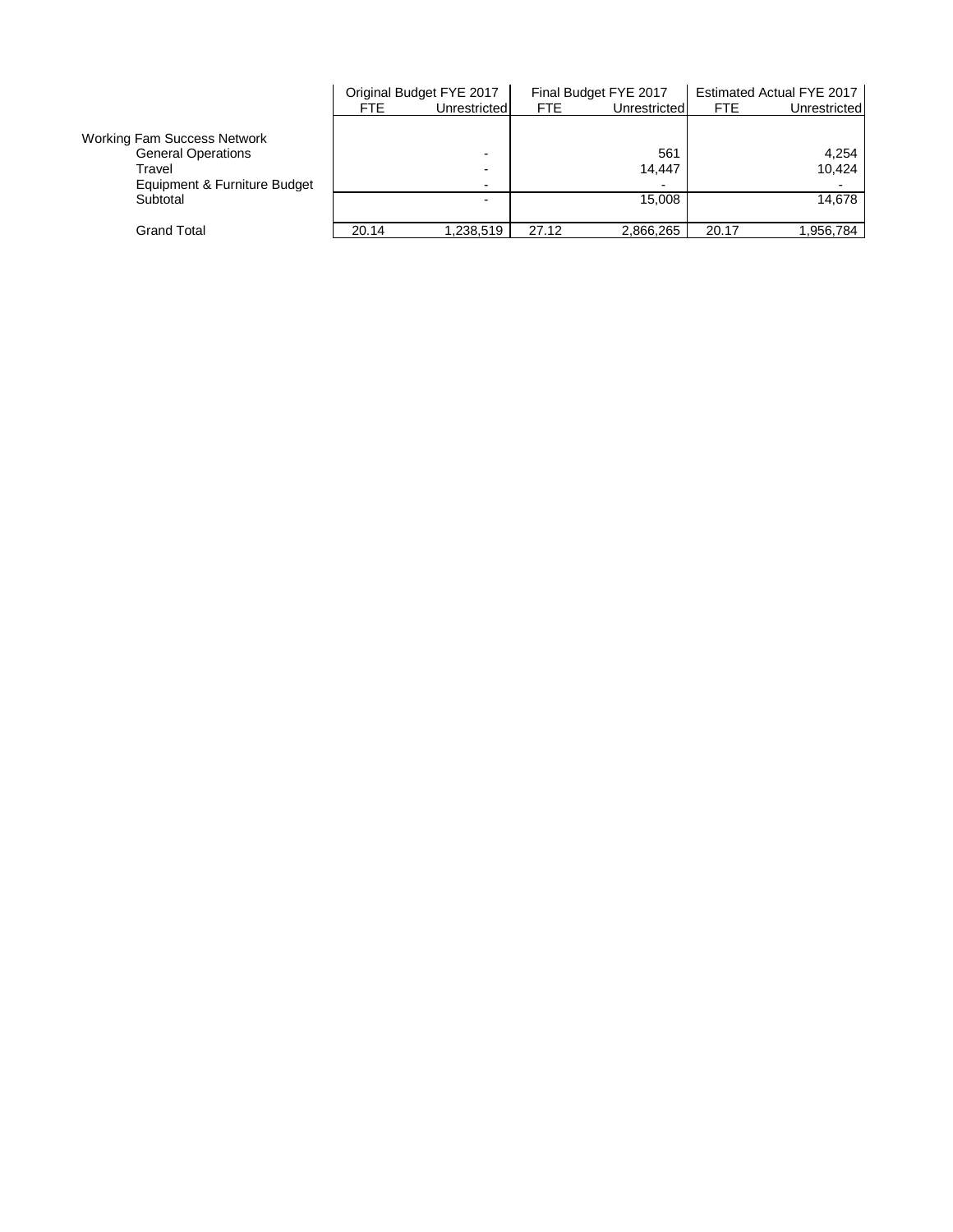San Juan College Exhibit 12A - Recap Report of Actuals for Fiscal Year End 6/30/2017

|                                   |            | Original Budget FYE 2017 |            |            |            | Final Budget FYE 2017 |            |            |       | Estimated Actual FYE 2017 |            |            |
|-----------------------------------|------------|--------------------------|------------|------------|------------|-----------------------|------------|------------|-------|---------------------------|------------|------------|
| Description                       | <b>FTE</b> | Unrestricted             | <b>FTE</b> | Restricted | <b>FTE</b> | Unrestricted          | <b>FTE</b> | Restricted | FTE   | Unrestricted              | <b>FTE</b> | Restricted |
| <b>Faculty Salaries</b>           |            |                          | 1.13       | 80.875     |            |                       | 1.19       | 84.968     |       |                           | 0.90       | 64.326     |
| <b>Professional Salaries</b>      | 33.63      | .609.045                 | 13.70      | 655.402    | 32.89      | 1.573.526             | 17.49      | 837.007    | 31.87 | .524.709                  | 12.87      | 615.707    |
| <b>Support Staff Salaries</b>     | 18.92      | 657.169                  | 5.31       | 184.479    | 17.28      | 600.292               | 6.10       | 211.805    | 16.54 | 574.434                   | 5.32       | 184.654    |
| <b>Work Study Salaries</b>        | 4.79       | 74.647                   |            |            | 5.13       | 79.989                | ۰.         |            | 3.25  | 50.725                    |            |            |
| <b>Temporary Wages</b>            | 11.12      | 393.500                  |            |            | 11.39      | 403.000               | 2.34       | 82.622     | 15.65 | 553.518                   | 1.08       | 38.294     |
| Salaries and Benefits Contingency |            |                          |            |            |            |                       |            |            |       |                           |            |            |
| <b>Benefits</b>                   |            | 1.121.552                |            | 209,263    |            | 1.036.180             |            | 521.642    |       | 1.066.790                 |            | 402,810    |
| Waiver of Tuition                 |            | 17.490                   |            |            |            | 17.490                |            |            |       | 9.278                     |            |            |
| Supplies and Expense              |            | 1.030.478                |            | 108.500    |            | 1.063.780             |            | 864.938    |       | 1.001.432                 |            | 536.438    |
| Travel                            |            | 47.572                   |            |            |            | 49.452                |            | 254.209    |       | 44.026                    |            | 112.476    |
| Equipment                         |            | 18.971                   |            | $\sim$     |            | 32.161                |            | 9.075      |       | 22.849                    |            | 2.079      |
| Transfers (In)/Out                |            |                          |            |            |            |                       |            |            |       |                           |            |            |
| <b>Total Expense</b>              | 68.46      | 4.970.424                | 20.14      | .238.519   | 66.69      | 4.855.870             | 27.12      | 2.866.265  | 67.30 | 4.847.759                 | 20.17      | .956.784   |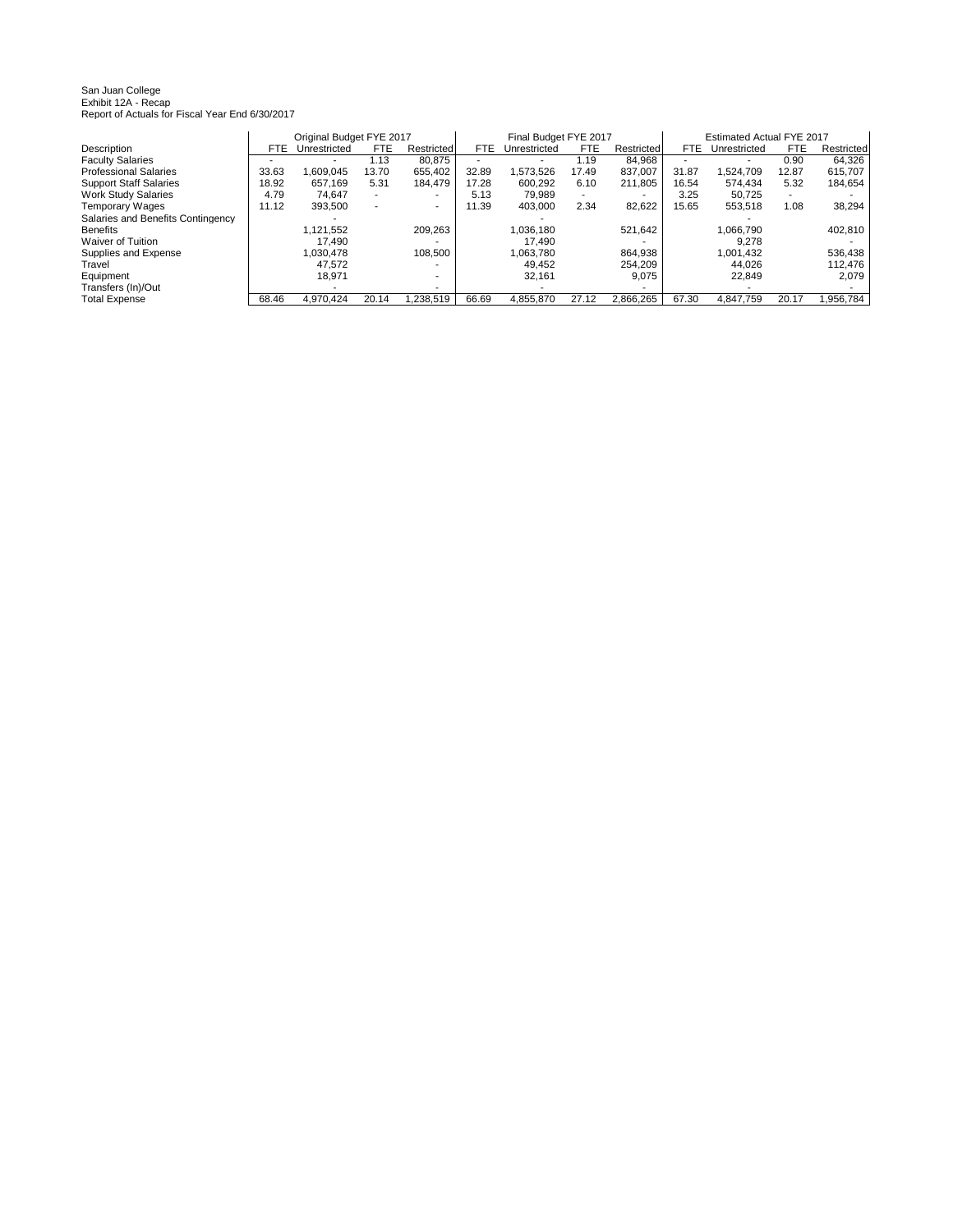#### San Juan College Exhibit 13 - Institutional Support - Unrestricted Report of Actuals for Fiscal Year End 6/30/2017

| <b>Business Office</b><br>Professional<br>317,858<br>334,964<br>325,212<br>Support<br>321,307<br>304,284<br>308,481<br>State Student Worker Wages<br>478<br>478<br>Institutional Student Worker Wages<br>3,161<br>4,209<br>Other Salaries and Wages<br>44,295<br>1,636<br>270,929<br><b>Benefits</b><br>274,025<br>256,426<br><b>General Operations</b><br>221,896<br>221,896<br>186,587<br>Travel<br>8,151<br>8,151<br>2,461<br>5,000<br>5,000<br>Equipment & Furniture<br>1,099,993<br>Subtotal<br>1,192,532<br>1,134,360<br>College Board<br>Other Salaries and Wages<br>8,000<br>7,220<br><b>Benefits</b><br>553<br><b>General Operations</b><br>60,000<br>52,000<br>33,299<br>6,319<br>Travel<br>13,000<br>13,000<br>Equipment & Furniture<br>47,390<br>Subtotal<br>73,000<br>73,000<br>Department of Public Safety<br><b>Faculty Salaries</b><br>153,041<br>Professional<br>151,041<br>151,041<br>334,831<br>334,831<br>319,066<br>Support<br>State Student Worker Wages<br>Institutional Student Worker Wages<br>1,980<br>2,211<br>Other Salaries and Wages<br><b>Benefits</b><br>217,754<br>217,754<br>211,615<br><b>General Operations</b><br>41,829<br>38,773<br>35,360<br>Travel<br>6,611<br>6,611<br>6,150<br>3,056<br>3,056<br>Equipment & Furniture<br>730,499<br>Subtotal<br>752,066<br>754,046<br>Dues/Memberships<br>29,433<br><b>General Operations</b><br>41,200<br>41,200<br>Travel<br>Equipment & Furniture<br>Subtotal<br>29,433<br>41,200<br>41,200<br>Employee Enrichment & Apprecia<br><b>General Operations</b><br>9,479<br>3,879<br>Travel<br>Equipment & Furniture<br>Subtotal<br>9,479<br>3,879<br><b>Employee Recruiting Pool</b><br><b>General Operations</b><br>168,138<br>99,993<br>172,238<br>Travel<br>Equipment & Furniture<br>$\blacksquare$<br>172,238<br>168,138<br>99,993<br>Subtotal<br><b>External Audit</b><br>60,000<br>59,130<br>61,275<br><b>General Operations</b><br>Travel<br>Equipment & Furniture<br>61,275<br>Subtotal<br>60,000<br>59,130<br>Foundation<br>189,020<br>189,020<br>Professional<br>189,020<br>Support<br>33,611<br>33,611<br>33,611<br><b>State Student Worker Wages</b><br>Institutional Student Worker Wages<br>Other Salaries and Wages<br><b>Benefits</b><br>83,630<br>83,630<br>83,416<br><b>General Operations</b><br>8,200<br>8,200<br>5,984<br>Travel<br>2,000<br>2,000<br>294<br>Equipment & Furniture<br>Subtotal | Original Budget FYE 2017   | Final Budget FYE 2017      | Estimated Actual FYE 2017  |
|------------------------------------------------------------------------------------------------------------------------------------------------------------------------------------------------------------------------------------------------------------------------------------------------------------------------------------------------------------------------------------------------------------------------------------------------------------------------------------------------------------------------------------------------------------------------------------------------------------------------------------------------------------------------------------------------------------------------------------------------------------------------------------------------------------------------------------------------------------------------------------------------------------------------------------------------------------------------------------------------------------------------------------------------------------------------------------------------------------------------------------------------------------------------------------------------------------------------------------------------------------------------------------------------------------------------------------------------------------------------------------------------------------------------------------------------------------------------------------------------------------------------------------------------------------------------------------------------------------------------------------------------------------------------------------------------------------------------------------------------------------------------------------------------------------------------------------------------------------------------------------------------------------------------------------------------------------------------------------------------------------------------------------------------------------------------------------------------------------------------------------------------------------------------------------------------------------------------------------------------------------------------------------------------------------------------------------------------------------------------------------------------|----------------------------|----------------------------|----------------------------|
|                                                                                                                                                                                                                                                                                                                                                                                                                                                                                                                                                                                                                                                                                                                                                                                                                                                                                                                                                                                                                                                                                                                                                                                                                                                                                                                                                                                                                                                                                                                                                                                                                                                                                                                                                                                                                                                                                                                                                                                                                                                                                                                                                                                                                                                                                                                                                                                                | <b>FTE</b><br>Unrestricted | <b>FTE</b><br>Unrestricted | <b>FTE</b><br>Unrestricted |
|                                                                                                                                                                                                                                                                                                                                                                                                                                                                                                                                                                                                                                                                                                                                                                                                                                                                                                                                                                                                                                                                                                                                                                                                                                                                                                                                                                                                                                                                                                                                                                                                                                                                                                                                                                                                                                                                                                                                                                                                                                                                                                                                                                                                                                                                                                                                                                                                |                            |                            |                            |
|                                                                                                                                                                                                                                                                                                                                                                                                                                                                                                                                                                                                                                                                                                                                                                                                                                                                                                                                                                                                                                                                                                                                                                                                                                                                                                                                                                                                                                                                                                                                                                                                                                                                                                                                                                                                                                                                                                                                                                                                                                                                                                                                                                                                                                                                                                                                                                                                |                            |                            |                            |
|                                                                                                                                                                                                                                                                                                                                                                                                                                                                                                                                                                                                                                                                                                                                                                                                                                                                                                                                                                                                                                                                                                                                                                                                                                                                                                                                                                                                                                                                                                                                                                                                                                                                                                                                                                                                                                                                                                                                                                                                                                                                                                                                                                                                                                                                                                                                                                                                |                            |                            |                            |
|                                                                                                                                                                                                                                                                                                                                                                                                                                                                                                                                                                                                                                                                                                                                                                                                                                                                                                                                                                                                                                                                                                                                                                                                                                                                                                                                                                                                                                                                                                                                                                                                                                                                                                                                                                                                                                                                                                                                                                                                                                                                                                                                                                                                                                                                                                                                                                                                |                            |                            |                            |
|                                                                                                                                                                                                                                                                                                                                                                                                                                                                                                                                                                                                                                                                                                                                                                                                                                                                                                                                                                                                                                                                                                                                                                                                                                                                                                                                                                                                                                                                                                                                                                                                                                                                                                                                                                                                                                                                                                                                                                                                                                                                                                                                                                                                                                                                                                                                                                                                |                            |                            |                            |
|                                                                                                                                                                                                                                                                                                                                                                                                                                                                                                                                                                                                                                                                                                                                                                                                                                                                                                                                                                                                                                                                                                                                                                                                                                                                                                                                                                                                                                                                                                                                                                                                                                                                                                                                                                                                                                                                                                                                                                                                                                                                                                                                                                                                                                                                                                                                                                                                |                            |                            |                            |
|                                                                                                                                                                                                                                                                                                                                                                                                                                                                                                                                                                                                                                                                                                                                                                                                                                                                                                                                                                                                                                                                                                                                                                                                                                                                                                                                                                                                                                                                                                                                                                                                                                                                                                                                                                                                                                                                                                                                                                                                                                                                                                                                                                                                                                                                                                                                                                                                |                            |                            |                            |
|                                                                                                                                                                                                                                                                                                                                                                                                                                                                                                                                                                                                                                                                                                                                                                                                                                                                                                                                                                                                                                                                                                                                                                                                                                                                                                                                                                                                                                                                                                                                                                                                                                                                                                                                                                                                                                                                                                                                                                                                                                                                                                                                                                                                                                                                                                                                                                                                |                            |                            |                            |
|                                                                                                                                                                                                                                                                                                                                                                                                                                                                                                                                                                                                                                                                                                                                                                                                                                                                                                                                                                                                                                                                                                                                                                                                                                                                                                                                                                                                                                                                                                                                                                                                                                                                                                                                                                                                                                                                                                                                                                                                                                                                                                                                                                                                                                                                                                                                                                                                |                            |                            |                            |
|                                                                                                                                                                                                                                                                                                                                                                                                                                                                                                                                                                                                                                                                                                                                                                                                                                                                                                                                                                                                                                                                                                                                                                                                                                                                                                                                                                                                                                                                                                                                                                                                                                                                                                                                                                                                                                                                                                                                                                                                                                                                                                                                                                                                                                                                                                                                                                                                |                            |                            |                            |
|                                                                                                                                                                                                                                                                                                                                                                                                                                                                                                                                                                                                                                                                                                                                                                                                                                                                                                                                                                                                                                                                                                                                                                                                                                                                                                                                                                                                                                                                                                                                                                                                                                                                                                                                                                                                                                                                                                                                                                                                                                                                                                                                                                                                                                                                                                                                                                                                |                            |                            |                            |
|                                                                                                                                                                                                                                                                                                                                                                                                                                                                                                                                                                                                                                                                                                                                                                                                                                                                                                                                                                                                                                                                                                                                                                                                                                                                                                                                                                                                                                                                                                                                                                                                                                                                                                                                                                                                                                                                                                                                                                                                                                                                                                                                                                                                                                                                                                                                                                                                |                            |                            |                            |
|                                                                                                                                                                                                                                                                                                                                                                                                                                                                                                                                                                                                                                                                                                                                                                                                                                                                                                                                                                                                                                                                                                                                                                                                                                                                                                                                                                                                                                                                                                                                                                                                                                                                                                                                                                                                                                                                                                                                                                                                                                                                                                                                                                                                                                                                                                                                                                                                |                            |                            |                            |
|                                                                                                                                                                                                                                                                                                                                                                                                                                                                                                                                                                                                                                                                                                                                                                                                                                                                                                                                                                                                                                                                                                                                                                                                                                                                                                                                                                                                                                                                                                                                                                                                                                                                                                                                                                                                                                                                                                                                                                                                                                                                                                                                                                                                                                                                                                                                                                                                |                            |                            |                            |
|                                                                                                                                                                                                                                                                                                                                                                                                                                                                                                                                                                                                                                                                                                                                                                                                                                                                                                                                                                                                                                                                                                                                                                                                                                                                                                                                                                                                                                                                                                                                                                                                                                                                                                                                                                                                                                                                                                                                                                                                                                                                                                                                                                                                                                                                                                                                                                                                |                            |                            |                            |
|                                                                                                                                                                                                                                                                                                                                                                                                                                                                                                                                                                                                                                                                                                                                                                                                                                                                                                                                                                                                                                                                                                                                                                                                                                                                                                                                                                                                                                                                                                                                                                                                                                                                                                                                                                                                                                                                                                                                                                                                                                                                                                                                                                                                                                                                                                                                                                                                |                            |                            |                            |
|                                                                                                                                                                                                                                                                                                                                                                                                                                                                                                                                                                                                                                                                                                                                                                                                                                                                                                                                                                                                                                                                                                                                                                                                                                                                                                                                                                                                                                                                                                                                                                                                                                                                                                                                                                                                                                                                                                                                                                                                                                                                                                                                                                                                                                                                                                                                                                                                |                            |                            |                            |
|                                                                                                                                                                                                                                                                                                                                                                                                                                                                                                                                                                                                                                                                                                                                                                                                                                                                                                                                                                                                                                                                                                                                                                                                                                                                                                                                                                                                                                                                                                                                                                                                                                                                                                                                                                                                                                                                                                                                                                                                                                                                                                                                                                                                                                                                                                                                                                                                |                            |                            |                            |
|                                                                                                                                                                                                                                                                                                                                                                                                                                                                                                                                                                                                                                                                                                                                                                                                                                                                                                                                                                                                                                                                                                                                                                                                                                                                                                                                                                                                                                                                                                                                                                                                                                                                                                                                                                                                                                                                                                                                                                                                                                                                                                                                                                                                                                                                                                                                                                                                |                            |                            |                            |
|                                                                                                                                                                                                                                                                                                                                                                                                                                                                                                                                                                                                                                                                                                                                                                                                                                                                                                                                                                                                                                                                                                                                                                                                                                                                                                                                                                                                                                                                                                                                                                                                                                                                                                                                                                                                                                                                                                                                                                                                                                                                                                                                                                                                                                                                                                                                                                                                |                            |                            |                            |
|                                                                                                                                                                                                                                                                                                                                                                                                                                                                                                                                                                                                                                                                                                                                                                                                                                                                                                                                                                                                                                                                                                                                                                                                                                                                                                                                                                                                                                                                                                                                                                                                                                                                                                                                                                                                                                                                                                                                                                                                                                                                                                                                                                                                                                                                                                                                                                                                |                            |                            |                            |
|                                                                                                                                                                                                                                                                                                                                                                                                                                                                                                                                                                                                                                                                                                                                                                                                                                                                                                                                                                                                                                                                                                                                                                                                                                                                                                                                                                                                                                                                                                                                                                                                                                                                                                                                                                                                                                                                                                                                                                                                                                                                                                                                                                                                                                                                                                                                                                                                |                            |                            |                            |
|                                                                                                                                                                                                                                                                                                                                                                                                                                                                                                                                                                                                                                                                                                                                                                                                                                                                                                                                                                                                                                                                                                                                                                                                                                                                                                                                                                                                                                                                                                                                                                                                                                                                                                                                                                                                                                                                                                                                                                                                                                                                                                                                                                                                                                                                                                                                                                                                |                            |                            |                            |
|                                                                                                                                                                                                                                                                                                                                                                                                                                                                                                                                                                                                                                                                                                                                                                                                                                                                                                                                                                                                                                                                                                                                                                                                                                                                                                                                                                                                                                                                                                                                                                                                                                                                                                                                                                                                                                                                                                                                                                                                                                                                                                                                                                                                                                                                                                                                                                                                |                            |                            |                            |
|                                                                                                                                                                                                                                                                                                                                                                                                                                                                                                                                                                                                                                                                                                                                                                                                                                                                                                                                                                                                                                                                                                                                                                                                                                                                                                                                                                                                                                                                                                                                                                                                                                                                                                                                                                                                                                                                                                                                                                                                                                                                                                                                                                                                                                                                                                                                                                                                |                            |                            |                            |
|                                                                                                                                                                                                                                                                                                                                                                                                                                                                                                                                                                                                                                                                                                                                                                                                                                                                                                                                                                                                                                                                                                                                                                                                                                                                                                                                                                                                                                                                                                                                                                                                                                                                                                                                                                                                                                                                                                                                                                                                                                                                                                                                                                                                                                                                                                                                                                                                |                            |                            |                            |
|                                                                                                                                                                                                                                                                                                                                                                                                                                                                                                                                                                                                                                                                                                                                                                                                                                                                                                                                                                                                                                                                                                                                                                                                                                                                                                                                                                                                                                                                                                                                                                                                                                                                                                                                                                                                                                                                                                                                                                                                                                                                                                                                                                                                                                                                                                                                                                                                |                            |                            |                            |
|                                                                                                                                                                                                                                                                                                                                                                                                                                                                                                                                                                                                                                                                                                                                                                                                                                                                                                                                                                                                                                                                                                                                                                                                                                                                                                                                                                                                                                                                                                                                                                                                                                                                                                                                                                                                                                                                                                                                                                                                                                                                                                                                                                                                                                                                                                                                                                                                |                            |                            |                            |
|                                                                                                                                                                                                                                                                                                                                                                                                                                                                                                                                                                                                                                                                                                                                                                                                                                                                                                                                                                                                                                                                                                                                                                                                                                                                                                                                                                                                                                                                                                                                                                                                                                                                                                                                                                                                                                                                                                                                                                                                                                                                                                                                                                                                                                                                                                                                                                                                |                            |                            |                            |
|                                                                                                                                                                                                                                                                                                                                                                                                                                                                                                                                                                                                                                                                                                                                                                                                                                                                                                                                                                                                                                                                                                                                                                                                                                                                                                                                                                                                                                                                                                                                                                                                                                                                                                                                                                                                                                                                                                                                                                                                                                                                                                                                                                                                                                                                                                                                                                                                |                            |                            |                            |
|                                                                                                                                                                                                                                                                                                                                                                                                                                                                                                                                                                                                                                                                                                                                                                                                                                                                                                                                                                                                                                                                                                                                                                                                                                                                                                                                                                                                                                                                                                                                                                                                                                                                                                                                                                                                                                                                                                                                                                                                                                                                                                                                                                                                                                                                                                                                                                                                |                            |                            |                            |
|                                                                                                                                                                                                                                                                                                                                                                                                                                                                                                                                                                                                                                                                                                                                                                                                                                                                                                                                                                                                                                                                                                                                                                                                                                                                                                                                                                                                                                                                                                                                                                                                                                                                                                                                                                                                                                                                                                                                                                                                                                                                                                                                                                                                                                                                                                                                                                                                |                            |                            |                            |
|                                                                                                                                                                                                                                                                                                                                                                                                                                                                                                                                                                                                                                                                                                                                                                                                                                                                                                                                                                                                                                                                                                                                                                                                                                                                                                                                                                                                                                                                                                                                                                                                                                                                                                                                                                                                                                                                                                                                                                                                                                                                                                                                                                                                                                                                                                                                                                                                |                            |                            |                            |
|                                                                                                                                                                                                                                                                                                                                                                                                                                                                                                                                                                                                                                                                                                                                                                                                                                                                                                                                                                                                                                                                                                                                                                                                                                                                                                                                                                                                                                                                                                                                                                                                                                                                                                                                                                                                                                                                                                                                                                                                                                                                                                                                                                                                                                                                                                                                                                                                |                            |                            |                            |
|                                                                                                                                                                                                                                                                                                                                                                                                                                                                                                                                                                                                                                                                                                                                                                                                                                                                                                                                                                                                                                                                                                                                                                                                                                                                                                                                                                                                                                                                                                                                                                                                                                                                                                                                                                                                                                                                                                                                                                                                                                                                                                                                                                                                                                                                                                                                                                                                |                            |                            |                            |
|                                                                                                                                                                                                                                                                                                                                                                                                                                                                                                                                                                                                                                                                                                                                                                                                                                                                                                                                                                                                                                                                                                                                                                                                                                                                                                                                                                                                                                                                                                                                                                                                                                                                                                                                                                                                                                                                                                                                                                                                                                                                                                                                                                                                                                                                                                                                                                                                |                            |                            |                            |
|                                                                                                                                                                                                                                                                                                                                                                                                                                                                                                                                                                                                                                                                                                                                                                                                                                                                                                                                                                                                                                                                                                                                                                                                                                                                                                                                                                                                                                                                                                                                                                                                                                                                                                                                                                                                                                                                                                                                                                                                                                                                                                                                                                                                                                                                                                                                                                                                |                            |                            |                            |
|                                                                                                                                                                                                                                                                                                                                                                                                                                                                                                                                                                                                                                                                                                                                                                                                                                                                                                                                                                                                                                                                                                                                                                                                                                                                                                                                                                                                                                                                                                                                                                                                                                                                                                                                                                                                                                                                                                                                                                                                                                                                                                                                                                                                                                                                                                                                                                                                |                            |                            |                            |
|                                                                                                                                                                                                                                                                                                                                                                                                                                                                                                                                                                                                                                                                                                                                                                                                                                                                                                                                                                                                                                                                                                                                                                                                                                                                                                                                                                                                                                                                                                                                                                                                                                                                                                                                                                                                                                                                                                                                                                                                                                                                                                                                                                                                                                                                                                                                                                                                |                            |                            |                            |
|                                                                                                                                                                                                                                                                                                                                                                                                                                                                                                                                                                                                                                                                                                                                                                                                                                                                                                                                                                                                                                                                                                                                                                                                                                                                                                                                                                                                                                                                                                                                                                                                                                                                                                                                                                                                                                                                                                                                                                                                                                                                                                                                                                                                                                                                                                                                                                                                |                            |                            |                            |
|                                                                                                                                                                                                                                                                                                                                                                                                                                                                                                                                                                                                                                                                                                                                                                                                                                                                                                                                                                                                                                                                                                                                                                                                                                                                                                                                                                                                                                                                                                                                                                                                                                                                                                                                                                                                                                                                                                                                                                                                                                                                                                                                                                                                                                                                                                                                                                                                |                            |                            |                            |
|                                                                                                                                                                                                                                                                                                                                                                                                                                                                                                                                                                                                                                                                                                                                                                                                                                                                                                                                                                                                                                                                                                                                                                                                                                                                                                                                                                                                                                                                                                                                                                                                                                                                                                                                                                                                                                                                                                                                                                                                                                                                                                                                                                                                                                                                                                                                                                                                |                            |                            |                            |
|                                                                                                                                                                                                                                                                                                                                                                                                                                                                                                                                                                                                                                                                                                                                                                                                                                                                                                                                                                                                                                                                                                                                                                                                                                                                                                                                                                                                                                                                                                                                                                                                                                                                                                                                                                                                                                                                                                                                                                                                                                                                                                                                                                                                                                                                                                                                                                                                |                            |                            |                            |
|                                                                                                                                                                                                                                                                                                                                                                                                                                                                                                                                                                                                                                                                                                                                                                                                                                                                                                                                                                                                                                                                                                                                                                                                                                                                                                                                                                                                                                                                                                                                                                                                                                                                                                                                                                                                                                                                                                                                                                                                                                                                                                                                                                                                                                                                                                                                                                                                |                            |                            |                            |
|                                                                                                                                                                                                                                                                                                                                                                                                                                                                                                                                                                                                                                                                                                                                                                                                                                                                                                                                                                                                                                                                                                                                                                                                                                                                                                                                                                                                                                                                                                                                                                                                                                                                                                                                                                                                                                                                                                                                                                                                                                                                                                                                                                                                                                                                                                                                                                                                |                            |                            |                            |
|                                                                                                                                                                                                                                                                                                                                                                                                                                                                                                                                                                                                                                                                                                                                                                                                                                                                                                                                                                                                                                                                                                                                                                                                                                                                                                                                                                                                                                                                                                                                                                                                                                                                                                                                                                                                                                                                                                                                                                                                                                                                                                                                                                                                                                                                                                                                                                                                |                            |                            |                            |
|                                                                                                                                                                                                                                                                                                                                                                                                                                                                                                                                                                                                                                                                                                                                                                                                                                                                                                                                                                                                                                                                                                                                                                                                                                                                                                                                                                                                                                                                                                                                                                                                                                                                                                                                                                                                                                                                                                                                                                                                                                                                                                                                                                                                                                                                                                                                                                                                |                            |                            |                            |
|                                                                                                                                                                                                                                                                                                                                                                                                                                                                                                                                                                                                                                                                                                                                                                                                                                                                                                                                                                                                                                                                                                                                                                                                                                                                                                                                                                                                                                                                                                                                                                                                                                                                                                                                                                                                                                                                                                                                                                                                                                                                                                                                                                                                                                                                                                                                                                                                |                            |                            |                            |
|                                                                                                                                                                                                                                                                                                                                                                                                                                                                                                                                                                                                                                                                                                                                                                                                                                                                                                                                                                                                                                                                                                                                                                                                                                                                                                                                                                                                                                                                                                                                                                                                                                                                                                                                                                                                                                                                                                                                                                                                                                                                                                                                                                                                                                                                                                                                                                                                |                            |                            |                            |
|                                                                                                                                                                                                                                                                                                                                                                                                                                                                                                                                                                                                                                                                                                                                                                                                                                                                                                                                                                                                                                                                                                                                                                                                                                                                                                                                                                                                                                                                                                                                                                                                                                                                                                                                                                                                                                                                                                                                                                                                                                                                                                                                                                                                                                                                                                                                                                                                |                            |                            |                            |
|                                                                                                                                                                                                                                                                                                                                                                                                                                                                                                                                                                                                                                                                                                                                                                                                                                                                                                                                                                                                                                                                                                                                                                                                                                                                                                                                                                                                                                                                                                                                                                                                                                                                                                                                                                                                                                                                                                                                                                                                                                                                                                                                                                                                                                                                                                                                                                                                |                            |                            |                            |
|                                                                                                                                                                                                                                                                                                                                                                                                                                                                                                                                                                                                                                                                                                                                                                                                                                                                                                                                                                                                                                                                                                                                                                                                                                                                                                                                                                                                                                                                                                                                                                                                                                                                                                                                                                                                                                                                                                                                                                                                                                                                                                                                                                                                                                                                                                                                                                                                |                            |                            |                            |
|                                                                                                                                                                                                                                                                                                                                                                                                                                                                                                                                                                                                                                                                                                                                                                                                                                                                                                                                                                                                                                                                                                                                                                                                                                                                                                                                                                                                                                                                                                                                                                                                                                                                                                                                                                                                                                                                                                                                                                                                                                                                                                                                                                                                                                                                                                                                                                                                |                            |                            |                            |
|                                                                                                                                                                                                                                                                                                                                                                                                                                                                                                                                                                                                                                                                                                                                                                                                                                                                                                                                                                                                                                                                                                                                                                                                                                                                                                                                                                                                                                                                                                                                                                                                                                                                                                                                                                                                                                                                                                                                                                                                                                                                                                                                                                                                                                                                                                                                                                                                |                            |                            |                            |
|                                                                                                                                                                                                                                                                                                                                                                                                                                                                                                                                                                                                                                                                                                                                                                                                                                                                                                                                                                                                                                                                                                                                                                                                                                                                                                                                                                                                                                                                                                                                                                                                                                                                                                                                                                                                                                                                                                                                                                                                                                                                                                                                                                                                                                                                                                                                                                                                |                            |                            |                            |
|                                                                                                                                                                                                                                                                                                                                                                                                                                                                                                                                                                                                                                                                                                                                                                                                                                                                                                                                                                                                                                                                                                                                                                                                                                                                                                                                                                                                                                                                                                                                                                                                                                                                                                                                                                                                                                                                                                                                                                                                                                                                                                                                                                                                                                                                                                                                                                                                |                            |                            |                            |
|                                                                                                                                                                                                                                                                                                                                                                                                                                                                                                                                                                                                                                                                                                                                                                                                                                                                                                                                                                                                                                                                                                                                                                                                                                                                                                                                                                                                                                                                                                                                                                                                                                                                                                                                                                                                                                                                                                                                                                                                                                                                                                                                                                                                                                                                                                                                                                                                | 316,461                    | 316,461                    | 312,325                    |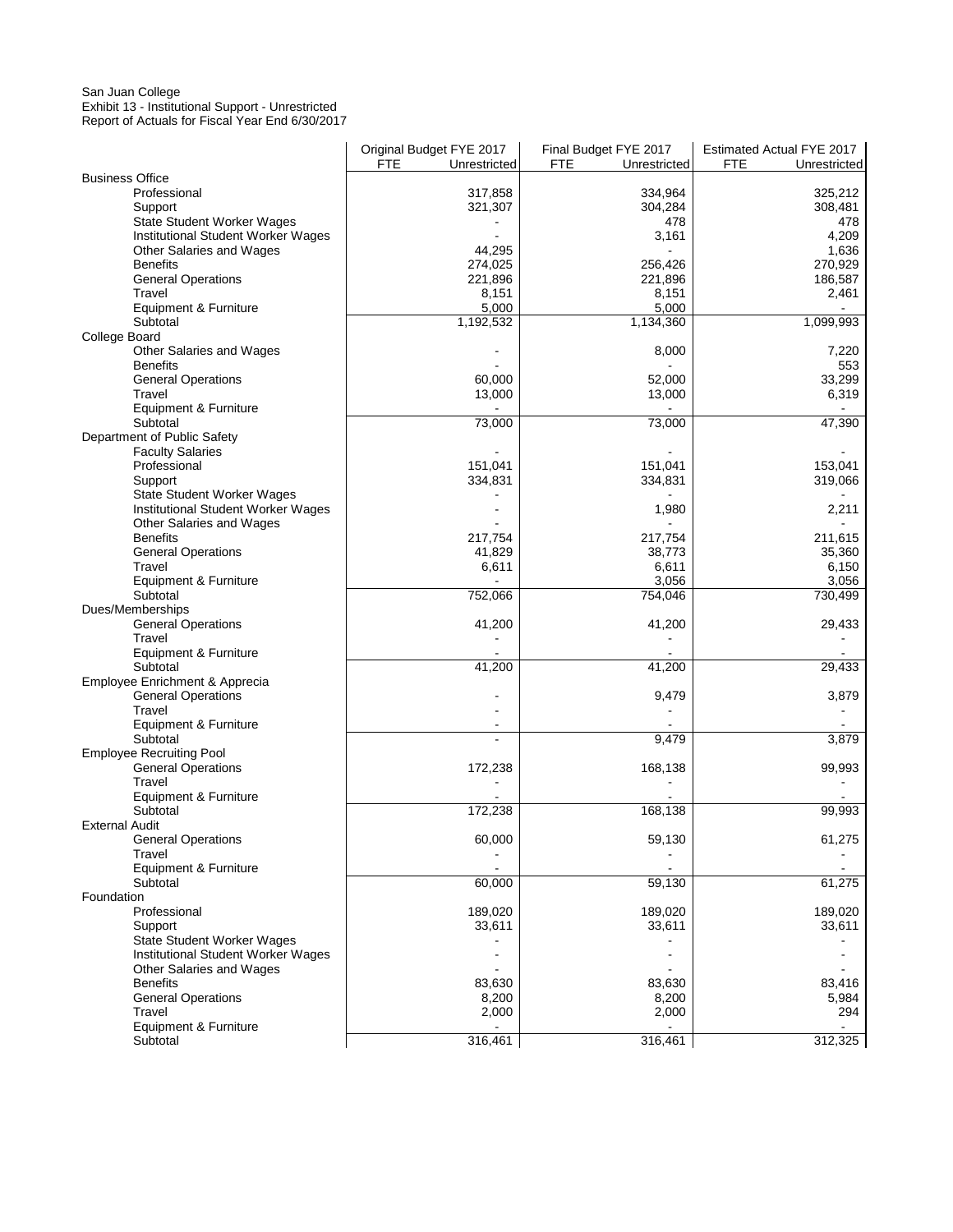|                                        | Original Budget FYE 2017   | Final Budget FYE 2017      | Estimated Actual FYE 2017 |
|----------------------------------------|----------------------------|----------------------------|---------------------------|
|                                        | <b>FTE</b><br>Unrestricted | <b>FTE</b><br>Unrestricted | FTE<br>Unrestricted       |
| Human Resources                        |                            |                            |                           |
| Professional                           | 290,498                    | 368,775                    | 368,476                   |
| Support                                | 67,221                     | 67,221                     | 71,583                    |
| <b>State Student Worker Wages</b>      |                            | 481                        | 481                       |
| Institutional Student Worker Wages     |                            | 6,246                      | 6,885                     |
| Other Salaries and Wages               | 78,277                     |                            | 4,123                     |
| <b>Benefits</b>                        | 166,100                    | 166,100                    | 208,161                   |
| <b>General Operations</b>              | 135,789                    | 147,039                    | 55,358                    |
| Travel                                 | 5,137                      | 9,237                      | 3,493                     |
| Equipment & Furniture                  | 1.299                      | 1,299                      |                           |
| Subtotal                               | 744,321                    | 766,398                    | 718,560                   |
| Inst Support Pooled Charges            |                            |                            |                           |
| Support                                |                            |                            |                           |
| <b>State Student Worker Wages</b>      | 2,381                      |                            |                           |
| Institutional Student Worker Wages     | 13,055                     |                            |                           |
| Other Salaries and Wages               | 1,900                      |                            |                           |
| <b>Benefits</b>                        | 187,864                    | 104,896                    | 127,956                   |
| <b>General Operations</b>              | 546,135                    | 548,756                    | 537,119                   |
| Travel                                 |                            |                            |                           |
| Equipment & Furniture                  |                            |                            |                           |
| Subtotal                               | 751,335                    | 653,652                    | 665,075                   |
| <b>Institutional Research</b>          |                            |                            |                           |
| Professional                           | 241,897                    | 241,897                    | 244,397                   |
| Support                                |                            |                            |                           |
| <b>State Student Worker Wages</b>      |                            |                            |                           |
| Institutional Student Worker Wages     |                            |                            |                           |
| Other Salaries and Wages               |                            |                            |                           |
| <b>Benefits</b>                        | 76,843                     | 76,843                     | 78,942                    |
| <b>General Operations</b>              | 37,745                     | 37,745                     | 14,133                    |
| Travel                                 | 4,512                      | 4,512                      | 2,257                     |
| Equipment & Furniture                  | 1,833                      | 1,833                      |                           |
| Subtotal                               | 362,830                    | 362,830                    | 339,729                   |
| <b>Legal Services</b>                  |                            |                            |                           |
| <b>General Operations</b>              | 172,311                    | 172,311                    | 149,397                   |
| Travel                                 |                            |                            |                           |
| Equipment & Furniture<br>Subtotal      | 172,311                    | 172,311                    | 149,397                   |
|                                        |                            |                            |                           |
| Marketing<br><b>General Operations</b> |                            |                            |                           |
| Subtotal                               |                            |                            |                           |
| <b>Marketing Pool</b>                  |                            |                            |                           |
| <b>General Operations</b>              | 240,000                    | 240,000                    | 227,860                   |
| Travel                                 |                            |                            | 20                        |
| Subtotal                               | 240,000                    | 240,000                    | 227,880                   |
| <b>Other Administrative Costs</b>      |                            |                            |                           |
| <b>General Operations</b>              | 37,600                     | 73,600                     | 57,554                    |
| Travel                                 |                            |                            |                           |
| Equipment & Furniture                  |                            | ٠                          |                           |
| Subtotal                               | 37,600                     | 73,600                     | 57,554                    |
| President's Office                     |                            |                            |                           |
| <b>Faculty Salaries</b>                |                            |                            |                           |
| Professional                           | 287,986                    | 287,986                    | 287,986                   |
| <b>State Student Worker Wages</b>      |                            | 58                         | 58                        |
| Institutional Student Worker Wages     |                            | 232                        | 232                       |
| Other Salaries and Wages               |                            |                            |                           |
| <b>Benefits</b>                        | 69,073                     | 69,163                     | 75,050                    |
| <b>General Operations</b>              | 36,528                     | 51,892                     | 38,888                    |
| Travel                                 | 17,933                     | 17,933                     | 12,413                    |
| Equipment & Furniture                  | 100,000                    | 14,386                     |                           |
| Subtotal                               | 511,520                    | 441,650                    | 414,628                   |
| <b>Public Information Office</b>       |                            |                            |                           |
| Professional                           | 291,286                    | 291,286                    | 283,443                   |
| Support                                |                            |                            |                           |
| <b>State Student Worker Wages</b>      |                            | 573                        | 599                       |
| Institutional Student Worker Wages     |                            | 1,218                      | 1,506                     |
| Other Salaries and Wages               |                            |                            |                           |
| <b>Benefits</b>                        | 109,967                    | 109,967                    | 108,391                   |
| <b>General Operations</b>              | 96,797                     | 96,797                     | 66,725                    |
| Travel                                 | 6,473                      | 6,473                      | 446                       |
| Equipment & Furniture                  | 3,346                      | 3,346                      | 2,798                     |
| Subtotal                               | 507,869                    | 509,660                    | 463,907                   |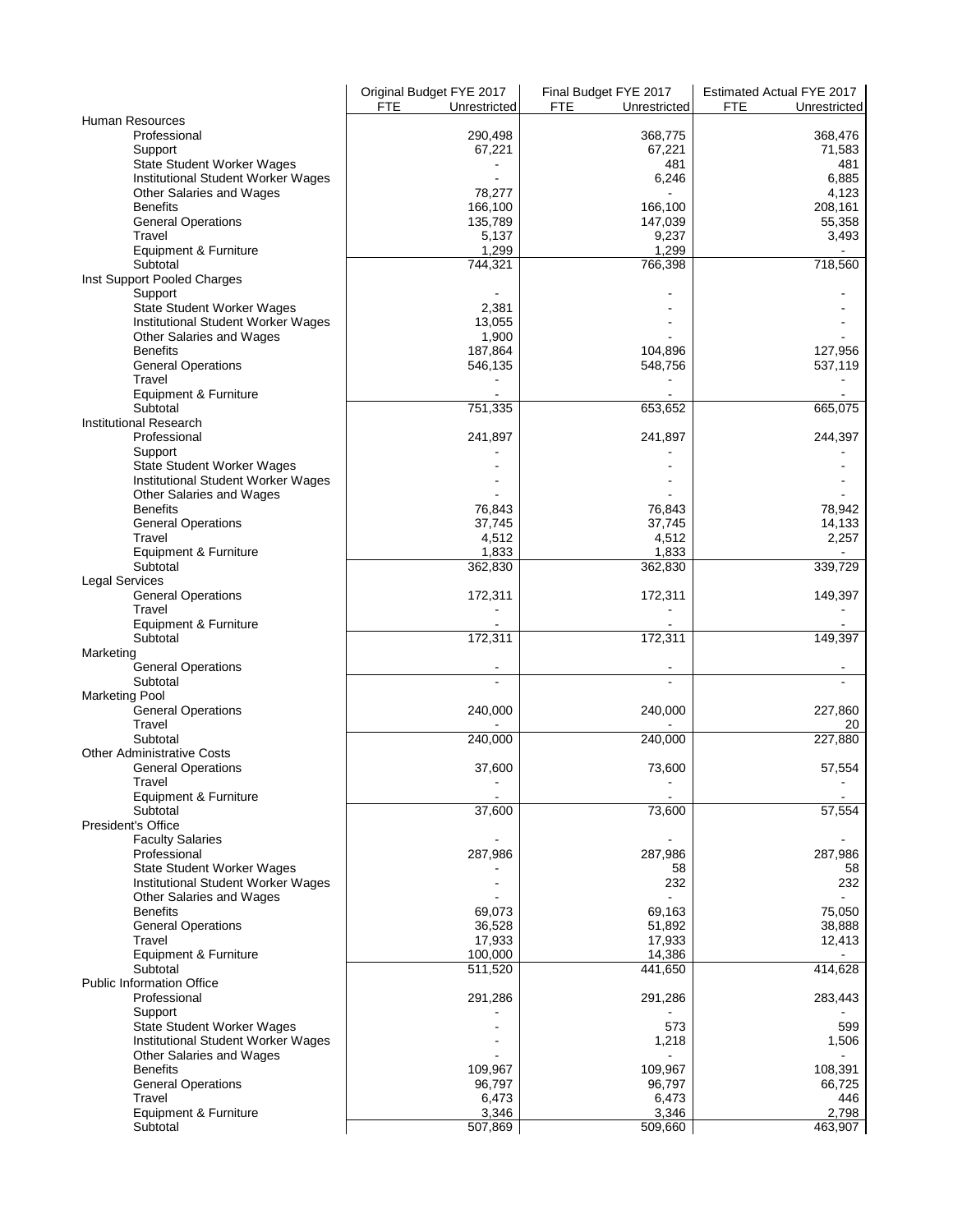|                                              | Original Budget FYE 2017<br><b>FTE</b> | Unrestricted      | Final Budget FYE 2017<br><b>FTE</b><br>Unrestricted | Estimated Actual FYE 2017<br>FTE<br>Unrestricted |
|----------------------------------------------|----------------------------------------|-------------------|-----------------------------------------------------|--------------------------------------------------|
| Purchasing                                   |                                        |                   |                                                     |                                                  |
| Professional                                 |                                        | 70,990            | 70,990                                              | 70,990                                           |
| Support                                      |                                        | 107,364           | 77,024                                              | 67,627                                           |
| <b>State Student Worker Wages</b>            |                                        |                   |                                                     |                                                  |
| Institutional Student Worker Wages           |                                        |                   |                                                     |                                                  |
| Other Salaries and Wages                     |                                        |                   | 5,697                                               | 6,561                                            |
| <b>Benefits</b>                              |                                        | 60,224            | 48,454                                              | 55,136                                           |
| <b>General Operations</b>                    |                                        | 7,818             | 7,818                                               | 3,621                                            |
| Travel                                       |                                        | 3,556             | 3,556                                               | 1,341                                            |
| Equipment & Furniture                        |                                        |                   |                                                     |                                                  |
| Subtotal                                     |                                        | 249,952           | 213,539                                             | 205,276                                          |
| <b>Grants Development and Administration</b> |                                        |                   |                                                     |                                                  |
| Professional                                 |                                        | 137,620           | 102,876                                             | 107,738                                          |
| Support                                      |                                        |                   |                                                     | 2,500                                            |
| Other Salaries and Wages<br><b>Benefits</b>  |                                        | 43,411            |                                                     | 38,686                                           |
| <b>General Operations</b>                    |                                        | 8,559             | 34,405<br>3,559                                     | 2,292                                            |
| Travel                                       |                                        | 3,292             | 2,592                                               | 1,059                                            |
| Equipment & Furniture                        |                                        |                   |                                                     |                                                  |
| Subtotal                                     |                                        | 192,882           | 143,432                                             | 152,275                                          |
| Title IX                                     |                                        |                   |                                                     |                                                  |
| <b>General Operations</b>                    |                                        | 11,013            | 10,426                                              | 9,129                                            |
| Travel                                       |                                        | 1,880             | 2,467                                               | 904                                              |
| Equipment & Furniture                        |                                        |                   |                                                     |                                                  |
| Subtotal                                     |                                        | 12.893            | 12,893                                              | 10,033                                           |
| VP for Administrative Services               |                                        |                   |                                                     |                                                  |
| Professional                                 |                                        | 121,200           | 121,200                                             | 121,200                                          |
| Support                                      |                                        | 39,437            | 39,437                                              | 39,912                                           |
| <b>State Student Worker Wages</b>            |                                        |                   |                                                     |                                                  |
| Institutional Student Worker Wages           |                                        |                   |                                                     |                                                  |
| Other Salaries and Wages                     |                                        |                   |                                                     |                                                  |
| <b>Benefits</b>                              |                                        | 48,403            | 48,403                                              | 57,275                                           |
| <b>General Operations</b><br>Travel          |                                        | 22,200            | 60,700                                              | 66,759<br>2,735                                  |
| Equipment & Furniture                        |                                        | 6,508             | 6,508                                               |                                                  |
| Subtotal                                     |                                        | 237,748           | 276,248                                             | 287,881                                          |
| VP for Learning                              |                                        |                   |                                                     |                                                  |
| Professional                                 |                                        | 121,200           | 121,200                                             | 121,200                                          |
| Support                                      |                                        | 37,985            | 37,985                                              | 38,987                                           |
| <b>State Student Worker Wages</b>            |                                        |                   | 357                                                 | 357                                              |
| Institutional Student Worker Wages           |                                        |                   | 218                                                 | 218                                              |
| Other Salaries and Wages                     |                                        |                   |                                                     |                                                  |
| <b>Benefits</b>                              |                                        | 45,824            | 45,824                                              | 51,402                                           |
| <b>General Operations</b>                    |                                        | 38,306            | 55,306                                              | 6,296                                            |
| Travel                                       |                                        | 3,384             | 3,384                                               | 1,742                                            |
| Equipment & Furniture                        |                                        |                   |                                                     |                                                  |
| Subtotal                                     |                                        | 246,699           | 264,274                                             | 220,203                                          |
| VP for Student Services                      |                                        |                   |                                                     |                                                  |
| Professional                                 |                                        | 138,643<br>38,978 | 138,643<br>38,978                                   | 138,643                                          |
| Support<br><b>State Student Worker Wages</b> |                                        |                   |                                                     | 38,978                                           |
| Institutional Student Worker Wages           |                                        |                   |                                                     |                                                  |
| Other Salaries and Wages                     |                                        |                   |                                                     | 234                                              |
| <b>Benefits</b>                              |                                        | 55,714            | 55,714                                              | 54,325                                           |
| <b>General Operations</b>                    |                                        | 53,688            | 55,107                                              | 39,412                                           |
| Travel                                       |                                        | 15,853            | 15,853                                              | 8,997                                            |
| Equipment & Furniture                        |                                        |                   | 6,581                                               | 6,581                                            |
| Subtotal                                     |                                        | 302,876           | 310,876                                             | 287,171                                          |
|                                              |                                        |                   |                                                     |                                                  |
| <b>Grand Total</b>                           | 66.51                                  | 7,178,333         | 68.88<br>6,997,177                                  | 63.51<br>6,584,354                               |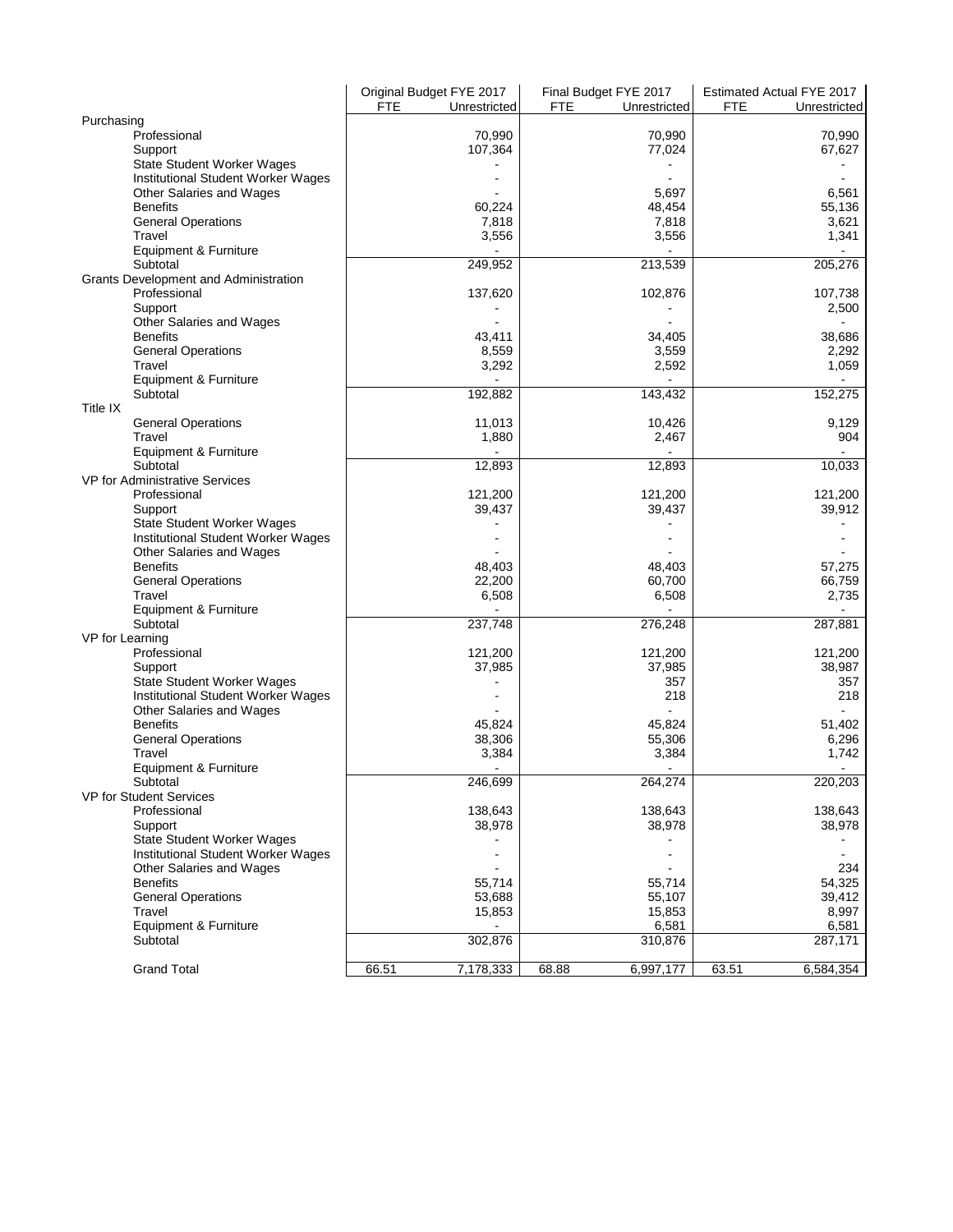## San Juan College Exhibit 13 - Institutional Support - Restricted Report of Actuals for Fiscal Year End 6/30/2017

|                               | Original Budget FYE 2017 |            | Final Budget FYE 2017 |            | <b>Estimated Actual FYE 2017</b> |            |
|-------------------------------|--------------------------|------------|-----------------------|------------|----------------------------------|------------|
|                               | FTE.                     | Restricted | FTE.                  | Restricted | <b>FTE</b>                       | Restricted |
| <b>EEAC Foundation Food</b>   |                          |            |                       |            |                                  |            |
| <b>General Operations</b>     |                          | 3,500      |                       | 4,500      |                                  | 3,999      |
| Travel                        |                          |            |                       |            |                                  |            |
| Furniture and Equipment       |                          |            |                       |            |                                  |            |
| Subtotal                      |                          | 3,500      |                       | 4,500      |                                  | 3,999      |
| PNM Navajo Workforce Training |                          |            |                       |            |                                  |            |
| <b>General Operations</b>     |                          |            |                       | 5,870      |                                  | 2,559      |
| Travel                        |                          |            |                       |            |                                  |            |
| Furniture and Equipment       |                          |            |                       |            |                                  |            |
| Subtotal                      |                          |            |                       | 5,870      |                                  | 2,559      |
|                               |                          |            |                       |            |                                  |            |
| <b>Grand Total</b>            |                          | 3,500      |                       | 10,370     |                                  | 6,558      |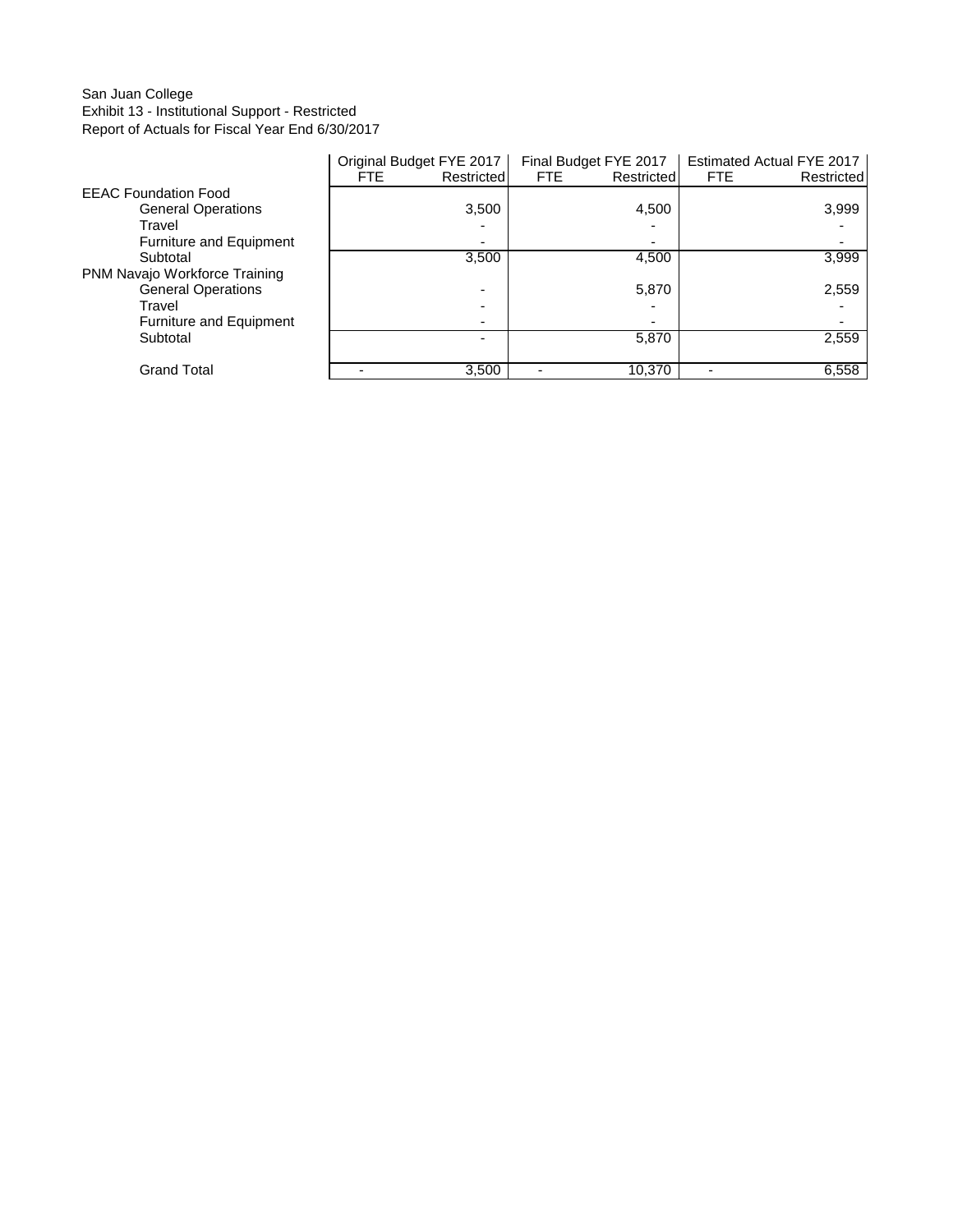#### San Juan College Exhibit 13A - Recap Report of Actuals for Fiscal Year End 6/30/2017

|                                 |       | Original Budget FYE 2017 |      |            |       | Final Budget FYE 2017 |      |            |       | Estimated Actual FYE 2017 |      |            |
|---------------------------------|-------|--------------------------|------|------------|-------|-----------------------|------|------------|-------|---------------------------|------|------------|
| Description                     | FTE.  | Unrestricted             | FTE. | Restricted | FTE   | Unrestricted          | FTE. | Restricted | FTE.  | Unrestricted              | FTE. | Restricted |
| <b>Faculty Salaries</b>         |       |                          |      |            |       |                       |      |            |       |                           |      |            |
| <b>Professional Salaries</b>    | 34.40 | 2.359.239                |      | -          | 37.57 | 2.419.878             | ۰.   |            | 35.16 | 2.411.346                 |      |            |
| <b>Support Staff Salaries</b>   | 28.64 | 980.734                  |      |            | 30.07 | 933.371               |      |            | 26.89 | 920.746                   |      |            |
| <b>Work Study Salaries</b>      | 0.95  | 15,436                   |      |            | 0.96  | 15,002                |      | -          | 1.06  | 17.234                    |      |            |
| <b>Temporary Wages</b>          | 2.52  | 124.472                  |      |            | 0.28  | 13,697                |      |            | 0.40  | 19.774                    |      |            |
| Salary and Benefits Contingency |       |                          |      |            |       |                       |      |            |       |                           |      |            |
| <b>Benefits</b>                 |       | 1.428.771                |      |            |       | 1,307,518             |      |            |       | 1,414,280                 |      |            |
| Waiver of Tuition               |       | 10.061                   |      |            |       | 10.061                |      |            |       | 7.557                     |      |            |
| Supplies and Expense            |       | 2.049.852                |      | 3,500      |       | 2,159,872             |      | 10,370     |       | 1,730,353                 |      | 6,558      |
| Travel                          |       | 98.290                   |      |            |       | 102.277               |      |            |       | 50.631                    |      |            |
| Equipment                       |       | 111.478                  |      |            |       | 35,501                |      |            |       | 12.434                    |      |            |
| Transfers (In)/Out              |       |                          |      |            |       |                       |      |            |       |                           |      |            |
| <b>Total Expense</b>            | 66.51 | 7,178,333                |      | 3,500      | 68.88 | 6,997,177             |      | 10.370     | 63.51 | 6.584.354                 |      | 6,558      |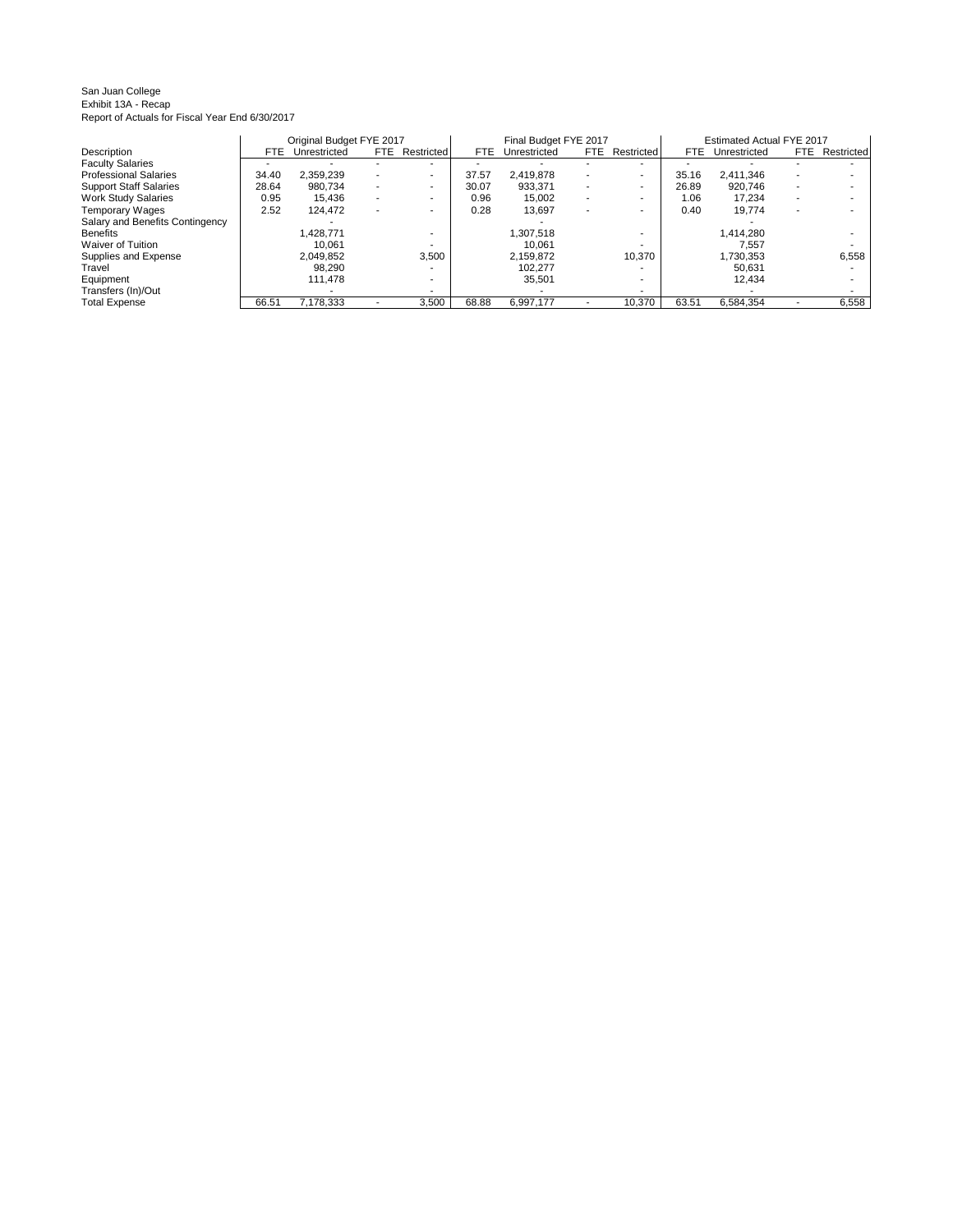#### San Juan College Exhibit 14 - Physical Plant - Unrestricted Report of Actuals for Fiscal Year End 6/30/2017

|                                              | Original Budget FYE 2017<br><b>FTE</b><br>Unrestricted | Final Budget FYE 2017<br>FTE<br>Unrestricted | Estimated Actual FYE 2017<br>FTE<br>Unrestricted |
|----------------------------------------------|--------------------------------------------------------|----------------------------------------------|--------------------------------------------------|
| Custodial - Main                             |                                                        |                                              |                                                  |
| Professional                                 | 86,955                                                 | 86,955                                       | 86,955                                           |
| Support                                      | 960,067                                                | 960,067                                      | 937,167                                          |
| <b>Benefits</b>                              | 406,868                                                | 406,868                                      | 408,514                                          |
| <b>General Operations</b>                    | 103,443                                                | 128,443                                      | 119,988                                          |
| Travel<br>Equipment & Furniture              | 6,392                                                  | 6,392                                        | 4,937                                            |
| Subtotal                                     | 1,563,725                                              | 1,588,725                                    | 1,557,561                                        |
| <b>Employee Recruiting Pool</b>              |                                                        |                                              |                                                  |
| <b>General Operations</b>                    |                                                        |                                              |                                                  |
| Travel                                       |                                                        |                                              |                                                  |
| Equipment & Furniture                        |                                                        |                                              |                                                  |
| Subtotal<br>Grounds - 30th Street            |                                                        | ÷.                                           |                                                  |
| <b>General Operations</b>                    | 3,750                                                  | 3,750                                        | 930                                              |
| Subtotal                                     | 3,750                                                  | 3,750                                        | 930                                              |
| Grounds - Hutton                             |                                                        |                                              |                                                  |
| <b>General Operations</b>                    | 5,499                                                  | 5,499                                        | 1,290                                            |
| Subtotal                                     | 5,499                                                  | 5,499                                        | 1,290                                            |
| Grounds - Main                               |                                                        |                                              |                                                  |
| Professional                                 | 45,000                                                 | 45,000                                       | 45,000                                           |
| Support<br><b>State Student Worker Wages</b> | 177,373                                                | 162,467<br>384                               | 136,571<br>602                                   |
| Institutional Student Worker Wages           |                                                        |                                              |                                                  |
| Other Salaries and Wages                     | 26,000                                                 | 26,000                                       | 14,930                                           |
| <b>Benefits</b>                              | 92,267                                                 | 87,173                                       | 87,011                                           |
| <b>General Operations</b>                    | 63,833                                                 | 63,833                                       | 60,264                                           |
| Travel                                       | 1,128                                                  | 1,128                                        | 723                                              |
| Equipment & Furniture                        | 6,136                                                  | 6,136                                        | 4,970                                            |
| Subtotal                                     | 411,737                                                | 392,121                                      | 350,071                                          |
| Insurance<br><b>General Operations</b>       | 473,509                                                | 348,509                                      | 323,502                                          |
| Subtotal                                     | 473,509                                                | 348,509                                      | 323,502                                          |
| <b>Locksmith Services</b>                    |                                                        |                                              |                                                  |
| Support                                      |                                                        | 24,000                                       | 25,550                                           |
| Other Salaries and Wages                     |                                                        | 9,240                                        | 12,408                                           |
| <b>Benefits</b>                              |                                                        | 7,360                                        | 10,348                                           |
| <b>General Operations</b>                    | 23,077                                                 | 8,077                                        | 7,602                                            |
| Travel<br>Equipment & Furniture              |                                                        |                                              | 7                                                |
| Subtotal                                     | 23,077                                                 | 48,677                                       | 55,915                                           |
| Maintenance - Main                           |                                                        |                                              |                                                  |
| Professional                                 | 100,703                                                | 100,703                                      | 70,313                                           |
| Support                                      | 266,896                                                | 248,935                                      | 272,047                                          |
| <b>State Student Worker Wages</b>            |                                                        |                                              |                                                  |
| Institutional Student Worker Wages           |                                                        |                                              |                                                  |
| Other Salaries and Wages<br><b>Benefits</b>  | 173,045                                                | 167,006                                      | 169,857                                          |
| <b>General Operations</b>                    | 442,292                                                | 437,649                                      | 381,544                                          |
| Travel                                       | 4,230                                                  | 4,985                                        | 6,308                                            |
| Equipment & Furniture                        |                                                        | 3,888                                        | 7,643                                            |
| Subtotal                                     | 987,166                                                | 963,166                                      | 907,711                                          |
| <b>Physical Plant Administration</b>         |                                                        |                                              |                                                  |
| Professional                                 | 195,027                                                | 186,027                                      | 186,027                                          |
| Support<br><b>State Student Worker Wages</b> | 64,663                                                 | 64,663                                       | 65,927<br>50                                     |
| Institutional Student Worker Wages           |                                                        | 140                                          | 140                                              |
| <b>Benefits</b>                              | 118,154                                                | 115,391                                      | 115,188                                          |
| <b>General Operations</b>                    | 11,403                                                 | 11,403                                       | 4,326                                            |
| Travel                                       | 1,974                                                  | 1,974                                        | 1,494                                            |
| Equipment & Furniture                        |                                                        |                                              |                                                  |
| Subtotal                                     | 391,221                                                | 379,598                                      | 373,151                                          |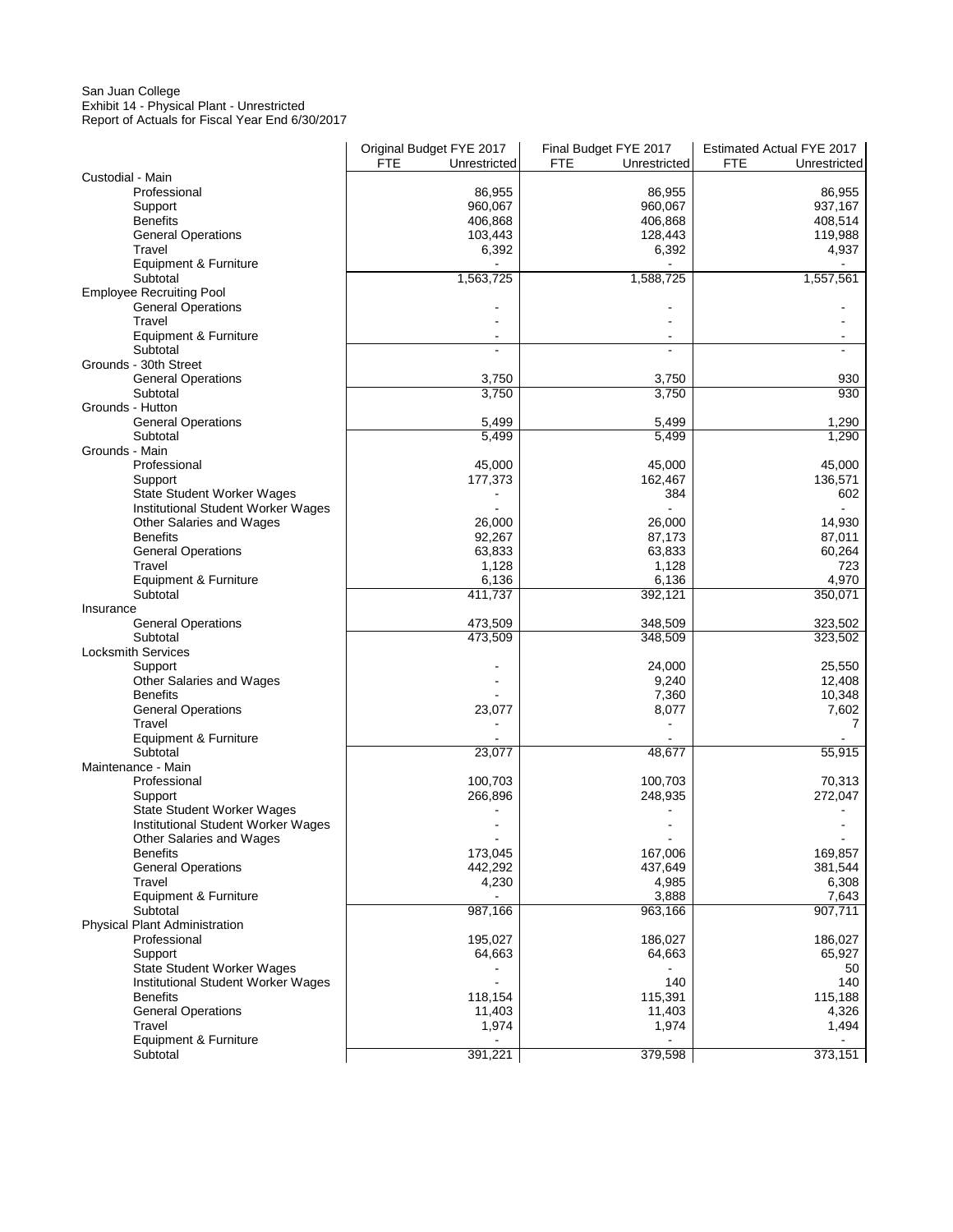|                                     |       | Original Budget FYE 2017 |       | Final Budget FYE 2017 |            | Estimated Actual FYE 2017 |
|-------------------------------------|-------|--------------------------|-------|-----------------------|------------|---------------------------|
|                                     | FTE   | Unrestricted             | FTE   | Unrestricted          | <b>FTE</b> | Unrestricted              |
| <b>Physical Plant Pooled Charge</b> |       |                          |       |                       |            |                           |
| Support                             |       |                          |       |                       |            |                           |
| State Student Worker Wages          |       | 475                      |       |                       |            |                           |
| Institutional Student Worker Wages  |       | 2,602                    |       | 2,462                 |            |                           |
| Other Salaries and Wages            |       | 700                      |       |                       |            |                           |
| <b>Benefits</b>                     |       | 78,336                   |       | 44,726                |            | 44,797                    |
| <b>General Operations</b>           |       | 312,865                  |       | 314,368               |            | 307,719                   |
| Travel                              |       |                          |       |                       |            |                           |
| Equipment & Furniture               |       |                          |       |                       |            |                           |
| Subtotal                            |       | 394,978                  |       | 361,556               |            | 352,516                   |
| San Juan College East               |       |                          |       |                       |            |                           |
| <b>General Operations</b>           |       | 15,821                   |       | 15,821                |            | 28,370                    |
| Travel                              |       |                          |       |                       |            |                           |
| Equipment & Furniture               |       |                          |       |                       |            |                           |
| Subtotal                            |       | 15,821                   |       | 15,821                |            | 28,370                    |
| Utilities - 30th Street             |       |                          |       |                       |            |                           |
| <b>General Operations</b>           |       | 60,000                   |       | 60,000                |            | 54,239                    |
| Subtotal                            |       | 60,000                   |       | 60,000                |            | 54,239                    |
| Utilities - Hutton                  |       |                          |       |                       |            |                           |
| <b>General Operations</b>           |       | 42,000                   |       | 42,000                |            | 34,086                    |
| Subtotal                            |       | 42,000                   |       | 42,000                |            | 34,086                    |
| Utilities - Main                    |       |                          |       |                       |            |                           |
| <b>General Operations</b>           |       | 1,160,000                |       | 1,160,000             |            | 1,141,117                 |
| Subtotal                            |       | 1,160,000                |       | 1,160,000             |            | 1,141,117                 |
|                                     |       |                          |       |                       |            |                           |
| <b>Grand Total</b>                  | 56.56 | 5,532,483                | 56.40 | 5,369,422             | 54.78      | 5,180,459                 |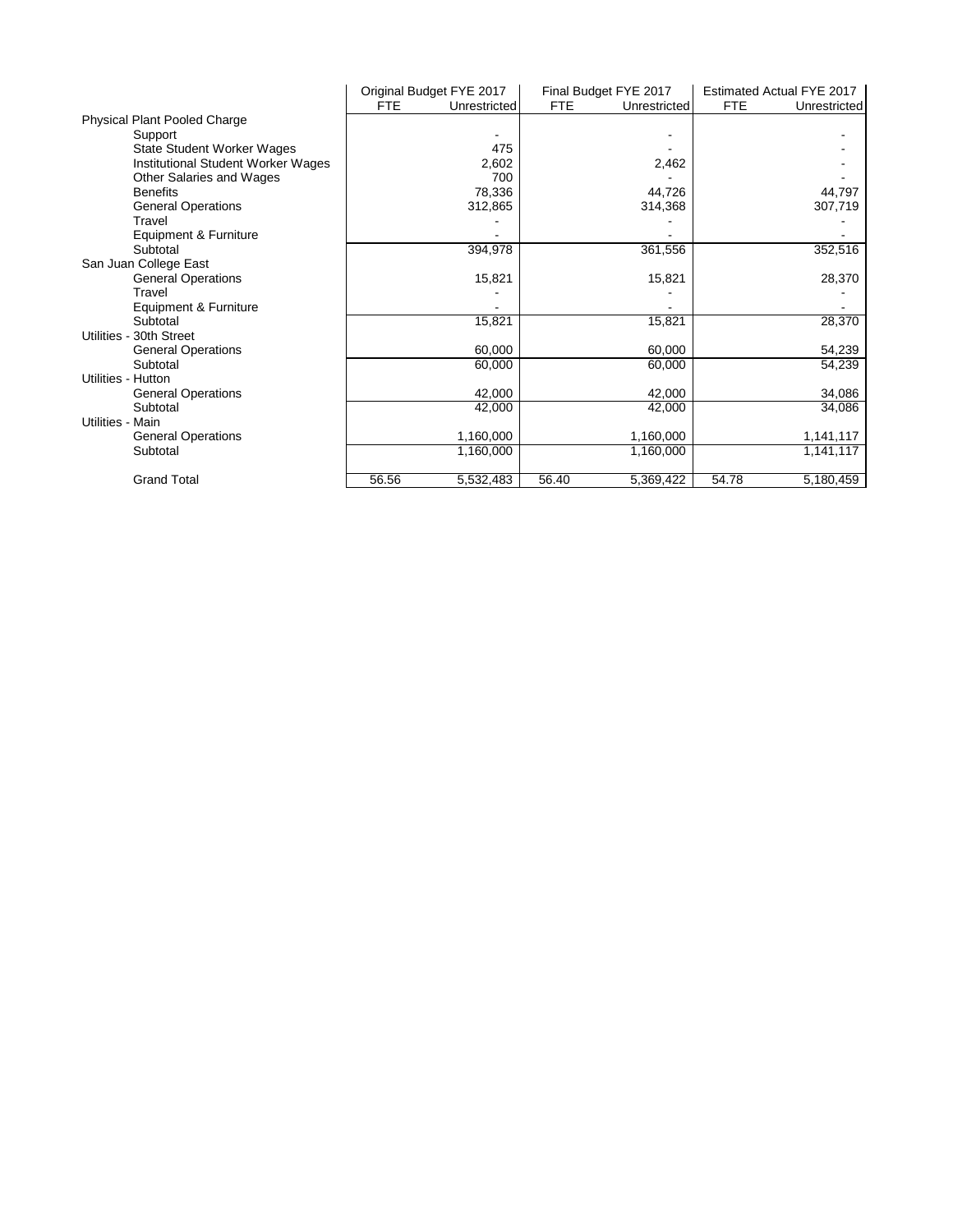# San Juan College Exhibit 14A - Recap Report of Actuals for Fiscal Year End 6/30/2017

|                                 |            | Original Budget FYE 2017 |      |                          |       | Final Budget FYE 2017 |      |            |       | Estimated Actual FYE 2017 |      |            |
|---------------------------------|------------|--------------------------|------|--------------------------|-------|-----------------------|------|------------|-------|---------------------------|------|------------|
| Description                     | <b>FTE</b> | Unrestricted             | FTE. | Restricted               | FTE   | Unrestricted          | FTE. | Restricted | FTE   | Unrestricted              | FTE. | Restricted |
| <b>Faculty Salaries</b>         |            |                          |      |                          |       |                       |      |            |       |                           |      |            |
| <b>Professional Salaries</b>    | 6.46       | 427.685                  |      |                          | 6.32  | 418.685               |      |            | 5.86  | 388,295                   |      |            |
| <b>Support Staff Salaries</b>   | 49.05      | 1.468.999                |      | $\overline{\phantom{0}}$ | 48.75 | 1.460.132             |      | -          | 47.99 | 1.437.263                 |      |            |
| <b>Work Study Salaries</b>      | 0.20       | 3.077                    |      |                          | 0.19  | 2.986                 |      |            | 0.05  | 791                       |      |            |
| <b>Temporary Wages</b>          | 0.86       | 26.700                   |      |                          | 1.13  | 35.240                |      |            | 0.88  | 27.338                    |      |            |
| Salary and Benefits Contingency |            |                          |      |                          |       |                       |      |            |       |                           |      |            |
| <b>Benefits</b>                 |            | 864.437                  |      |                          |       | 824.291               |      |            |       | 829,978                   |      |            |
| Waiver of Tuition               |            | 4.233                    |      |                          |       | 4.233                 |      |            |       | 5.736                     |      |            |
| Supplies and Expense            |            | 2.717.492                |      |                          |       | 2.599.352             |      |            |       | 2.464.976                 |      |            |
| Travel                          |            | 13.724                   |      |                          |       | 14.479                |      |            |       | 13.470                    |      |            |
| Equipment                       |            | 6.136                    |      |                          |       | 10.024                |      | -          |       | 12.613                    |      |            |
| Transfers (In)/Out              |            |                          |      |                          |       |                       |      |            |       |                           |      |            |
| <b>Total Expense</b>            | 56.56      | 5.532.483                |      |                          | 56.40 | 5.369.422             |      |            | 54.78 | 5.180.459                 |      |            |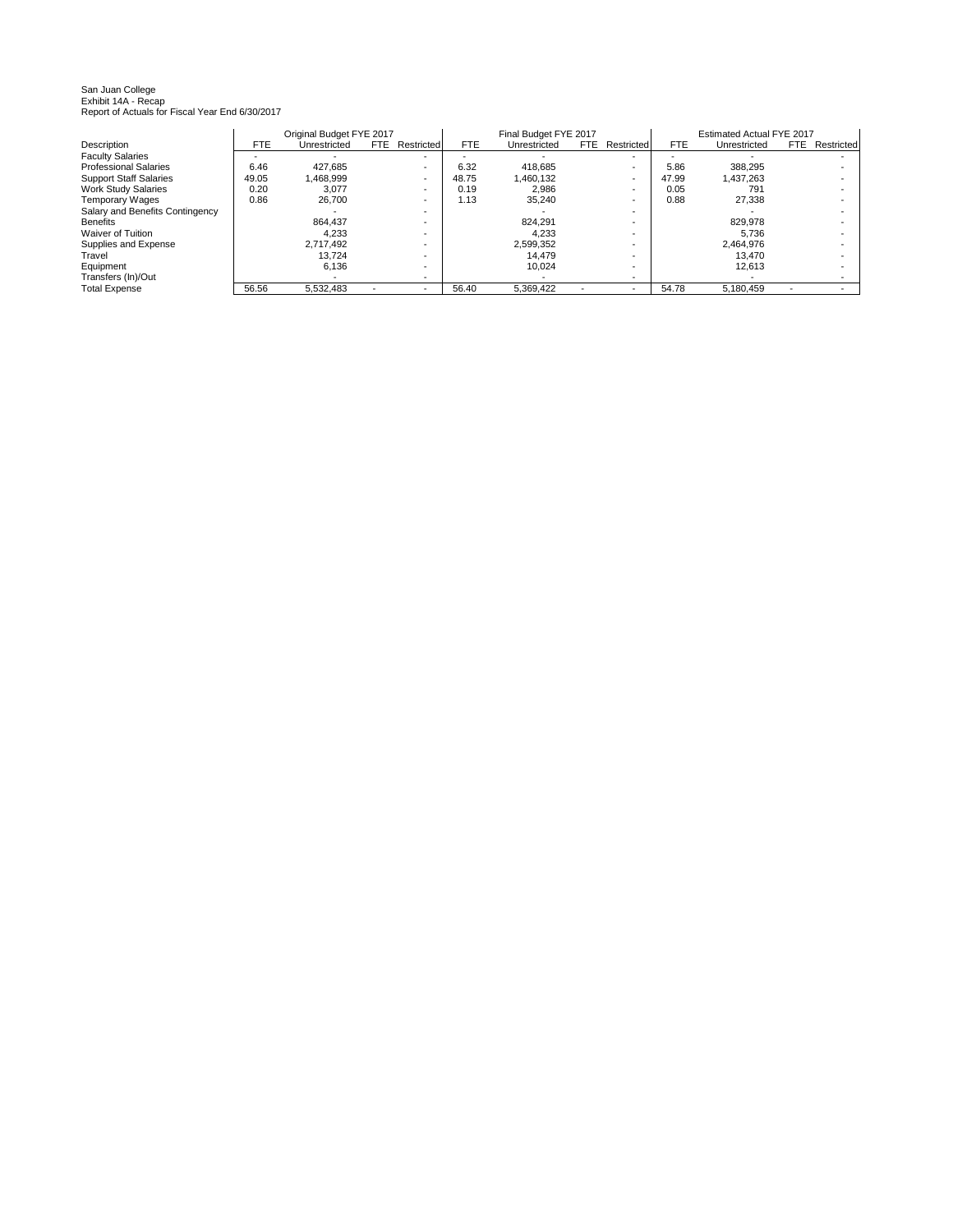# San Juan College Exhibit 15 - Student Social and Cultural Activities Report of Actuals for Fiscal Year End 6/30/2017

|                         |     | Original Budget FYE 2017 |                          |     | Final Budget FYE 2017 |                    |            | Estimated Actual FYE 2017 |      |            |
|-------------------------|-----|--------------------------|--------------------------|-----|-----------------------|--------------------|------------|---------------------------|------|------------|
| Description             | FTE | Unrestricted             | <b>FTE</b> Restricted    | FTE | Unrestricted          | Restricted<br>FTE. | <b>FTE</b> | Unrestricted              | FTE. | Restricted |
| <b>Other Sources</b>    |     | 5,000                    | $\overline{\phantom{a}}$ |     | 20,286                |                    |            | 25,431                    |      |            |
| <b>Total Revenue</b>    |     | 5,000                    | ۰                        |     | 20.286                |                    |            | 25,431                    |      |            |
|                         |     |                          |                          |     |                       |                    |            |                           |      |            |
| <b>Beinning Balance</b> |     |                          | ۰                        |     | 82.277                |                    |            | 82,277                    |      |            |
| <b>Total Available</b>  |     | 5,000                    | ٠                        |     | 102.563               |                    |            | 107.708                   |      |            |
|                         |     |                          |                          |     |                       |                    |            |                           |      |            |
| Supplies and Expense    |     | 28,294                   |                          |     | 119.817               |                    |            | 37,891                    |      |            |
| Travel                  |     |                          |                          |     | 6,425                 |                    |            | 5,358                     |      |            |
| Equipment               |     |                          | $\overline{\phantom{a}}$ |     |                       |                    |            |                           |      |            |
| <b>Total Expense</b>    |     | 28.294                   |                          |     | 126.242               |                    |            | 43.249                    |      |            |
|                         |     |                          |                          |     |                       |                    |            |                           |      |            |
| Transfers (In)/Out      |     | (23, 294)                |                          |     | (23, 694)             |                    |            | (21, 201)                 |      |            |
| <b>Ending Balance</b>   |     |                          | $\overline{\phantom{a}}$ |     | 15                    |                    |            | 85,661                    |      |            |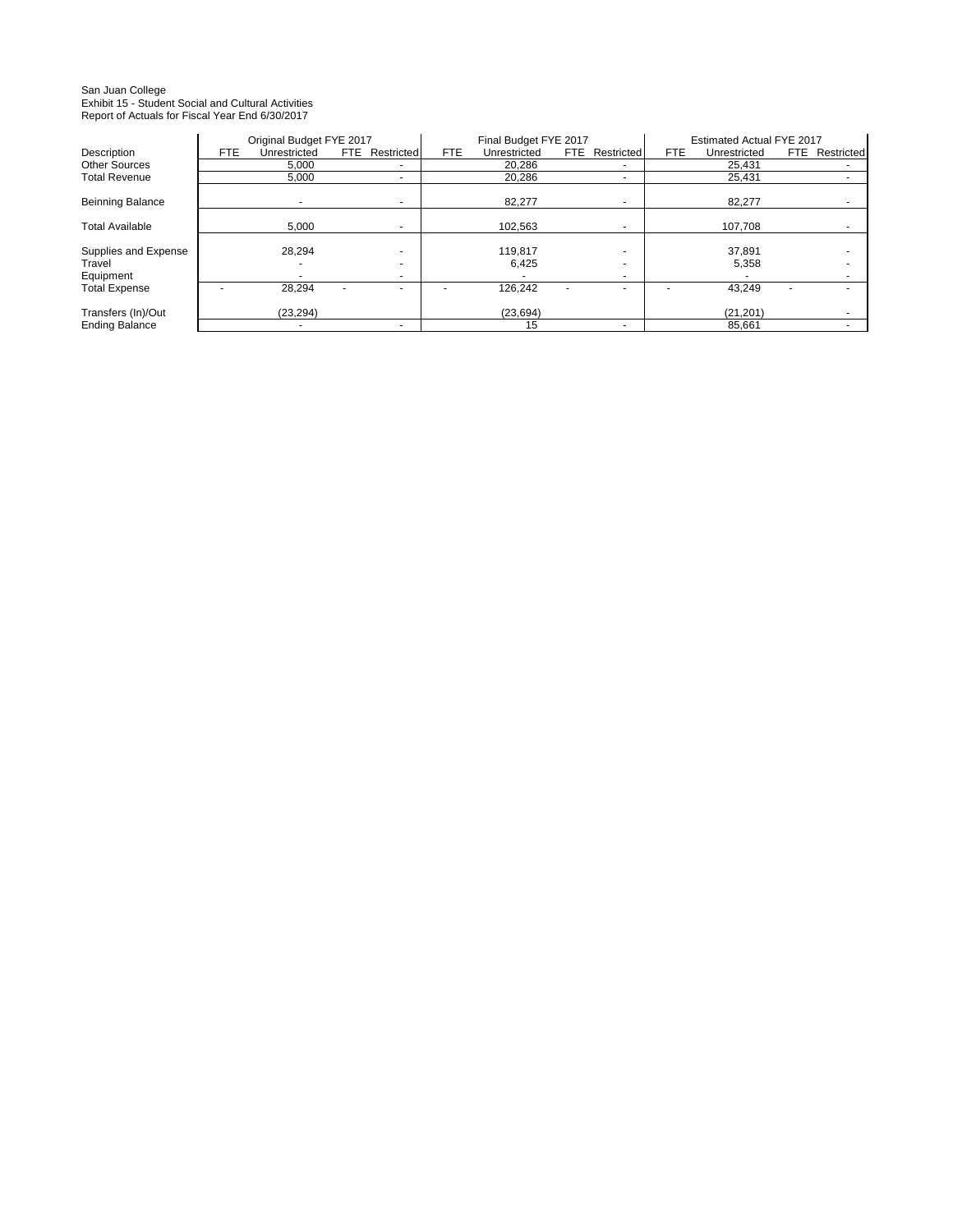# San Juan College Exhibit 17 - Public Service Report of Actuals for Fiscal Year End 6/30/2017

|                                                |            | Original Budget FYE 2017 |      |                          |            | Final Budget FYE 2017 |      |                          |            | Estimated Actual FYE 2017 |                |            |
|------------------------------------------------|------------|--------------------------|------|--------------------------|------------|-----------------------|------|--------------------------|------------|---------------------------|----------------|------------|
| Description                                    | <b>FTE</b> | Unrestricted             | FTE. | Restricted               | <b>FTE</b> | Unrestricted          | FTE  | Restricted               | <b>FTE</b> | Unrestricted              | <b>FTE</b>     | Restricted |
| Sales and Services                             |            | 196,882                  |      |                          |            | 71,882                |      | 145                      |            | 72,179                    |                | 1,296      |
| Private Gifts, Grants and Contracts            |            |                          |      | 44,000                   |            |                       |      | 276,731                  |            |                           |                | 115,595    |
| <b>Federal Government Grants and Contracts</b> |            |                          |      | 56,179                   |            |                       |      | 102,814                  |            |                           |                | 101,479    |
| <b>State Government Grants and Contracts</b>   |            |                          |      | 203,935                  |            |                       |      | 268,892                  |            | 9,250                     |                | 264,834    |
| <b>Local Grants and Contracts</b>              |            |                          |      |                          |            |                       |      |                          |            |                           |                |            |
| <b>Other Sources</b>                           |            | 153.878                  |      |                          |            | 133,878               |      | 1,334                    |            | 135.201                   |                | 981        |
| <b>Total Revenue</b>                           |            | 350,760                  |      | 304,114                  |            | 205,760               |      | 649,916                  |            | 216,630                   |                | 484,185    |
|                                                |            |                          |      |                          |            |                       |      |                          |            |                           |                |            |
| <b>Faculty Salaries</b>                        |            |                          |      |                          |            |                       | 0.03 | 1,858                    | 0.03       | 2,000                     | 0.06           | 4,191      |
| <b>Professional Salaries</b>                   | 6.70       | 317,437                  | 2.96 | 140,306                  | 7.40       | 350,635               | 3.56 | 168,692                  | 6.66       | 315,230                   | 3.47           | 164,500    |
| <b>Support Staff Salaries</b>                  | 6.66       | 216,151                  | 0.86 | 27,753                   | 5.00       | 162,276               | 2.03 | 66,000                   | 4.21       | 136,684                   | 1.60           | 51,797     |
| <b>Student Salaries</b>                        | 1.39       | 21,668                   |      | $\overline{\phantom{0}}$ | 1.55       | 24,174                |      | $\overline{\phantom{a}}$ | 1.34       | 20,861                    | $\overline{a}$ |            |
| <b>Temporary Wages</b>                         | 0.92       | 37,300                   |      | $\sim$                   | 0.92       | 37,300                | 0.44 | 17,660                   | 1.02       | 41,305                    | 0.35           | 14,197     |
| Salary and Benefits Contingency                |            |                          |      |                          |            |                       |      |                          |            |                           |                |            |
| <b>Benefits</b>                                |            | 258,716                  |      | 37,055                   |            | 234,587               |      | 73,179                   |            | 211,741                   |                | 69,351     |
| Waiver of Tuition                              |            | 3,458                    |      |                          |            | 3,458                 |      |                          |            | 2,145                     |                |            |
| Supplies and Expense                           |            | 409,545                  |      | 99,000                   |            | 370,227               |      | 304,735                  |            | 317,777                   |                | 163,870    |
| Travel                                         |            | 5.741                    |      |                          |            | 2,697                 |      | 14,764                   |            | 1.684                     |                | 13,140     |
| Equipment                                      |            | 5,374                    |      |                          |            | 6,694                 |      | 3,028                    |            | 6,755                     |                | 3,139      |
| <b>Total Expense</b>                           | 15.68      | 1,275,390                | 3.82 | 304,114                  | 14.88      | 1,192,048             | 6.06 | 649,916                  | 13.26      | 1,056,181                 | 5.48           | 484,185    |
| Transfers (In)/Out                             |            | (924, 630)               |      |                          |            | (986, 288)            |      |                          |            | (839, 551)                |                |            |
| Net Excess/Deficit1                            |            |                          |      |                          |            |                       |      |                          |            |                           |                |            |
|                                                |            |                          |      |                          |            |                       |      | $\overline{\phantom{0}}$ |            |                           |                |            |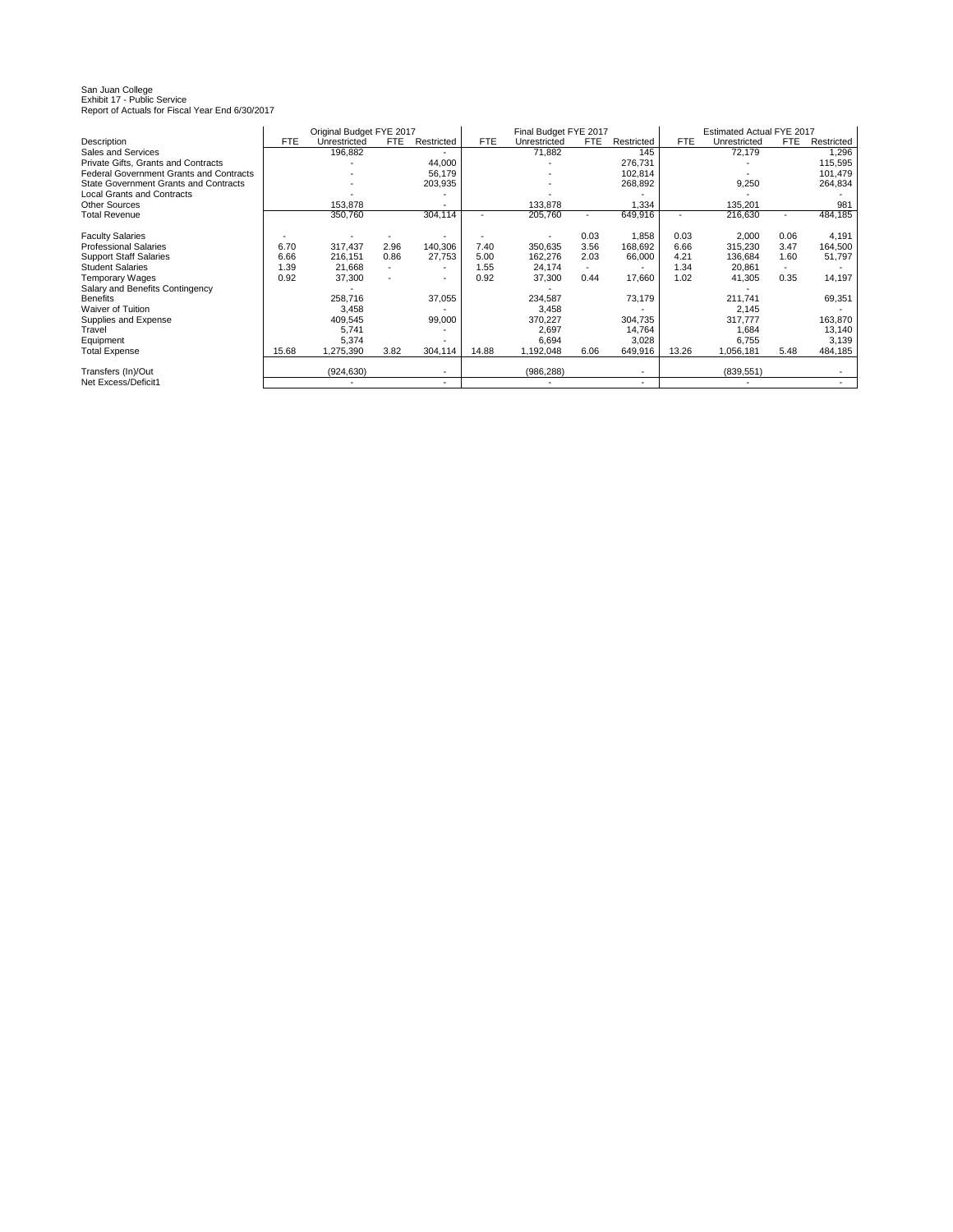# San Juan College Exhibit 18 - Internal Service Report of Actuals for Fiscal Year End 6/30/2017

|                                                |       | Original Budget FYE 2017 |                          |                          |                          | Final Budget FYE 2017 |     |                          |       | Estimated Actual FYE 2017 |     |            |
|------------------------------------------------|-------|--------------------------|--------------------------|--------------------------|--------------------------|-----------------------|-----|--------------------------|-------|---------------------------|-----|------------|
| <b>Description</b>                             | FTE   | Unrestricted             | FTE.                     | Restricted               | <b>FTE</b>               | Unrestricted          | FTE | Restricted               | FTE   | Unrestricted              | FTE | Restricted |
| Sales and Services                             |       | 25,100                   |                          |                          |                          | 25,100                |     |                          |       | 31,863                    |     |            |
| Private Gifts, Grants and Contracts            |       |                          |                          | 6,000                    |                          |                       |     | 6,000                    |       |                           |     | 2,811      |
| <b>Federal Government Grants and Contracts</b> |       |                          |                          |                          |                          |                       |     |                          |       |                           |     |            |
| State Government Grants and Contracts          |       |                          |                          |                          |                          |                       |     |                          |       |                           |     |            |
| <b>Local Grants and Contracts</b>              |       |                          |                          |                          |                          |                       |     |                          |       |                           |     |            |
| <b>Other Sources</b>                           |       | 5,473,042                |                          |                          |                          | 5,513,122             |     |                          |       | 5,352,079                 |     |            |
| <b>Total Revenue</b>                           |       | 5,498,142                |                          | 6,000                    | $\overline{\phantom{0}}$ | 5,538,222             |     | 6,000                    |       | 5,383,942                 |     | 2,811      |
| <b>Faculty Salaries</b>                        |       |                          |                          |                          |                          |                       |     |                          |       |                           |     |            |
| <b>Professional Salaries</b>                   | 10.58 | 610.437                  |                          | $\overline{\phantom{a}}$ | 13.03                    | 751,984               |     | $\overline{\phantom{a}}$ | 11.37 | 656,511                   |     |            |
| <b>Support Staff Salaries</b>                  | 18.32 | 616,121                  |                          | $\overline{\phantom{a}}$ | 15.86                    | 533,137               |     | $\overline{\phantom{a}}$ | 17.02 | 572,204                   |     |            |
| <b>Student Salaries</b>                        | 1.98  | 30,931                   | $\overline{\phantom{a}}$ | $\overline{\phantom{a}}$ | 2.14                     | 33,360                |     | $\overline{\phantom{a}}$ | 1.10  | 17,206                    |     |            |
| Temporary Wages                                | 0.31  | 12,400                   |                          | $\overline{\phantom{0}}$ | 1.10                     | 44,541                |     | $\overline{\phantom{a}}$ | 0.97  | 39,133                    |     |            |
| Salary and Benefits Contingency                |       |                          |                          |                          |                          |                       |     |                          |       |                           |     |            |
| <b>Benefits</b>                                |       | 565,513                  |                          |                          |                          | 538,646               |     |                          |       | 572,880                   |     |            |
| Waiver of Tuition                              |       | 9,680                    |                          |                          |                          | 9,680                 |     |                          |       | 9,090                     |     |            |
| Supplies and Expense                           |       | 3,473,916                |                          | 6.000                    |                          | 3,582,933             |     | 6,000                    |       | 3,479,211                 |     | 2,811      |
| Travel                                         |       | 23,656                   |                          |                          |                          | 16,239                |     |                          |       | 13,882                    |     |            |
| Equipment                                      |       | 155,488                  |                          |                          |                          | 27,702                |     |                          |       | 23,824                    |     |            |
| Transfers (In)/Out                             |       |                          |                          |                          |                          |                       |     |                          |       |                           |     |            |
| <b>Total Expense</b>                           | 31.19 | 5,498,142                |                          | 6,000                    | 32.12                    | 5,538,222             |     | 6,000                    | 30.46 | 5,383,942                 |     | 2,811      |
| Net Excess/Deficit                             |       |                          |                          |                          |                          |                       |     | $\overline{\phantom{a}}$ |       |                           |     |            |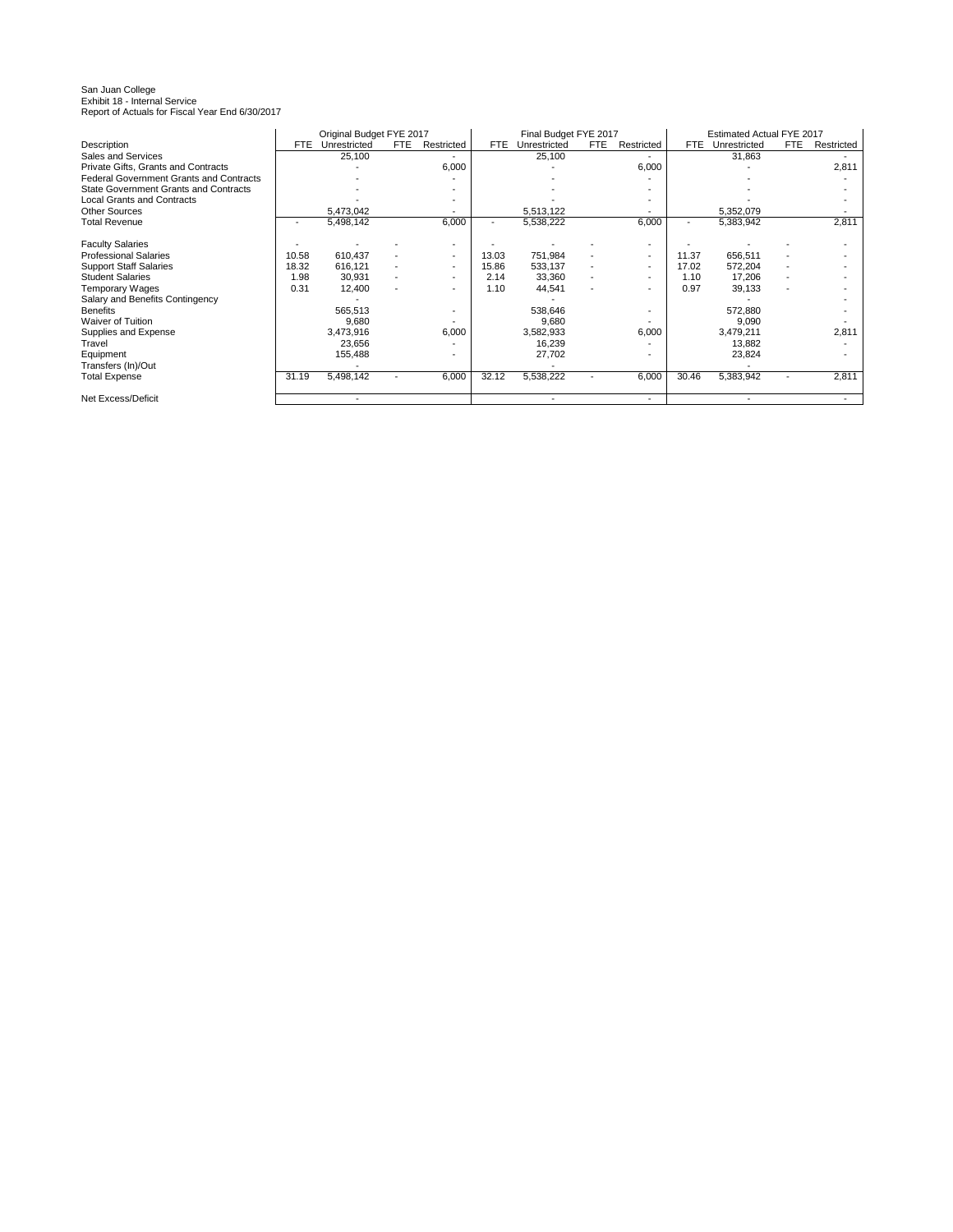# San Juan College Exhibit 19 - Student Aid Report of Actuals for Fiscal Year End 6/30/2017

|                                                |     | Original Budget FYE 2017 |       |            |            | Final Budget FYE 2017    |            |            |            | Estimated Actual FYE 2017 |       |            |
|------------------------------------------------|-----|--------------------------|-------|------------|------------|--------------------------|------------|------------|------------|---------------------------|-------|------------|
| Description                                    | FTE | Unrestricted             | FTE   | Restricted | <b>FTE</b> | Unrestricted             | <b>FTE</b> | Restricted | <b>FTE</b> | Unrestricted              | FTE   | Restricted |
| Beginning Balance                              |     | 80,331                   |       | ٠          |            | 70,379                   |            | -          |            | 70,379                    |       |            |
|                                                |     |                          |       |            |            |                          |            |            |            |                           |       |            |
| Sales and Services                             |     |                          |       | 12,000     |            | 2,166                    |            | 24,000     |            | 2,166                     |       | 11,143     |
| Private Gifts. Grants and Contracts            |     |                          |       | 1,824,500  |            |                          |            | 2,554,500  |            |                           |       | 2,069,484  |
| <b>Federal Government Grants and Contracts</b> |     |                          |       | 15,187,015 |            |                          |            | 15,250,664 |            |                           |       | 14,514,846 |
| State Government Grants and Contracts          |     |                          |       | 1,198,894  |            |                          |            | 1,260,170  |            |                           |       | 1,233,737  |
| <b>Local Grants and Contracts</b>              |     |                          |       |            |            |                          |            |            |            |                           |       |            |
| <b>Other Sources</b>                           |     |                          |       |            |            |                          |            | ٠          |            |                           |       |            |
| <b>Total Revenue</b>                           |     |                          |       | 18,222,409 |            | 2,166                    |            | 19,089,334 |            | 2,166                     |       | 17,829,210 |
|                                                |     |                          |       |            |            |                          |            |            |            |                           |       |            |
| <b>Total Available</b>                         |     | 80,331                   |       | 18,222,409 |            | 72,545                   |            | 19,089,334 |            | 72,545                    |       | 17,829,210 |
|                                                |     |                          |       |            |            |                          |            |            |            |                           |       |            |
|                                                |     |                          |       |            |            |                          |            |            |            |                           |       |            |
| <b>Federal Work Study Salaries</b>             |     |                          | 9.89  | 154,212    |            |                          | 9.89       | 154,212    |            |                           | 9.89  | 154,212    |
| <b>State Work Study Salaries</b>               |     |                          | 15.53 | 242,327    |            |                          | 15.90      | 248,051    |            |                           | 15.90 | 248,051    |
| Student Aid                                    |     | 154,000                  |       | 17,825,870 |            | 152,294                  |            | 18,687,071 |            | 141,936                   |       | 17,426,947 |
| <b>Total Expense</b>                           |     | 154,000                  | 25.42 | 18,222,409 |            | 152,294                  | 25.79      | 19,089,334 |            | 141,936                   | 25.79 | 17,829,210 |
|                                                |     |                          |       |            |            |                          |            |            |            |                           |       |            |
| Transfers (In)/Out                             |     | (75, 907)                |       |            |            | (79, 749)                |            |            |            | (70, 236)                 |       |            |
| <b>Ending Balance</b>                          |     | 2,238                    |       | ٠          |            | $\overline{\phantom{a}}$ |            | -          |            | 845                       |       |            |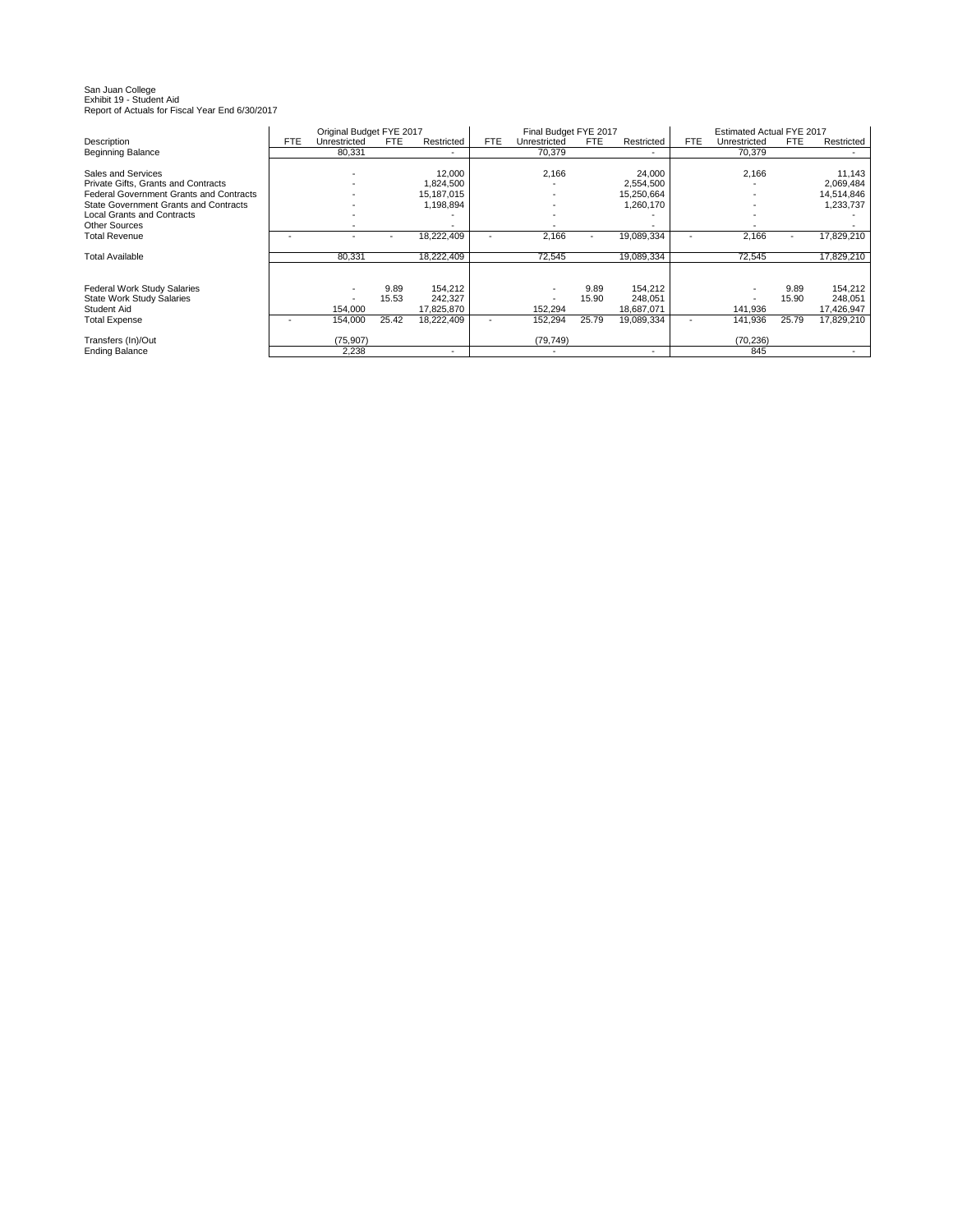#### San Juan College Exhibit 20 Auxilliary Enterprises Report of Actuals for Fiscal Year End 6/30/2017

## **Human Health and Performance Center**

|                               |       | Original Budget FYE 2017 |      |            |       | Final Budget FYE 2017 |      |            |       | Estimated Actual FYE 2017 |      |            |
|-------------------------------|-------|--------------------------|------|------------|-------|-----------------------|------|------------|-------|---------------------------|------|------------|
|                               | FTE.  | Unrestricted             | FTE. | Restricted | FTE.  | Unrestricted          | FTE. | Restricted | FTE.  | Unrestricted              | FTE. | Restricted |
| Description                   |       |                          |      |            |       |                       |      |            |       |                           |      |            |
| Sales and Services            |       | 452,382                  |      | ۰          |       | 455,582               |      |            |       | 543,081                   |      |            |
| Other                         |       | 237,000                  |      |            |       | 237,000               |      |            |       | 224,575                   |      |            |
| <b>Total Revenue</b>          |       | 689,382                  |      | ۰.         |       | 692,582               |      |            |       | 767,657                   |      |            |
| <b>Beginning Balance</b>      |       | 44,276                   |      | ۰.         |       | 44,276                |      |            |       | 44,276                    |      |            |
| <b>Total Available</b>        |       | 733,658                  |      |            |       | 736,858               |      |            |       | 811,932                   |      |            |
| <b>Professional Salaries</b>  | 3.85  | 158,775                  |      |            | 3.85  | 158,775               |      |            | 4.46  | 183,631                   |      |            |
| <b>Support Staff Salaries</b> | 3.41  | 98,778                   |      | ۰.         | 3.41  | 98,778                |      |            | 2.63  | 76,265                    |      |            |
| <b>State Work Study Wages</b> |       |                          |      | ٠          |       |                       |      |            | 0.07  | 1,141                     |      |            |
| Other Salaries and Wages      | 18.94 | 465,595                  |      | ۰.         | 18.94 | 465,595               |      | ٠          | 20.07 | 493,379                   |      |            |
| Supplies and Expenses         |       | 232,569                  |      | ۰          |       | 237,166               |      |            |       | 216,468                   |      |            |
| Travel                        |       | 4,769                    |      | ۰.         |       | 5,769                 |      |            |       | 849                       |      |            |
| Equipment                     |       | 36,472                   |      | ۰.         |       | 34,075                |      |            |       | 33,070                    |      |            |
| <b>Fringe Benefits</b>        |       | 234,414                  |      | ۰.         |       | 234,414               |      |            |       | 246,627                   |      |            |
| Transfer(In)Out               |       | (541, 990)               |      | ۰.         |       | (546, 387)            |      |            |       | (440, 495)                |      |            |
| <b>Total Expenses</b>         | 26.19 | 689,382                  | ٠    | ۰.         | 26.19 | 688,185               | ۰    | ۰          | 27.22 | 810,933                   |      |            |
| <b>Ending Balance</b>         |       | 44,276                   |      | ۰          |       | 48,673                |      |            |       | 999                       |      |            |
|                               |       |                          |      |            |       |                       |      |            |       |                           |      |            |

## **SJC Bookstore**

# Beginning Balance

## **SJC Dining Services**

|                               |      | Original Budget FYE 2017 |            |                          |            | Final Budget FYE 2017 |      |            |      | Estimated Actual FYE 2017 |     |            |
|-------------------------------|------|--------------------------|------------|--------------------------|------------|-----------------------|------|------------|------|---------------------------|-----|------------|
|                               |      |                          |            |                          |            |                       |      |            |      |                           |     |            |
|                               | FTE. | Unrestricted             | <b>FTE</b> | Restricted               | <b>FTE</b> | Unrestricted          | FTE. | Restricted | FTE  | Unrestricted              | FTE | Restricted |
| Description                   |      |                          |            |                          |            |                       |      |            |      |                           |     |            |
| Sales and Services            |      | 3,644,455                |            |                          |            | 3,444,455             |      |            |      | 3,429,958                 |     |            |
| Other                         |      | 22,000                   |            |                          |            | 22,000                |      |            |      | 20,806                    |     |            |
| Total Revenue                 |      | 3,666,455                |            |                          |            | 3,466,455             |      |            |      | 3,450,764                 |     |            |
| Beginning Balance             |      | 1,576,476                |            |                          |            | 1,571,195             |      |            |      | 1,571,195                 |     |            |
| Total Available               |      | 5,242,931                |            |                          |            | 5,037,650             |      |            |      | 5,021,959                 |     |            |
| Professional Salaries         | 2.00 | 82,403                   |            | $\overline{\phantom{a}}$ | 2.00       | 82,403                |      |            | 2.01 | 82,632                    |     |            |
| <b>Support Staff Salaries</b> | 2.50 | 72,511                   |            |                          | 2.50       | 72,511                |      |            | 2.80 | 81,303                    |     |            |
| Temporary Wages               | 3.66 | 90,000                   |            |                          | 3.66       | 90,000                |      |            | 3.54 | 87,154                    |     |            |
| Supplies and Expenses         |      | 2,989,933                |            |                          |            | 2,664,016             |      |            |      | 2,616,884                 |     |            |
| Travel                        |      | 5.397                    |            |                          |            | 5,397                 |      |            |      |                           |     |            |
| Fringe Benefits               |      | 73,617                   |            |                          |            | 73,617                |      |            |      | 77,539                    |     |            |
| Transfer(In)Out               |      | 352,594                  |            |                          |            | 478,511               |      |            |      | 497,489                   |     |            |
| <b>Total Expenses</b>         | 8.16 | 3,666,455                |            |                          | 8.16       | 3,466,455             |      |            | 8.35 | 3,443,000                 |     |            |
| <b>Ending Balance</b>         |      | 1.576.476                |            | $\overline{\phantom{a}}$ |            | 571,195               |      |            |      | 578,958                   |     |            |

|                        | Original Budget FYE 2017 |                    | Final Budget FYE 2017 |                    | Estimated Actual FYE 2017    |            |
|------------------------|--------------------------|--------------------|-----------------------|--------------------|------------------------------|------------|
|                        | Unrestricted<br>FTE.     | Restricted<br>FTE. | Unrestricted<br>FTE.  | FTE.<br>Restricted | FTE.<br>Unrestricted<br>FTE. | Restricted |
| Description            |                          |                    |                       |                    |                              |            |
| Sales and Services     | 809.000                  | -                  |                       |                    |                              |            |
| Other                  |                          |                    |                       |                    |                              |            |
| Total Revenue          | 809.000                  |                    |                       |                    |                              |            |
| Beginning Balance      |                          |                    |                       |                    |                              |            |
| <b>Total Available</b> | 809.000                  |                    |                       |                    |                              |            |
| Supplies and Expenses  | 940.000                  | -                  | 252,520               |                    | 213.374                      |            |
| Transfer(In)Out        | (131,000)                |                    | (252, 520)            |                    | (213, 374)                   |            |
| <b>Total Expenses</b>  | 809.000                  | -                  |                       |                    |                              |            |
| <b>Ending Balance</b>  |                          | -                  |                       |                    |                              |            |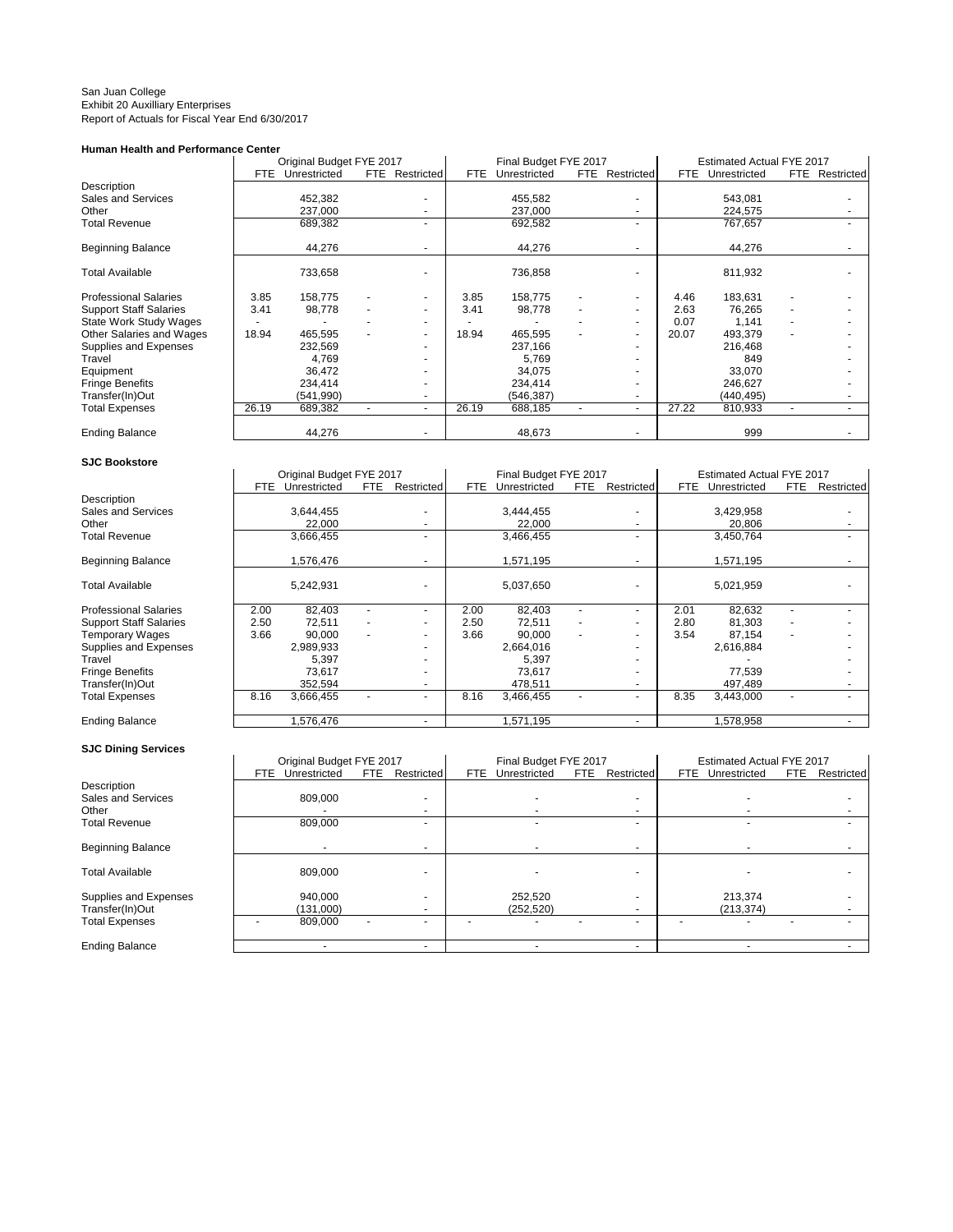| <b>Total Auxilliary</b>          |       | Original Budget FYE 2017 |      |            |       | Final Budget FYE 2017 |      |            |       | Estimated Actual FYE 2017 |      |            |
|----------------------------------|-------|--------------------------|------|------------|-------|-----------------------|------|------------|-------|---------------------------|------|------------|
|                                  | FTE.  | Unrestricted             | FTE. | Restricted | FTE.  | Unrestricted          | FTE. | Restricted | FTE.  | Unrestricted              | FTE. | Restricted |
| Description                      |       |                          |      |            |       |                       |      |            |       |                           |      |            |
| Sales and Services               |       | 4,905,837                |      |            |       | 3,900,037             |      |            |       | 3,973,039                 |      |            |
| Other                            |       | 259,000                  |      |            |       | 259,000               |      |            |       | 245,382                   |      |            |
| <b>Total Revenue</b>             |       | 5,164,837                |      | ۰.         |       | 4,159,037             |      | ٠          |       | 4,218,420                 |      |            |
| <b>Beginning Balance</b>         |       | 1,620,752                |      |            |       | 1,615,471             |      |            |       | 1,615,471                 |      |            |
| <b>Total Available</b>           |       | 6,785,589                |      |            |       | 5,774,508             |      |            |       | 5,833,891                 |      |            |
| <b>Professional Salaries</b>     | 5.85  | 241.178                  |      |            | 5.85  | 241.178               |      |            | 6.46  | 266,264                   |      |            |
| <b>Support Staff Salaries</b>    | 5.91  | 171,289                  |      |            | 5.91  | 171,289               |      |            | 5.43  | 157,568                   |      |            |
| <b>State Work Study Salaries</b> |       |                          |      |            |       |                       |      |            | 0.07  | 1,141                     |      |            |
| Temporary Wages                  | 22.60 | 555,595                  |      | ۰.         | 22.60 | 555,595               |      | ۰          | 23.61 | 580,532                   |      |            |
| Supplies and Expenses            |       | 4,162,502                |      |            |       | 3,153,702             |      |            |       | 3,046,726                 |      |            |
| Travel                           |       | 10,166                   |      |            |       | 11,166                |      |            |       | 849                       |      |            |
| Equipment                        |       | 36,472                   |      |            |       | 34,075                |      |            |       | 33,070                    |      |            |
| <b>Fringe Benefits</b>           |       | 308,031                  |      |            |       | 308,031               |      |            |       | 324,165                   |      |            |
| Transfer(In)Out                  |       | (320,396)                |      |            |       | (320, 396)            |      |            |       | (156,381)                 |      |            |
| <b>Total Expenses</b>            |       | 5,164,837                |      | ٠.         |       | 4,154,640             |      | ٠          |       | 4,253,934                 |      |            |
| <b>Ending Balance</b>            |       | ,620,752                 | ٠    | ۰.         | ۰     | 1,619,868             | ٠    | ۰          | ۰     | 1,579,957                 | ٠    |            |
|                                  |       |                          |      |            |       |                       |      |            |       |                           |      |            |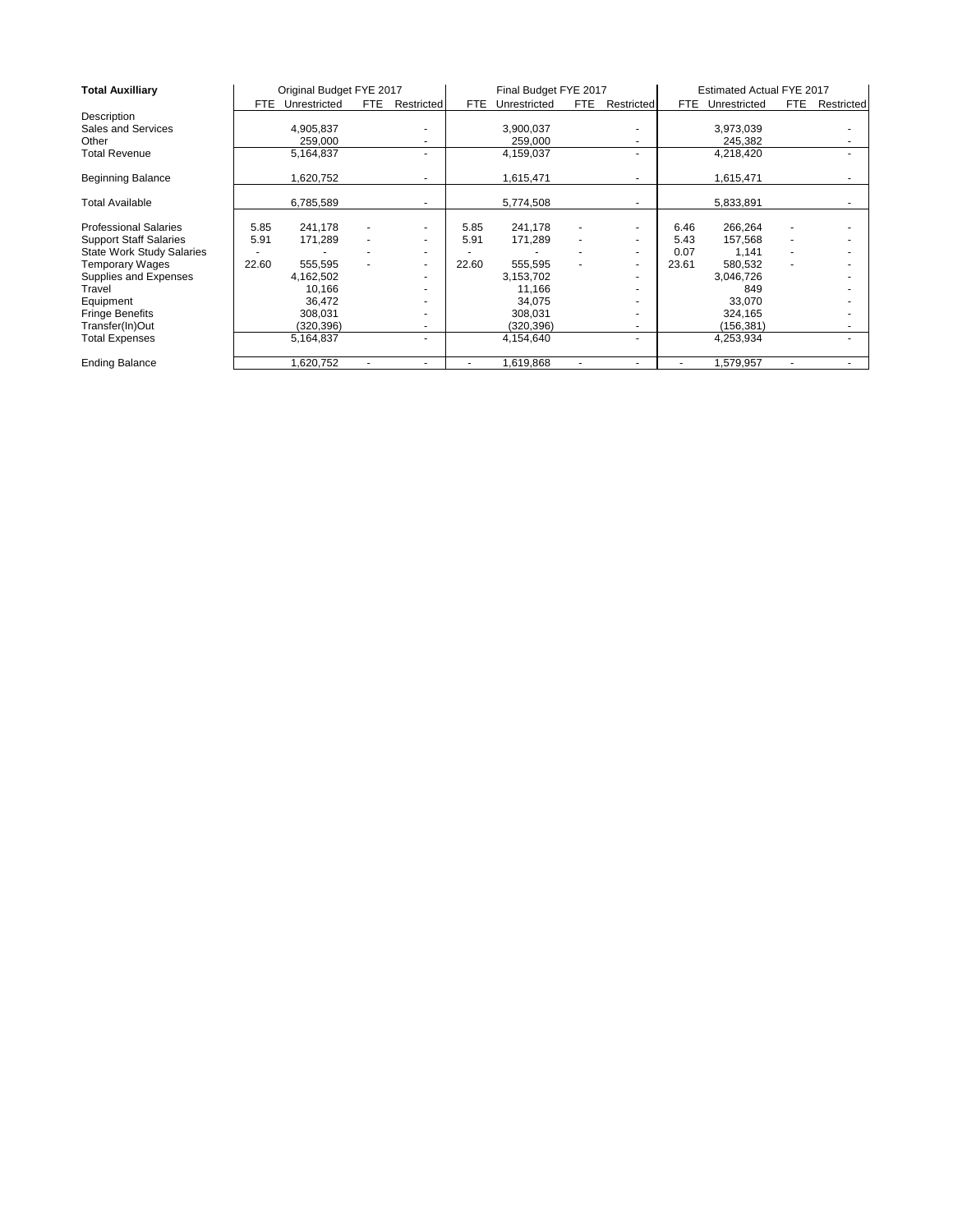#### San Juan College Exhibit 22 - Independent Operations Report of Actuals for Fiscal Year End 6/30/2017

|                                    | Original Budget FYE 2017   |                | Final Budget FYE 2017 |                | Estimated Actual FYE 2017 |                |
|------------------------------------|----------------------------|----------------|-----------------------|----------------|---------------------------|----------------|
| Description                        | Unrestricted<br><b>FTE</b> | FTE Restricted | Unrestricted<br>FTE   | FTE Restricted | FTE.<br>Unrestricted      | FTE Restricted |
| Sales and Services                 |                            |                |                       |                | 55,006                    |                |
| <b>Other Sources</b>               | 200,000                    |                | 204,000               |                | 186,235                   |                |
| <b>Total Revenue</b>               | 200,000                    |                | 204,000               | ٠              | 241,241                   |                |
| <b>Beginning Balance</b>           | 488,351                    |                | 478,478               |                | 478,478                   |                |
| <b>Total Available</b>             | 688,351                    |                | 682,478               |                | 719,718                   |                |
| <b>Faculty Salaries</b>            |                            |                |                       |                |                           |                |
| <b>Professional Salaries</b>       |                            |                |                       |                |                           |                |
| <b>Support Staff Salaries</b>      |                            |                |                       |                | 1,361                     |                |
| <b>GA/TA Salaries</b>              |                            |                |                       |                |                           |                |
| <b>State Work Study Salaries</b>   |                            |                |                       |                |                           |                |
| <b>Federal Work Study Salaries</b> |                            |                |                       |                |                           |                |
| <b>Temporary Wages</b>             |                            |                |                       |                |                           |                |
| Supplies and Expense               | 119,017                    |                | 123,017               |                | 138,707                   |                |
| Travel                             |                            |                |                       |                |                           |                |
| Equipment                          |                            |                |                       |                |                           |                |
| <b>Fringe Benefits</b>             | 8,163                      |                | 4,081                 |                | 498                       |                |
| <b>Waiver of Tuition</b>           |                            |                |                       |                |                           |                |
| <b>Total Expense</b>               | 127,180                    |                | 127,098               |                | 140,566                   |                |
| Transfers (In)/Out                 | 72,820                     |                | 76,902                |                | 47,323                    |                |
| <b>Ending Balance</b>              | 488,351                    | ٠              | 478,478               |                | 531,829                   |                |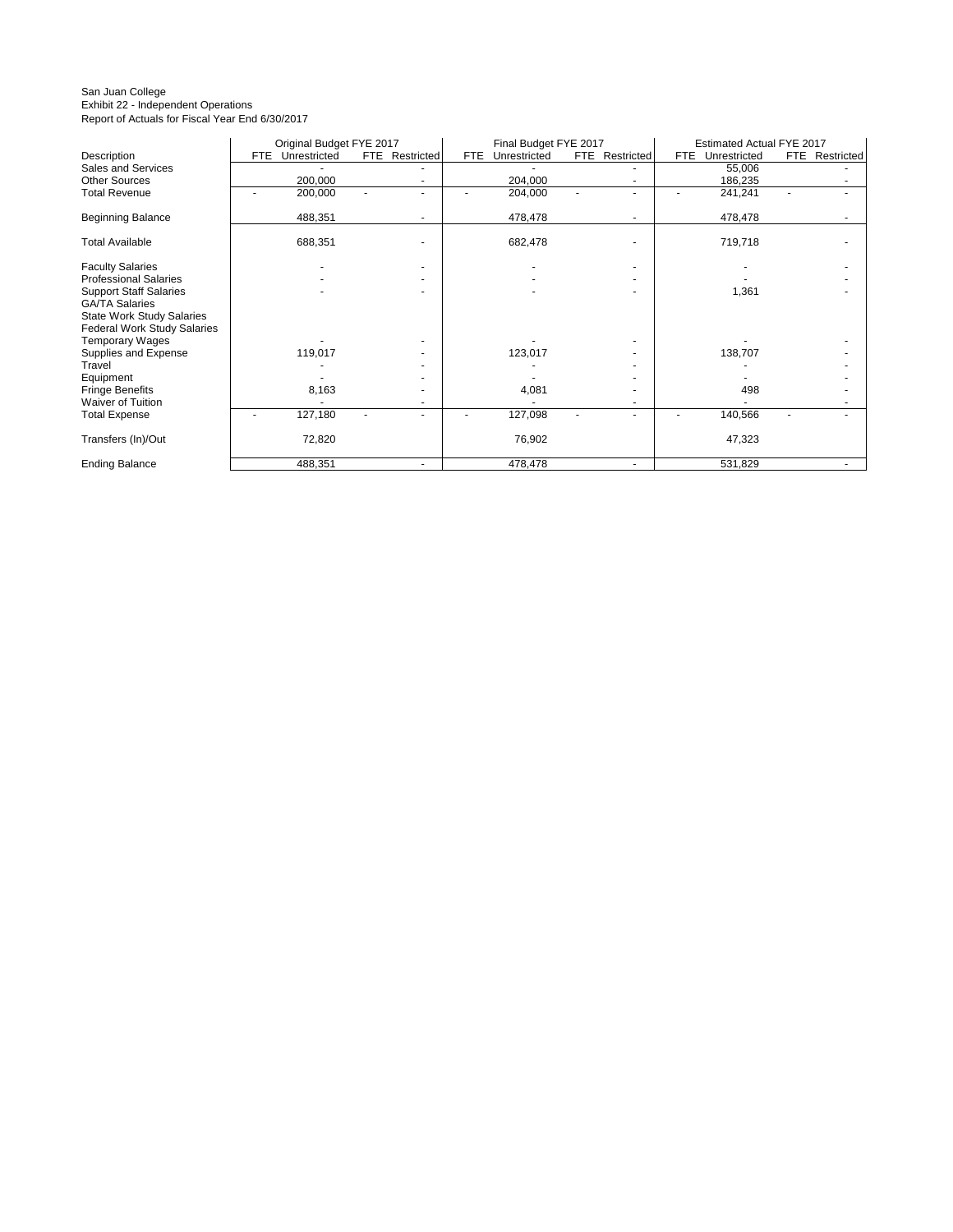## San Juan College Exhibit I - Capital Outlay Report of Actuals for Fiscal Year End 6/30/2017

|                            | Original Budget FYE 2017 | Revised Budget FYE 2017 | Estimated Actual FYE 2017 |
|----------------------------|--------------------------|-------------------------|---------------------------|
|                            |                          |                         |                           |
| Revenues                   |                          |                         |                           |
| Interest on Investments    |                          |                         |                           |
| State GO Bond and STB Bond |                          | 4,528,207               | 1,819,084                 |
| Local GO Bond              |                          |                         |                           |
| <b>Other Sources</b>       |                          | 169,639                 | 83,623                    |
| <b>Total Revenues</b>      |                          | 4,697,846               | 1,902,707                 |
| <b>Beginning Balance</b>   | 4,461,197                | 5,089,007               | 5,089,007                 |
|                            |                          |                         |                           |
| <b>Total Available</b>     | 4,461,197                | 9,786,853               | 6,991,714                 |
| Expenditures               |                          |                         |                           |
| Major Projects             | 4,149,381                | 9,605,875               | 2,612,078                 |
| Minor Capital Outlay       |                          | 5,239                   | 5,239                     |
| <b>Total Expenditures</b>  | 4,149,381                | 9,611,114               | 2,617,317                 |
| Transfers in (Out)         |                          |                         |                           |
| Instruction and General    |                          |                         |                           |
| Auxilliaries               |                          |                         |                           |
| Renewals and Replacements  |                          |                         |                           |
| <b>Total Transfers</b>     |                          |                         |                           |
| <b>Ending Balance</b>      | 311,816                  | 175,739                 | 4,374,398                 |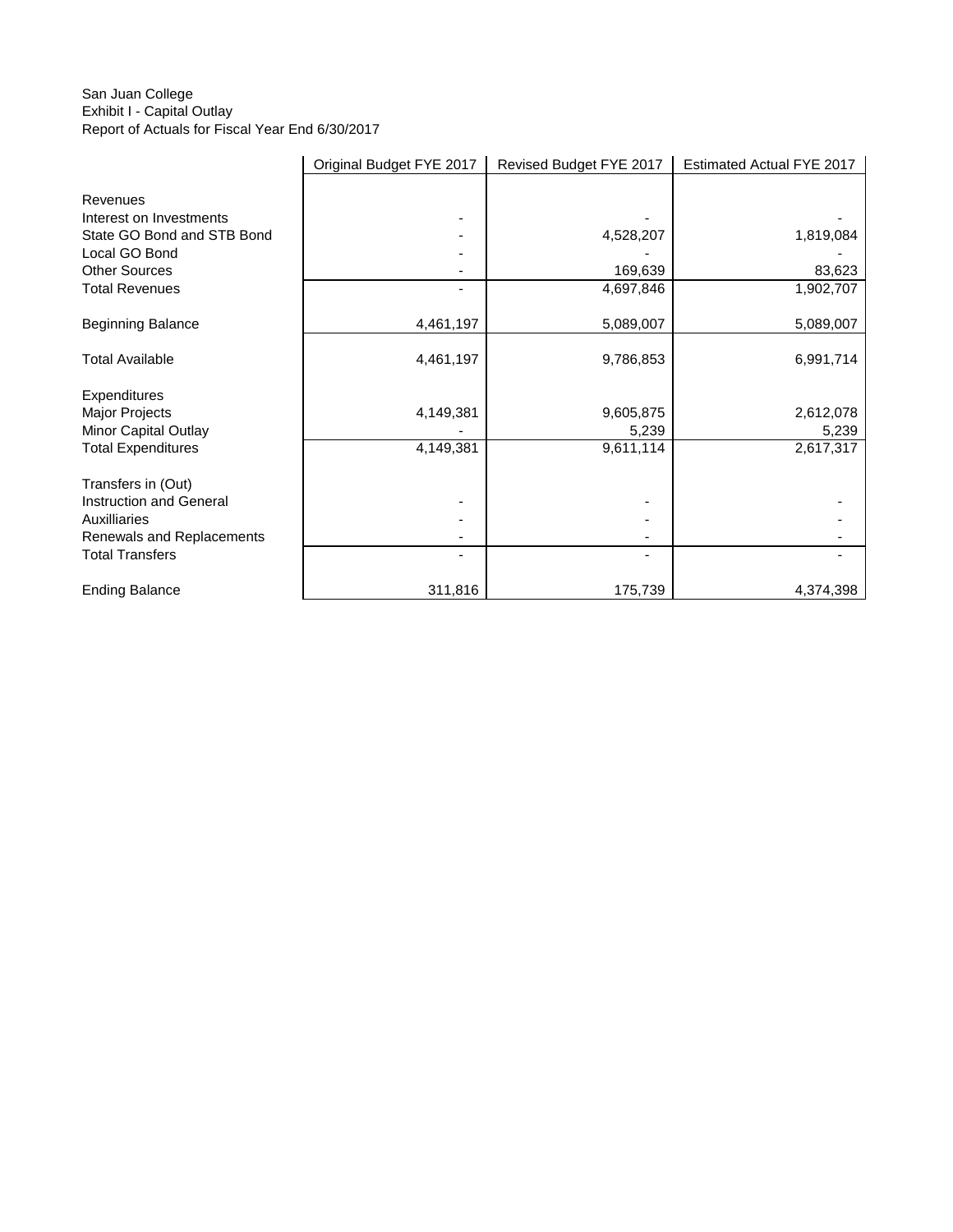## San Juan College Exhibit II - Renewals and Replacements Report of Actuals for Fiscal Year End 6/30/2017

|                           | Original Budget FYE 2017 | Revised Budget FYE 2017 | Estimated Actual FYE 2017 |
|---------------------------|--------------------------|-------------------------|---------------------------|
| Revenues                  |                          |                         |                           |
| Interest on Investments   | 10,400                   | 10,400                  | 28,039                    |
| <b>Energy Performance</b> |                          | 7,452,566               | 7,452,566                 |
| Other                     |                          | 41,950                  | 41,950                    |
| <b>Total Revenues</b>     | 10.400                   | 7,504,916               | 7,522,556                 |
| <b>Beginning Balance</b>  | 536,074                  | 2,295,544               | 2,295,544                 |
| <b>Total Available</b>    | 546.474                  | 9,800,460               | 9,818,100                 |
| Expenditures              | 607.059                  | 8,704,403               | 6,338,376                 |
| Transfers in (Out)        | 607.059                  | 607,059                 | 1,296,143                 |
| <b>Ending Balance</b>     | 546,474                  | 1,703,116               | 4,775,867                 |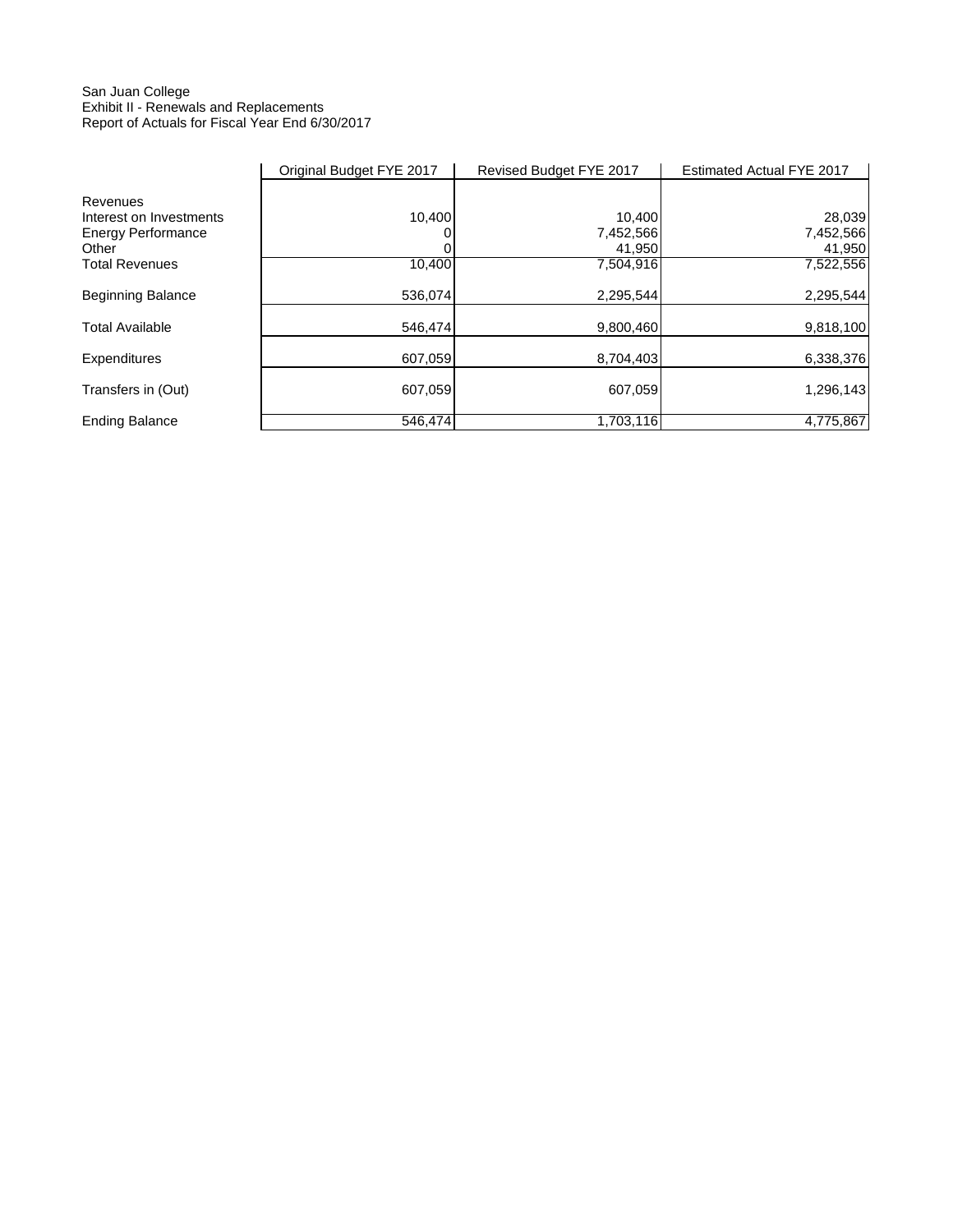## San Juan College Exhibit III - Retirement of Indebtedness Report of Actuals for Fiscal Year End 6/30/2017

|                          | Original Budget FYE 2017 | Final Budget FYE 2017 | Estimated Actual FYE 2017 |
|--------------------------|--------------------------|-----------------------|---------------------------|
| Revenues                 |                          |                       |                           |
| Interest on Investments  |                          |                       | 15,580                    |
| Property Tax             | 1,770,000                | 1,770,000             | 1,914,960                 |
| <b>Production Tax</b>    | 200,000                  | 200,000               | 258,243                   |
| <b>Bond Issuance</b>     |                          |                       | 10,110,008                |
| Total Revenues           | 1,970,000                | 1,970,000             | 12,298,792                |
| <b>Beginning Balance</b> | 2,433,074                | 2,803,831             | 2,803,831                 |
| <b>Total Available</b>   | 4,403,074                | 4,773,831             | 15,102,623                |
| Expenditures             |                          |                       |                           |
| Principal and Interest   | 3,863,663                | 4,019,644             | 13,958,160                |
| Transfers in (Out)       |                          | 523,189               | 881,469                   |
| <b>Ending Balance</b>    | 539,411                  | 1,277,376             | 2,025,932                 |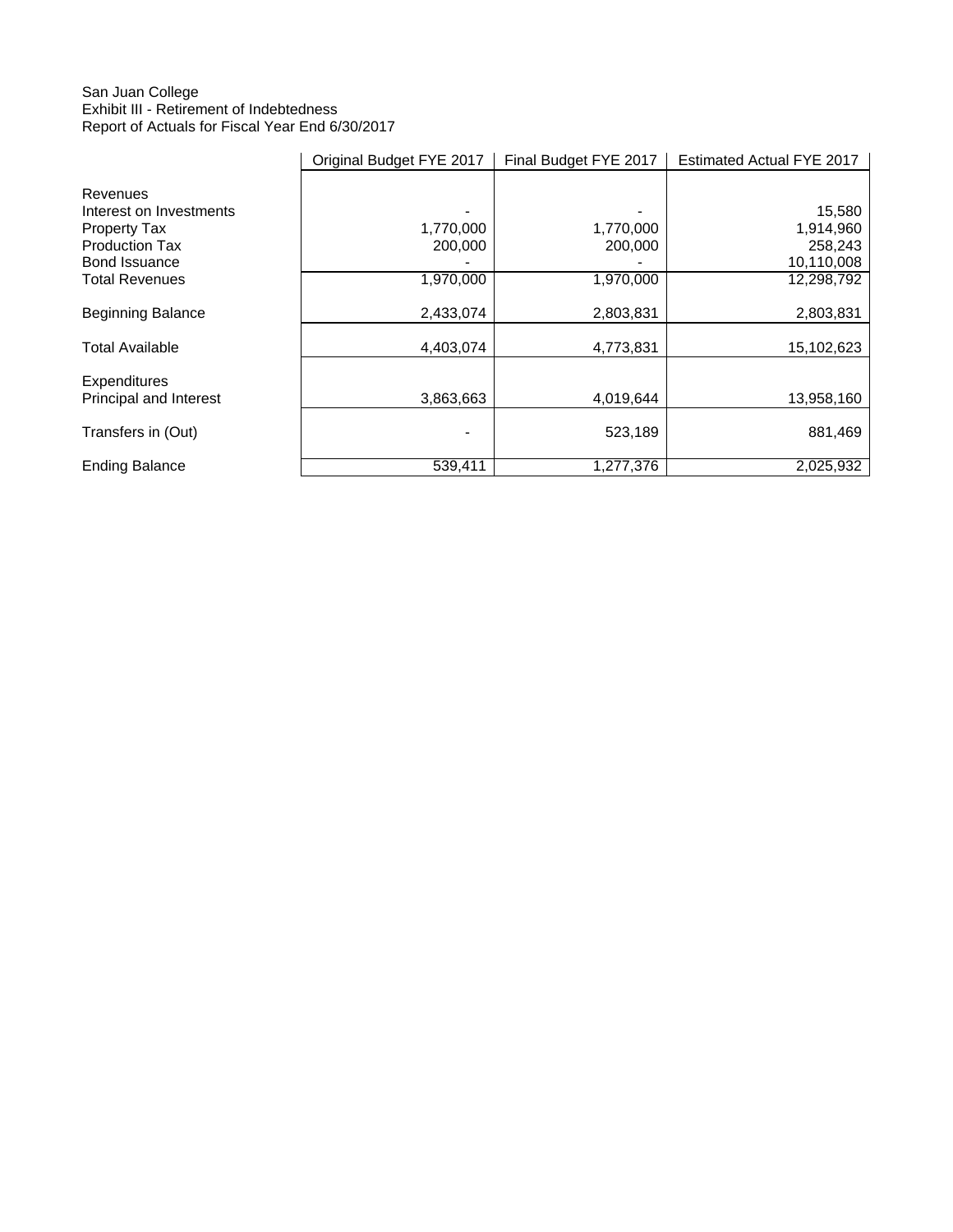#### San Juan College Exhibit a - Summary of Current Funds Revenue by Source Report of Actuals for Fiscal Year End 6/30/2017

|                                                                         | Original Budget FYE 2017 |            | Final Budget FYE 2017<br>Unrestricted |            | <b>Estimated Actual FYE 2017</b><br>Unrestricted<br>Restricted |            |
|-------------------------------------------------------------------------|--------------------------|------------|---------------------------------------|------------|----------------------------------------------------------------|------------|
| <b>Tuition and Fees</b>                                                 | Unrestricted             | Restricted |                                       | Restricted |                                                                |            |
| <b>Instruction and General</b>                                          | 11,873,638               |            | 11,615,595                            |            | 11,820,514                                                     |            |
| <b>Student Social andf Cultural Activities</b><br><b>Public Service</b> |                          |            |                                       |            |                                                                |            |
| Student Aid, Grants, Stipends                                           |                          |            |                                       |            |                                                                |            |
| <b>Auxilliary Enterprises</b>                                           |                          |            |                                       |            |                                                                |            |
| Intercollegiate Althletics                                              |                          |            |                                       |            |                                                                |            |
| <b>Independent Operations</b>                                           |                          |            |                                       |            |                                                                |            |
| <b>Federal Government Appropriations</b>                                |                          |            |                                       |            |                                                                |            |
| <b>Instruction and General</b>                                          |                          |            |                                       |            |                                                                |            |
| <b>Student Social andf Cultural Activities</b><br><b>Public Service</b> |                          |            |                                       |            |                                                                |            |
| Student Aid, Grants, Stipends                                           |                          |            |                                       |            |                                                                |            |
| <b>Auxilliary Enterprises</b>                                           |                          |            |                                       |            |                                                                |            |
| Intercollegiate Althletics                                              |                          |            |                                       |            |                                                                |            |
| <b>Independent Operations</b>                                           |                          |            |                                       |            |                                                                |            |
| <b>State Government Appropriations</b>                                  |                          |            |                                       |            |                                                                |            |
| <b>Instruction and General</b>                                          | 24,613,200               |            | 23,416,603                            | 91,302     | 23,418,630                                                     | 73,632     |
| <b>Student Social andf Cultural Activities</b>                          |                          |            |                                       |            |                                                                |            |
| <b>Public Service</b>                                                   |                          |            |                                       |            |                                                                |            |
| Student Aid, Grants, Stipends<br><b>Auxilliary Enterprises</b>          |                          |            |                                       |            |                                                                |            |
| Intercollegiate Althletics                                              |                          |            |                                       |            |                                                                |            |
| <b>Independent Operations</b>                                           |                          |            |                                       |            |                                                                |            |
| <b>Local Government Appropriations</b>                                  |                          |            |                                       |            |                                                                |            |
| <b>Instruction and General</b>                                          | 13,827,396               |            | 14,461,963                            |            | 14,559,580                                                     |            |
| <b>Student Social andf Cultural Activities</b>                          |                          |            |                                       |            |                                                                |            |
| <b>Public Service</b>                                                   |                          |            |                                       |            |                                                                |            |
| Student Aid, Grants, Stipends                                           |                          |            |                                       |            |                                                                |            |
| <b>Auxilliary Enterprises</b><br>Intercollegiate Althletics             |                          |            |                                       |            |                                                                |            |
| Independent Operations                                                  |                          |            |                                       |            |                                                                |            |
| <b>Federal Government Grants and Contracts</b>                          |                          |            |                                       |            |                                                                |            |
| <b>Instruction and General</b>                                          |                          | 1,073,326  |                                       | 4,609,498  |                                                                | 2,535,819  |
| <b>Student Social andf Cultural Activities</b>                          |                          |            |                                       |            |                                                                |            |
| <b>Public Service</b>                                                   |                          | 56,179     |                                       | 102,814    |                                                                | 101,479    |
| Student Aid, Grants, Stipends                                           |                          | 15,187,015 |                                       | 15,250,664 |                                                                | 14,514,846 |
| <b>Auxilliary Enterprises</b><br>Intercollegiate Althletics             |                          |            |                                       |            |                                                                |            |
| Independent Operations                                                  |                          |            |                                       |            |                                                                |            |
| <b>State Government Grants and Contracts</b>                            |                          |            |                                       |            |                                                                |            |
| <b>Instruction and General</b>                                          | 240,000                  | 284,556    | 240,000                               | 463,578    | 217,162                                                        | 445,513    |
| <b>Student Social andf Cultural Activities</b>                          |                          |            |                                       |            |                                                                |            |
| <b>Public Service</b>                                                   |                          | 203,935    |                                       | 268,892    | 9,250                                                          | 264,834    |
| Student Aid, Grants, Stipends                                           |                          | 1,198,894  |                                       | 1,260,170  |                                                                | 1,233,737  |
| <b>Auxilliary Enterprises</b><br>Intercollegiate Althletics             |                          |            |                                       |            |                                                                |            |
| Independent Operations                                                  |                          |            |                                       |            |                                                                |            |
| <b>Local Government Grants and Contracts</b>                            |                          |            |                                       |            |                                                                |            |
| <b>Instruction and General</b>                                          |                          |            |                                       |            |                                                                |            |
| <b>Student Social andf Cultural Activities</b>                          |                          |            |                                       |            |                                                                |            |
| <b>Public Service</b>                                                   |                          |            |                                       |            |                                                                |            |
| Student Aid, Grants, Stipends                                           |                          |            |                                       |            |                                                                |            |
| <b>Auxilliary Enterprises</b><br>Intercollegiate Althletics             |                          |            |                                       |            |                                                                |            |
| <b>Independent Operations</b>                                           |                          |            |                                       |            |                                                                |            |
| <b>Private Gifts, Grants and Contracts</b>                              |                          |            |                                       |            |                                                                |            |
| <b>Instruction and General</b>                                          |                          | 350,320    |                                       | 1,709,974  |                                                                | 1,012,483  |
| <b>Student Social andf Cultural Activities</b>                          |                          |            |                                       |            |                                                                |            |
| <b>Public Service</b>                                                   |                          | 44,000     |                                       | 276,731    |                                                                | 115,595    |
| <b>Internal Service</b>                                                 |                          | 6,000      |                                       | 6,000      |                                                                | 2,811      |
| Student Aid, Grants, Stipends<br><b>Auxilliary Enterprises</b>          |                          | 1,824,500  |                                       | 2,554,500  |                                                                | 2,069,484  |
| Intercollegiate Althletics                                              |                          |            |                                       |            |                                                                |            |
| <b>Independent Operations</b>                                           |                          |            |                                       |            |                                                                |            |
|                                                                         |                          |            |                                       |            |                                                                |            |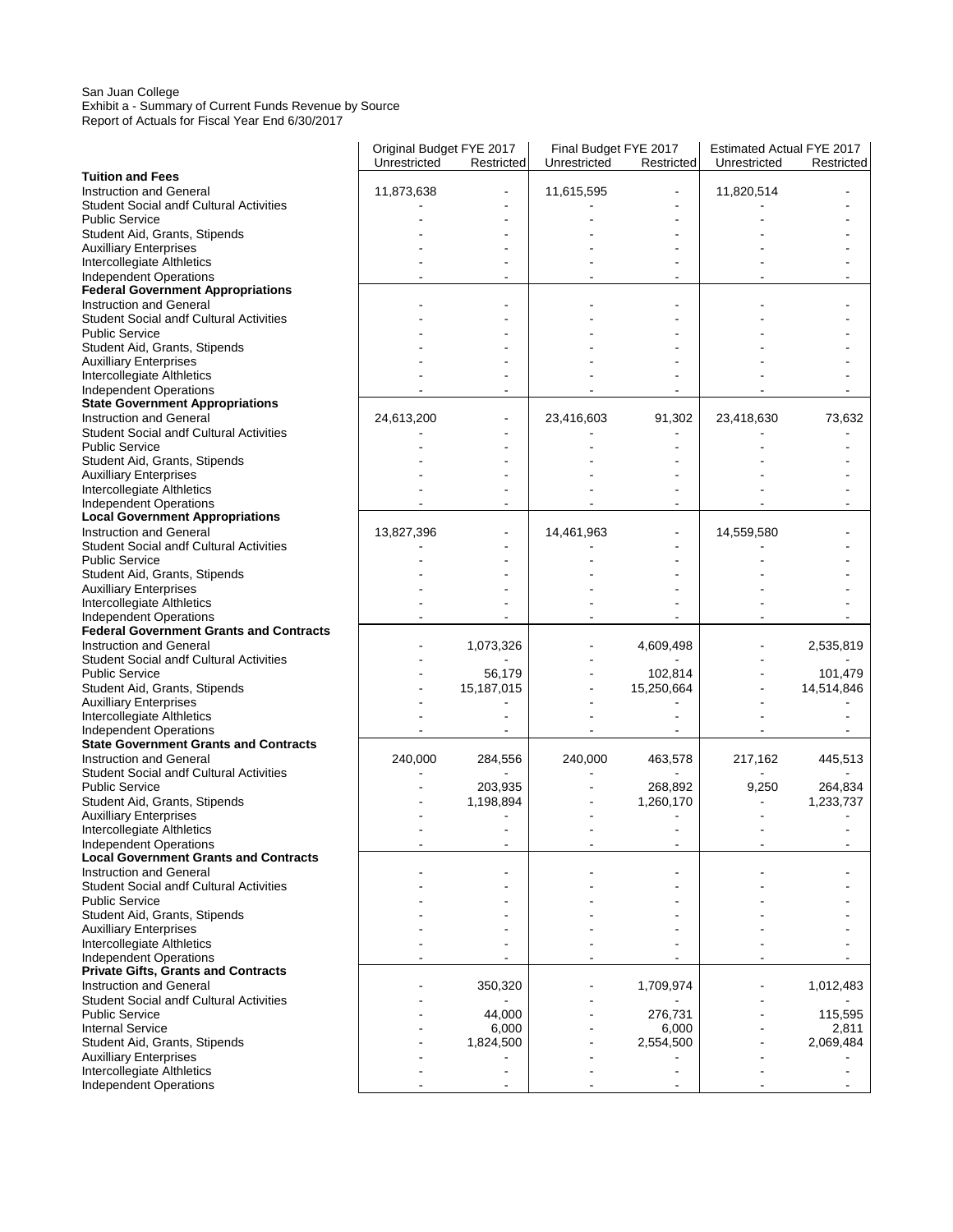| <b>Endowment, Land, and Permanent Funds</b>    | Unrestricted | Restricted | Unrestricted | Restricted | Unrestricted | Restricted |
|------------------------------------------------|--------------|------------|--------------|------------|--------------|------------|
|                                                |              |            |              |            |              |            |
|                                                |              |            |              |            |              |            |
| <b>Instruction and General</b>                 |              |            |              |            |              |            |
| <b>Student Social andf Cultural Activities</b> |              |            |              |            |              |            |
| <b>Public Service</b>                          |              |            |              |            |              |            |
| Student Aid, Grants, Stipends                  |              |            |              |            |              |            |
| <b>Auxilliary Enterprises</b>                  |              |            |              |            |              |            |
| Intercollegiate Althletics                     |              |            |              |            |              |            |
| <b>Independent Operations</b>                  |              |            |              |            |              |            |
| <b>Sales and Services</b>                      |              |            |              |            |              |            |
| <b>Instruction and General</b>                 | 341,988      |            | 464,962      |            | 561,823      |            |
| <b>Student Social andf Cultural Activities</b> |              |            |              |            |              |            |
| <b>Public Service</b>                          | 196,882      |            | 71,882       | 145        | 72,179       | 1,296      |
| <b>Internal Service</b>                        | 25,100       |            | 25,100       |            | 31,863       |            |
| Student Aid, Grants, Stipends                  |              | 12,000     | 2,166        | 24,000     | 2,166        | 11,143     |
| <b>Auxilliary Enterprises</b>                  | 4,905,837    |            | 3,900,037    |            | 3,973,039    |            |
| Intercollegiate Althletics                     |              |            |              |            |              |            |
| <b>Independent Operations</b>                  |              |            |              |            | 55,006       |            |
| <b>Other Sources</b>                           |              |            |              |            |              |            |
| <b>Instruction and General</b>                 | 847,461      |            | 856,940      |            | 935,154      |            |
| <b>Student Social andf Cultural Activities</b> | 5,000        |            | 20,286       |            | 25,431       |            |
| <b>Public Service</b>                          | 153,878      |            | 133,878      | 1,334      | 135,201      | 981        |
| <b>Internal Service</b>                        | 5,473,042    |            | 5,513,122    |            | 5,352,079    |            |
| Student Aid, Grants, Stipends                  |              |            |              |            |              |            |
| <b>Auxilliary Enterprises</b>                  | 259,000      |            | 259,000      |            | 245,382      |            |
| Intercollegiate Althletics                     |              |            |              |            |              |            |
| <b>Independent Operations</b>                  | 200,000      |            | 204,000      |            | 186,235      |            |
| <b>Total Current Funds Revenue</b>             |              |            |              |            |              |            |
| <b>Instruction and General</b>                 | 51,743,683   | 1,708,202  | 51,056,063   | 6,874,352  | 51,512,863   | 4,067,446  |
| <b>Student Social andf Cultural Activities</b> | 5,000        |            | 20,286       |            | 25.431       |            |
| <b>Public Service</b>                          | 350,760      | 304,114    | 205,760      | 649,916    | 216,630      | 484,185    |
| <b>Internal Service</b>                        | 5,498,142    | 6,000      | 5,538,222    | 6.000      | 5,383,942    | 2,811      |
| Student Aid, Grants, Stipends                  |              | 18,222,409 | 2,166        | 19,089,334 | 2,166        | 17,829,210 |
| <b>Auxilliary Enterprises</b>                  | 5,164,837    |            | 4,159,037    |            | 4,218,420    |            |
| Intercollegiate Althletics                     |              |            |              |            |              |            |
| <b>Independent Operations</b>                  | 200,000      |            | 204,000      |            | 241,241      |            |
| <b>Grand Total</b>                             | 62,962,422   | 20,240,725 | 61,185,534   | 26,619,602 | 61,600,694   | 22,383,653 |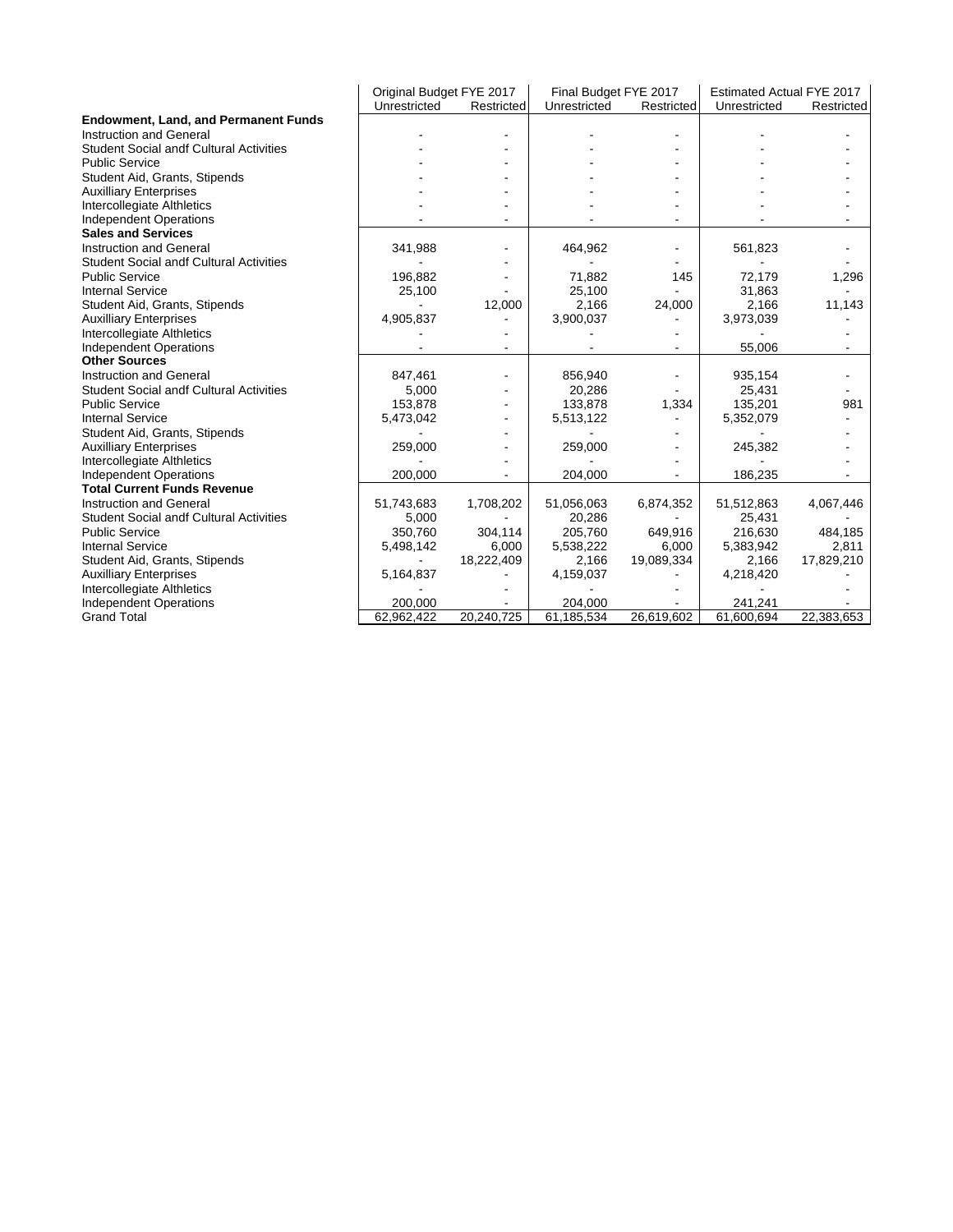## San Juan College Exhibit b Report of Actuals for Fiscal Year End 6/30/2017

|                               | Original Budget FYE 2017 |            | Final Budget FYE 2017 |            | Estimated Actual FYE 2017 |            |
|-------------------------------|--------------------------|------------|-----------------------|------------|---------------------------|------------|
|                               | Unrestricted             | Restricted | Unrestricted          | Restricted | Unrestricted              | Restricted |
| Description                   |                          |            |                       |            |                           |            |
| <b>Faculty Salaries</b>       |                          |            |                       |            |                           |            |
| Instruction                   | 14,067,727               |            | 13,641,611            | 429,929    | 13,053,520                | 162,342    |
| Academic Support              | 22,375                   |            | 63,386                | 4,400      | 55,900                    | 946        |
| <b>Student Support</b>        |                          | 80,875     |                       | 84,968     |                           | 64,326     |
| <b>Institutional Support</b>  |                          |            |                       |            |                           |            |
| <b>Physical Plant</b>         |                          |            |                       |            |                           |            |
| <b>Public Service</b>         |                          |            |                       | 1,858      | 2,000                     | 4,191      |
| <b>Internal Service</b>       |                          |            |                       |            |                           |            |
| <b>Student Aid</b>            |                          |            |                       |            |                           | 720        |
| Independent Operations        |                          |            |                       |            |                           |            |
| <b>Auxilliary Enterprises</b> |                          |            |                       |            | 1,370                     |            |
| <b>Professional Salaries</b>  |                          |            |                       |            |                           |            |
| Instruction                   | 1,181,637                | 198,753    | 1,128,159             | 488,804    | 1,117,712                 | 196,019    |
| Academic Support              | 1,462,708                |            | 1,361,458             |            | 1,319,441                 |            |
| <b>Student Support</b>        | 1,609,045                | 655,402    | 1,573,526             | 837,007    | 1,524,709                 | 615,707    |
| <b>Institutional Support</b>  | 2,359,239                |            | 2,419,878             |            | 2,411,346                 |            |
| <b>Physical Plant</b>         | 427,685                  |            | 418,685               |            | 388,295                   |            |
| <b>Public Service</b>         | 317,437                  | 140,306    | 350,635               | 168,692    | 315,230                   | 164,500    |
| <b>Internal Service</b>       | 610,437                  |            | 751,984               |            | 656,511                   |            |
| <b>Student Aid</b>            |                          |            |                       |            |                           |            |
| <b>Independent Operations</b> |                          |            |                       |            |                           |            |
| <b>Auxilliary Enterprises</b> | 241,178                  |            | 241,178               |            | 266,264                   |            |
| <b>Support Staff Salaries</b> |                          |            |                       |            |                           |            |
| Instruction                   | 922,883                  |            | 922,883               | 14,251     | 906,388                   | 16,086     |
| Academic Support              | 830,742                  |            | 798,028               |            | 726,405                   |            |
| <b>Student Suppport</b>       | 657,169                  | 184,479    | 600,292               | 211,805    | 574,434                   | 184,654    |
| <b>Institutional Support</b>  | 980,734                  |            | 933,371               |            | 920,746                   |            |
| <b>Physical Plant</b>         | 1,468,999                |            | 1,460,132             |            | 1,437,263                 |            |
| <b>Public Service</b>         | 216,151                  | 27,753     | 162,276               | 66,000     | 136,684                   | 51,797     |
| <b>Internal Service</b>       | 616,121                  |            | 533,137               |            | 572,204                   |            |
| <b>Student Aid</b>            |                          |            |                       |            |                           |            |
| <b>Independent Operations</b> |                          |            |                       |            | 1,361                     |            |
| <b>Auxilliary Enterprises</b> | 171,289                  | -          | 171,289               |            | 157,568                   |            |
| <b>Student Salaries</b>       |                          |            |                       |            |                           |            |
| Instruction                   | 120,123                  |            | 121,842               |            | 74,970                    |            |
| Academic Support              | 48,335                   |            | 50,411                |            | 53,806                    |            |
| <b>Student Support</b>        | 74,647                   |            | 79,989                |            | 50,725                    |            |
| <b>Institutional Support</b>  | 15,436                   |            | 15,002                |            | 17,234                    |            |
| <b>Physical Plant</b>         | 3,077                    |            | 2,986                 |            | 791                       |            |
| <b>Public Service</b>         | 21,668                   |            | 24,174                |            | 20,861                    |            |
| <b>Internal Service</b>       | 30,931                   |            | 33,360                |            | 17,206                    |            |
| <b>Student Aid</b>            |                          | 396,539    |                       | 402,263    |                           | 402,263    |
| <b>Independent Operations</b> |                          |            |                       |            |                           |            |
| <b>Auxilliary Enterprises</b> |                          |            |                       |            | 4,959                     |            |
| <b>Other Salaries</b>         |                          |            |                       |            |                           |            |
| Instruction                   | 535,894                  | 56,016     | 369,804               | 189,826    | 588,893                   | 106,695    |
| Academic Support              | 85,700                   |            | 85,000                | 7,000      | 115,682                   | 13,039     |
| <b>Student Support</b>        | 393,500                  |            | 403,000               | 82,622     | 553,518                   | 38,294     |
| <b>Institutional Support</b>  | 124,472                  |            | 13,697                |            | 19,774                    |            |
| <b>Physical Plant</b>         | 26,700                   |            | 35,240                |            | 27,338                    |            |
| <b>Public Service</b>         | 37,300                   |            | 37,300                | 17,660     | 41,305                    | 14,197     |
| <b>Internal Service</b>       | 12,400                   |            | 44,541                |            | 39,133                    |            |
| <b>Student Aid</b>            |                          |            |                       |            |                           |            |
| <b>Independent Operations</b> |                          |            |                       |            |                           |            |
| <b>Auxilliary Enterprises</b> | 555,595                  |            | 555,595               |            | 575,344                   |            |
| <b>Grand Total</b>            | 30,249,334               | 1,740,123  | 29,403,849            | 3,007,085  | 28,746,887                | 2,035,775  |